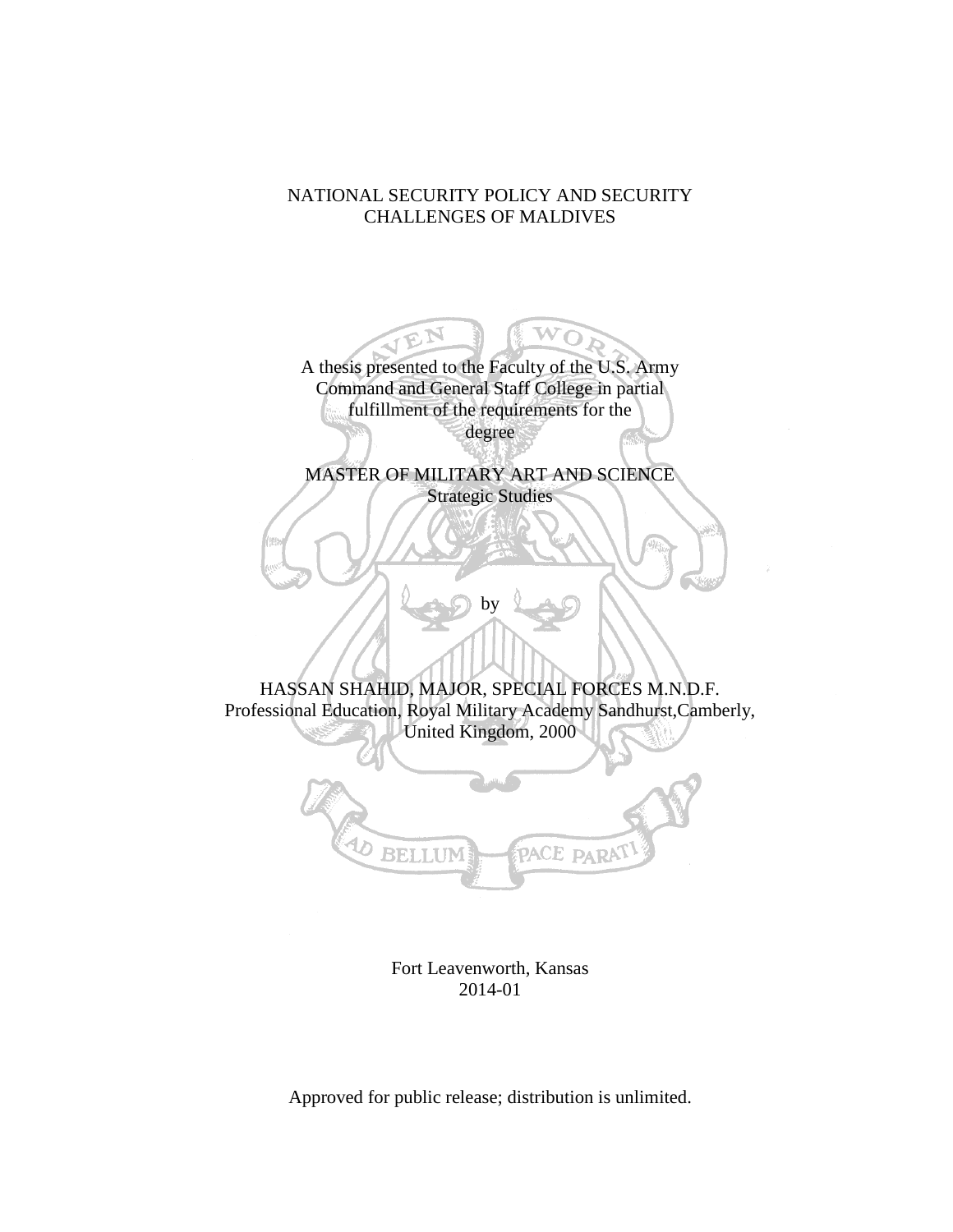| <b>REPORT DOCUMENTATION PAGE</b>                                                                                                                                                                                                                                                                                                                                                                                                                                                                                                                                                                                                                                                                                                                                                                                                                                                                                                                                                                                                                                                                                                                                                                                                |                                                              |              |                                                           |                               | Form Approved                                                                                                                                                                                                                                                                                                                                                                                                                                                                                                                                                                                                                                                                                                                                                                                                                                                                                     |  |  |
|---------------------------------------------------------------------------------------------------------------------------------------------------------------------------------------------------------------------------------------------------------------------------------------------------------------------------------------------------------------------------------------------------------------------------------------------------------------------------------------------------------------------------------------------------------------------------------------------------------------------------------------------------------------------------------------------------------------------------------------------------------------------------------------------------------------------------------------------------------------------------------------------------------------------------------------------------------------------------------------------------------------------------------------------------------------------------------------------------------------------------------------------------------------------------------------------------------------------------------|--------------------------------------------------------------|--------------|-----------------------------------------------------------|-------------------------------|---------------------------------------------------------------------------------------------------------------------------------------------------------------------------------------------------------------------------------------------------------------------------------------------------------------------------------------------------------------------------------------------------------------------------------------------------------------------------------------------------------------------------------------------------------------------------------------------------------------------------------------------------------------------------------------------------------------------------------------------------------------------------------------------------------------------------------------------------------------------------------------------------|--|--|
|                                                                                                                                                                                                                                                                                                                                                                                                                                                                                                                                                                                                                                                                                                                                                                                                                                                                                                                                                                                                                                                                                                                                                                                                                                 |                                                              |              |                                                           |                               | OMB No. 0704-0188                                                                                                                                                                                                                                                                                                                                                                                                                                                                                                                                                                                                                                                                                                                                                                                                                                                                                 |  |  |
|                                                                                                                                                                                                                                                                                                                                                                                                                                                                                                                                                                                                                                                                                                                                                                                                                                                                                                                                                                                                                                                                                                                                                                                                                                 | number. PLEASE DO NOT RETURN YOUR FORM TO THE ABOVE ADDRESS. |              |                                                           |                               | Public reporting burden for this collection of information is estimated to average 1 hour per response, including the time for reviewing instructions, searching existing data<br>sources, gathering and maintaining the data needed, and completing and reviewing this collection of information. Send comments regarding this burden estimate or any other<br>aspect of this collection of information, including suggestions for reducing this burden to Department of Defense, Washington Headquarters Services, Directorate for<br>Information Operations and Reports (0704-0188), 1215 Jefferson Davis Highway, Suite 1204, Arlington, VA 22202-4302. Respondents should be aware that notwithstanding<br>any other provision of law, no person shall be subject to any penalty for failing to comply with a collection of information if it does not display a currently valid OMB control |  |  |
|                                                                                                                                                                                                                                                                                                                                                                                                                                                                                                                                                                                                                                                                                                                                                                                                                                                                                                                                                                                                                                                                                                                                                                                                                                 | 1. REPORT DATE (DD-MM-YYYY)                                  |              | 2. REPORT TYPE                                            |                               | 3. DATES COVERED (From - To)                                                                                                                                                                                                                                                                                                                                                                                                                                                                                                                                                                                                                                                                                                                                                                                                                                                                      |  |  |
| 13-06-2014                                                                                                                                                                                                                                                                                                                                                                                                                                                                                                                                                                                                                                                                                                                                                                                                                                                                                                                                                                                                                                                                                                                                                                                                                      |                                                              |              | Master's Thesis                                           |                               | AUG 2013 - JUN 2014                                                                                                                                                                                                                                                                                                                                                                                                                                                                                                                                                                                                                                                                                                                                                                                                                                                                               |  |  |
| <b>4. TITLE AND SUBTITLE</b>                                                                                                                                                                                                                                                                                                                                                                                                                                                                                                                                                                                                                                                                                                                                                                                                                                                                                                                                                                                                                                                                                                                                                                                                    |                                                              |              |                                                           |                               | <b>5a. CONTRACT NUMBER</b>                                                                                                                                                                                                                                                                                                                                                                                                                                                                                                                                                                                                                                                                                                                                                                                                                                                                        |  |  |
|                                                                                                                                                                                                                                                                                                                                                                                                                                                                                                                                                                                                                                                                                                                                                                                                                                                                                                                                                                                                                                                                                                                                                                                                                                 |                                                              |              |                                                           |                               |                                                                                                                                                                                                                                                                                                                                                                                                                                                                                                                                                                                                                                                                                                                                                                                                                                                                                                   |  |  |
| National Security Policy and Security Challenges of Maldives                                                                                                                                                                                                                                                                                                                                                                                                                                                                                                                                                                                                                                                                                                                                                                                                                                                                                                                                                                                                                                                                                                                                                                    |                                                              |              |                                                           |                               | <b>5b. GRANT NUMBER</b>                                                                                                                                                                                                                                                                                                                                                                                                                                                                                                                                                                                                                                                                                                                                                                                                                                                                           |  |  |
|                                                                                                                                                                                                                                                                                                                                                                                                                                                                                                                                                                                                                                                                                                                                                                                                                                                                                                                                                                                                                                                                                                                                                                                                                                 |                                                              |              |                                                           |                               | <b>5c. PROGRAM ELEMENT NUMBER</b>                                                                                                                                                                                                                                                                                                                                                                                                                                                                                                                                                                                                                                                                                                                                                                                                                                                                 |  |  |
| 6. AUTHOR(S)                                                                                                                                                                                                                                                                                                                                                                                                                                                                                                                                                                                                                                                                                                                                                                                                                                                                                                                                                                                                                                                                                                                                                                                                                    |                                                              |              |                                                           |                               | <b>5d. PROJECT NUMBER</b>                                                                                                                                                                                                                                                                                                                                                                                                                                                                                                                                                                                                                                                                                                                                                                                                                                                                         |  |  |
| Maj Hassan Shahid                                                                                                                                                                                                                                                                                                                                                                                                                                                                                                                                                                                                                                                                                                                                                                                                                                                                                                                                                                                                                                                                                                                                                                                                               |                                                              |              |                                                           |                               | <b>5e. TASK NUMBER</b>                                                                                                                                                                                                                                                                                                                                                                                                                                                                                                                                                                                                                                                                                                                                                                                                                                                                            |  |  |
|                                                                                                                                                                                                                                                                                                                                                                                                                                                                                                                                                                                                                                                                                                                                                                                                                                                                                                                                                                                                                                                                                                                                                                                                                                 |                                                              |              |                                                           |                               | <b>5f. WORK UNIT NUMBER</b>                                                                                                                                                                                                                                                                                                                                                                                                                                                                                                                                                                                                                                                                                                                                                                                                                                                                       |  |  |
| 7. PERFORMING ORGANIZATION NAME(S) AND ADDRESS(ES)<br>U.S. Army Command and General Staff College<br>ATTN: ATZL-SWD-GD<br>Fort Leavenworth, KS 66027-2301                                                                                                                                                                                                                                                                                                                                                                                                                                                                                                                                                                                                                                                                                                                                                                                                                                                                                                                                                                                                                                                                       |                                                              |              |                                                           |                               | 8. PERFORMING ORG REPORT<br><b>NUMBER</b>                                                                                                                                                                                                                                                                                                                                                                                                                                                                                                                                                                                                                                                                                                                                                                                                                                                         |  |  |
|                                                                                                                                                                                                                                                                                                                                                                                                                                                                                                                                                                                                                                                                                                                                                                                                                                                                                                                                                                                                                                                                                                                                                                                                                                 |                                                              |              | 9. SPONSORING / MONITORING AGENCY NAME(S) AND ADDRESS(ES) |                               | <b>10. SPONSOR/MONITOR'S</b><br><b>ACRONYM(S)</b>                                                                                                                                                                                                                                                                                                                                                                                                                                                                                                                                                                                                                                                                                                                                                                                                                                                 |  |  |
|                                                                                                                                                                                                                                                                                                                                                                                                                                                                                                                                                                                                                                                                                                                                                                                                                                                                                                                                                                                                                                                                                                                                                                                                                                 |                                                              |              |                                                           |                               | <b>11. SPONSOR/MONITOR'S REPORT</b><br><b>NUMBER(S)</b>                                                                                                                                                                                                                                                                                                                                                                                                                                                                                                                                                                                                                                                                                                                                                                                                                                           |  |  |
| <b>12. DISTRIBUTION / AVAILABILITY STATEMENT</b><br>Approved for Public Release; Distribution is Unlimited                                                                                                                                                                                                                                                                                                                                                                                                                                                                                                                                                                                                                                                                                                                                                                                                                                                                                                                                                                                                                                                                                                                      |                                                              |              |                                                           |                               |                                                                                                                                                                                                                                                                                                                                                                                                                                                                                                                                                                                                                                                                                                                                                                                                                                                                                                   |  |  |
| <b>13. SUPPLEMENTARY NOTES</b>                                                                                                                                                                                                                                                                                                                                                                                                                                                                                                                                                                                                                                                                                                                                                                                                                                                                                                                                                                                                                                                                                                                                                                                                  |                                                              |              |                                                           |                               |                                                                                                                                                                                                                                                                                                                                                                                                                                                                                                                                                                                                                                                                                                                                                                                                                                                                                                   |  |  |
| <b>14. ABSTRACT</b><br>Maldives is the world's most low lying country and the smallest country in south East Asia<br>with a fragile economy largely dependent on tourism. Maldives faces numerous challenges to<br>its security manifest in economic, political, information, military, social and physical domains.<br>In order to address these security challenges the first ever defense white paper was published in<br>2012 and the first ever National Security Policy followed shortly after. With the lack of specific<br>literature on the subject of Maldivian national security the first part of this thesis will focus on<br>identifying overarching Maldivian national interests, analyze the current challenges to<br>achieving these national interest and identify significant threats to Maldivian national security.<br>The final steps of this analysis will examine the current Maldivian National Security Policy and<br>related documents to answer the primary research question of whether this strategic document<br>addresses the significant threats identified in my analysis such as the threat of radical Islamist<br>terrorism to the tourism industry, foreign influence and organized crime. |                                                              |              |                                                           |                               |                                                                                                                                                                                                                                                                                                                                                                                                                                                                                                                                                                                                                                                                                                                                                                                                                                                                                                   |  |  |
| <b>15. SUBJECT TERMS</b>                                                                                                                                                                                                                                                                                                                                                                                                                                                                                                                                                                                                                                                                                                                                                                                                                                                                                                                                                                                                                                                                                                                                                                                                        |                                                              |              |                                                           |                               |                                                                                                                                                                                                                                                                                                                                                                                                                                                                                                                                                                                                                                                                                                                                                                                                                                                                                                   |  |  |
|                                                                                                                                                                                                                                                                                                                                                                                                                                                                                                                                                                                                                                                                                                                                                                                                                                                                                                                                                                                                                                                                                                                                                                                                                                 |                                                              |              | National Security Policy, Challenges to Maldives Security |                               |                                                                                                                                                                                                                                                                                                                                                                                                                                                                                                                                                                                                                                                                                                                                                                                                                                                                                                   |  |  |
|                                                                                                                                                                                                                                                                                                                                                                                                                                                                                                                                                                                                                                                                                                                                                                                                                                                                                                                                                                                                                                                                                                                                                                                                                                 | <b>16. SECURITY CLASSIFICATION OF:</b>                       |              | <b>17. LIMITATION</b><br>OF ABSTRACT                      | 18. NUMBER<br><b>OF PAGES</b> | 19a. NAME OF RESPONSIBLE PERSON                                                                                                                                                                                                                                                                                                                                                                                                                                                                                                                                                                                                                                                                                                                                                                                                                                                                   |  |  |
| a. REPORT                                                                                                                                                                                                                                                                                                                                                                                                                                                                                                                                                                                                                                                                                                                                                                                                                                                                                                                                                                                                                                                                                                                                                                                                                       | b. ABSTRACT                                                  | c. THIS PAGE |                                                           |                               | 19b. PHONE NUMBER (include area code)                                                                                                                                                                                                                                                                                                                                                                                                                                                                                                                                                                                                                                                                                                                                                                                                                                                             |  |  |
| (U)                                                                                                                                                                                                                                                                                                                                                                                                                                                                                                                                                                                                                                                                                                                                                                                                                                                                                                                                                                                                                                                                                                                                                                                                                             | (U)                                                          | (U)          | (U)                                                       | 90                            |                                                                                                                                                                                                                                                                                                                                                                                                                                                                                                                                                                                                                                                                                                                                                                                                                                                                                                   |  |  |
|                                                                                                                                                                                                                                                                                                                                                                                                                                                                                                                                                                                                                                                                                                                                                                                                                                                                                                                                                                                                                                                                                                                                                                                                                                 |                                                              |              |                                                           |                               | Standard Form 208 (Rev. 8-08)                                                                                                                                                                                                                                                                                                                                                                                                                                                                                                                                                                                                                                                                                                                                                                                                                                                                     |  |  |

**Standard Form 298 (Rev. 8-98) Prescribed by ANSI Std. Z39.18**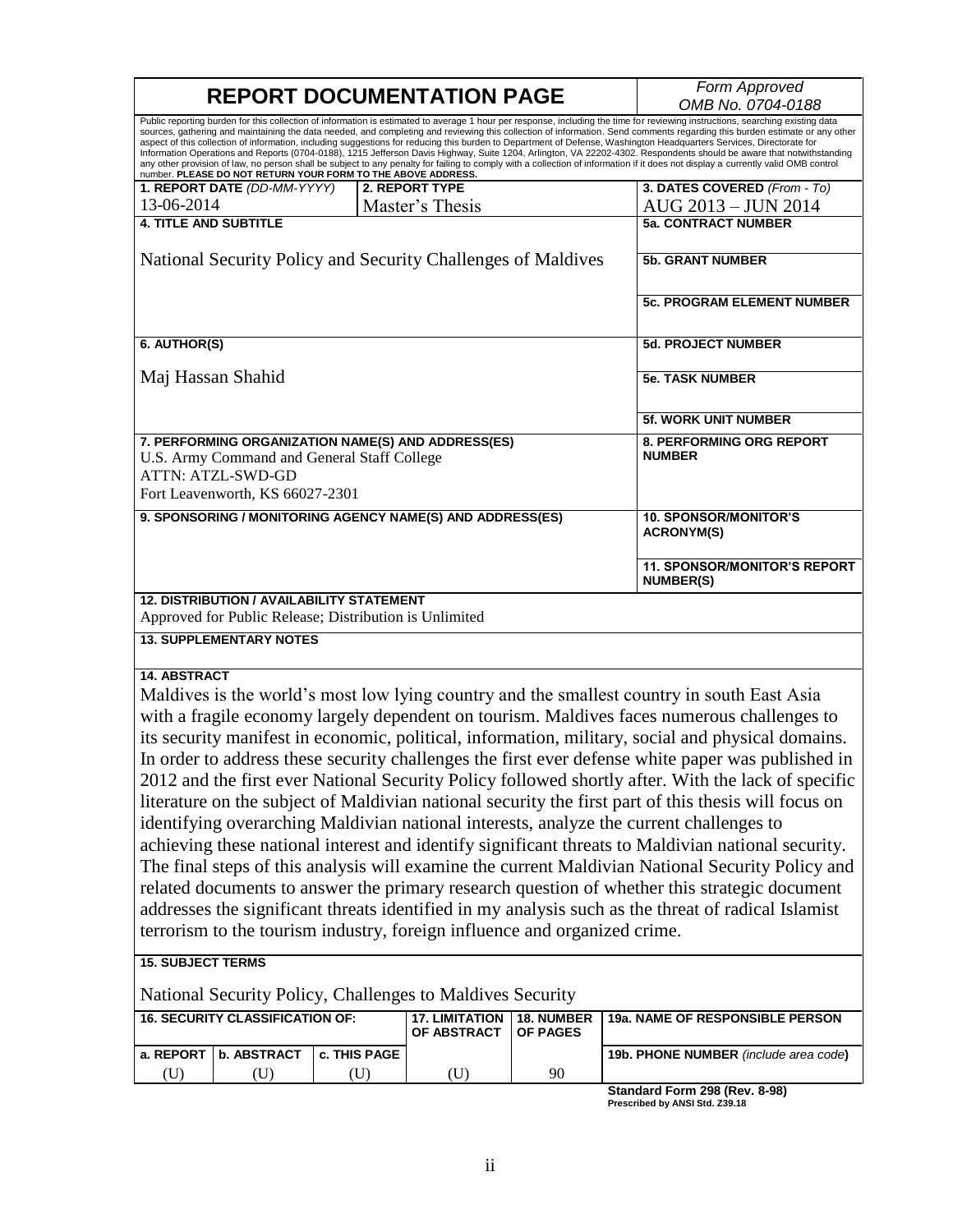## MASTER OF MILITARY ART AND SCIENCE

## THESIS APPROVAL PAGE

Name of Candidate: Major Hassan Shahid

Thesis Title: National Security Policy and Security Challenges of Maldives

Approved by:

, Thesis Committee Chair Phillip G. Pattee, Ph.D.

Member Mark R. Wilcox, M.A.

Member Kenneth A. Szmed Jr., MMAS

Accepted this 13th day of June 2014 by:

, Director, Graduate Degree Programs Robert F. Baumann, Ph.D.

The opinions and conclusions expressed herein are those of the student author and do not necessarily represent the views of the U.S. Army Command and General Staff College or any other governmental agency. (References to this study should include the foregoing statement.)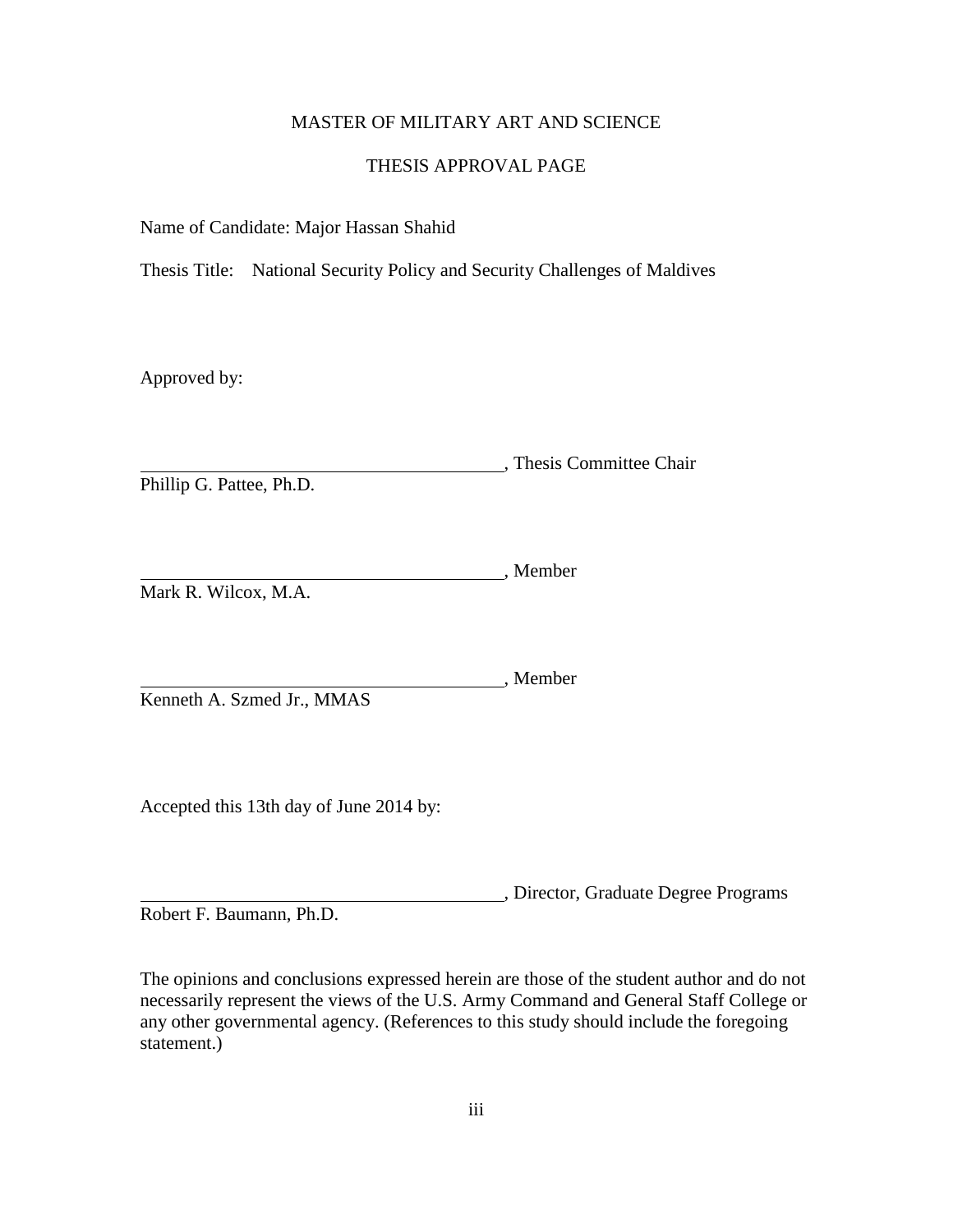## ABSTRACT

## NATIONAL SECURITY POLICY AND SECURITY CHALLENGES OF MALDIVES, by Major Hassan Shahid, 90 pages.

Maldives is the world's most low lying country and the smallest country in south East Asia with a fragile economy largely dependent on tourism. Maldives faces numerous challenges to its security manifest in economic, political, information, military, social and physical domains. In order to address these security challenges the first ever defense white paper was published in 2012 and the first ever National Security Policy followed shortly after. With the lack of specific literature on the subject of Maldivian national security the first part of this thesis will focus on identifying overarching Maldivian national interests, analyze the current challenges to achieving these national interest and identify significant threats to Maldivian national security. The final steps of this analysis will examine the current Maldivian National Security Policy and related documents to answer the primary research question of whether this strategic document addresses the significant threats identified in my analysis such as the threat of radical Islamist terrorism to the tourism industry, foreign influence and organized crime.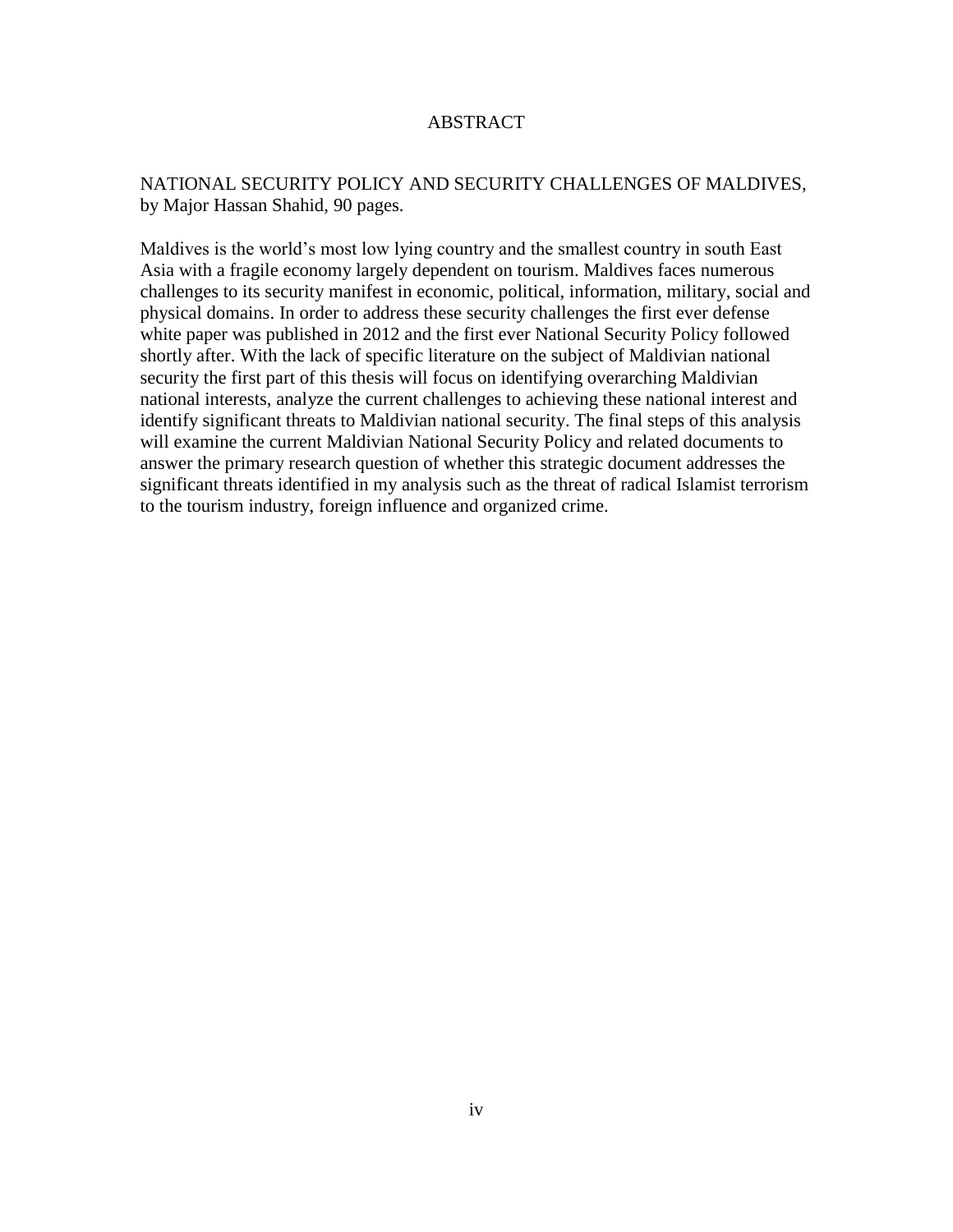#### ACKNOWLEDGMENTS

"In the name of Allah. The most gracious and the most merciful. All praise is due to Allah. Lord of the world."

As I embarked on this endeavor I prayed to god to give me strength and dedication to fulfill the task ahead of me. The strength and motivation I prayed for was graciously answered through the following people. First and foremost, I would like to thank my MMAS committee members, Dr. Phillip Pattee, Mr. Mark Wilcox, and Mr. Kenneth Szmed, for their dedicated relentless efforts to guide me through from the very beginning till the very end of this enormous task. No words could express the outstanding support, motivation, and exceptional guidance that I had received from them. Without them I would have surely fallen short of the mark. I would also like to thank my loving wife Sharima, my darling sons Kaif, Kail and Kais, and my family for keeping me motivated with the compromises that they have made for my success. While being many miles away from me and closest to my heart, they have provided the motivation I needed in the form of their undiminishing love. I would also like to thank the former Officer Commanding of MNDF Special Assessment Unit, Captain Ibrahim Naeem for his valuable assistance in the research and providing valuable insights for this thesis. This short paragraph of appreciation will not be complete without thanking Mrs. Ann Chapman for her outstanding assistance in editing my thesis. Last but not least, I would like to thank all who have made this momentous achievement possible.

v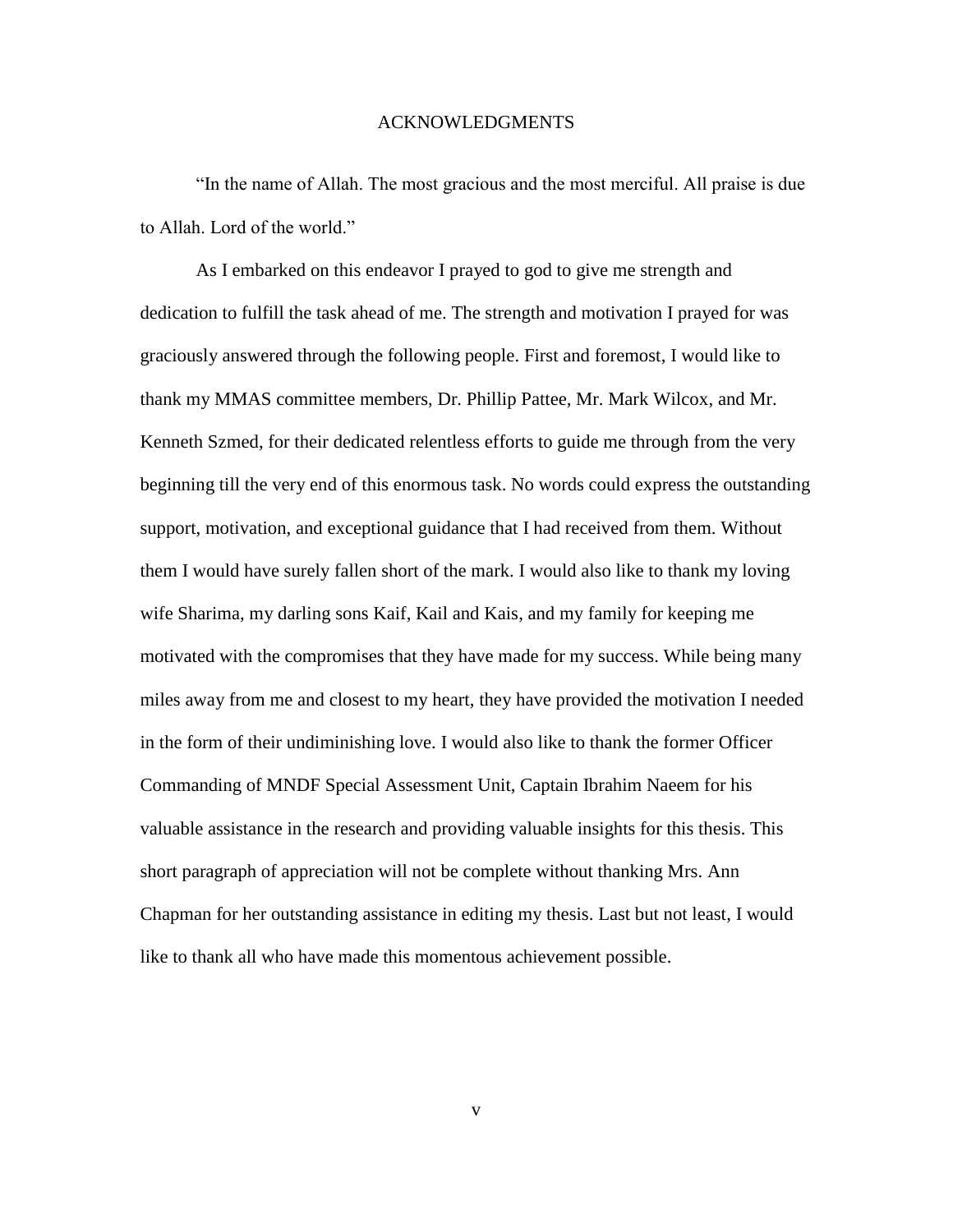# **TABLE OF CONTENTS**

|                                                              | Page |
|--------------------------------------------------------------|------|
| MASTER OF MILITARY ART AND SCIENCE THESIS APPROVAL PAGE  iii |      |
|                                                              |      |
|                                                              |      |
|                                                              |      |
|                                                              |      |
|                                                              |      |
|                                                              |      |
|                                                              |      |
|                                                              |      |
|                                                              |      |
|                                                              |      |
|                                                              |      |
|                                                              |      |
|                                                              |      |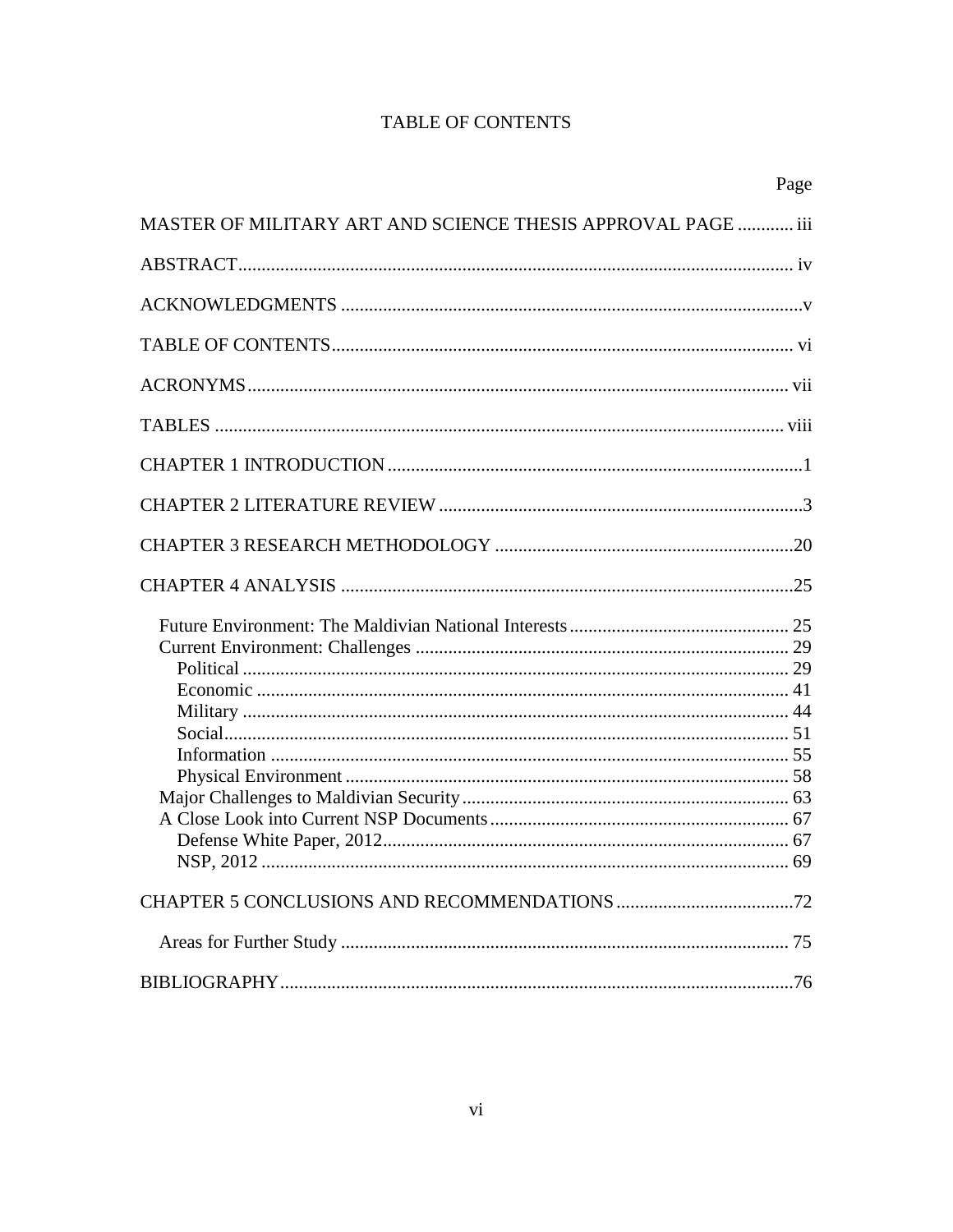## ACRONYMS

- MDP Maldivian Democratic Party
- NSP National Security Policy
- PMESII-PT Political, Military, Economic, Social, Information, Infrastructure and Time
- PPM Progressive Party of Maldives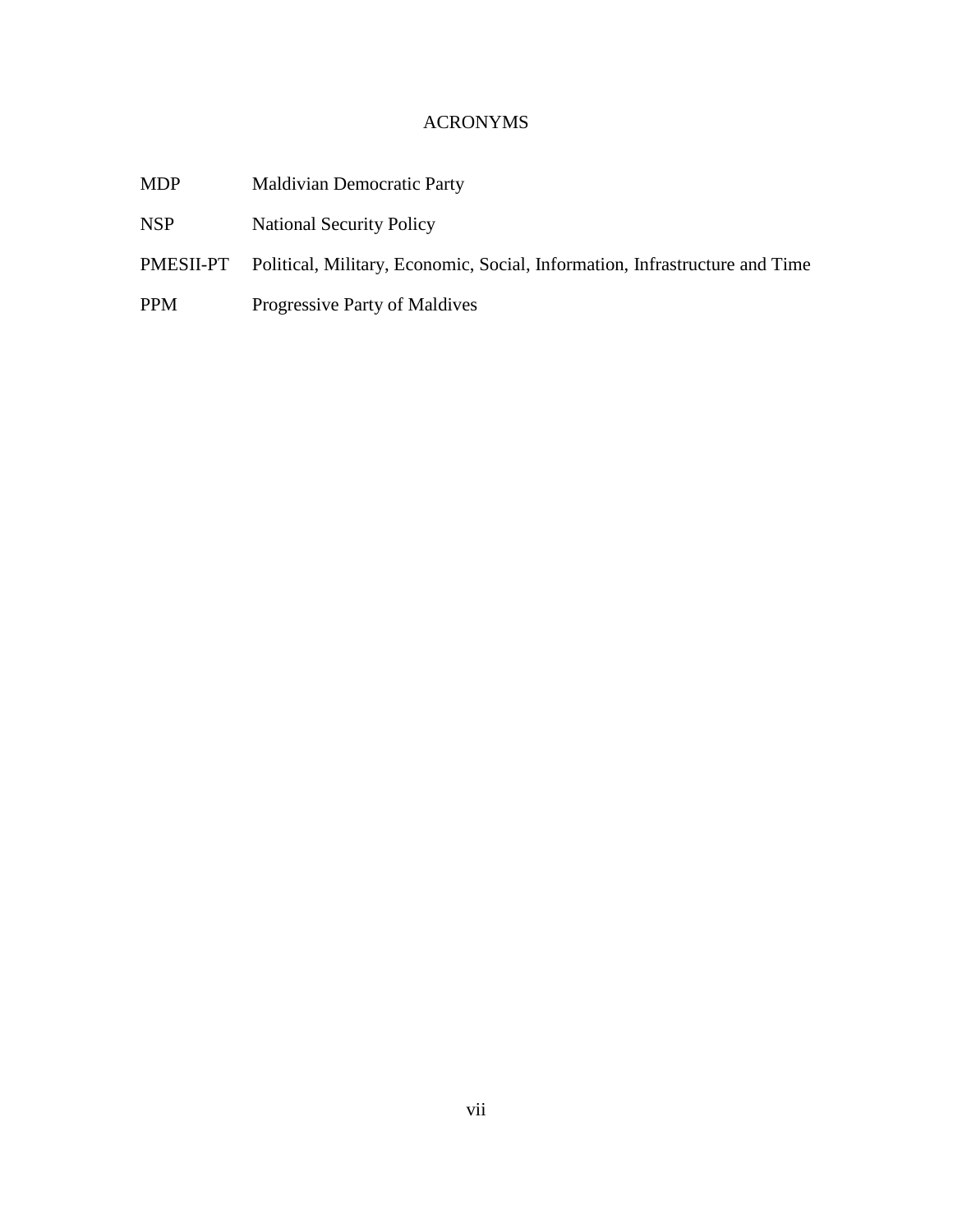# TABLES

|  | Page |
|--|------|
|  |      |
|  |      |
|  |      |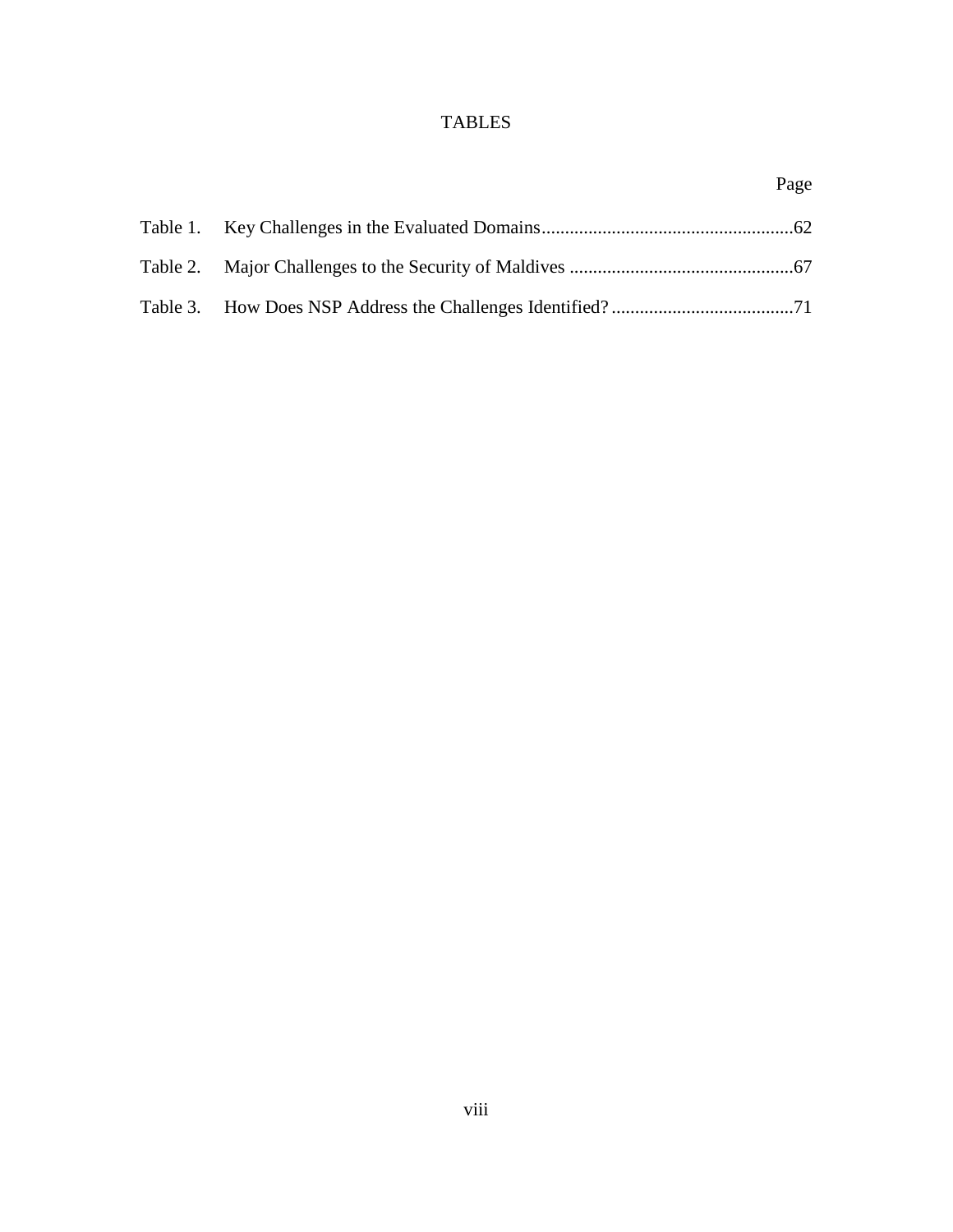## CHAPTER 1

#### **INTRODUCTION**

The basic principles of strategy are so simple that a child may understand them. But to determine their proper application to a given situation requires the hardest kind of work.

> ―Dwight D. Eisenhower, in Alan Stolberg, *How Nation States Craft National Security Document*

In an era of globalization, the mist of uncertainty lurks in every country's territory. The Republic of Maldives is an island nation of 1,190 islands geographically dispersed into 21 atolls just a meter above sea level. Its population is just over 350,000 people and distributed scarcely into 190 of these pearls of the Indian Ocean. The Maldives is located in one of the most strategic locations in South Asia. A large percentage of the world's commerce passes through this region. Maldives faces a wide spectrum of threats and challenges varying from political, military, economic, social, information, infrastructure, and its unique physical environment.

To address to these security challenges the first *Strategic Defense Directive* was published in 2008 in the early days of President Mohamed Nasheed's tenure. A review of the directive followed in 2010 to sufficiently connect the national policy interests and address some significant challenges that were not addressed initially. With the change of the country's leadership, a White Paper was drafted in 2012. By the end of 2012, the first published *National Security Policy* (NSP) was signed by President Mohamed Waheed. This document is now available for public scrutiny.

This thesis will frame the probable present day challenges to Maldivian security and analyze whether the 2012 NSP of the Maldives addresses these challenges. The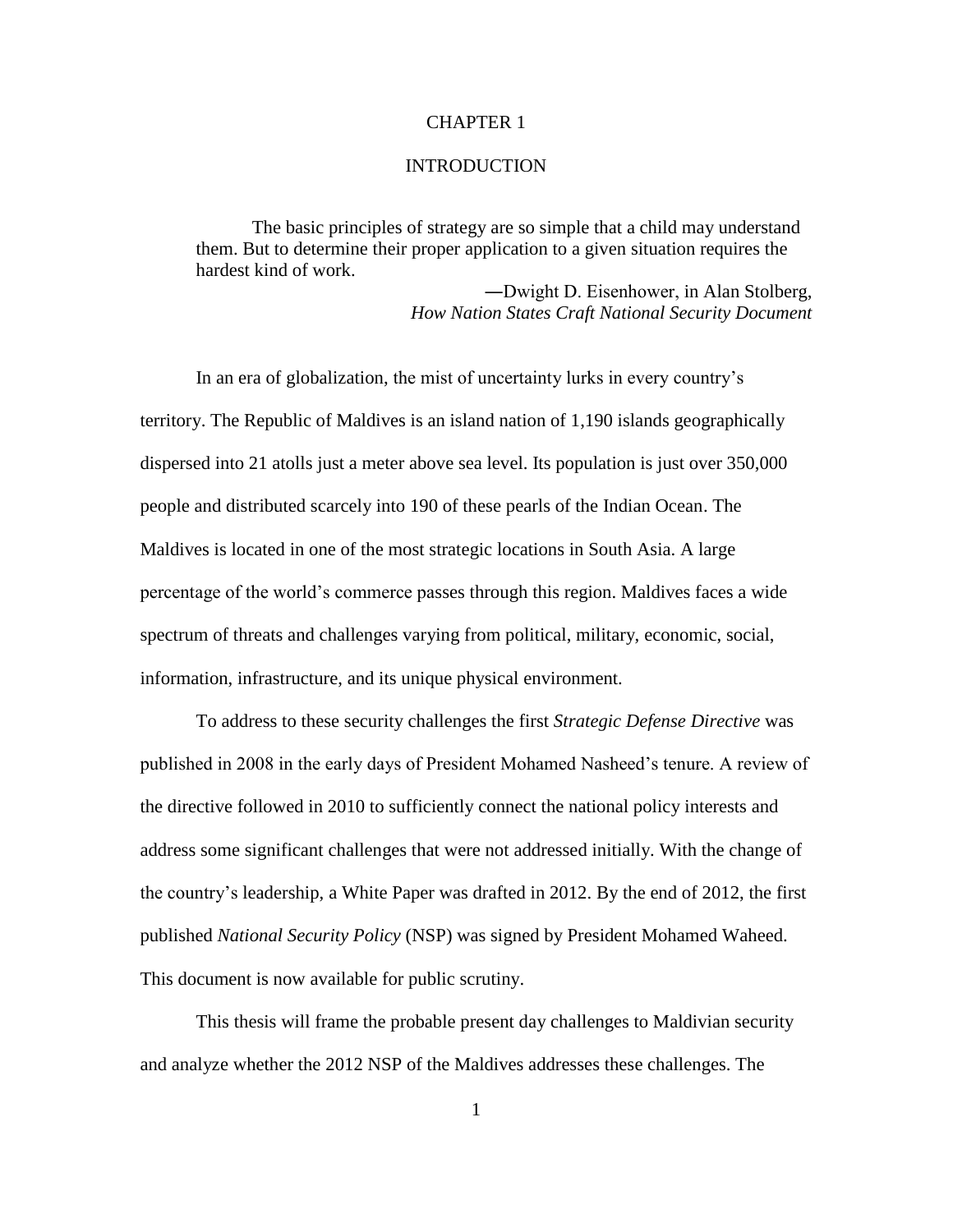Primary Research Question for this analysis is: does the current Maldivian NSP address the significant challenges to Maldivian security? The Secondary Research Questions are: (1) what are the key challenges to the security of the Maldives? and; (2) does the current *National Security Policy* address the key challenges identified?

A significant limitation for this research will be in the area of classified information or intelligence requirements. In the absence of intelligence reports on security related issues given the limited capacity of Maldivian intelligence services, this analysis will be based on open source information rather than classified intelligence.

Numerous informative documents published concerning the security policies of small states which resemble the Maldives would be of great value for the analysis of challenges to Maldives security. Analysis of these documents and comparison to those of the Maldives will be excluded from this research and identified as an area for further research in order to economize time and effort for an effective analysis.

The next chapter will review the literature on this topic and provide an assessment of the significance of that material to this study. This is followed by an explanation of the methodology. Subsequent chapters will examine each issue in detail.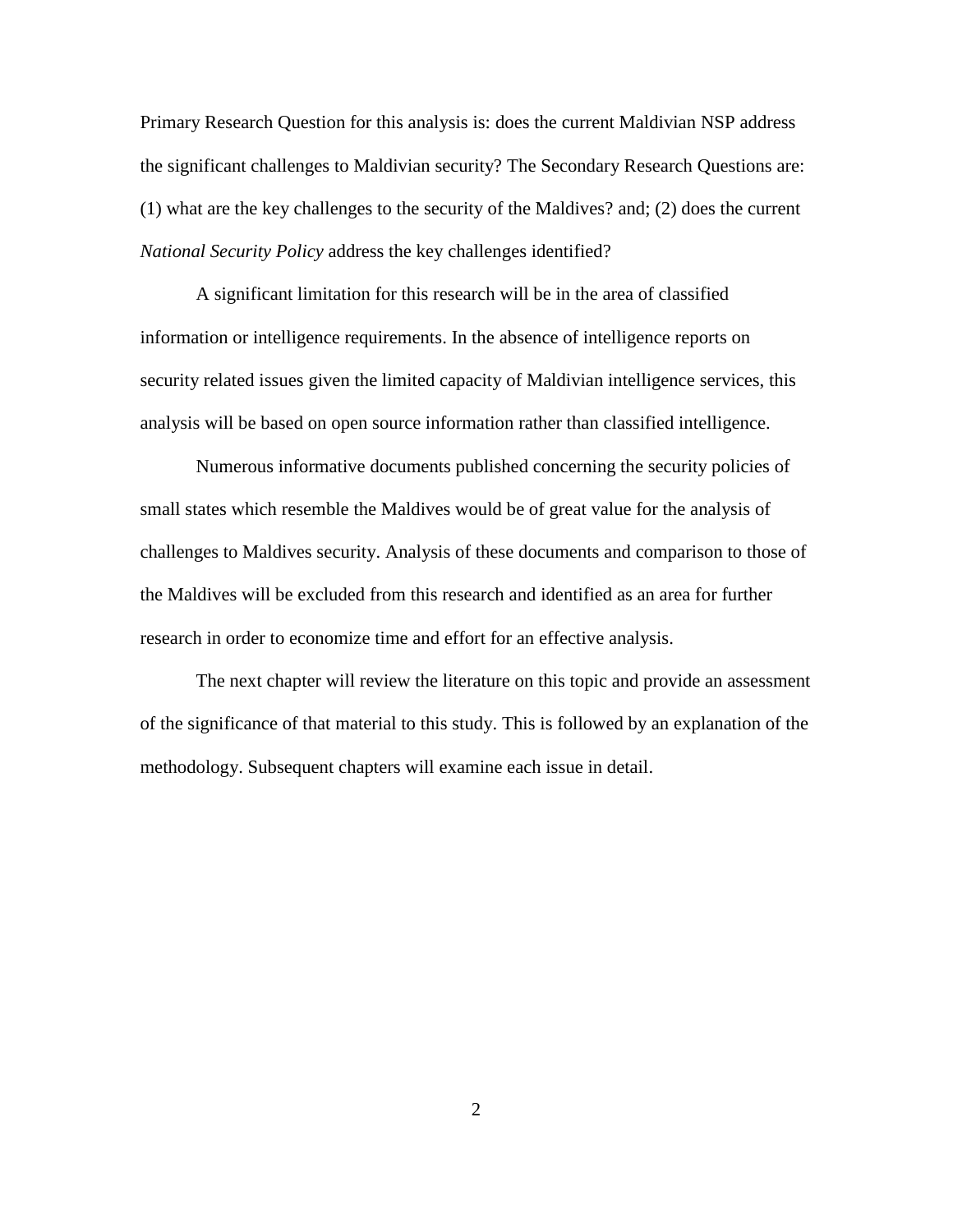#### CHAPTER 2

### LITERATURE REVIEW

The purpose of this research is to conduct an analysis of the challenges to Maldivian security and analyze whether the present Maldivian security strategy addresses these challenges. The literature review focuses on two main areas. To formulate a proper methodology to analyze the threats to Maldives, literature on national security strategy formulation is reviewed. The second area of the literature review focuses on important data and information to answer the research questions. This includes published reports from various think tanks and media products related to the security of Maldives, documents on the history of Maldives, and current strategic concepts that may influence the Maldivian security environment. The following paragraphs describe these areas in detail.

For a country with a history of significant threats to its security and with the existence of an official defense force for centuries, relatively little has been written or published on the subject of national security of the Maldives. On the contrary, much has been written on the subject of global warming and its impact on the Maldives. The main factor for this lack of national security disclosure is the broad perception that conventional and nonconventional threats were less apparent and less important compared to natural environmental challenges. In addition, public discussion of matters of Maldivian national security were considered taboo and to some extant perceived as unconstitutional. This belief in the confidentiality of security documents critical to the security of the nation resulted in access to the few documents that did exist being restricted to senior civilian and military leaders. The result—perhaps unintended, was the

3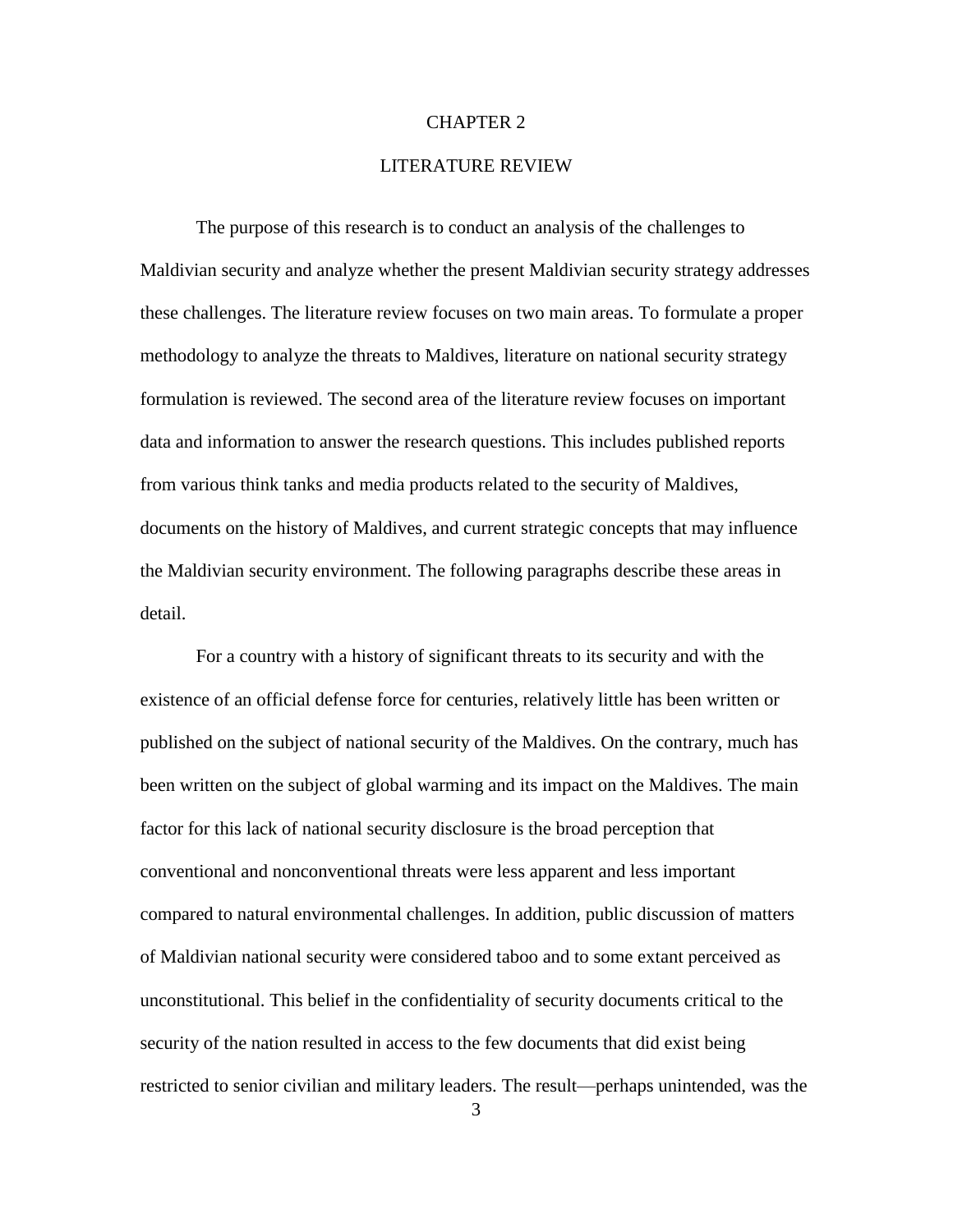failure to document national security strategies over time. This led to its inevitable loss. Significant changes to society, democratization, and modernization of the country has finally led to the recent open publication of strategic documents and policies. The *Maldives Constitution 2008*, "Freedom Expression," states: "Everyone has the right to freedom of thought and the freedom to communicate opinions and expression in a manner that is not contrary to any tenet of Islam." <sup>1</sup> The *Maldives Constitution 2008*, "Freedom of Media," also states: "Everyone has the right to freedom of the press, and other means of communication, including the right to espouse, disseminate and publish news, information, views and ideas. No person shall be compelled to disclose the source of any information that is espoused, disseminated or published by that person."<sup>2</sup>

The lack of national security strategy documents makes contemporary analysis of the history of Maldives essential. Historical documents provide an alternate source of information for the subject to be analyzed. One of the very few historical studies of the Maldives published in English is *The Maldives Islands Monograph on the History, Archaeology and Epigraph*y by H.C.P. Bell C.C.S. (Retired). Bell, the acknowledged father of Maldivian studies, visited the Maldives islands in 1789, 1920 and in 1922.The three monographs written by Bell during these visits focused mainly on Maldivian archeology, history, and culture. To date, the contributions made by H.C.P. Bell to Maldivian scholarship is considered outstanding. This monograph is regarded by many as the most comprehensive work on Maldivian history to date. It represents 58 years of

<sup>1</sup>Ministry of Legal Reform, Information and Arts, *Functional Translation of Maldives Constitution 2008,* trans. Dheena Hussein (Male', Maldives: Republic of Maldives, 2008), 22.

 $\mathrm{^{2}Ibid.}$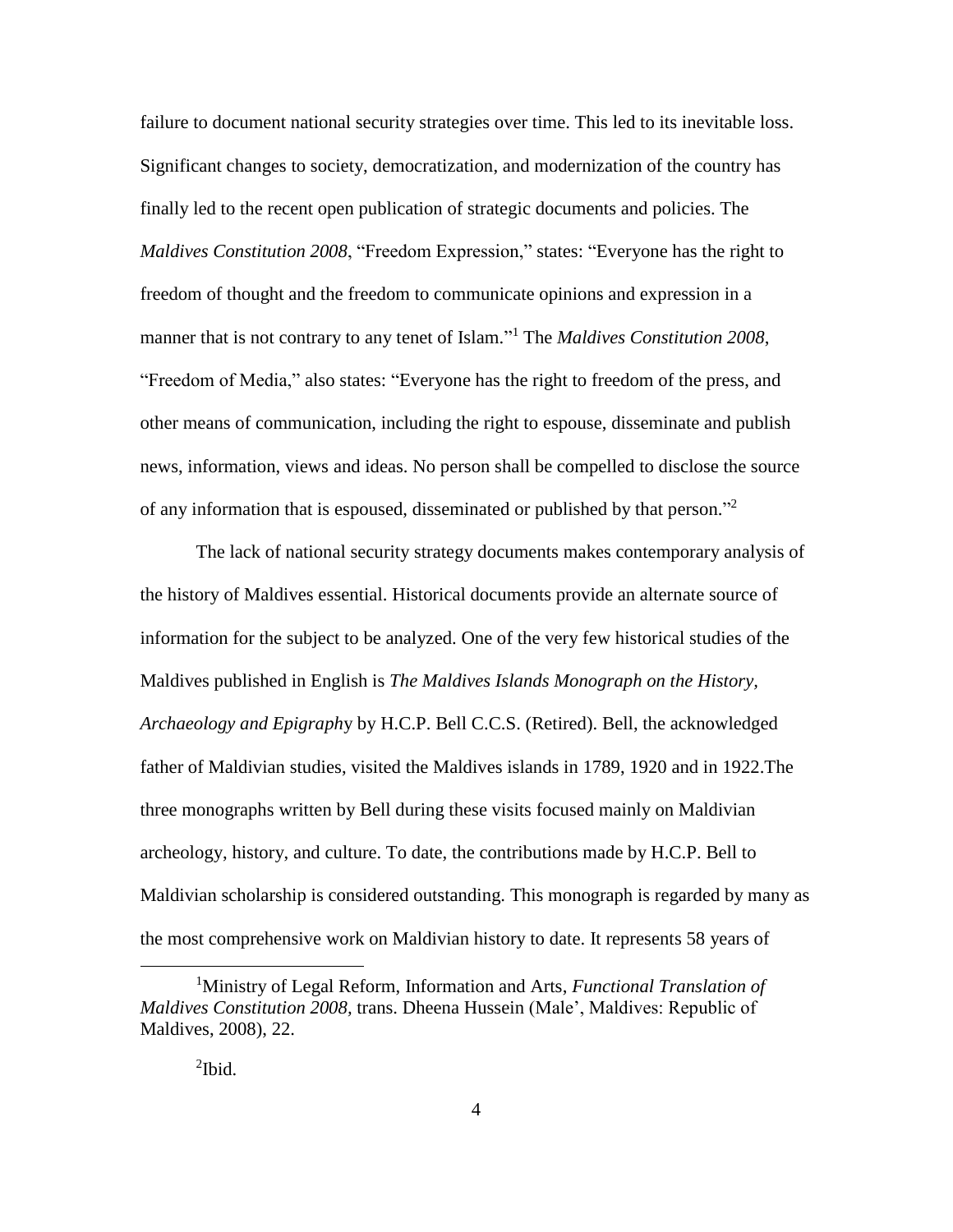dedicated research and is an invaluable guide and source of reference for all Maldivians as well as students of Maldivian history.<sup>3</sup>

In this monograph, Bell describes the history and culture of Maldives from the second to sixth century, the sixth to twelfth century, and the sixteenth century to the nineteenth century. Bell explains, "The earliest history of the Maldives islands is buried in complete obscurity. This has naturally resulted from their geographical isolation and the comparative insignificance they have ever possessed in the eyes of leading outside nations."<sup>4</sup> In reference to the question of Maldives' independence Bell states, "That there ever existed political dependency of the Maldives upon Ceylon – as frequently claimed, and with no evidence at all – may be rejected unhesitatingly.<sup> $35$ </sup> In summary, the early period of Maldives' history can be defined as Maldives being relatively insignificant and unknown to the rest of the world and remaining politically independent with closer economic relations with the neighboring countries.

With the relative unbridged gap between sixth and ninth century writers, the ninth to twelfth century will be reviewed. $6$  In this period, enterprise and trade led the Persians and Arabs to the Far East. The Maldives lying scattered in the middle of the Indian Ocean in the direct route to Malacca and China, soon attracted their attention exposing them to the religion of Islam. This eventually led the people and rulers of the islands to convert to

<sup>3</sup>H.C.P. Bell, *The Maldive Islands; Monograph on the History, Archaeology and Epigraphy* (Male', Maldives: Novelty Printers Publishers Pvt .Ltd., 1985), comments by Ali Hussein.

<sup>4</sup> Ibid., 16.

<sup>5</sup> Ibid.

<sup>6</sup> Ibid.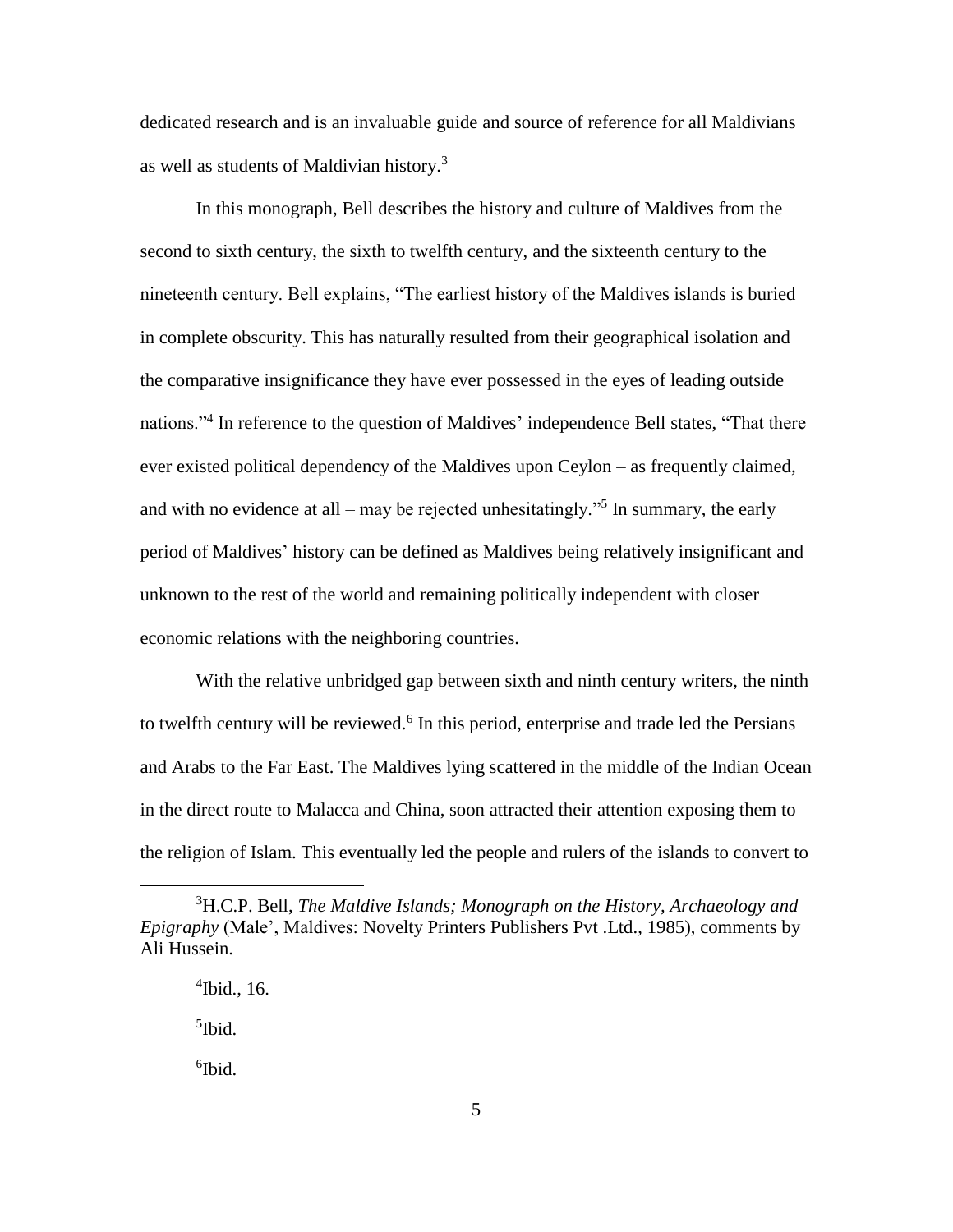Islam. The process and intermarriage gradually paved the way for the establishment of the faith and the power of Islam in the Maldives.<sup>7</sup>

During the fourteenth and fifteenth centuries the close connection between Maldives and the growing Muslim settlements on the Malabar Coast was quite evident. The commercial prosperity and the political influence of the Moorish traders remained significant until the start of the fifteenth century when powers of the West heralded by the Portuguese dominated the region. The growing trade in the Indian Ocean was accompanied by the challenges of piracy as early as the fourteenth century.<sup>8</sup>

Finding most of the Indian sea-borne trade in the hands of Muhamamadans or Mouros (Arab Traders) the introduction of the west to the Indian Ocean islands led by the Portuguese started bitter violence and unceasing attempts by the Portuguese to capture these islands. The Portuguese invaded Maldives in 1513 A.C and within five years they had established a fort at Male'. The Maldives islanders were soon able to rise and massacre the Portuguese with the help of a Cochin Moor. This shows the close relationship the Maldives had with their Muslim neighbors in India dating back to the fifteenth century. Forty years later, the conversion of the Maldives sultan, Hassan IX, to Christianity eventuated the capture of Maldives by the Portuguese, leading to the occupation of Maldives by the Portuguese from 1558 to 1573. Bell describes the seventeenth century as full of attacks on Maldives by Portuguese, Dutch, French, and English vessels all competing for trade.<sup>9</sup>

<sup>9</sup>Ibid.

<sup>7</sup>Bell, 17.

<sup>8</sup> Ibid., 18.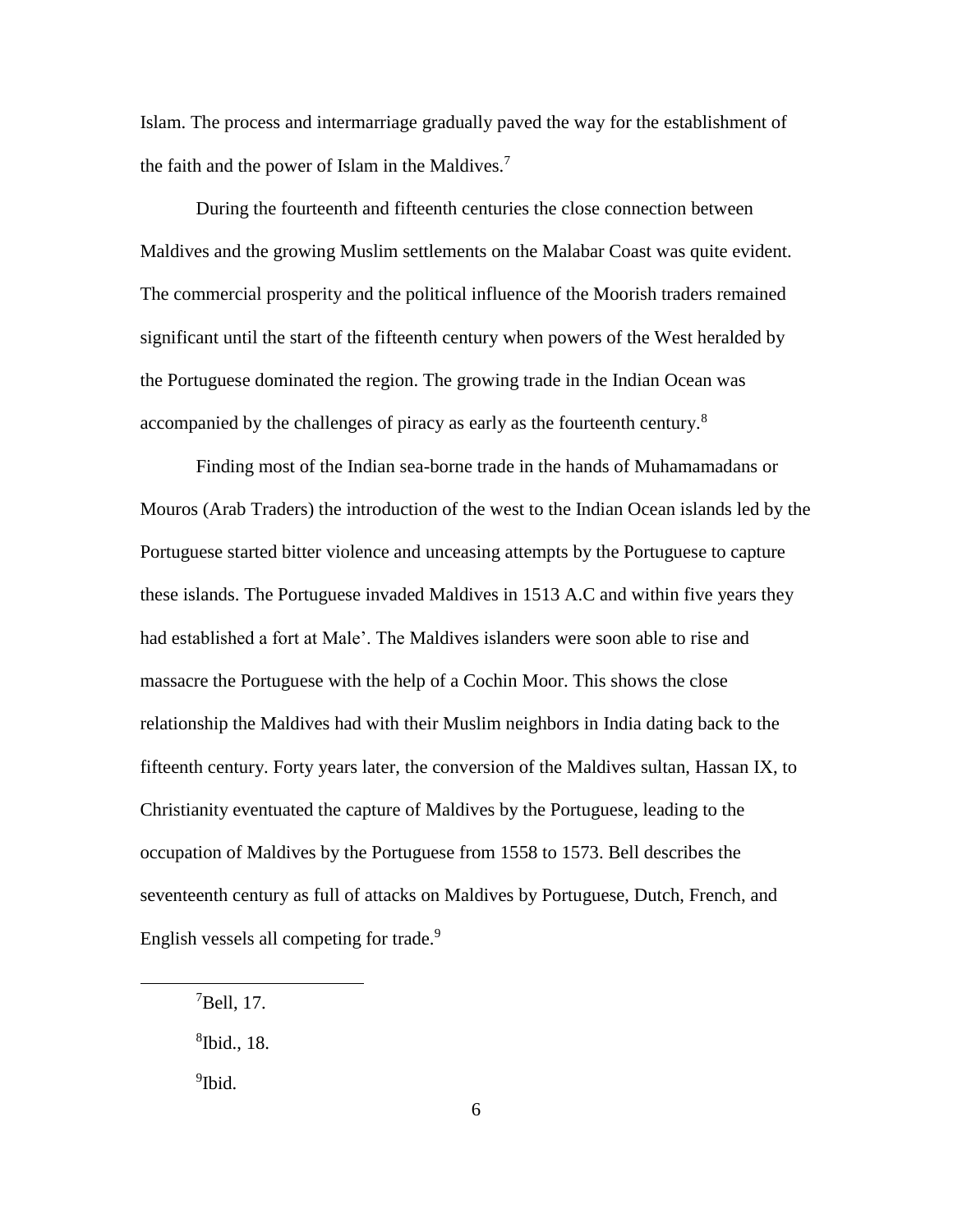In his monograph, Bell also considers a number of factors whose impact on the security and prosperity of the Maldives continues to this day. These factors include the period of sultanates. The subsequent rivalry between dynasties competing for the throne resulted in many assassinations, insurgencies, and revolutions. In 1362, Muhamad-ul-Jamil assumed chief rule forcibly. In 1363, Sultana Rehendi murdered the former sultan and reigned for 10 years. Abd-Allah held the throne by force from 1373 to 1376 and was killed by Sultana Rehendi who regained the throne in 1376. <sup>10</sup> Bell also describes the Maldivian economy<sup>11</sup> and its environment<sup>12</sup> as fragile and describes Maldives' relationship with its neighbors and the challenges caused by colonial powers.<sup>13</sup> All of these factors collectively challenged the security, prosperity, sovereignty, and independence of the Maldives in the past and continue to be challenges.

With the lack of formal academic literature to provide specific information and analysis of threats to Maldivian security, the use of secondary sources such as media reports, historical documents, and short assessments conducted by internal and external organizations and individuals, are essential to this analysis. Such documents would include country reports on Maldives from the United States and other civil and military agencies, reports provided by think tanks pertaining to global challenges, and some regional assessments, domestic and international reports, and media products. It is

 $\overline{a}$ 

 $12$ Ibid.

 $10$ Bell, 21.

 $11$ Ibid.,

 $13$ Ibid., 29. Defeat of Portuguese Fleet with just six canons, Portuguese burnt the mosque in Villingilli island before departing.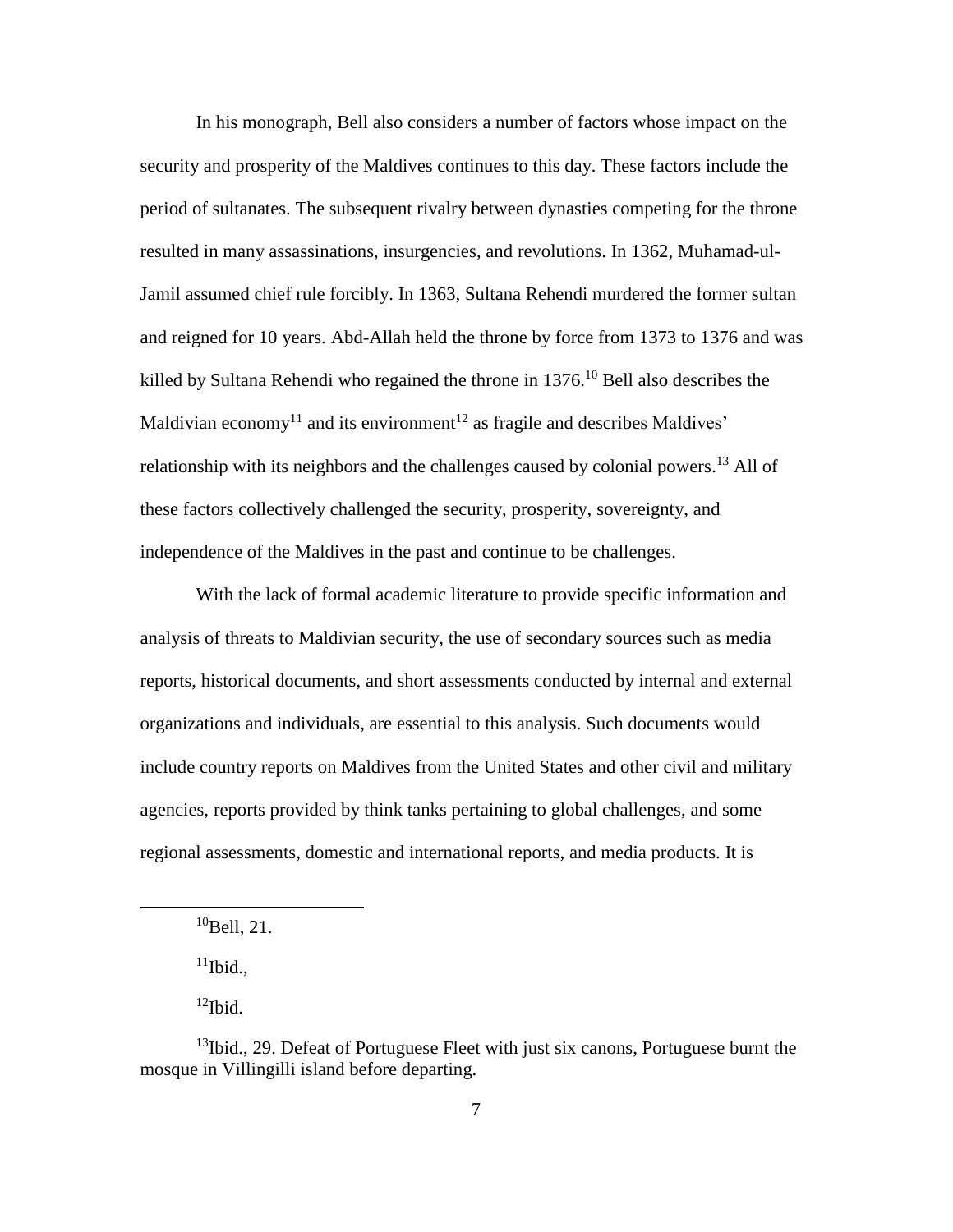important to assume that the work done by the international think tanks, while directly not oriented towards Maldives, may be highly relevant to this analysis of security challenges to Maldives given an interconnected, interdependent, and globalized world.

An important source of information to address analysis of grand strategy and Maldivian interests are the manifestos published by the two leading political parties of the Maldives; the Progressive Party of Maldives (PPM), and Maldivian Democratic Party (MDP). An important assumption made is that significant effort and resources would have been invested for a thorough analysis in developing these manifestos and they would address the most important aspects of the Maldivian interests in accordance with the societal view.

For the analysis of current and possible future threats, the European Strategy and Policy Analysis System (ESPAS) research project report, *Citizens in an Interconnected and Polycentric World, Global Trends 2030,* by a European Union inter-institutional task force edited by Álvaro de Vasconcelos is the primary reference. An interim version of this report was presented to the European Union in October 2011. According to the ESPAS report, *Global Trends 2030* there are three major challenges emerging today that will shape the international environment in 2030. They are "the empowerment of individuals, which contribute to a sense of belonging to a single human community, greater stress in sustainable development against a back drop of greater resource scarcity and persistent poverty, compounded by the consequences of climate change, and growing gaps as the mechanism for inter-state relations fail to respond adequately to global

8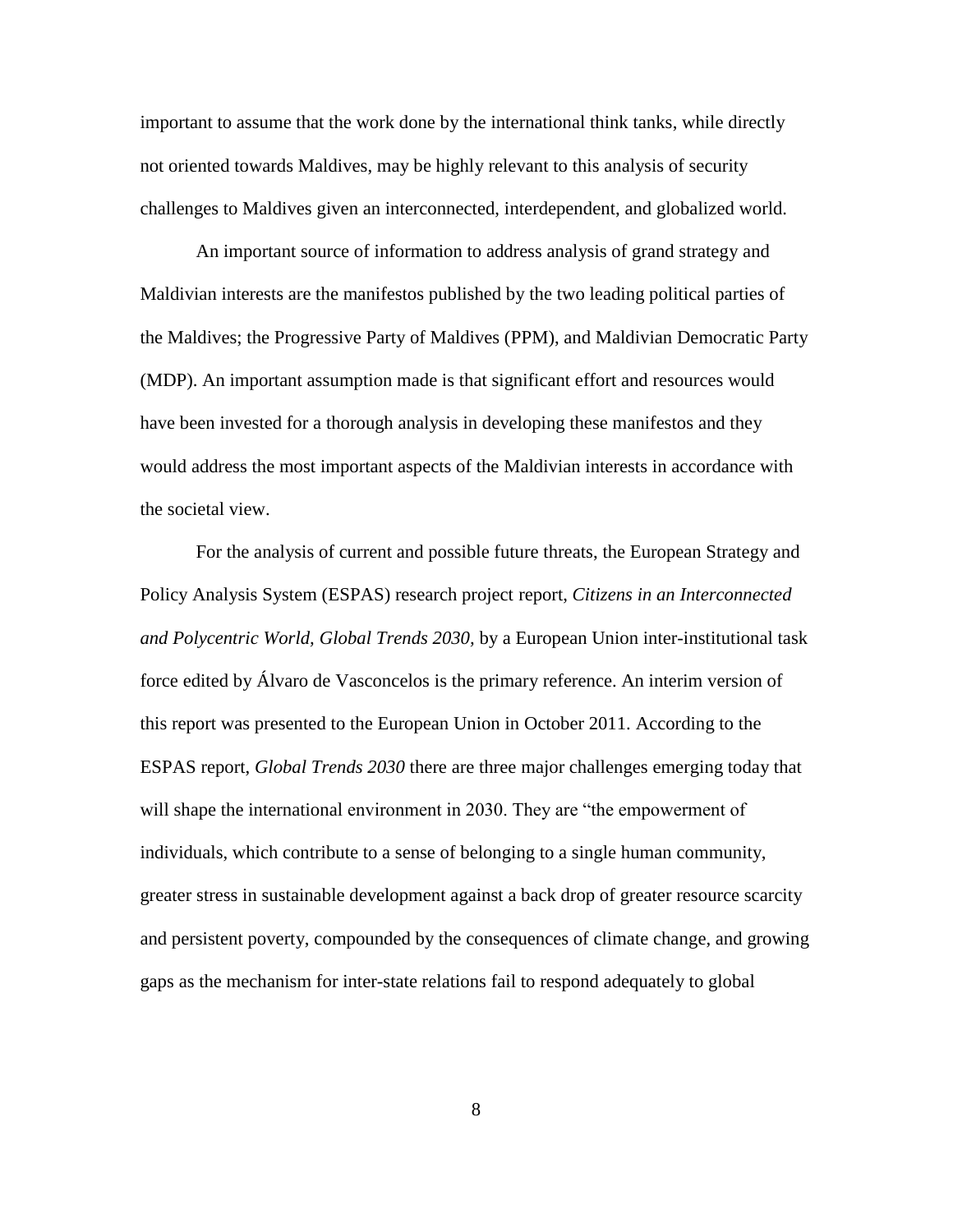demands."<sup>14</sup> These factors may have a tremendous influence on the Maldives' security environment with Maldives' share of ongoing battles in the political and social arena, and a fragile economy that is interdependent and interconnected with the global economy.

In the era of interdependence, the inter-connectivity brought on by globalization shapes the Maldivian security environment and the challenges it faces. Some of the common challenges that the world is perceived to face in the future are described in *Global Trends 2030* report as poverty, inequality, corruption, disease, climate change, water and energy scarcity, war and humanitarian disasters, and the proliferation of weapons including small arms. These will be shared challenges of a global public with access to new technology and instruments of communication that enable them to express their concerns and dissent. The convergence of concerns and increased vocalization of demands will contrast sharply with governments' capacity to deliver public goods, particularly those relating to improving quality of life. This will generate a gap in expectations that may become a source of tension and social conflict and which can be aggravated by ineffective economic governance.<sup>15</sup>

In light of the *Global Trends 2030* terrorism, depletion of world food stocks and fossil fuels, challenges of an interconnected interdependent global economy, impact of weather, cross border criminal activities, or other asymmetric threats, impact of the competing interests, and influence of major powers or global politics will be key aspects

<sup>14</sup>European Strategy and Policy Analysis System (ESPAS), *Citizens in an Interconnected and Polycentric World, Global Trends 2030* (Paris, France: Institute for Security Studies European Union, 2011), http://www.iss.europa.eu/uploads/media/ ESPAS report 01.pdf (accessed 8 June 2014), 11.

 $15$ Ibid., 13.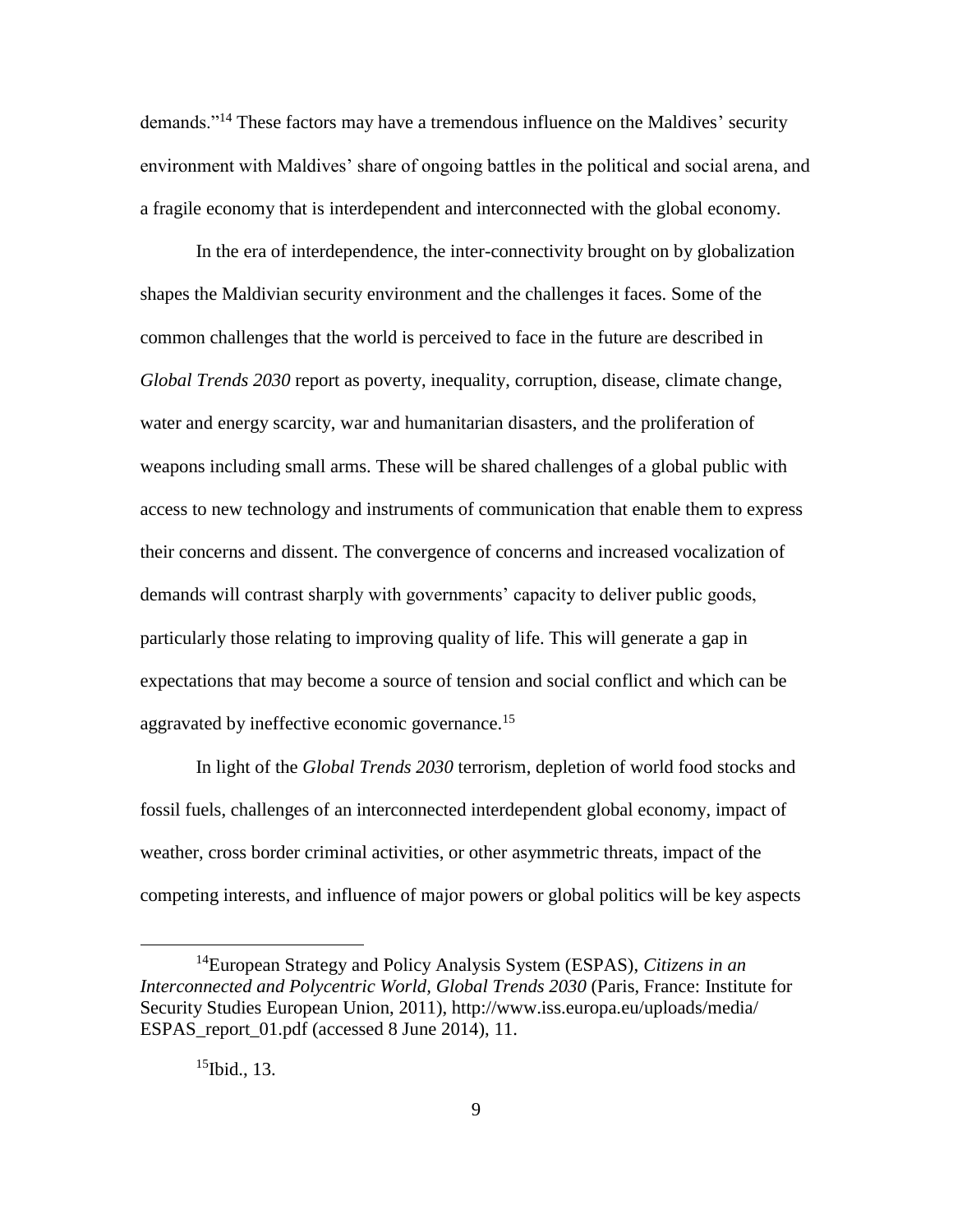of the analysis. The growing concern of the world within the security context is an important factor to be considered in the analysis of security challenges to Maldives.

While there is a lack of literature regarding the security policies of the Maldives, there are numerous publications, and a comprehensive spectrum of literature on current strategic concepts. The current concepts that are being debated and discussed include: the rise of China, the growing aspiration of India to become a regional super power in Asia, the concept of the diffusion of powers to non-state actors, the rise of the middle class in Asia, and the trends towards individual liberty and democratization.<sup>16</sup> Globalization and interdependence, the rise of non-state actors,  $17$  geographic factors, and the importance of economic, information and diplomatic power in international politics will play a significant role in shaping the Maldivian security environment.

In summary, globalization and interdependence, diffusion of powers and the rise of non-state actors, global economy, rise of China and India and climate change and environmental degradation will have an influence on Maldives and its security. These are potential areas that should be considered and analyzed in order to identify potential challenges and threats to Maldivian security.

According to Joseph S. Nye in *Understanding International Conflicts, An Introduction to Theory and History*, globalization is defined simply as networks of interdependence and the influence of an interconnected and interdependent world in an

<sup>16</sup>ESPAS, *Global Trends* 2030, 12.

<sup>17</sup>Joseph S. Nye, Jr., "Globalization and Interdependence," *Understanding International Conflicts, An Introduction to Theory and History,* 6th ed., Longman Classics in Political Science (London: Longman Publishing Group, 2006), ch. 7.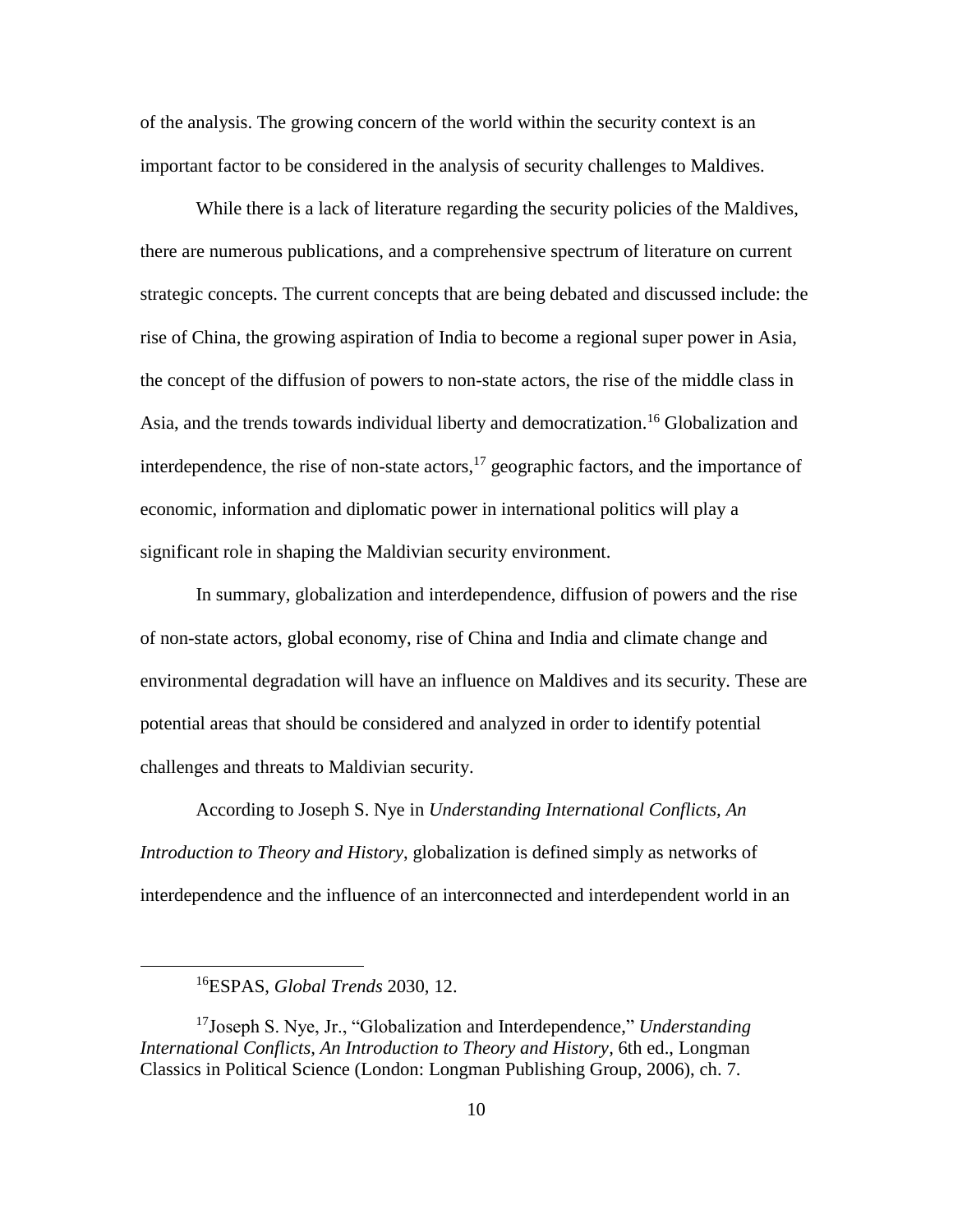era of information revolution not limited to state boundaries.<sup>18</sup> Globalization also has a number of dimensions that have significant effect on our daily lives. These include: economic and environmental globalization which effects the lives of people everywhere; military globalization consisting of networks of interdependence in which force or the threat of force is employed; social globalization which is the spread of people culture, images and ideas; and political globalization which is the spread of constitutional arrangements, the trends towards countries becoming more democratic, and the development of international rules and institutions.<sup>19</sup>

While globalization has been ongoing for centuries, the most significant changes are related to the information revolution. Thomas Friedman argues that contemporary globalization goes farther, faster, cheaper and deeper.<sup>20</sup> As a result, there are more interconnections among networks resulting in system effects in which small perturbations in one area can spread throughout a whole system.<sup>21</sup> Some theorists also see geoeconomics replacing geo-politics because of an interdependent global economy.<sup>22</sup> Joseph S. Nye also describes some negative effects of globalization such as the reaction to globalization inducing more fundamentalism and the increasing flows of information that

 $18$ Nye, 204.

<sup>19</sup>Ibid., 205-207.

<sup>20</sup>Thomas Friedman, *The Lexus and the Olive Tree; Understanding Globalization* (New York: Farrar, Straus and Giroux, 1999), 7-8.

 $^{21}$ Nye, 207-208.

 $^{22}$ Ibid., 205.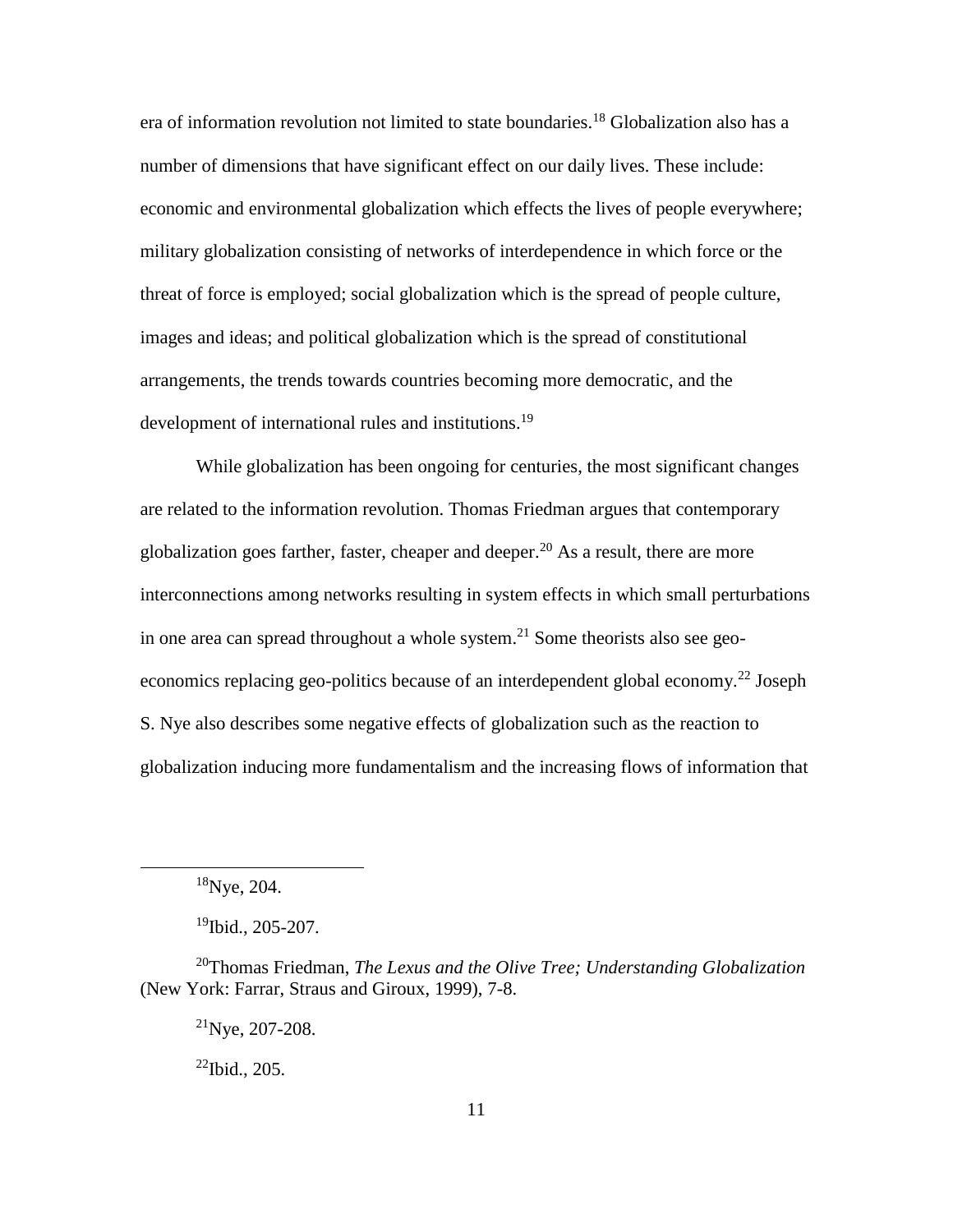will make people more aware of inequality leading to potential protests.<sup>23</sup> Globalization and interdependence should hence be closely considered in analyzing the security of any country, especially for Maldives, a small nation without significant resources and overly dependent on the world economy. These factors will play an important role in the analysis of the Maldivian security concerns.

The rapid growth of China and India, their influence on the world's economy, and their impact on regional security is a common topic of interest. Asia with more than half of the world's population, the world's fastest growing economy, the bulk of the world's military gathered in a region of a rapidly rising middle class, and its large share of unresolved disputes truly deserves serious attention in the analysis of security challenges to one of the smallest nations in Asia. $^{24}$ 

In his book, *Collapse, How Societies Choose to Fail or Succeed,* Jared Diamond argues the key contributing factors for the collapse of a society are environmental damage, climate change, hostile neighbors, friendly neighbors, and the society's response to its environmental problems with the most significant factor being the last.<sup>25</sup> These factors identified by Jared Diamond will also be mirrored in this research, as it is significant to the Maldives.

 $^{23}$ Nye, 209.

<sup>24</sup>"Know Your Own Strength," 30 March 2013, *The Economist,* http://www.economist.com/news/briefing/21574458-india-poised-become-one-fourlargest-military-powers-world-end (accessed 2 June 2014).

<sup>25</sup>Jared Diamonds, *Collapse, How Societies Choose to Fail or Succeed* (New York: Penguin Group, 2005), 11-13.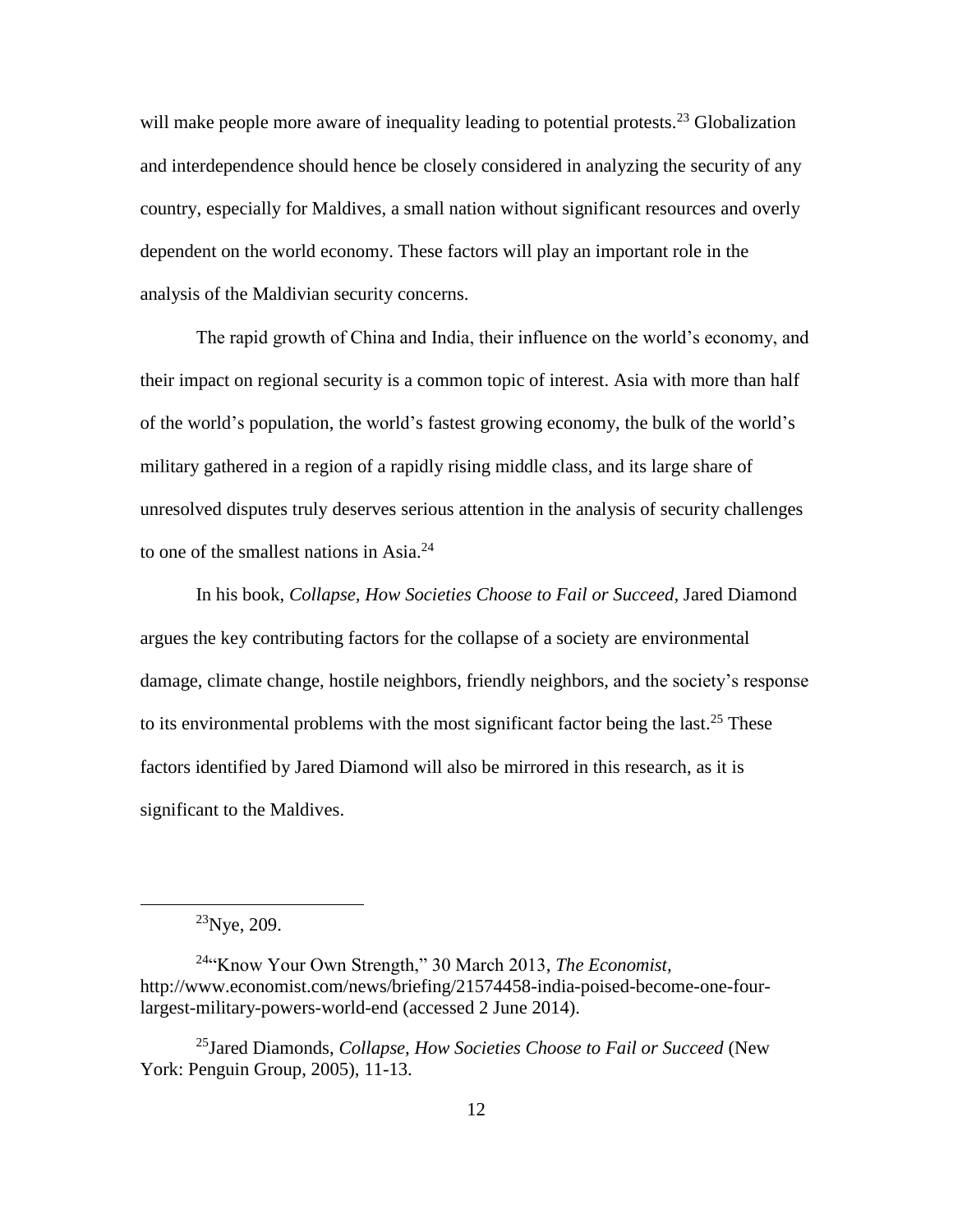The second part of the literature review focuses on formulating a methodology for this analysis. This includes literature on the process of formulation of security strategy documents. The following paragraphs describe some important literature on the subject.

The *U.S. Army War College Guide to National Security Policy and Strategy* edited by J. Boone Bartholomees, Jr., and *How Nation-States Craft National Security Strategy Documents*, by Alan G. Stolberg" describe the importance of including diplomatic, information, military and economic power in an effective national security strategy. This implies the importance of considering these major domains in analyzing challenges to the security of Maldives.

In Alan G. Stolberg's book, *How Nations-States Craft National Security Documents,* he explains Alexander George's (the famed Stanford academic) process theory that, "the policy making process to have its greatest chance of success it must be able to ensure that sufficient information is available and analyzed adequately."<sup>26</sup> With the assumption that the policy making process starts with the framing of problems; it further, and perhaps more importantly, needs to address George's principle described by Stolberg. This is a key consideration for the analysis of challenges to Maldives' security.

The *U.S. Army War College Guide to National Security Policy and Strategy* defines grand or national strategy as, "a country's broadest approach to the pursuit of its national objectives in the international system."<sup>27</sup> It also states that a good grand strategy

<sup>26</sup>Alan G. Stolberg, *How Nation-States Craft National Security Strategy Documents* (Carlisle, PA: Strategic Studies Institute, U.S. Army War College, October 2012), 3.

<sup>27</sup>J. Boone Bartholomees, Jr., ed., *U.S. Army War College Guide to National Security Policy and Strategy,* 2nd ed. (Carlisle, PA: Department of National Security and Strategy, U.S Army War College, June 2006), 18.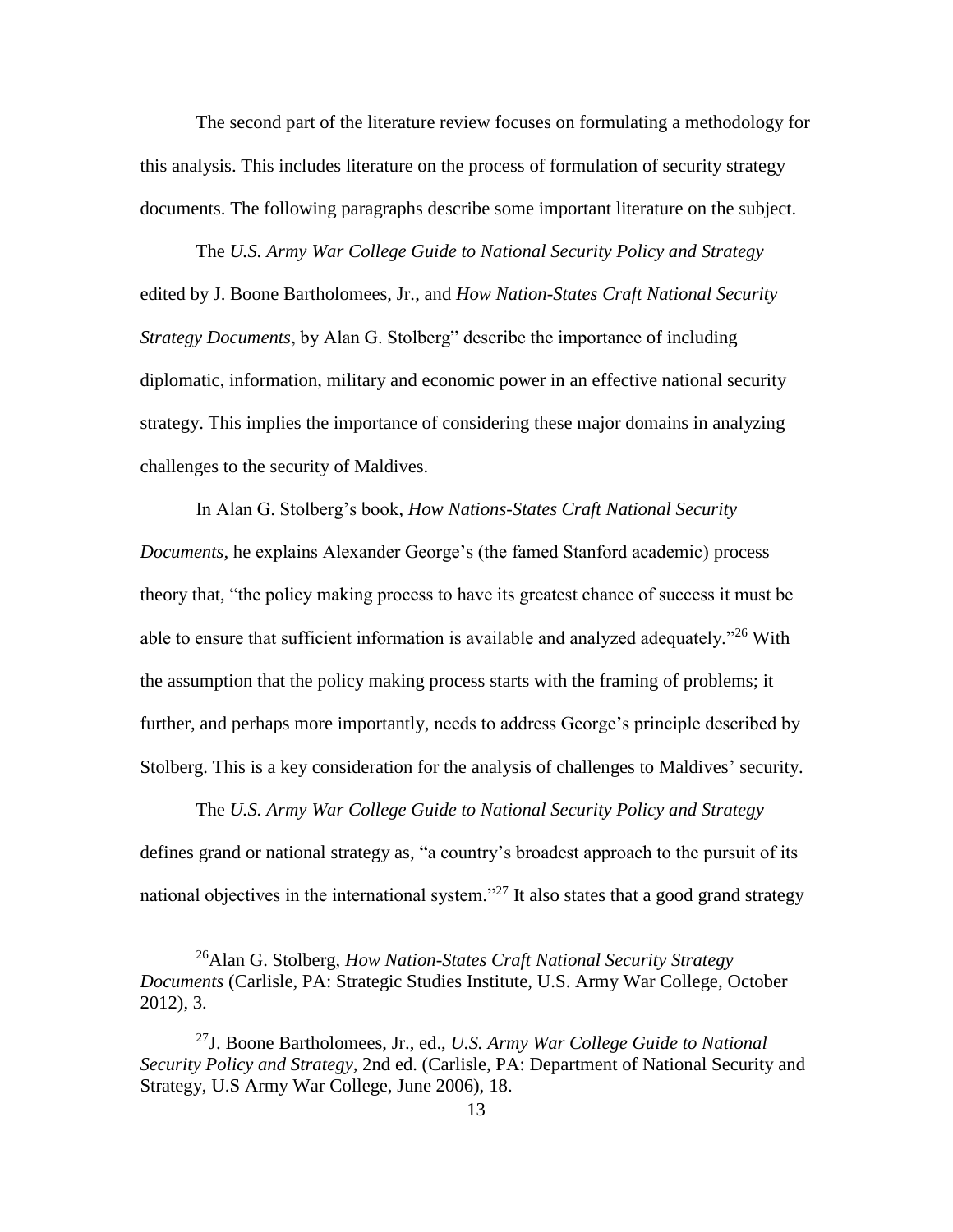should include or at least consider the elements of national power (Diplomatic,

Informational, Military and Economic).<sup>28</sup> It also includes important premises concerning the theory of strategy: "(1) Strategy is all about how leadership will use power to achieve objectives; (2) Strategist must know what is to be accomplished (end state); (3) Strategy must identify an appropriate balance of end ways and means; (4) Strategies political purpose must dominate the strategy; (5) Strategy must be comprehensive; (6) Strategy is hierarchical; (7) Strategy is developed through analysis and knowledge of strategic environment which includes both external and internal factors that may affect a specific objective, concept and resources of strategy; (8) Risk is inherent to strategy and the best any strategy can offer is a favorable balance against failure."<sup>29</sup> The methodology that will be followed for this analysis uses the essence of these key premises identified above such as: strategy must be comprehensive (analysis of political, economic, military, social, information and physical environment); strategist must know the end state (national interest of Maldives); and strategy is developed through analysis of both external and internal factors, and also strategy must identify an appropriate balance of ends ways and means.

The most important contributor to a security strategy is the overarching grand strategy that captures the interests of the nation.<sup>30</sup> In the absence of a formal grand strategy, examining Maldives' constitution and the manifestos of key political parties should capture the essence of such a grand strategy. The Maldivian constitution clearly

<sup>&</sup>lt;sup>28</sup>Bartholomees, 18.

 $^{29}$ Ibid., 45-46.

 $30$ Ibid., 18.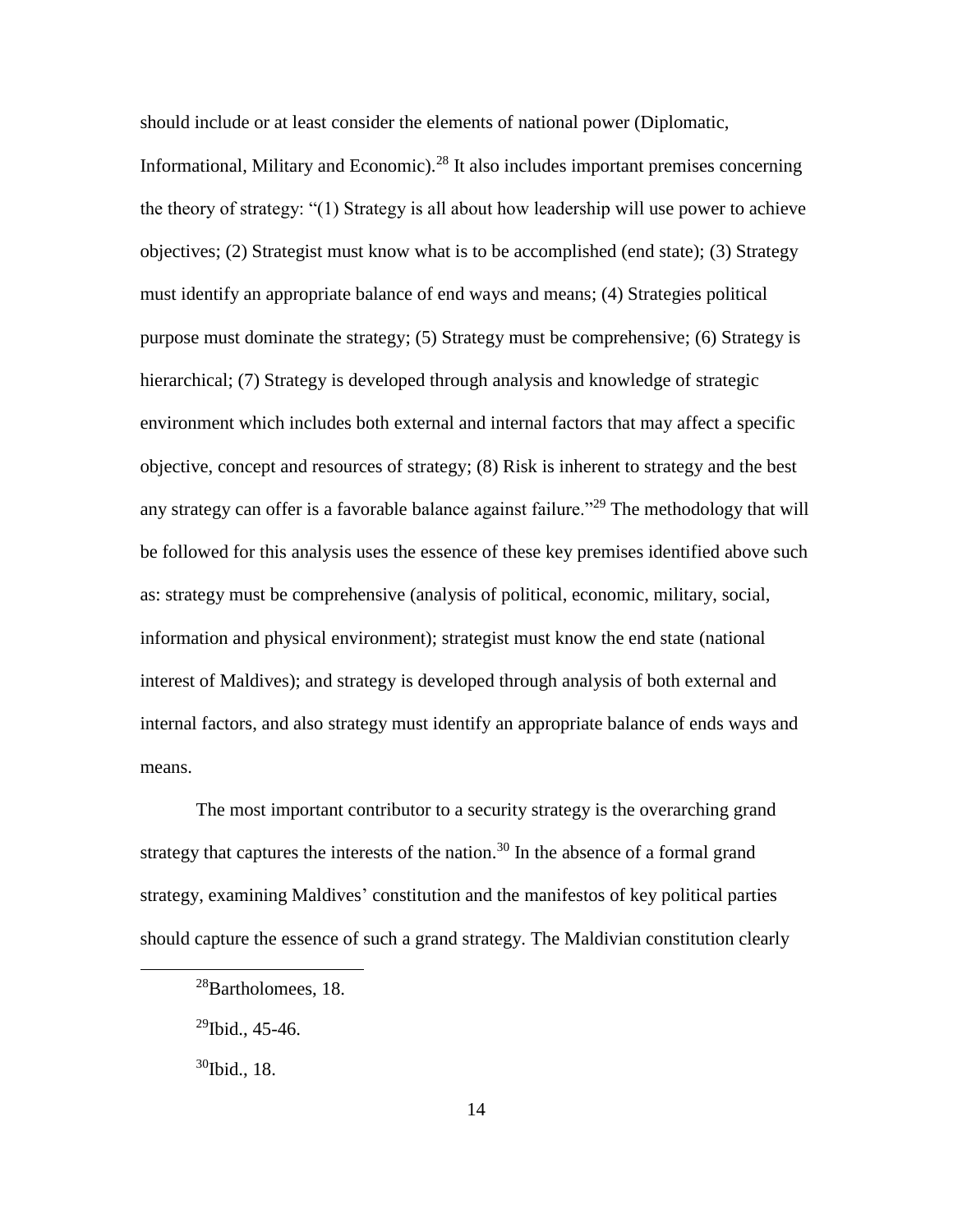states the interest of Maldivians, the rights of its people, and the basics of their interests. The Maldivian constitution states that the religion of the people of the Maldives is Islam and sharia law is one of the main principle contributors to the constitution.<sup>31</sup> In the case of the Maldivians, the highest priority is given to safeguarding the religion, sovereignty, and prosperity of the nation. <sup>32</sup>

The second important factor to analyze is the Maldivian approach to safeguarding these national interests. The Maldivian approach to the defense of nation should clearly address the nature of the Maldives. How will this small nation with limited resources and a population smaller than that of a city of the neighboring countries safeguard its sovereignty? The answer to this question may not be simple. It is essential that we assume that the limited resources of the country should be focused effectively to achieve the national interests. This underscores the importance of a whole of government and a whole of nations approach to the security of the Maldives.<sup>33</sup> The Maldives' size and population also raise the question of how it can defend itself against larger neighbors if relationships deteriorate to a level where it is required. The answer to this question may be a strong foreign policy that features strong relations with neighbors and the rest of the world. Maldives' relations with the major powers of the world and the possible areas of tension between Maldives and its neighbors will be essential aspects of a security

<sup>31</sup>Ministry of Legal Reform, Information and Arts, *Functional Translation of Maldives Constitution 2008,* 10.

 $32$ Ibid., 2.

<sup>&</sup>lt;sup>33</sup>Bartholomees.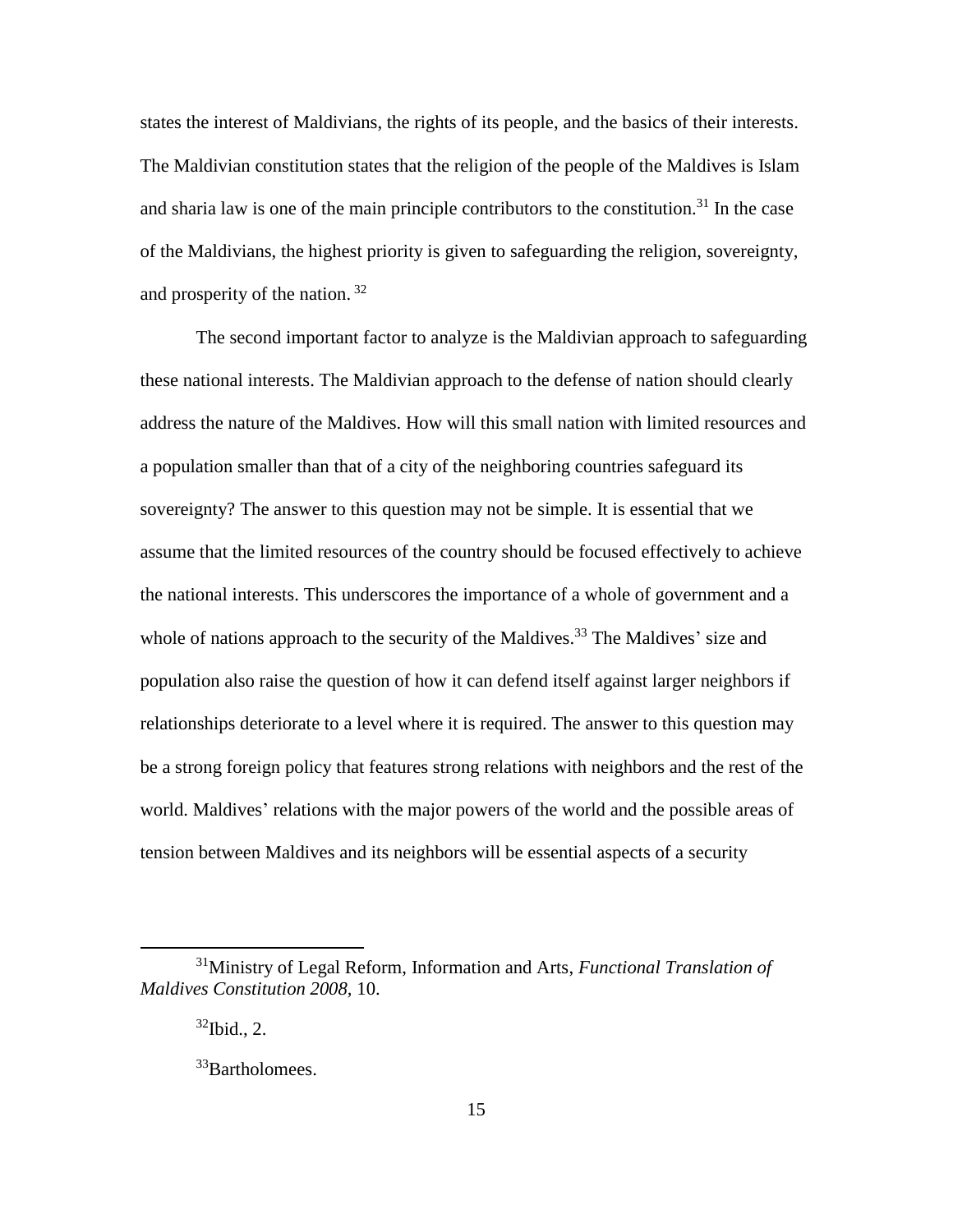strategy, and thus a part of this analysis will focus on understanding these key relationships and possible areas of tension.

With the limited literature on Maldives' security environment, it is vital to have an in-depth examination of the few documents available that focus on Maldives' security challenges. These documents include: "Trouble in Paradise–Islamist Radicalism in the Maldives," in *Jane's Intelligence Review*, *Rapid Situation Assessment of Gangs in Male',* produced by Maldives Institute for Psychological Services, Training and Research funded by The Asia Foundation and "Terrorism and Extremism; A Threat to Maldives Tourism Industry," by Ahmed Niyaz, Mazlan and Murad Law Associates.

#### According to the article in *Jane's Intelligence Review*:

The simmering undercurrent of Islamist radicalism in the outwardly tranquil Maldives has only rarely surfaced, the most notable exception being a September 2007 bombing that injured several tourist - Some Maldivians have travelled to jihadist training camps in Pakistan and those who return form the core of underground radical groups in the islands, some of which maintain links to foreign organizations. While these Maldivian Jihadists seem to be primarily focused on supporting their foreign counterparts in foreign conflict zones, further incidents of violence in the islands cannot be discounted.<sup>34</sup>

The report describes the September 2007 bombing as the worst extremist related incident of the country and it highlights that even though 12 tourists were injured by a small homemade improvised explosive device, no one was killed or seriously injured.<sup>35</sup> More disturbingly, the jihadist video released in September 2009, identified Mussab Sayyid (Maldivian named Ali Jalyl), as one of the suicide bombers who carried out the 27

 $35$ Ibid., 1-2.

 $34$ Patrick Roberts, "Trouble in Paradise – Islamist Radicalism in the Maldives," *Jane's Intelligence Review* 23, no. 5 (May 2011): 1, Air University Library and Defense Technical Information Center, http://www.dtic.mil/dtic/aulimp/citations/gsa/ 2011\_188542/188053.html (accessed 2 June 2014).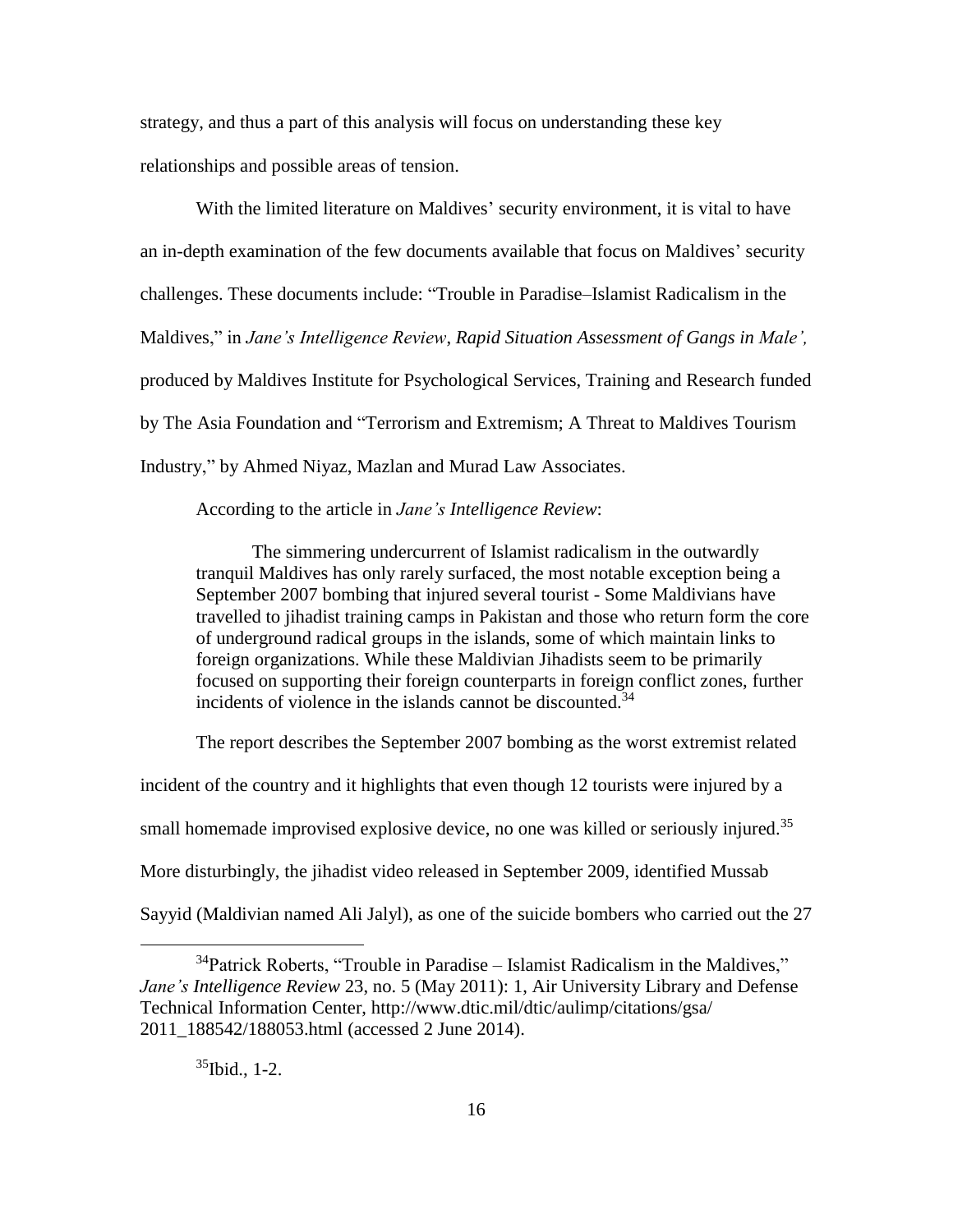May 2009 attack on the headquarters of the Pakistani military's Directorate of Inter-Services Intelligence in Lahore.<sup>36</sup>To date, this incident is the most significant evidence of a Maldivian participating in an extremist terrorist attack. The report highlights the domestic radicalization problem in Maldives is generated by a combination of economic and social change, and the introduction of new ideas. Furthermore, the report describes a potential flash point, the clash of two distinct ideologies; the secular attitudes and behaviors brought in by some western educated students who travelled to western universities, and the ultra-conservative religious ideas brought in by some linked to Saudi Wahhabism and South Asian Deobandism.<sup>37</sup> Some governments such as India have expressed concerns that the islands have become a base to militant groups such as the Pakistan based Lashkar-e-Tayyaiba.<sup>38</sup> Maldivian officials have denied Maldivian connection with terrorism, while acknowledging that the country is facing an extremist problem.<sup>39</sup>In response, the government is seeking to counter radicalization through programs of religious education. However, the possible failure of such programs poses a danger that the extremism that has long focused mainly on supporting fighting in foreign conflicts, will backfire on the islands. <sup>40</sup> Given that the Maldivian tourism industry is dependent on global customers—predominantly non-Muslims, a possible terrorist attack

 $\overline{a}$ 

 $39$ Ibid., 1.

 $^{40}$ Ibid., 5.

<sup>36</sup>Roberts, 3.

 $37$ Ibid., 2.

<sup>38</sup>Ibid., 3, 4.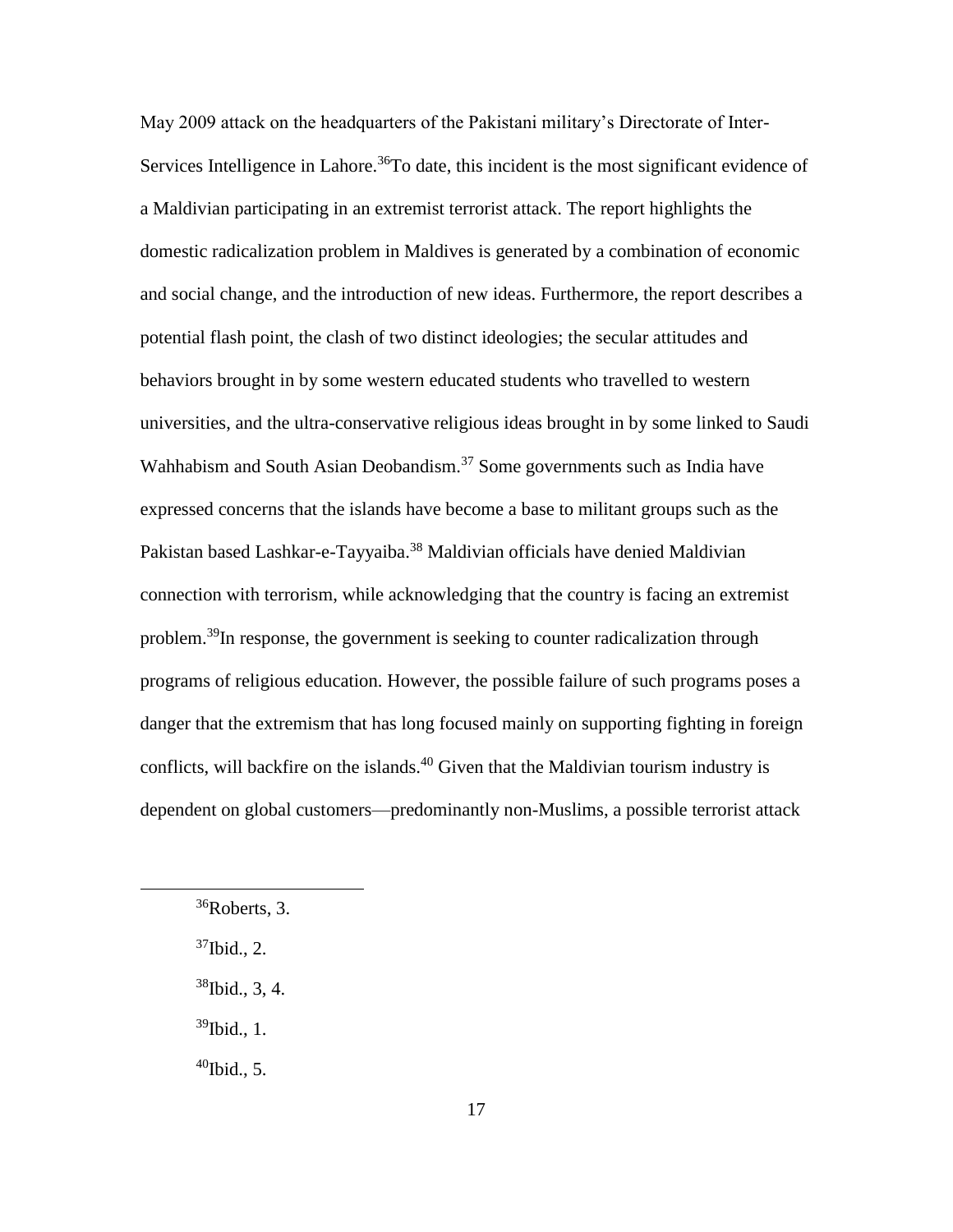on tourists is a grave possibility.<sup>41</sup> "Terrorism and Extremism; A Threat to Maldives Tourism Industry," by Ahmed Niyaz analyzes the potential threats and possible scenarios. The paper highlights the recent trends towards terrorist attacks on tourism industries such as the Lashkar-e-Tayyaiba attack on Mumbai in 2008. The paper also highlights that another attack such as the Sultan Park bombing incident of 2007 has the potential to destroy the tourism industry and bring the Maldivian economy to a halt.<sup>42</sup>

While extremism is a growing concern related to the social domain, gang related violence frequently captured Maldives' news headlines from 2008 to 2012. The *Rapid Situation Assessment of Gangs in Male'* by the Maldives Institute for Psychological Services, Training and Research funded by The Asia Foundation provides information on a possible challenge to Maldivian security within the social domain. According to the report gang violence in the Maldives is becoming increasingly common. The nature of violence is becoming more brutal as new types of drugs and weapons are introduced into the country. There are currently between 20 and 30 different gangs operating in Male' with 50 to400 members in each group.<sup>43</sup> According to the National Values Survey conducted by The Asia Foundation in 2011, "residents of Male' see gang violence as a key challenge facing the city, and even gang members themselves have expressed

<sup>41</sup>Ali Niyaz, Mazlan and Murad Law Associates, Unidad de Investigaciones Sobre Seguridad y Cooperacion International Discussion Paper, "Terrorism and Extremism; A Threat to Maldives Tourism Industry," 1 October 2010, ReadPeriodicals, http://www.readperiodicals.com/201010/2232069431.html (accessed 2 June 2014).

<sup>42</sup>Ibid.

<sup>43</sup>Maldives Institute for Psychological Services, Training and Research, *Rapid Situation Assessment of Gangs in Male'* (Sri Lanka: The Asia Foundation, August 2012), http://asiafoundation.org/publications/pdf/1150 (accessed 2 June 2014), 1.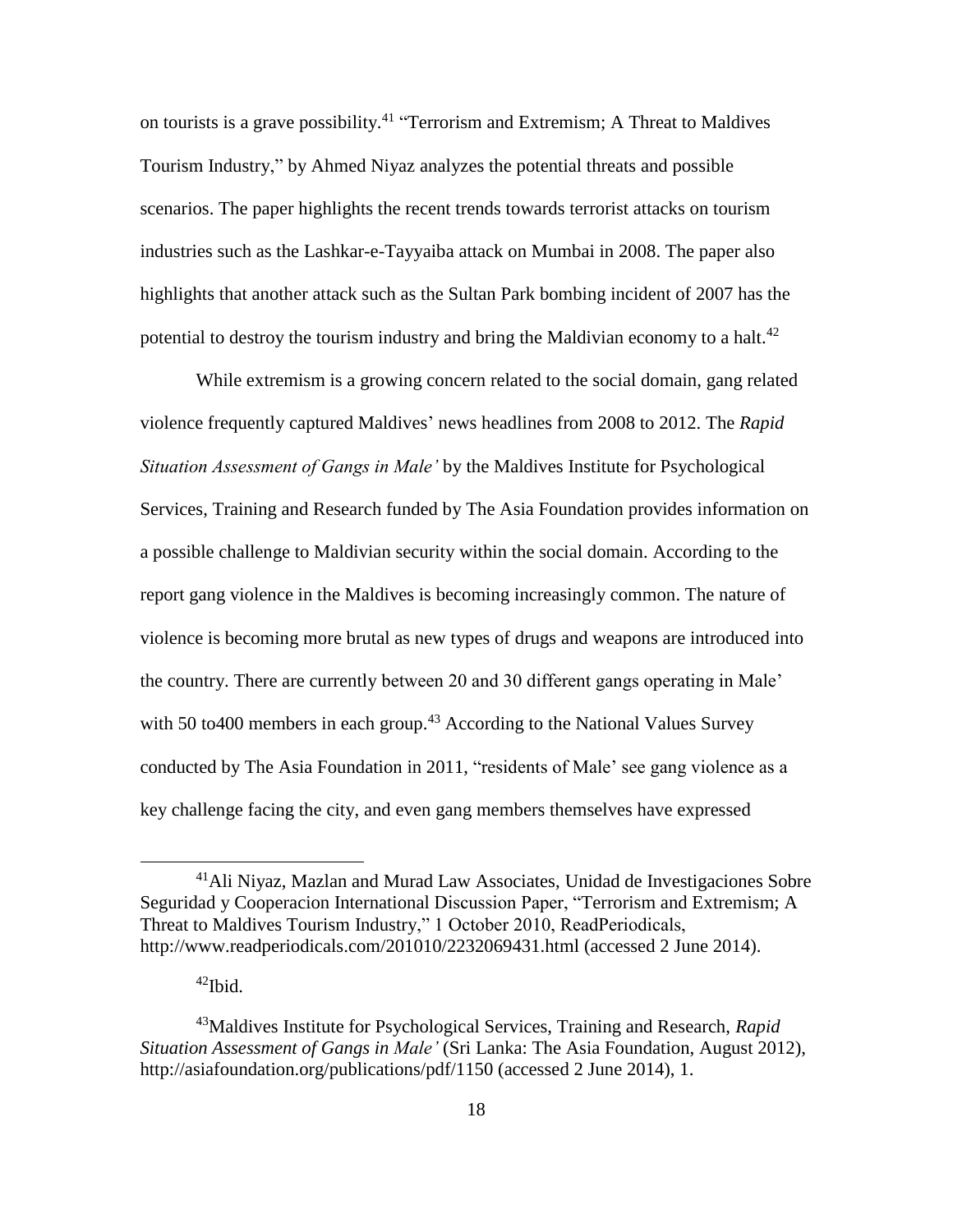concern about the escalating violence. Gang violence impacts almost all citizens of the capital in one way or another. Businesses and neighborhoods frequently have property damaged during gang violence; youth congregate in public areas, often using drugs and starting fights; and during political rallies gangs are seen on the streets causing chaos."<sup>44</sup> According to the report, the underlying cause for the formations of gangs is youth unemployment, insufficient salaries, and drug abuse. The most significant factor contributing to the increase in gang violence, as described in the report, is formation of political parties and some political actors seeking to increase their power and influence by aligning with gangs, and commissioned violence in which a politician or businessperson pays gangs to carry out violent acts.<sup>45</sup> This is a significant factor to be considered in the security analysis of the nation with the escalating violence and the political involvement in financing gangs to carry out their dirty work. As the reports highlights, this is also a concern for democratic principles and ideas among the young generation as they witness first hand corruption on the part of their political representatives.<sup>46</sup> The next chapter explains the methodology followed to answer the key research questions and develop knowledge in this inadequately understood field.

 $46$ Ibid., 22.

<sup>44</sup>Maldives Institute for Psychological Services, Training and Research, *Rapid Situation Assessment of Gangs in Male'*, 5.

 $45$ Ibid., 10-11.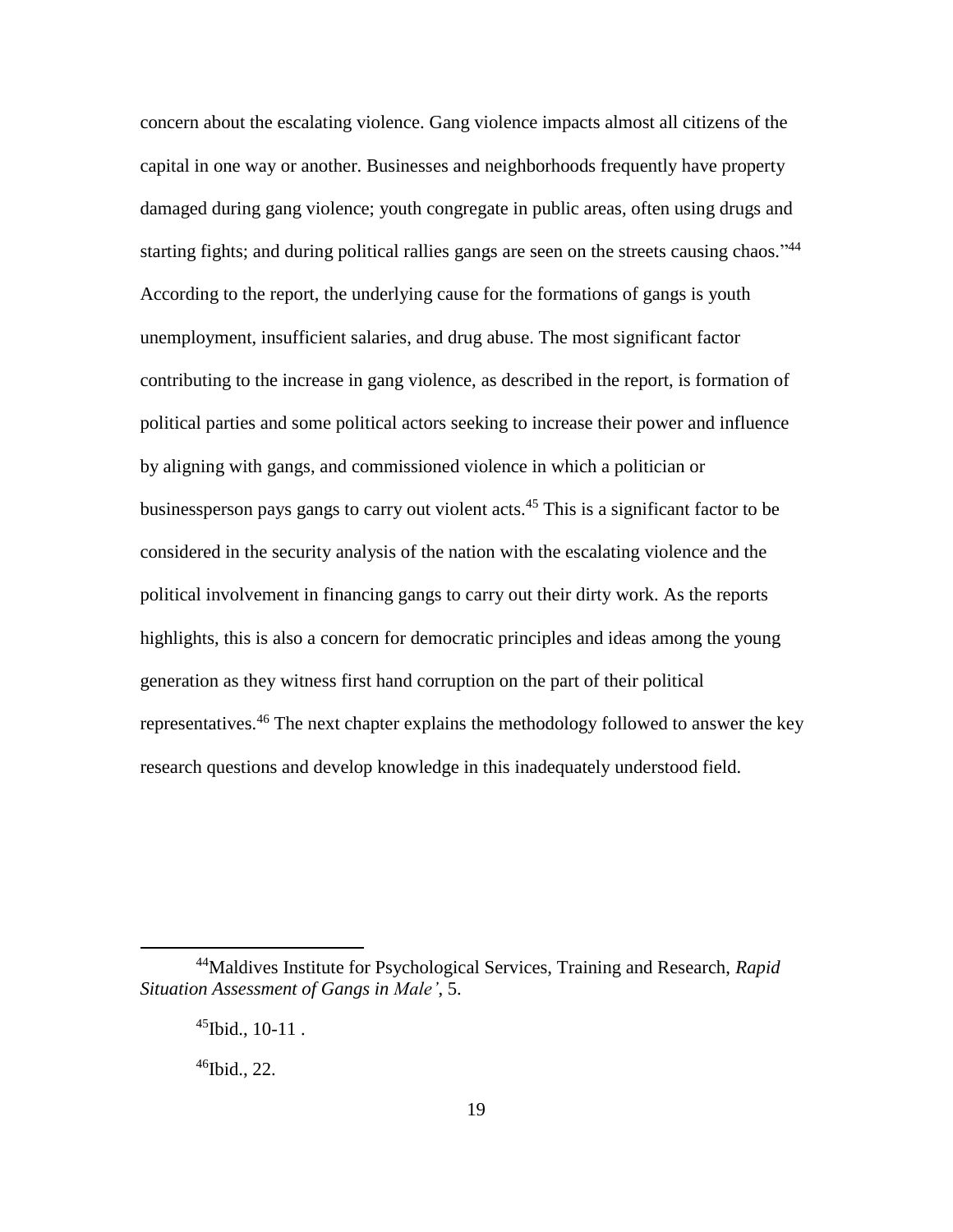## CHAPTER 3

## RESEARCH METHODOLOGY

The Army design methodology is used as the overall framework for the analysis. Army design methodology is a methodology for applying critical and creative thinking to understand, visualize, and describe problems and to identify approaches to solving them. <sup>47</sup> The Army design methodology is particularly useful as an aid to conceptual planning and the first steps of it is focused on systematically framing a complex problem that will be the most relevant part of the methodology for this analysis. The problem of Maldivian national security challenges seems to be a rather complex one. Characteristics of complex problems are defined as: (1) Involvement of large number of interacting elements, more often interaction are nonlinear and minor changes can produce disproportionately major consequences; (2) The system is dynamic and the whole is greater than the sum of its parts; (3) The system has a history and the past is integrated with the present and decisions are based on past patterns of success and failure rather than logical definable rules; and (4) They have multiple identities and fluidity can switch between them without conscious thoughts. <sup>48</sup> All these characteristics resembles the complex issue of identifying challenges to Maldivian security thus making the Army

<sup>&</sup>lt;sup>47</sup>Headquarters, Department of the Army, Army Doctrine Reference Publication 5-0, *The Operations Process* (Washington, DC: Government Printing Office, May 2012), 2-24; Headquarters, Department of the Army, Field Manual 5-0, *The Operations Process* (Washington, DC: Government Printing Office, March 2010), ch. 3, para. 3-1.

<sup>48</sup>David F. Snowden and Mary E. Boone, "A Leader's Framework for Decision Making," *Harvard Business Review* (November 2007): 71.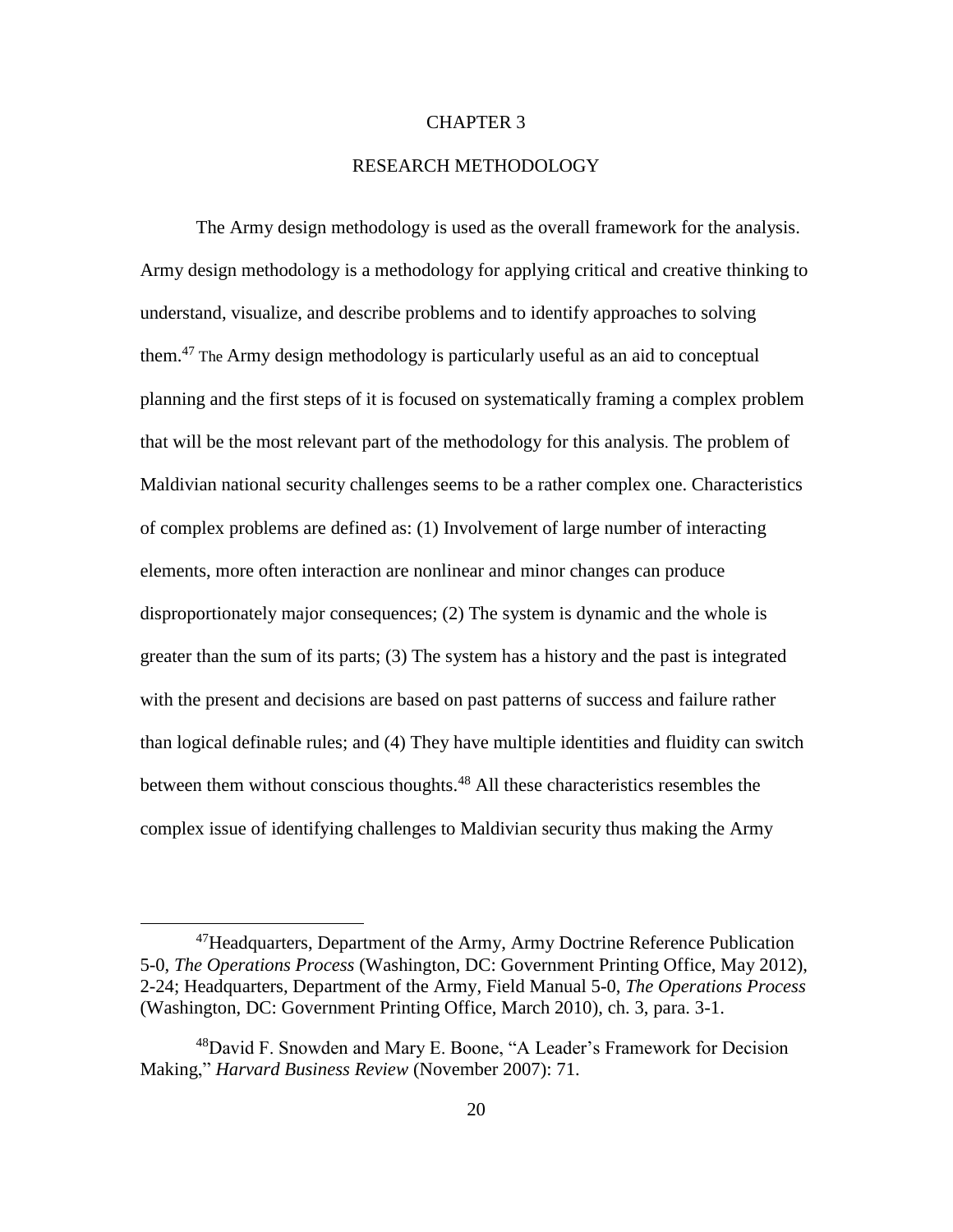Design Methodology an appropriate methodology to address the complex problem to be analyzed.

The Army design methodology frames complex problems by identifying current environment, followed by the desired or future environment, and finally identifies the obstacle or the problem that prevents the transition from current to future environment. This methodology uses three frames: the current environment; the future environment; and the problem frame. This methodology answers three related questions. First, what is going on with the environment? This is a colloquial way to prompt the design practitioners to capture "the history, culture, current state, and future goals of relevant actors in the operational environment.<sup>149</sup> Second, what do we want the environment to look like? This is a colloquial way to prompt the design practitioners to posit a soughtafter future state of the operational environment. Third, where should we conceptually act to achieve our desired end state? This is a commonsense way to prompt the design practitioners to reflect on those "areas of tension and competition as well as opportunities and challenges that commanders must address so to transform current conditions to achieve the desired end state."<sup>50</sup> Answering these three key questions are the major steps of the analysis. The last step of the design methodology, how do we act to get to the desired end state or the operational approach, is not be used in this methodology.

The steps in the design methodology will be slightly modified to first describe what we want the environment to look like in terms of the Maldivian national interests before analysis of the current environment. In order to describe what we want the

<sup>49</sup>Headquarters, Department of the Army, FM 5-0, para. 3-46.

 $50$ Ibid., para. 3-53.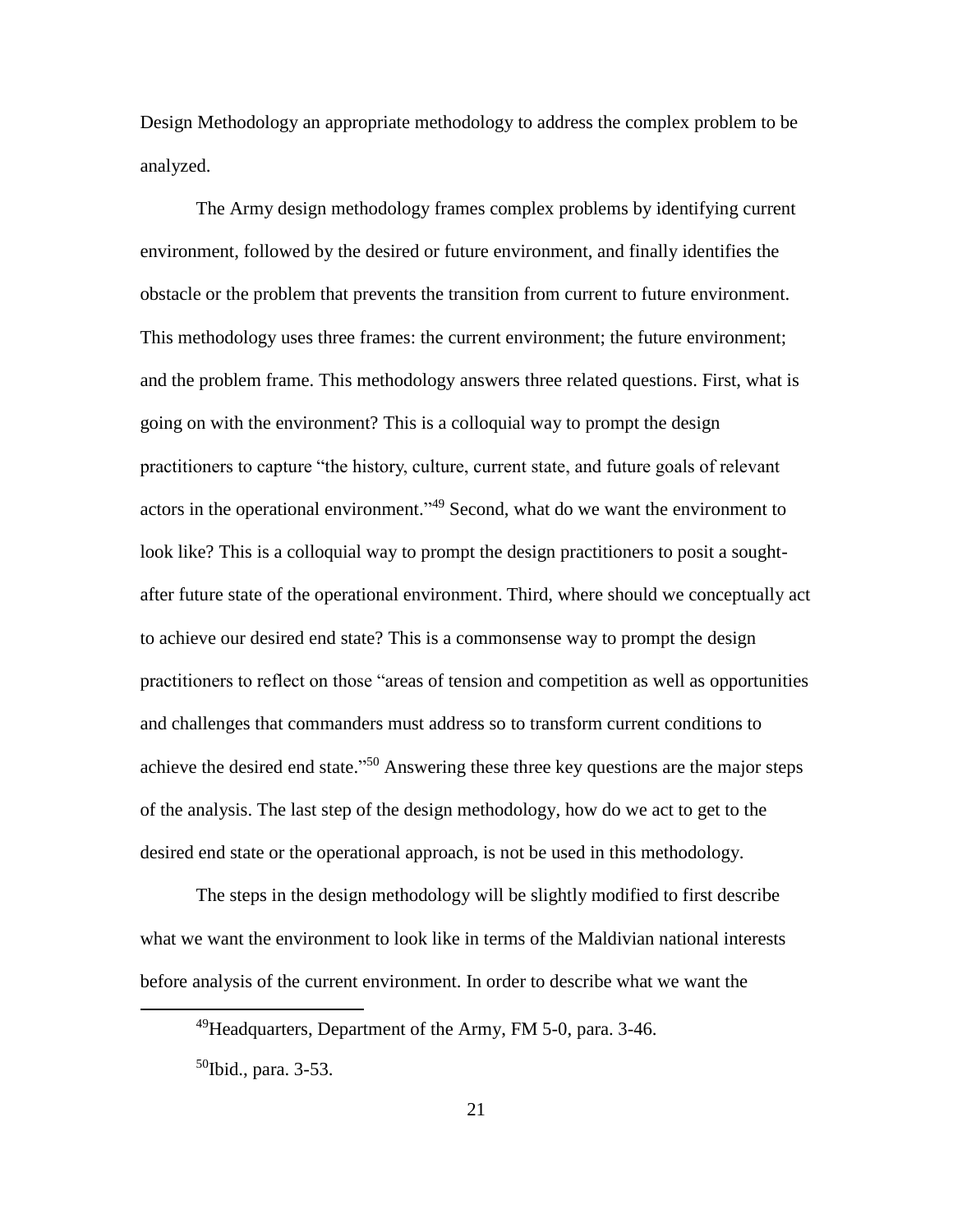environment to look like, the Maldivian constitution and the manifestos of the two leading political parties for the 2013 presidential election are used. In the absence of an overarching grand strategy, these resources provide a fair assessment of the Maldivian national interests and where the Maldives national authorities believe Maldives should be in the future.

This is followed by the description of what is going on in the current environment to have a logical flow for this analysis. Finally, in the third step, primary challenges in achieving the Maldivian national interests are identified. This is done by answering the question; what is preventing us from getting to the desired end state? The methodology provides a reasonable framework to be used to conceptualize and analyze the complex problem of security challenges to Maldives in light of the broader Maldivian national interests.

In order to determine the key challenges to Maldivian security, a contemporary approach of identification of the trends and challenges to Maldives in its past is essential. This provides background information and context on threats, trends, and major challenges to the Maldives and sets the stage for further analysis. The historical analysis is followed by a detailed analysis of the current environment focused on relationships and the impact of major actors in various domains on Maldivian security. Primary references for this analysis include both external and internal open source information resources. Such documents include published documents, media reports, and research papers from both private sector and government entities. The Army Operational Variables; political, military, economic, social, information, infrastructure, information, physical

22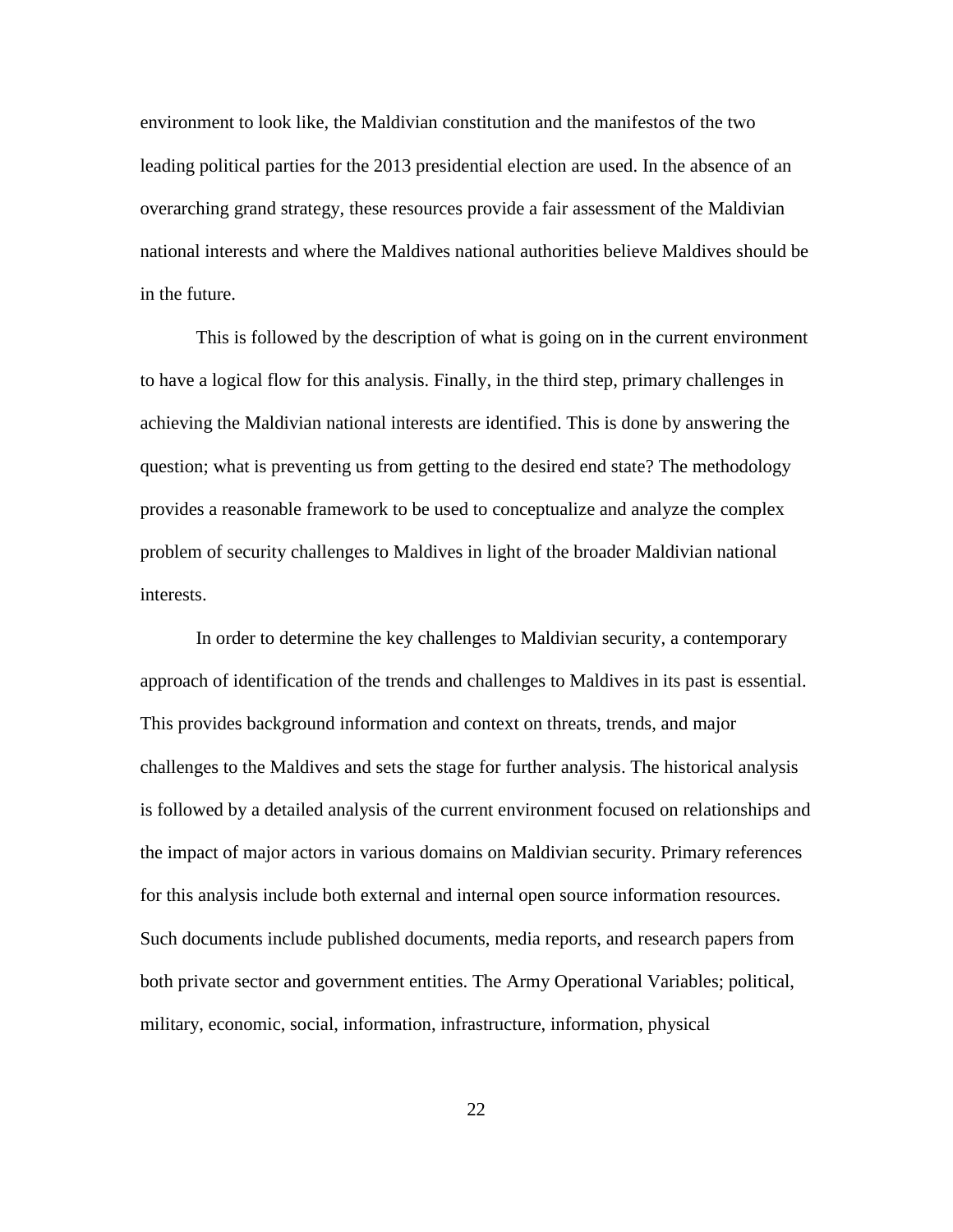environment, and time (PMESII PT)<sup>51</sup> are used to evaluate the current environment in a broader context in reference to Maldivian national security. This framework accommodates a holistic approach and facilitates the consideration of all major aspects to be considered. Political analysis focuses on the impact of internal and external politics and international relationships on Maldivian security. Military analysis focuses on identifying conventional and asymmetric threats and challenges and their impact on Maldivian security. Economic analysis encompasses major industries and resources contributing to the Maldivian economy, and the role and importance of a strong economy in relation to Maldivian national security. Social analysis includes religious and cultural aspects including beliefs, values and customs and behavior of the Maldivian society impacting the security of the nation. Ethnicity is not analyzed due to lack of ethnic diversity in Maldives. Information analysis describes the nature, scope characteristics, and effects of individual and organizations in the information domain on Maldivian national security. The analysis of the physical environment includes the impact of environmental degradation, geographic characteristics, and climate change on Maldivian security. The infrastructure analysis and the impact of time are incorporated in the analysis of the above-mentioned operational variables where appropriate. This framework is considered adequate for analysis because it facilitates a comprehensive analysis of Maldives vulnerabilities by providing a means to address the most relevant areas of concern. The disadvantage of using the PMESII PT framework is the tendency to compartmentalize the interconnected issues and neglect some factors that generally do not fall into these specific categories. In order to mitigate this, significant efforts focus on

<sup>51</sup>Headquarters, Department of the Army, ADRP 5-0, 1-7.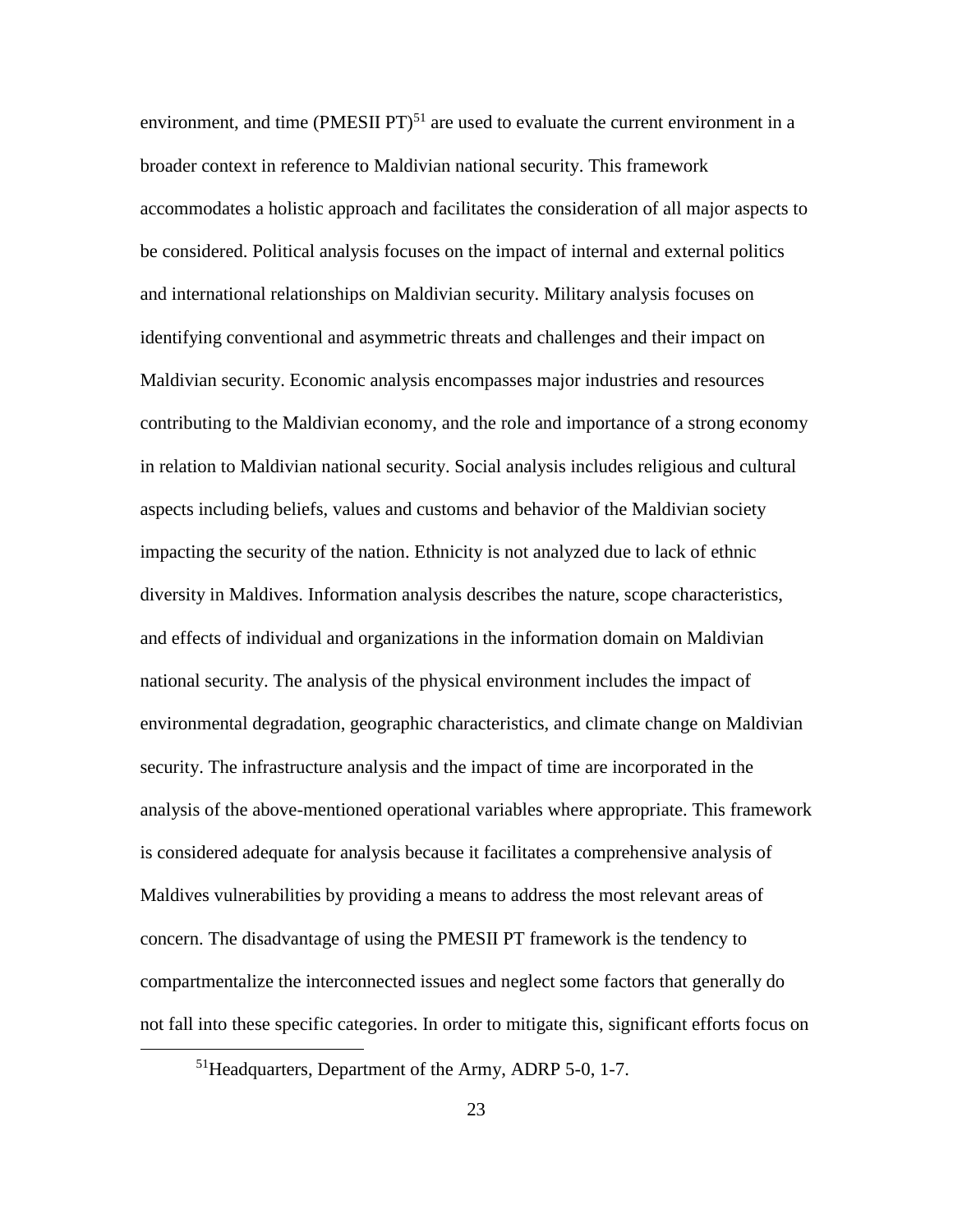analyzing the interactive effects of factors. Primary resources for this analysis are various assessments and reports related to Maldivian security published by both internal and external sources, and government and non-governmental entities. This prevents a bias and neglect of important factors affecting the Maldivian security. The analysis of current environment focuses on identifying the major areas of tension, competition, opportunities, and challenges. This leads to identifying the key distractors that prevent the realization of the desired end state. Identification of these distractors facilitates the determination of the most important factors or opportunities that provide Maldives with the capacity to overcome the obstacles. This, in turn, defines the most important resources required to be protected for the overall security of Maldives. The Maldivian NSP should focus on these key resources and its associated risks.

To complete the analysis, the current NSP and related documents are analyzed to answer the primary research question of whether the current NSP addresses the challenges to Maldivian national security. The significant challenges identified in the first part of this limited analysis using Army design methodology are used to answer this question. In order to answer whether the NSP addresses the major challenges identified in the analysis, three maing questions are asked for each of the significant challenges identified: (1) does the NSP identify it as a challenge? (2) does it prioritize the challenge identified? and (3) have resources been allocated or responsibilities been assigned to address the challenges identified.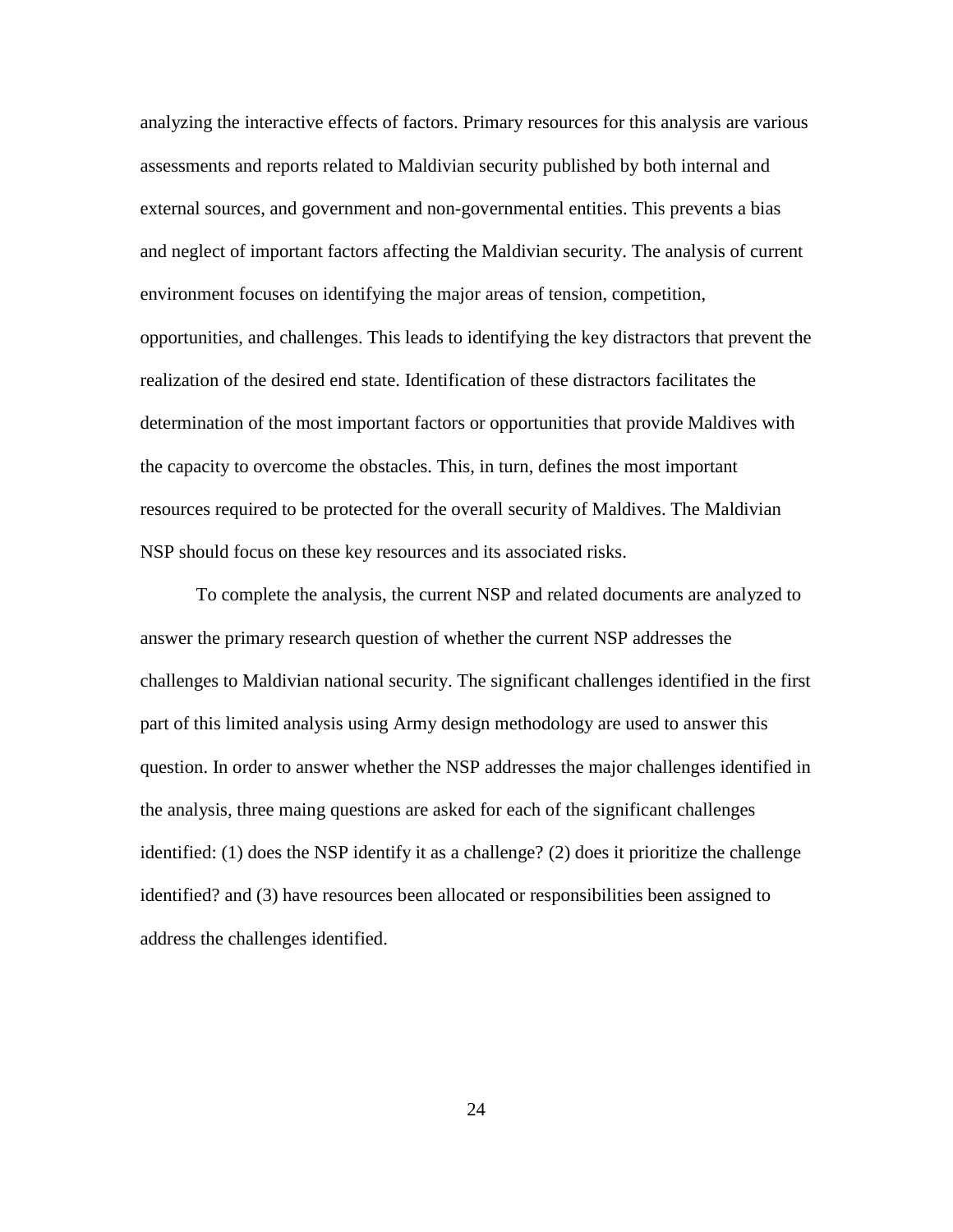## CHAPTER 4

#### ANALYSIS

#### Future Environment: The Maldivian National Interests

The following paragraphs focus on identifying the national interests and future goals and objectives of the nation as a whole, to answer the question of what we want the environment to look like. The main documents that contribute to the analysis include the *Maldives Constitution 2008; Foreign Policy of the Maldives 2013, Building Resilience Making Maldivians Proud;* and the manifestos of the leading political parties. In the absence of a grand strategy, these documents are essential in identifying and analyzing Maldivian interests and strategic goals.

The *Maldives Constitution 2008*, states: "The Maldives is a sovereign, independent, democratic Republic based on the principles of Islam, and is a unitary State, to be known as the Republic of the Maldives."<sup>52</sup> As the paragraph states, protecting the sovereignty, independence, and preserving democratic values and the principles of Islam, are the overarching interests of the Maldives. In regard to fundamental rights and freedom, the constitution guarantees fundamental rights in a manner that it is not contrary to any tenants of Islam.<sup>53</sup>

It is also apparent that protecting Maldives' fragile environment is a major concern of the Maldivians:

<sup>52</sup>Ministry of Legal Reform, Information and Arts, *Functional Translation of Maldives Constitution 2008*, ch. 1.

 $53$ Ibid., ch. 2.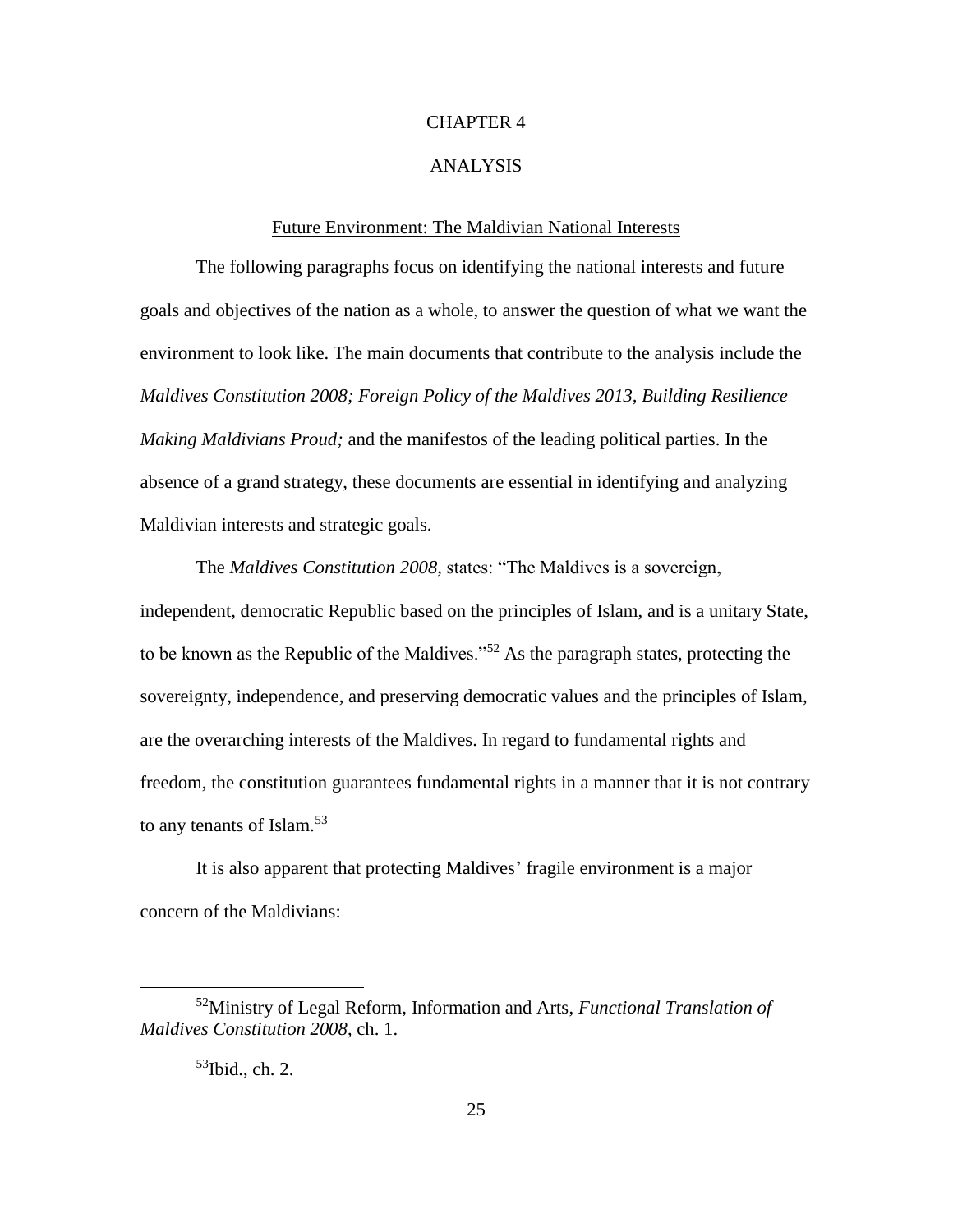The State has a fundamental duty to protect and preserve the natural environment, biodiversity, resources and beauty of the country for the benefit of present and future generations. The State shall undertake and promote desirable economic and social goals through ecologically balanced sustainable development and shall take measures necessary to foster conservation, prevent pollution, the extinction of any species and ecological degradation from any such goals.<sup>54</sup>

The constitution also emphasizes the citizen's duty to promote unity, security,

sovereignty, integrity, and dignity of the Maldives. It also emphasizes citizen's role in

fostering tolerance, mutual respect, and friendship among all people and groups.

More importantly, the constitution defines a threat to national security as:

a threat to national security means a threat to the independence and sovereignty of the Maldives, or a threat of major damage to people's lives, limbs, or property. This includes terrorist attacks and acts of aggression committed using weapons. This however, does not include the exercise by citizens of their legal rights to conduct peaceful activities in support of, or against various matters without contravening the law.<sup>55</sup>

The responsibilities and duties of Maldives security services are described as: "The

security services shall protect the nation's sovereignty, maintain its territorial integrity

defend the constitution and democratic institutions, maintain and enforce law and order,

and render assistance in emergencies."<sup>56</sup>

Another significant document that contributes to the analysis of the Maldivian national interests is the *Foreign Policy of the Maldives 2013*. It emphasizes the importance of economic development. The mission statement: "To increase opportunities for the economic advancement of Maldivians and to promote the national interests of the

<sup>54</sup>Ministry of Legal Reform, Information and Arts, *Functional Translation of Maldives Constitution 2008,* ch. 2, para. 22.

<sup>55</sup>Ibid., ch. 13, art. 274.

<sup>56</sup>Ibid., ch. 9, art. 237.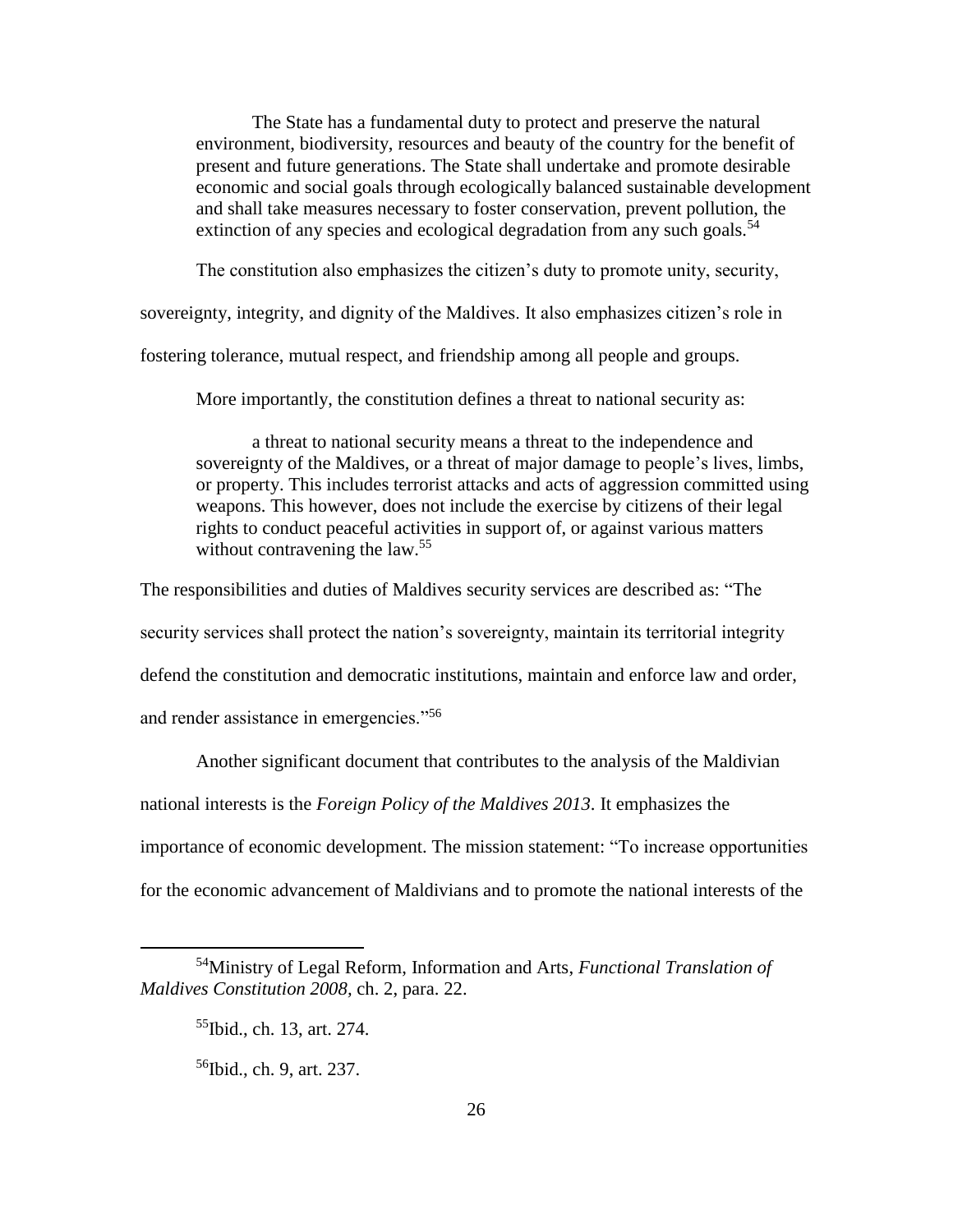Maldives through innovative approaches" sets a clear objective of its efforts to focus on development of the economy. The subsequent goals in the foreign policy generally describes Maldivian interests. These include: enhancing the security and sovereignty of the nation through bilateral and multilateral engagements, protecting the Islamic identity of the Maldives, and promoting the true Islamic values of respect and tolerance and increasing the economic resilience of the Maldives.<sup>57</sup>

Under the goal of enhancing the security and sovereignty of the nation, the *Foreign Policy of the Maldives 2013* emphasizes the importance of a strategy based on bilateral and multilateral relationships with regional and global powers for guaranteed viable long-term security. It also highlights the importance of regional cooperation in combating terrorism, piracy, and other nontraditional threats to the security.

The 2013 manifesto of the leading opposition party, MDP,<sup>58</sup> highlights the principle objectives as: protecting the Maldivian identity as an Islamic nation and protection and preservation of the religion, economic development emphasizing free trade and sustainable development, protection and preservation of sovereignty and independence, promoting the values of democracy, protection of the environment, bio diversity for future generations, and promotion of friendship and tolerance among individuals and groups.

<sup>57</sup>Ministry of Foreign Affairs Maldives, *Foreign Policy of the Maldives 2013, Building Resilience Making Maldivians Proud,* Republic of Maldives, http://www.foreign.gov.mv/new/tpl/show/content/foreignpolicy/ (accessed 2 June 2014).

<sup>58</sup>Maldivian Democratic Party, Manifesto "Anne Dhivehiraaje," <http://raeesnasheed2013.com/manifesto/> (accessed 2 June 2014), Strategic Action Plan 2009-2013.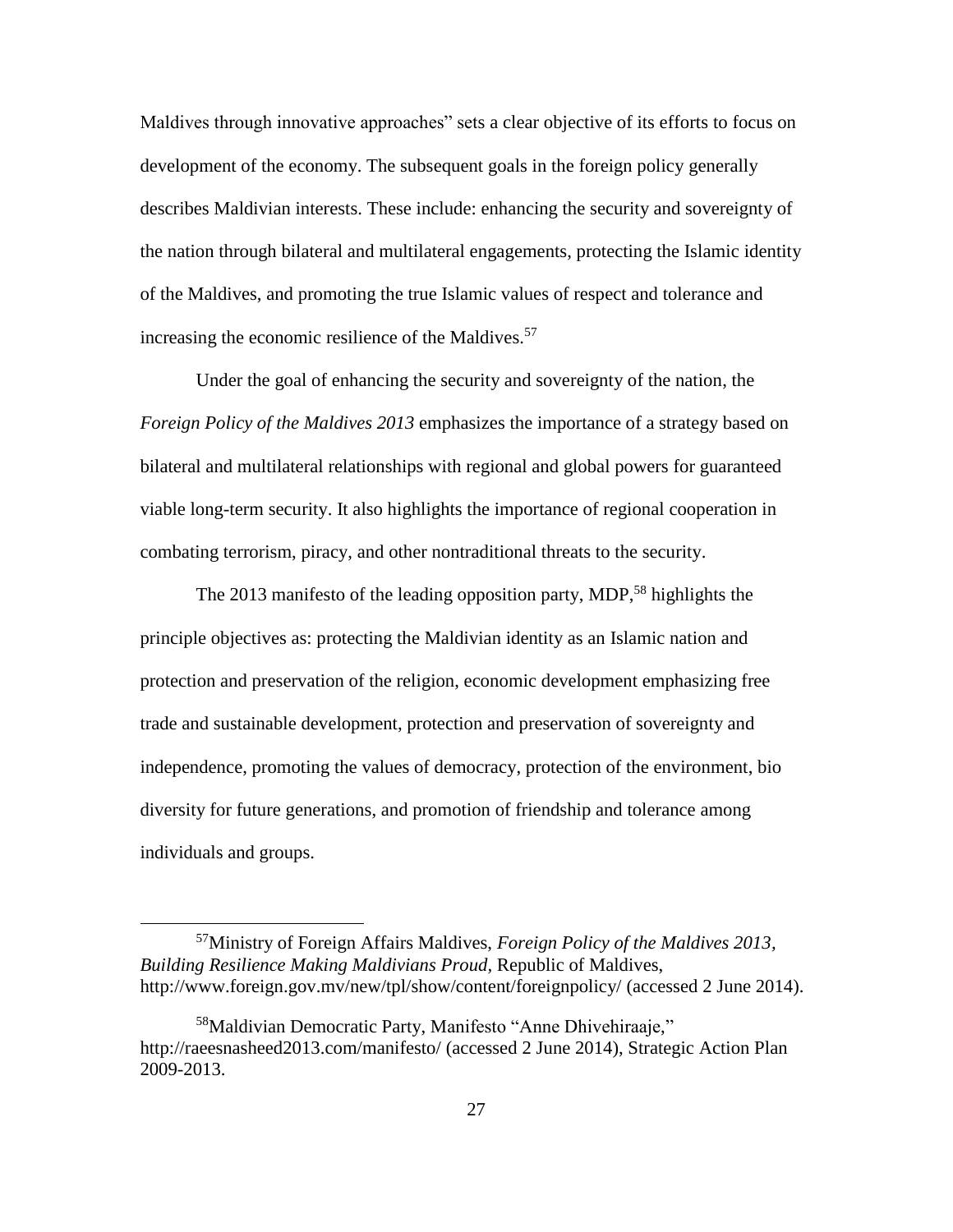The principle objective of the 2013 manifesto of the governing coalition's main party, PPM,<sup>59</sup> can be summarized as: sustaining the religion and nationality by prohibiting the practice of any other religion and sustaining Islamic and cultural tradition, enforcement of people's government and social justice, and developing tourism as a primary prospective of economic prosperity.

The Jumhoori Party's manifesto<sup>60</sup> is focused on three main overarching objectives. They are: ensuring Maldives remains a 100 percent Muslim country, to maintain peace and stability, and last but not least, to minimize people's dependency on the state.

In conclusion, three major themes or common views of the Maldivian people are reflected in its constitution, foreign policy, and the manifestos of the leading political parties, painting a clear picture of what the environment should look like. Maldivian key interests and the future goals of the nation are: protecting Maldives sovereignty, integrity and identity as a Muslim country while maintaining the reputation of a friendly, moderate and non-aligned nation; maintaining democratic values such as rule of law and good governance;and last but not least, attaining economic and social prosperity through sustainable development.

<sup>59</sup>Progressive Party of Maldives, Manifesto 2013 "Gulhigen," http://raeesnasheed2013.com/manifesto/ (accessed 2 June 2014).

 $60$ Haveera Daily, "Jumhoory Party Manifesto is for the People," Haveeru Online, 3 August 2013, http://www.haveeru.com.mv/news/50358 (accessed 2 June 2014).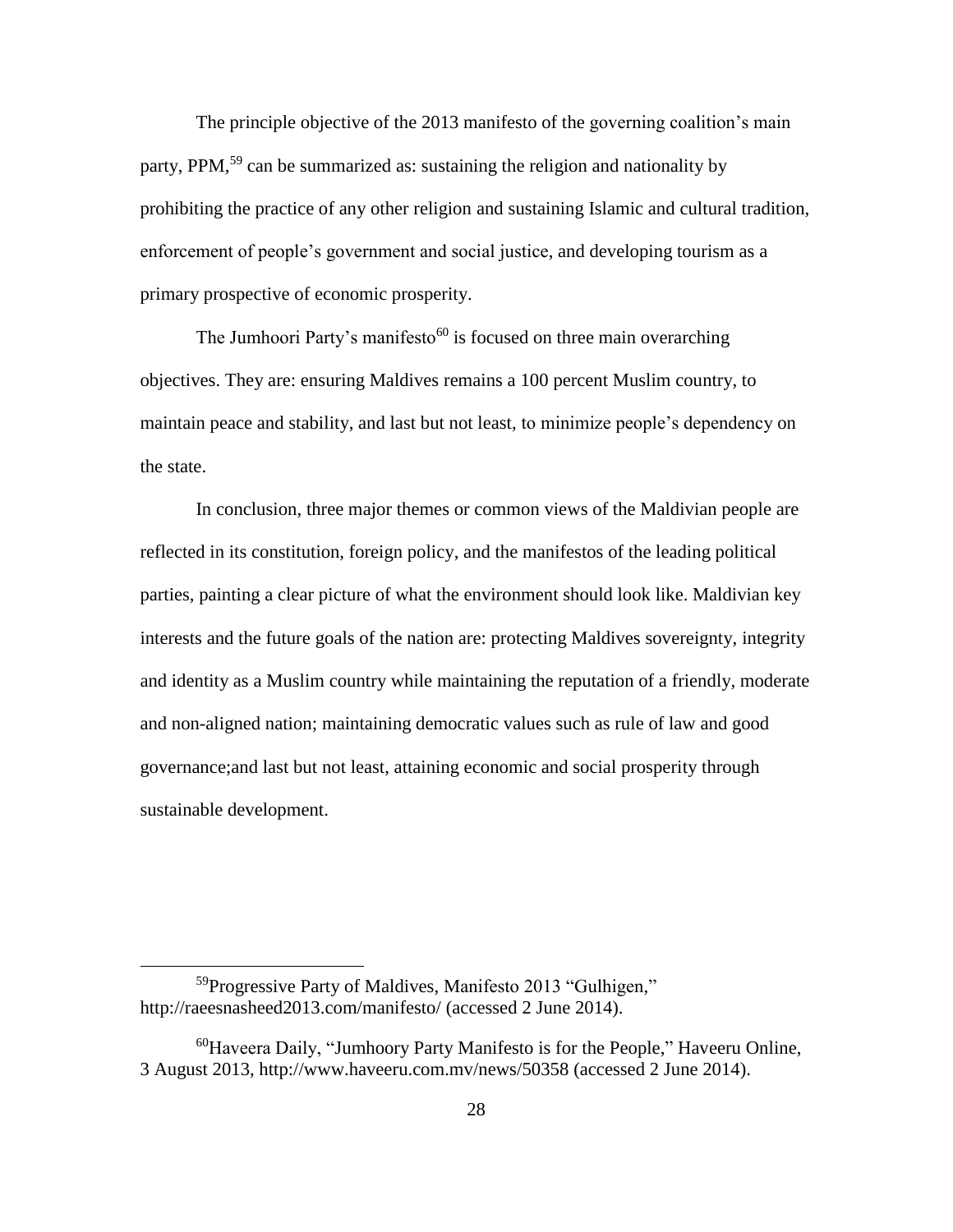## Current Environment: Challenges

The following paragraphs focus on describing the current environment. This is a way to capture the history, culture, and current state of the environment. This portion of the analysis also focuses on analyzing challenges to Maldives' security within the framework of PMESII PT. This is a comprehensive and logical way to reflect on those areas of tension and competition, as well as opportunities and challenges that should be addressed to transform current conditions to achieve the desired conditions or future end state.

In the era of technology and globalization, Maldives remains far from being immune to the modern day challenges of the world. This portion of the analysis focuses on identifying specific challenges in PEMSII PT and addresses common challenges that the countries of the world face today that are significant to Maldives. This includes, but is not limited to; extremism, depletion of world food stocks and fossil fuels, the world's economy, impact of weather, cross border criminal activities or other asymmetric threats, and impact of the competition between major powers or global politics.<sup>61</sup>

# Political

The analysis of the political domain includes both domestic and international politics. The political overarching national interests identified are defined as preservation of the Maldives identity as a Muslim nation, preservation of democratic values, integrity,

<sup>61</sup>ESPAS, *Global Trends 2030,* 39, 59, 79, 139.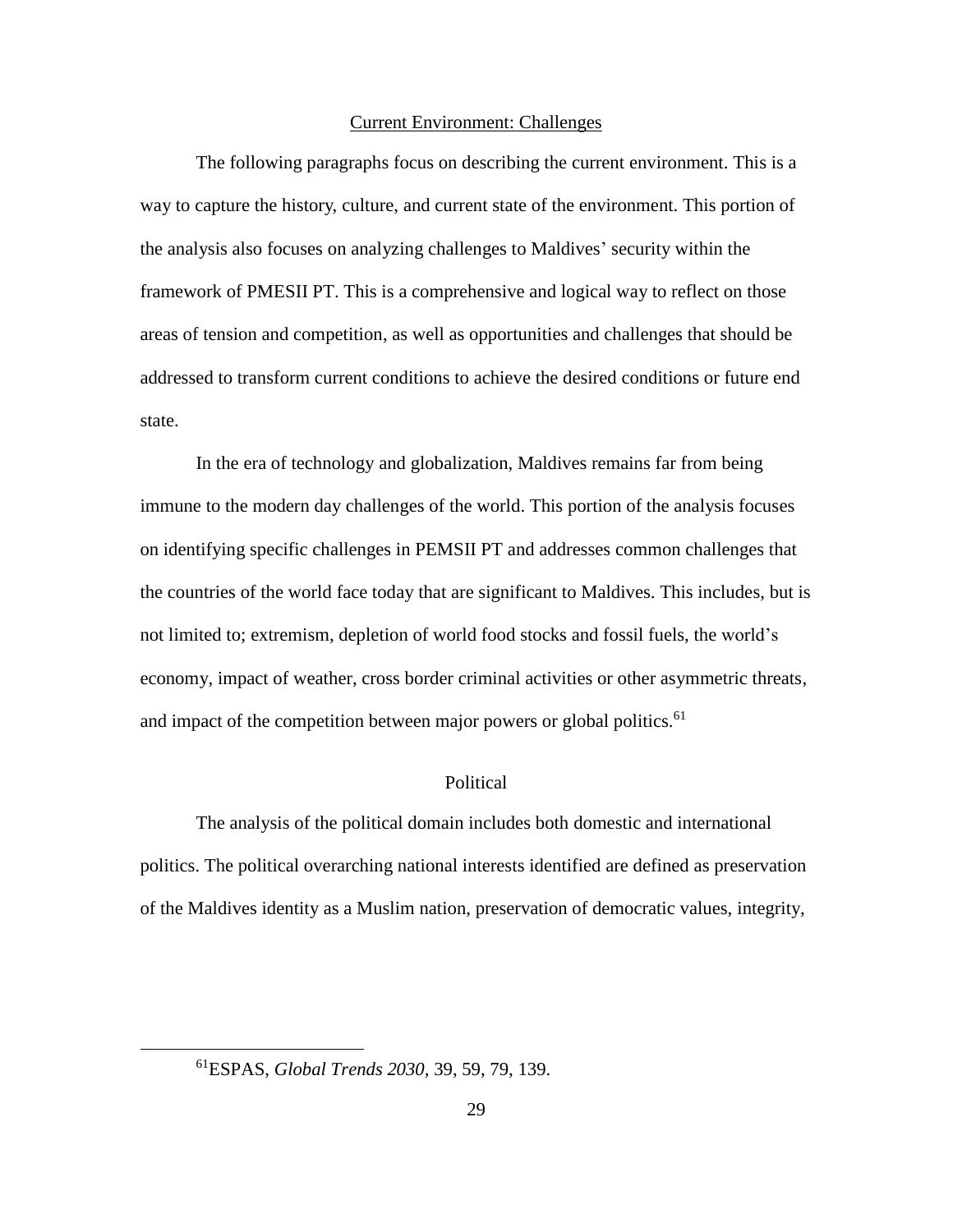and sovereignty of the Maldives.<sup>62</sup> The analysis focuses on finding the problems in the political domain that hinder the achievement of these national interests.

The main challenges in the political domain in the distant history of Maldives described by Bell are summarized as the struggle for power between the rival dynasties and the tension caused by lack of good governance. Bell's writing captures the fact that the Maldivians faced periods of prosperity and good governance from noble kings and queens,<sup>63</sup> followed by periods of tension, violence and uprisings due to the ruthless and self-centered rulers who neglected the rights of the people and mismanaged the fragile economy. In 1362, Muhamad-ul-Jamil assumed chief rule forcibly. In 1363, Sultana Rehendi murdered the former sultan and reigned for 10 years. Abd-Allah held the throne by force from 1373 to 1376, and was killed by Sultana Rehendi who regained the throne in 1376. 64

In 1796, with the British expelling the Dutch who had replaced the Portuguese as the dominant power in the region, Maldives was included in the British protected area. Thus began an era of British influence and Maldivian struggle for independence. The British, unlike the Portuguese, did not interfere with the island community and their tradition and religion directly, leaving the island administration in control of internal matters. The British desire and interest in establishment of an air force base in Gan

<sup>62</sup>Ministry of Legal Reform, Information and Arts, *Functional Translation of Maldives Constitution 2008;* 56; Ministry of Foreign Affairs Maldives. *Foreign Policy of the Maldives 2013,* 1, 2; Maldivian Democratic Party, Manifesto "Anne Dhivehiraaje;" Progressive Party of Maldives. Manifesto 2013 "Gulhigen."

<sup>63</sup>Bell, 27.

 $^{64}$ Ibid., 21.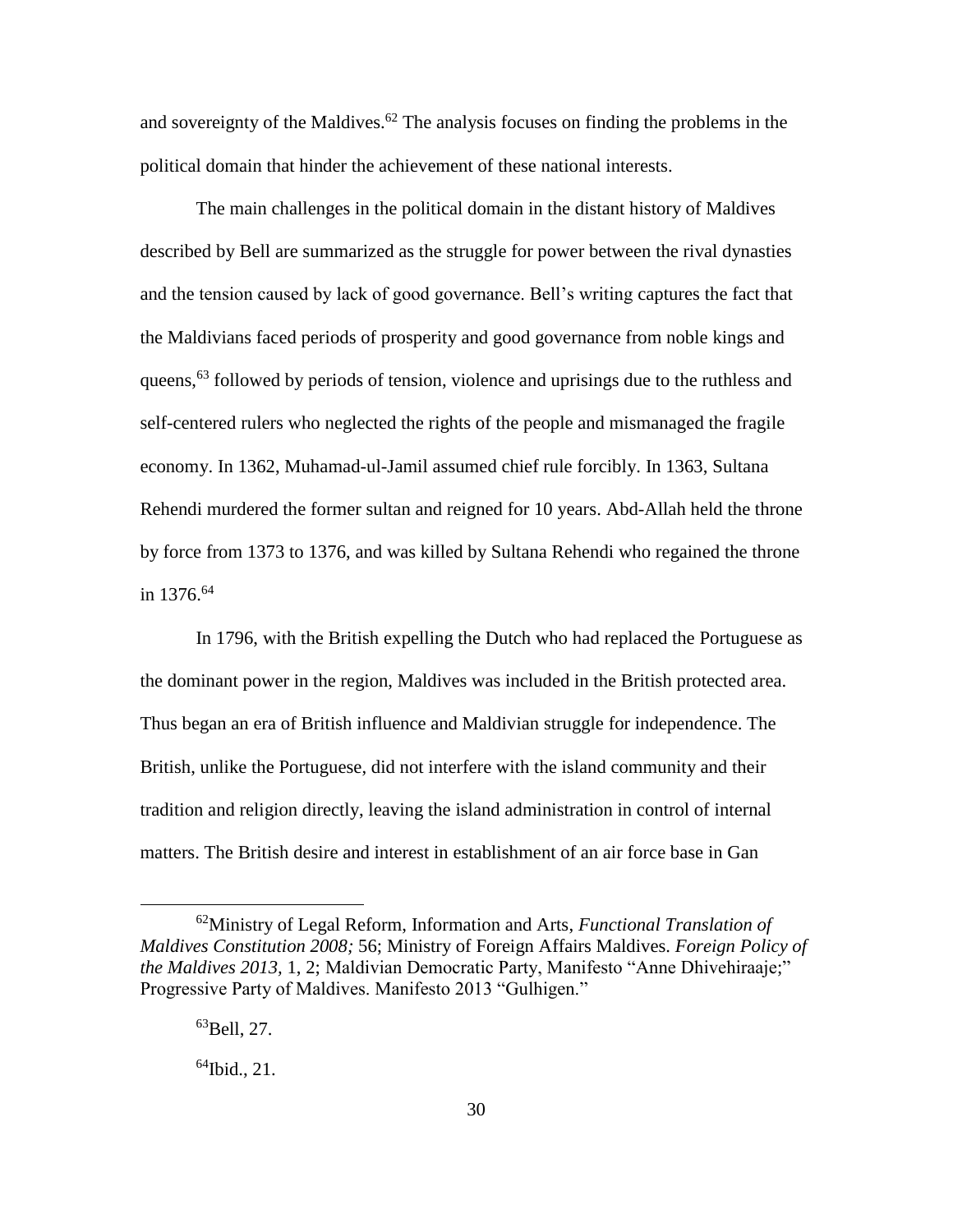Island, coupled with the economic benefits of labor pay and trade to the locals in southern islands, resulted in the Sothern Rebellion.<sup>65</sup> This significant event of Maldives' history occurred during the watch of Sultan Mohamed Fareedh I and Prime-Minister Ibrahim Nasir. Maldives was challenged in 1959 by a local secessionist movement in the southern atolls that economically benefitted from the British presence, and this movement was fueled by British officials in Maldives. "The Maldivian Government noted with concern that there was evidence of indirect encouragement by the British in Gan to increase the frustrations of the people of Addu. By now, the Addu people were working under the British, on construction as well as other jobs. This made them feel that they would be better off with the British than with the government in Male'."<sup>66</sup> This group cut ties with the Maldivian government to oppose Nasir's work for independence by shortening the lease with the British government. They formed an independent separatist state by the name of United Suvaadive Republic, under Abdullah Afeef's presidency in the three most southern atolls of Maldives. Prime Minister Nasir's efforts to eliminate these elements of the separatist movement ultimately led to the defeat of the separatists and the exile of their leader, Abdullah Afeef into Seychelles. Abdullah Afeef was taken to Seychelles by British and given political asylum.<sup>67</sup> The Maldives' government's determination to gain full independence from Britain, and the growing local

<sup>65</sup>Naseema Mohamed, "Rebellion of the Southern Atolls British Government gives Afeef asylum in Seychelles," National Committee for Linguistic and Historical Research, Male', http://www.qaumiyyath.gov.mv/docs/whitepapers/history/southern %20rebellion.pdf (accessed 2 June 2014), 1.

 $66$ Ibid., 2.

 $67$ Ibid., 19.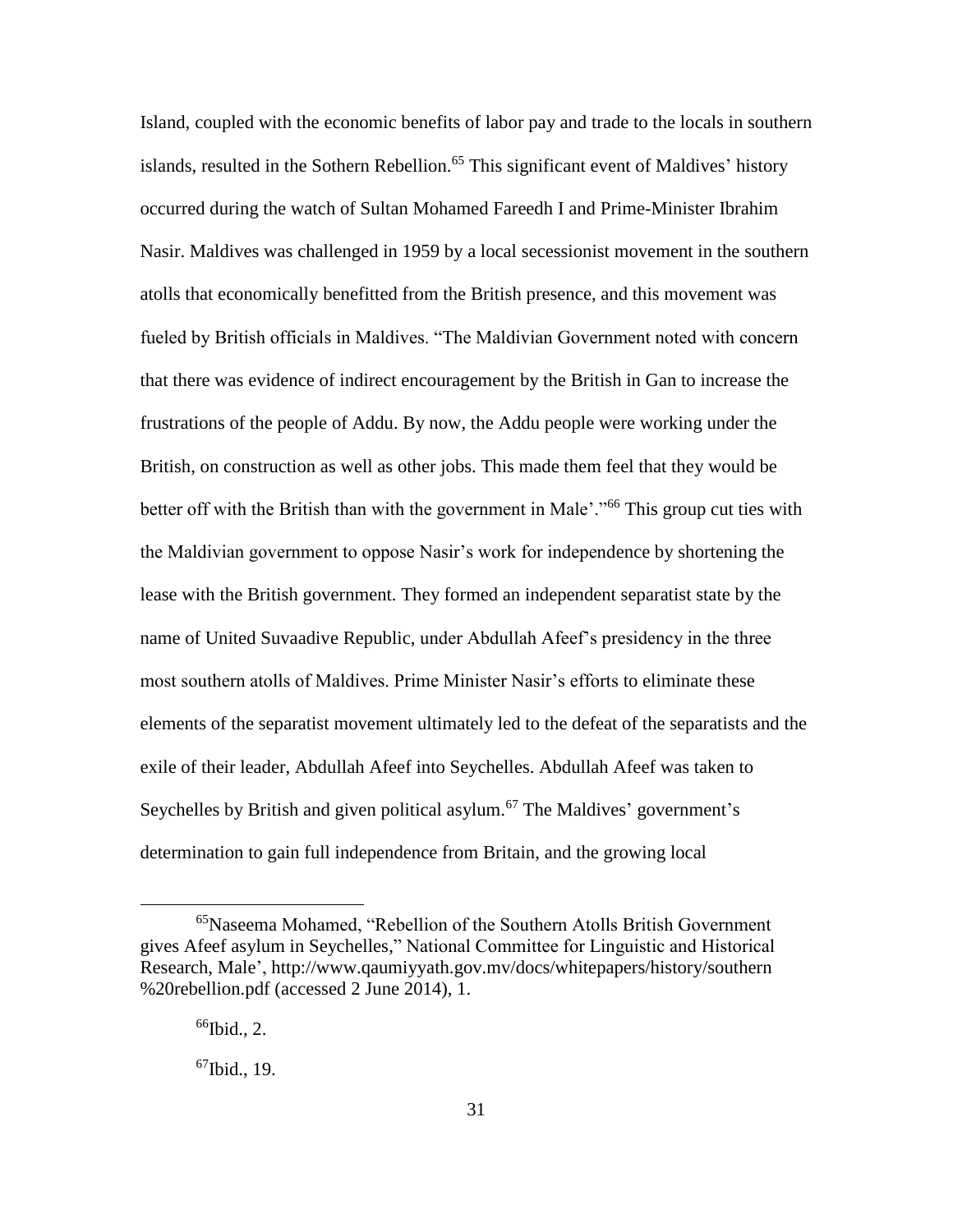dissatisfaction and demonstrations against British influence, eventually led to the independence of Maldives. The British authorities' involvement in aiding the southern rebellion, created tremendous public distrust leading to political pressure on the British authorities. The formal acceptance of the independence of the Maldives was signed on 26 July 1965 by the British government.<sup>68</sup> The trend of the clash of nationalistic views, such as independence over the realistic view of economic benefits in the Maldivian society, to some extent may be perceived to continue today.

Even though Maldives had gone through a dramatic change with the introduction of a new constitution ratified in August 2008, and its first multi-party elections the following October, the prehistoric rivalry of the dynasties still continues in the form of political party rivalries. The first multi-party election and the introduction of multiple political parties brought in complex reform issues, and Maldives' democratic transition is not yet complete.<sup>69</sup> Some of the risks areas include state adherence to a system of governance, public acceptance of organs of state, strength of the state institution, and social cohesion. There are also concerns over the military and the law enforcement playing a significant role in Maldives' internal politics.<sup>70</sup> One of the areas that may be important to analyze is the alleged involvement of political parties and sometimes parliament members in corruption and criminal activities (an area that will be discussed

 $70$ Ibid.

<sup>68</sup>Naseema Mohamed, 21, 22.

<sup>69</sup>IHS Jane's 360, Jane's Sentinel Assessment- South Asia, "Executive Summary, Maldives, Recent Developments and Key Challenges, Risk Pointers," 10 October 2013, HIS, https://globalsso.ihs.com/KeystoneSTS/SSOLogin/Login.aspx?altertheme=janes &theme=ENERGY&ReturnUrl=https%3a%2f%2fglobalsso.ihs.com%2fKeystoneSTS%2 fSaml2%2fDefault.aspx%3faltertheme%3djanes (accessed 2 June 2014).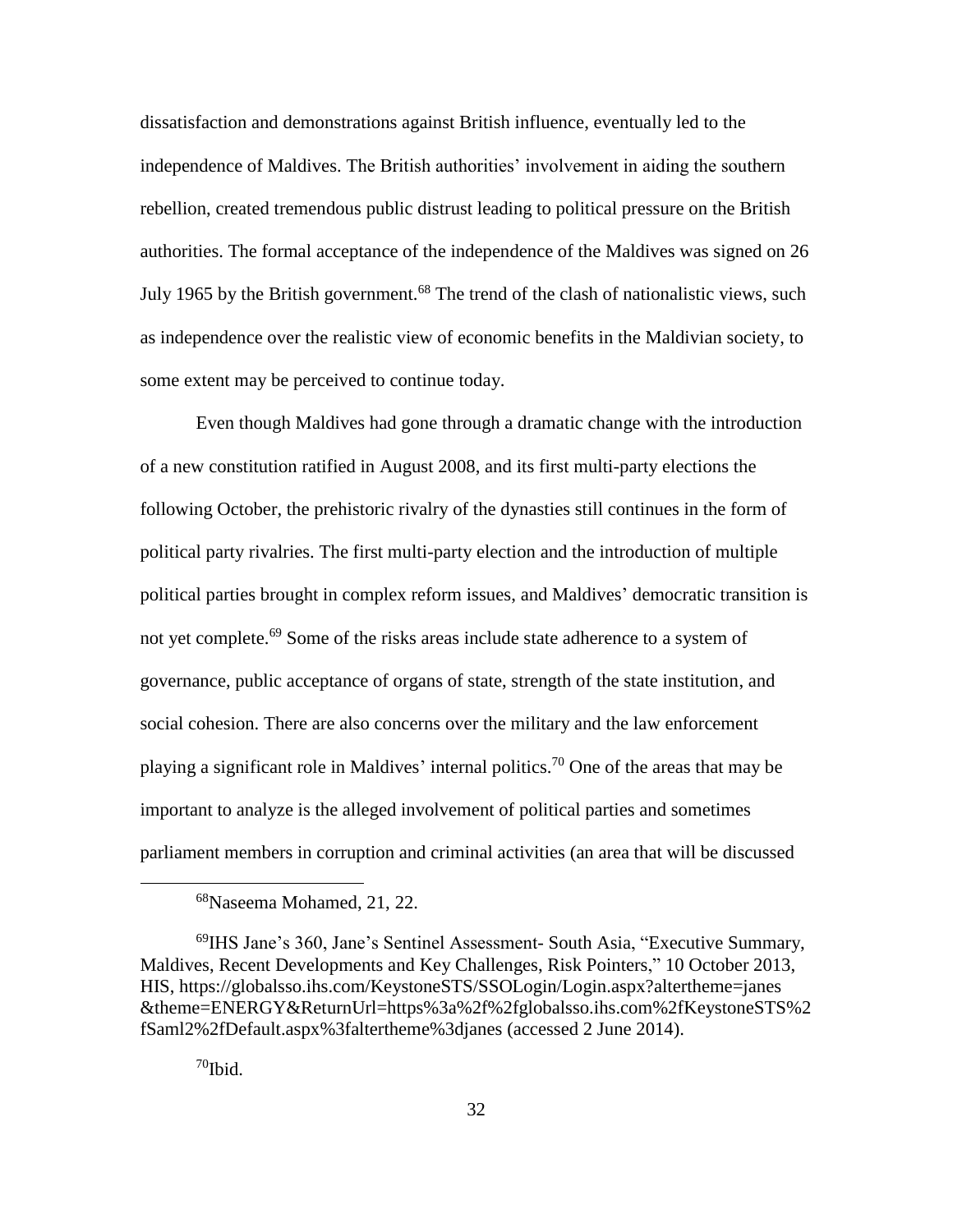in the analysis of the social domain).<sup>71</sup> With the above-mentioned challenges in the political domain, Maldivian interest of protecting democratic values may be challenged significantly. This can only be resolved by developing greater awareness of the public in political matters and making the politicians, the independent institutions, and individuals accountable for their actions and their professionalism. At present, there is no educational qualification required to become a Peoples Majlis member. Peoples Majlis, by constitution, is the legislative authority of the nation. The qualifications are described as: "A person elected to be a member of the People's Majlis shall be so qualified if he: 1. is a citizen of the Maldives; 2. is not a citizen of a foreign country; 3. is a Muslim and a follower of a Sunni school of Islam; 4. has attained the age of eighteen years; and 5. is of sound mind."<sup>72</sup> Perhaps this may reflect one of the reasons behind the recent displays of professionalism by some politicians and Majlis members.<sup>73</sup>

The political arena is dominated by six key political parties. The MDP led by former president Mohamed Nasheed is considered to be more liberal; the Dhivehi Rayitunge Party which was created by former president Maumoon Abdul Gayoom and currently led by Ahmed Thasneem Ali; the PPM led by Abdullah Yameen can be said to be more conservative and nationalistic; the Islamic Democratic Party which was led by

<sup>71</sup>Maldives Institute for Psychological Services, Training and Research, *Rapid Situation Assessment of Gangs in Male',* 1, 10, 11.

<sup>72</sup>Ministry of Legal Reform, Information and Arts, *Functional Translation of Maldives Constitution 2008,* 37.

<sup>&</sup>lt;sup>73</sup>"Majlis Opening Ceremony 1/3/2012 Maldivian Flag Broken," YouTube, 29 February 2012, http://www.youtube.com/watch?v=fJoT6etv6ZQ (accessed 2 June 2014); Haveera Videos, "Inside the Chamber: Majilis Unrest," YouTube, 4 March 2012, http://www.youtube.com/watch?v=lemLr0eyoAo (accessed 2 June 2014).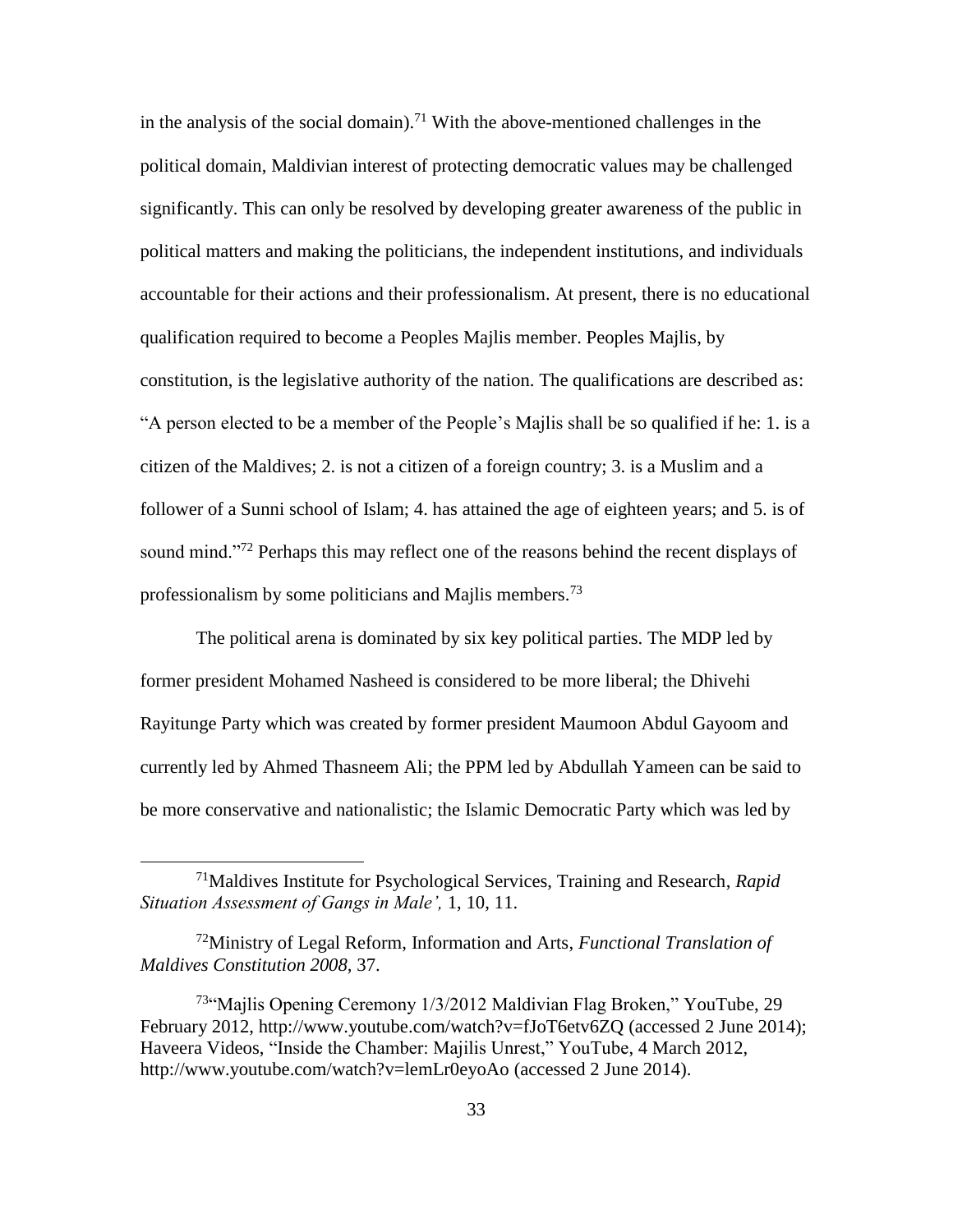the current Minister of Home Affairs Umar Naseer, is more conservative towards preserving the tenets of Islam; the Adaalat Party led by Imran Abdullah with their main objective to preserve the Islamic identity of the nation; and the Jumhoori Party led by the renowned businessman Gasim Mohamed and a handful more small parties. MDP claims and is credited by most for their efforts towards a better democracy which led to president Nasheed's ascension in the first multi-party election in 2008 and brought an end to Gayoom's 30-year regime. PPM argues Gayoom was elected by more than 90 percent of popular vote in all previous elections and he is the father of all major Maldivian developments. Most parties have also labelled MDP as more western oriented and liberal, compromising the tradition, culture, and beloved religion of Islam. MDP has its lion share of supporters as a single party according 2013 elections. President Nasheed claims his resignation from presidency on state television in 2012 was due to a military led  $\text{coup}^{\tau_4}$  orchestrated by former president Gayoom and backed by extremists.<sup>75</sup> A Supreme Court ruling concluded otherwise. Opposition parties who had mounted significant support over the short period of Nasheed's presidency have held various protests against MDP and claim that it was Nasheed's secular attitudes and disregard to state law and ultimately his order to Maldives National Defence Force to arrest chief criminal justice,

<sup>&</sup>lt;sup>74</sup>Freedom Watch Maldives, "Mohamed Nasheed Speaks Exclusively to Al Jazeera via AlJazeera," 8 February 2012, http://www.youtube.com/watch?v=7gbG-M7GogE&list=PL6FECFD3D85FA8CE6 (accessed 2 June 2014).

<sup>&</sup>lt;sup>75</sup>Ahmed Rilwan, "MDP Suggests Extremist Ideologies Prevalent within the Security Services," Minivan News, 15 May 2014, http://minivannews.com/politics/mdpsuggests-extremist-ideologies-prevalent-within-the-security-services-84886 (accessed 2 June 2014).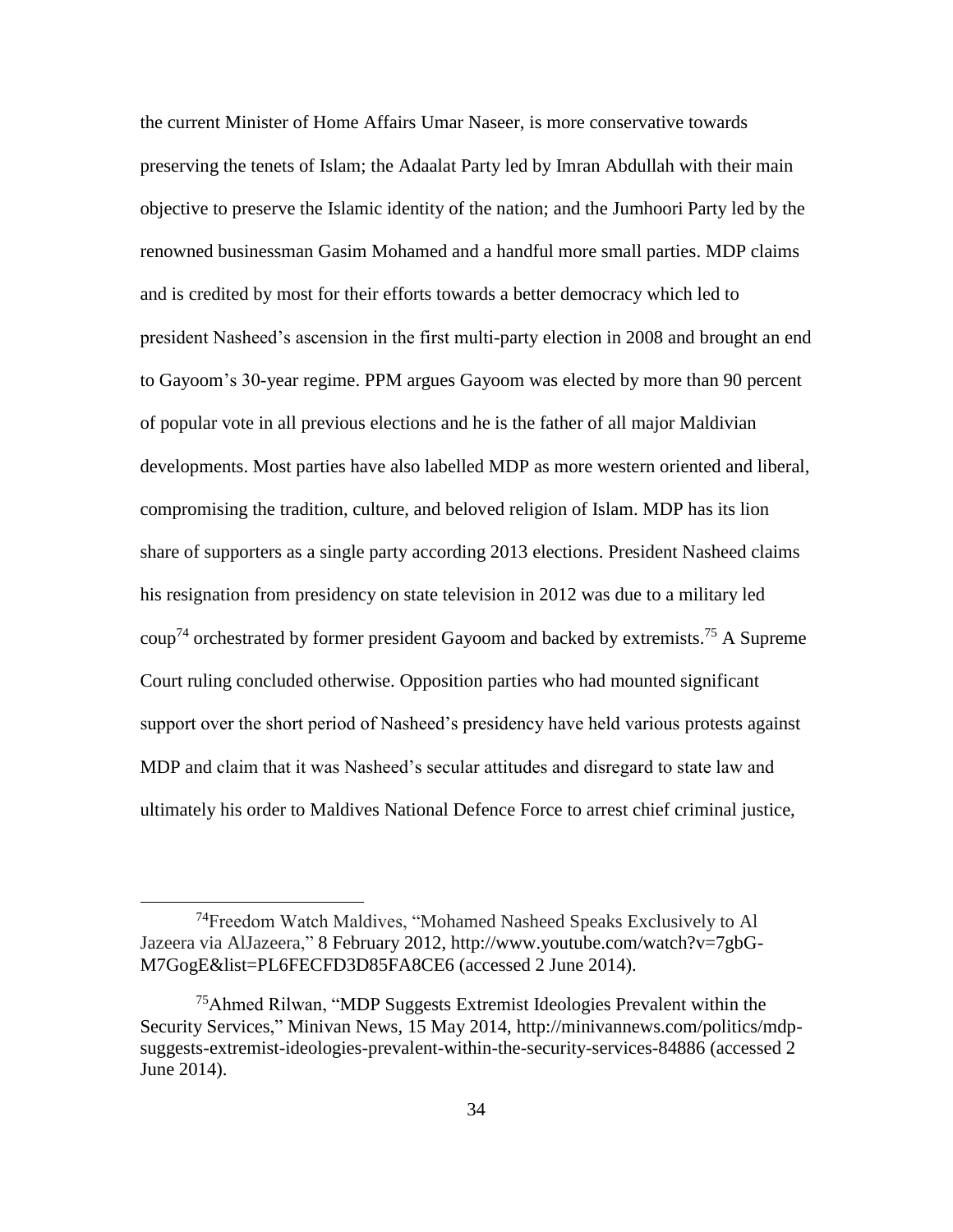that led to the public pressure resulting in Nasheed's resignation.<sup>76</sup> After Nasheed's resignation, President Mohamed Wahyd, who was Nasheed's vice president, became the caretaker and the president of Maldives in a controversial period until the recent election of  $2013<sup>77</sup>$ . The most notable event and perhaps the most disturbing event in this period is undoubtedly the brutal assassination of Dr. Afrasheem Ali. Dr. Afrasheem Ali was a parliament member belonging to PPM. According to police, the assassination was conducted by a notorious gang member, Hussein Humam, and his associates. Hussein Humam was later convicted and found guilty of Dr. Afrasheem's murder.<sup>78</sup> The long ongoing trial surfaced disturbing evidence of a possible political involvement and financing in the brutal act.<sup>79</sup> The 2013 election that had significant controversial issues led to the ultimate ascension of Yameen Gayoom, the current president of Maldives. He was backed in the second round of election by a coalition.<sup>80</sup> The political arena to date is

 $\overline{a}$ 

<sup>78</sup>Farah Ahmed, "State Presents Evidence against MP's Murder," Haveeru Online, 10 February 2014, suspecthttp://www.haveeru.com.mv/dr\_afrasheem/53619 (accessed 2 June 2014).

<sup>79</sup>Haveeru Videos, "Police Reveal Suspects in Afrasheem Murder," You Tube, 4 December 2012, http://www.youtube.com/watch?v=PNKPNsMZgFc (accessed 2 June 2014).

<sup>76</sup>Politics.com, "RaajjeTV Broadcasts Live, a Live Recording of BBC HardTalk," YouTube, 14 February 2012, http://www.youtube.com/watch?v=87uOCFi9D7Q (accessed 2 June 2014); "Opposition Press Briefing," 10 February 2012, You Tube, http://www.youtube.com/watch?v=WObK-yOYMdI (accessed 2 June 2014).

<sup>&</sup>lt;sup>77</sup>MaldivesCoup, "Maldives Coup - BBC HardTalk, March 15th, 2012 (Part 3)." You Tube, 26 March 2012, http://www.youtube.com/watch?v=sE6VHURLI-U (accessed 2 June 2014); MaldivesCoup, "BBC HardTalk, March 15th, 2012 (Part 1)," You Tube, 26 March 2012, http://www.youtube.com/watch?v=Xrv2u1vHVtw (accessed 2 June 2014).

<sup>80</sup>Reuters, "Abdulla Yameen Elected President of Maldives," YouTube, 16 November 2013, http://www.youtube.com/watch?v=8PikYfeX3iE (accessed 2 June 2014).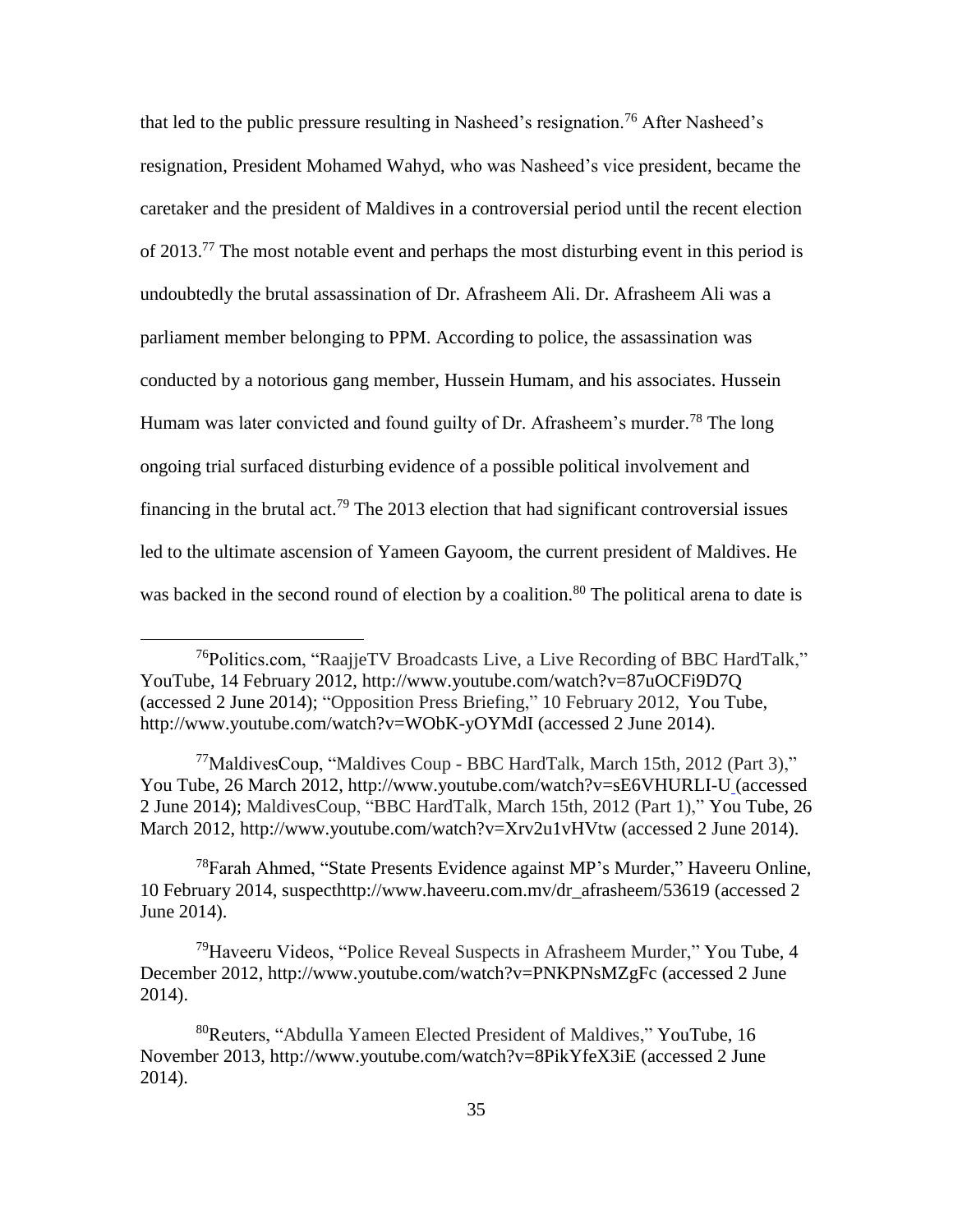filled with controversy. Perhaps the dynastic rivalry and the struggle for power that Bell describes continue even today.<sup>81</sup> The two main views expressed by the political factions are consistent with that of the two main public views. While many argue that Afrasheem's murder was related to political motives, some portray the incident to be related to religious extremism. Regardless of the difference in the two views, the outcome to national security in either case is detrimental, and none of these views may be accurate. Whether there is involvement of politics in organized crime, or connection and support to extremist ideology, the significant threat to national security is substantial.

It is also important to analyze the long-standing relationship between the Maldives and its neighbors in the international politics or diplomatic domain. Maldives had benefited from the relationships for centuries. Maldives had established its reputation as a peaceful nation maintaining its posture as a nonaligned country at the global stage eliminating possible tension between Maldives and other nations.<sup>82</sup> Maldives' neighbors have always helped Maldives in aspects of development such as trade and economy. It is also important to mention that the neighboring countries influence over Maldivian internal matters remains generally low. This was partly due to the Maldivians belief in the value of independence and its collaborative and cooperative strategy in foreign policy and relations that had prevented it from adopting a hedging strategy.<sup>83</sup>

<sup>81</sup>Haveeru Videos, "Police Reveal Suspects in Afrasheem Murder;" Azuhaar Abdul Azeez, "Govt Failed to Block Terrorism Financing, Says MDP," Haveeru Online, 13 May 2014, http://www.haveeru.com.mv/news/54804 (accessed 2 June 2014.).

<sup>82</sup>Ministry of Foreign Affairs Maldives, *Foreign Policy of the Maldives 2013,* 1.  $^{83}$ Ibid., 3, 4, 7.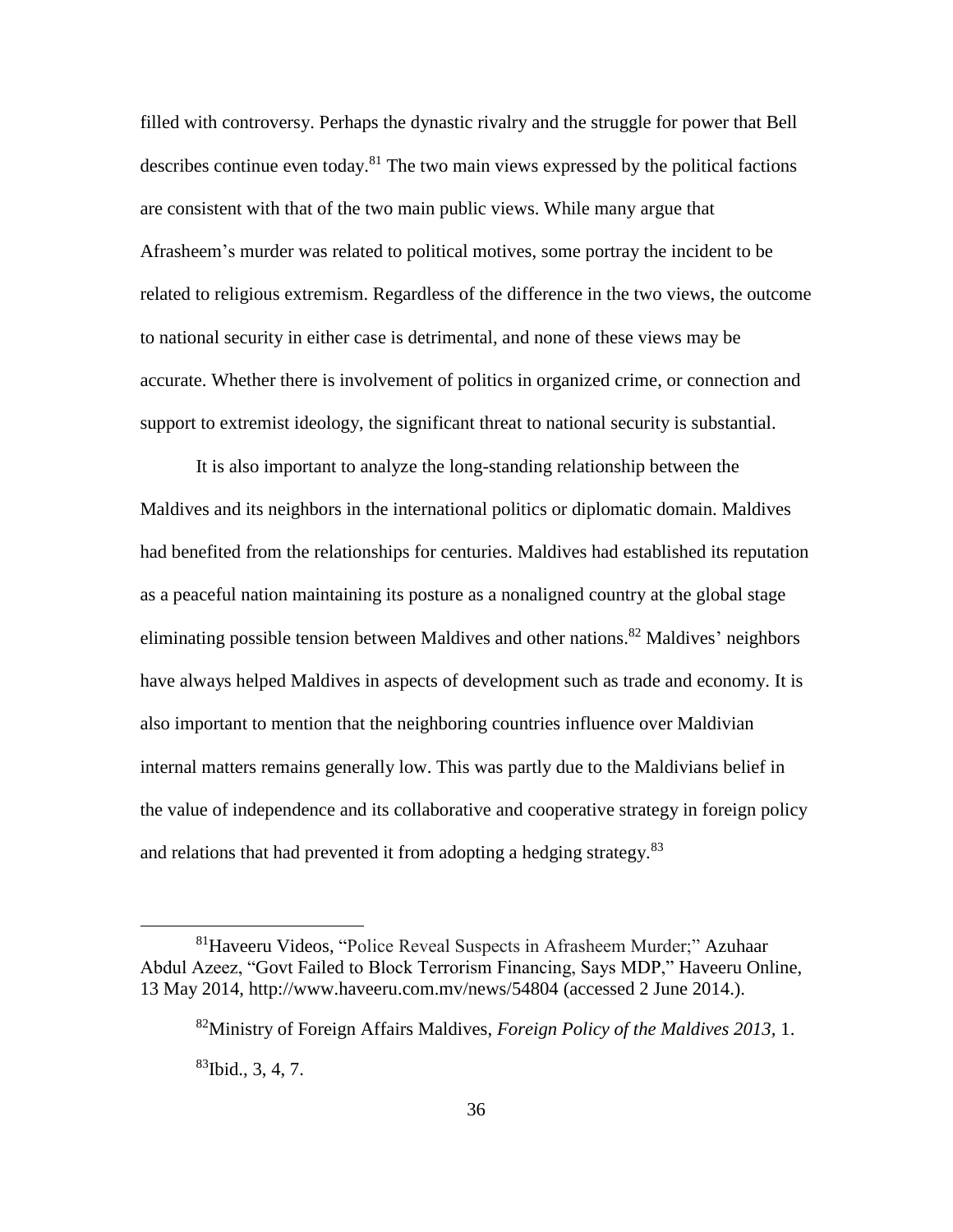The relationship of Maldives to its closest neighbor, Sri Lanka, has remained unchanged for centuries. The Sri Lankan government has always been committed to assisting the Maldives and its people without getting involved in Maldivian internal matters.<sup>84</sup> Occasionally, some Maldivians tried to coerce foreign governments and also non-state actors to influence the Maldivian government for individual political agendas and benefits. For example, Ali Rajas' conversation to Christianity led to the Portuguese occupation of Maldives;<sup>85</sup> Luthufee attempted a coup in 1988 with the help of a terrorist organization in Sri Lanka;<sup>86</sup> and the alleged corruption in the GMR case. Maldivians seeking foreign assistance in order to achieve political objectives remained an existing trend and a frequent challenge to Maldivian security to this day. Maldives had never been a threat to Sri Lanka or any of its neighbors; thus, Maldives and its neighbors had benefited from the mutual relationships. While Sri Lanka remains a trustworthy neighbor of the Maldives, possible hot spots for tension between the two countries should not be ignored. The Sri Lankan government's interests have recently refocused on the development of their tourism industry<sup>87</sup> with the successful defeat of the Tamil insurgency lead by the notorious Liberation Tigers of Tamil Elam. Sri Lanka with its rich tradition, culture, wildlife, and tropical climate has all the ingredients to be one of the top

<sup>84</sup>Ahmed Hamdhoom, "Maldives and Sri Lanka to Sign Four Agreements," Haveeru Online, 21 January 2014, http://www.haveeru.com.mv/news/53356 (accessed 2 June 2014).

<sup>85</sup>Bell, 18.

<sup>86&</sup>quot;3rd Nov 1988 Attack on Maldives Attackers Being Brought to Male' [Unseen]," You Tube, 20 November 2012, http://www.youtube.com/watch?v= YK8ysQQkHKI (accessed 2 June 2014).

<sup>87</sup>Spiro A. Gianiotis, ["Holiday Costs Barometer 2012,"](file:///C:/Users/venita.krueger/AppData/Local/Microsoft/Windows/Temporary%20Internet%20Files/Content.Outlook/AppData/Local/AppData/Local/Microsoft/Windows/Temporary%20Internet%20Files/Content.IE5/AppData/Local/Temp/Holiday%20Costs%20Barometer%202012,”) Scribd, http://www.scribd. com/doc/78397720/Holiday-Costs-Barometer-2012 (accessed 2 June 2014).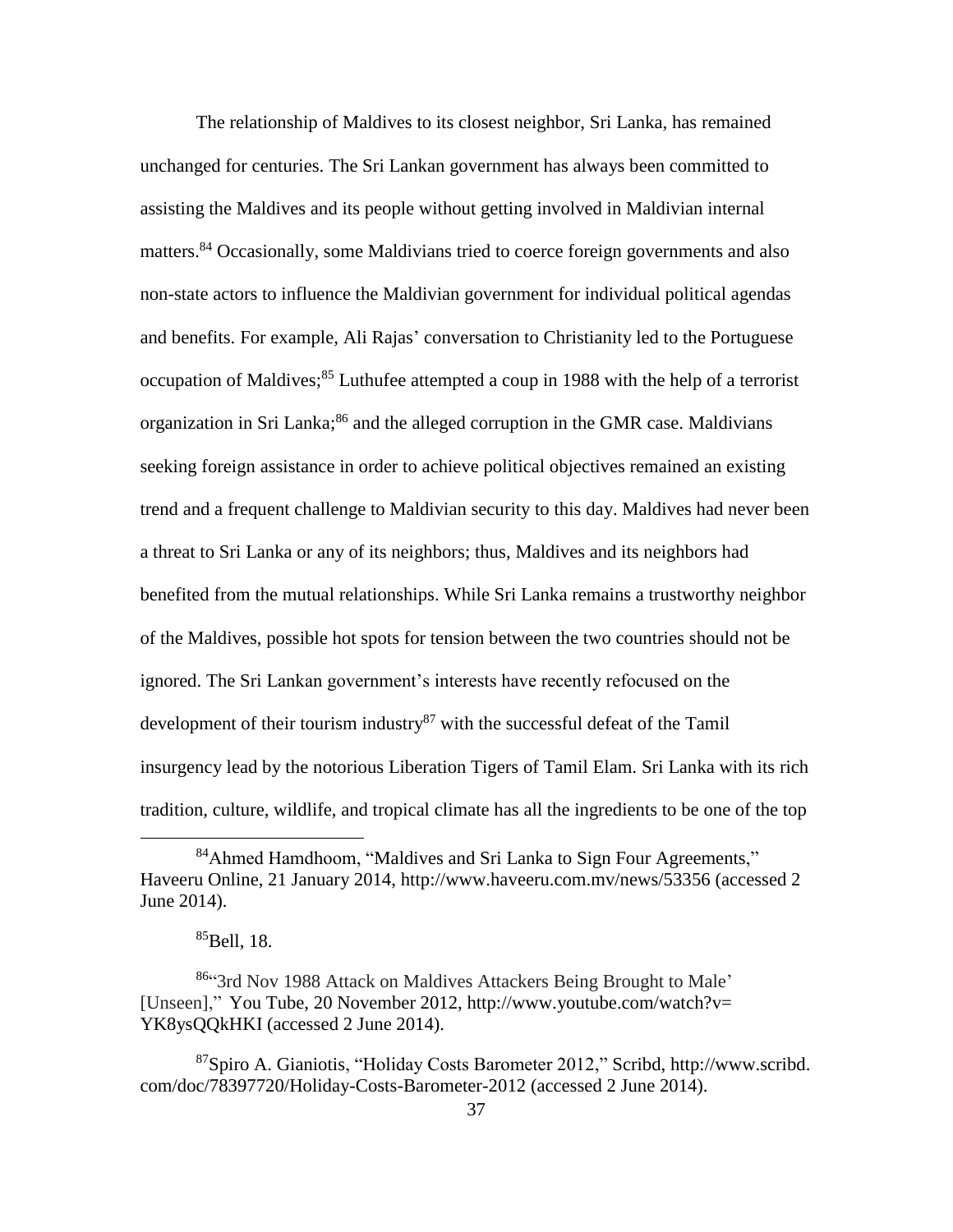tourist destinations in South Asia.<sup>88</sup> The possibility of a competing interest for tourism may be a flash point for future tension between the countries that should be managed with bilateral cooperation and undue attention.

Moving on to a stronger, larger, and more influential neighbor, India's interests of becoming a regional superpower and their competing interests with China<sup>89</sup> possess a significant challenge to the Maldives. Maldives seeks to benefit from economic and diplomatic ties with both China and India. India has always kept a close eye on its regional neighbors and had the ability to influence Maldives and smaller neighbors. A matter that should not be ignored is that Indian media, to some extent, portrays Maldives as a small, weak, and dependent nation.<sup>90</sup>This will have strategic impact, especially if the world perceives that Maldives as being heavily reliant on its neighbors. This will provide India a justified reason to be concerned and more influential in Maldives' internal matters. While in recent years, India has lent a helping hand numerous times to its smallest neighbor, the level of dependency on India should be of a concern for the Maldivian status of independence and security, especially economic and political independence. (Jared diamonds five point framework; relation with friendly neighbors).<sup>91</sup> While many Maldivians see the November 1988 attack as testimony for the Maldives-

<sup>88</sup>Niyaz, 224.

<sup>89</sup>Hassan Hilmy, "Maldives- A Vivid Diamond for China and India," Haveeru Online, 10 May 2012, http://www.haveeru.com.mv/opinion/41932 (accessed 2 June 2014); "Know Your Own Strength: India as a Great Power."

<sup>&</sup>lt;sup>90</sup>Praveen Swami, "Paradise is Perched on the Edge of Hell," The Hindu, 21 February 2012, http://www.thehindu.com/opinion/op-ed/paradise-is-perched-on-theedge-of-hell/article2880064.ece (accessed 2 June 2014).

 $91$ Diamonds, 11-13.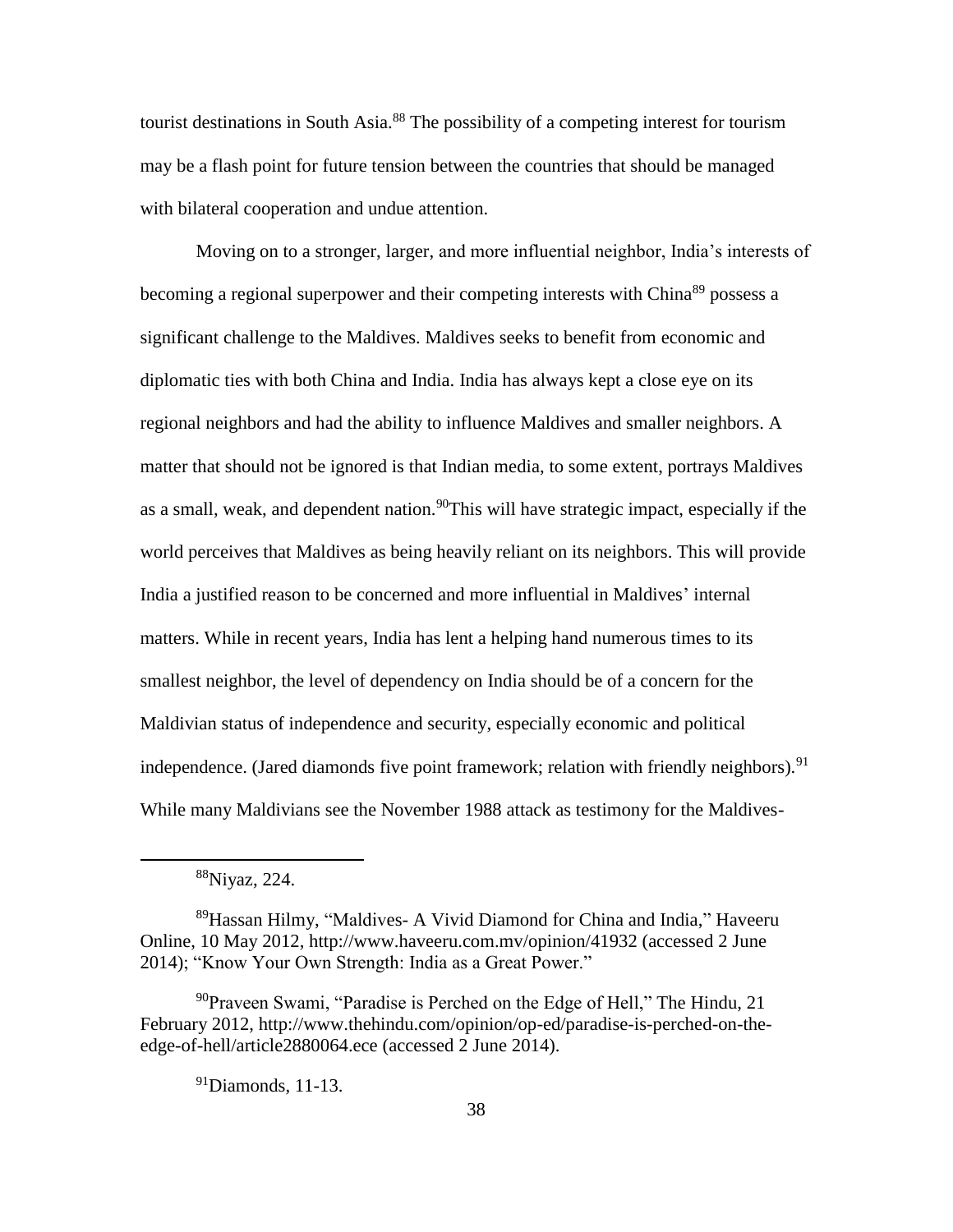India relations, <sup>92</sup> a few question the incredibly short reaction time of the Indian armed forces to help its neighbors.<sup>93</sup> This also highlights the importance of world media in shaping world and public perspectives.

A more recent issue provides more insight to the relationship between the two countries. The issue of the Maldivian international airport being sold to an Indian owned company, GMR, had surfaced great concerns about the extent of Maldives' reliance on its neighbors.<sup>94</sup> The Maldivian international airport in Hulhule Island operated and run by Maldivians was seen by most Maldivians as a symbol of Maldivian independence. A controversial decision to sell this airport to GMR (a foreign company) was made in President Nasheed's tenure. After President Nasheed's resignation in 2012, it was taken back from the Indian company by the interim President, Mohamed Waheed, as a result of public pressure. The GMR issue presented numerous challenges to the two countries relationship. <sup>95</sup>These include Indian media pressure and political pressure on Maldives authorities. The Maldivians are largely dependent on India for vital necessities from food to medical facilities. The tightened rules of obtaining medical visas for Maldivians to

 $92$ Haveera Daily, "President Gayoom: Events of 3rd November Show Maldivians" Steadfastness in Defending Nation's Independence," Haveeru Online, 3 November 2008, http://www.haveeru.com.mv/news/24517 (accessed 2 June 2014).

 $93$ Hilmy, para. 4.

 $94$ Sun.mv, "Indian government loan delayed probably due to GMR issues: Finance Minister," Sun.mv Online, 28 October 2012, http://www.sun.mv/english/6850 (accessed 2 June 2014).

<sup>&</sup>lt;sup>95</sup>Sandeep Dikshit, "India Warns Maldives of "Adverse Consequences" for Ties," The Hindu, 5 December 2012, http://www.thehindu.com/news/national/india-warnsmaldives-of-adverse-consequences-for-ties/article4164824.ece?ref=relatedNews (accessed 2 June 2014).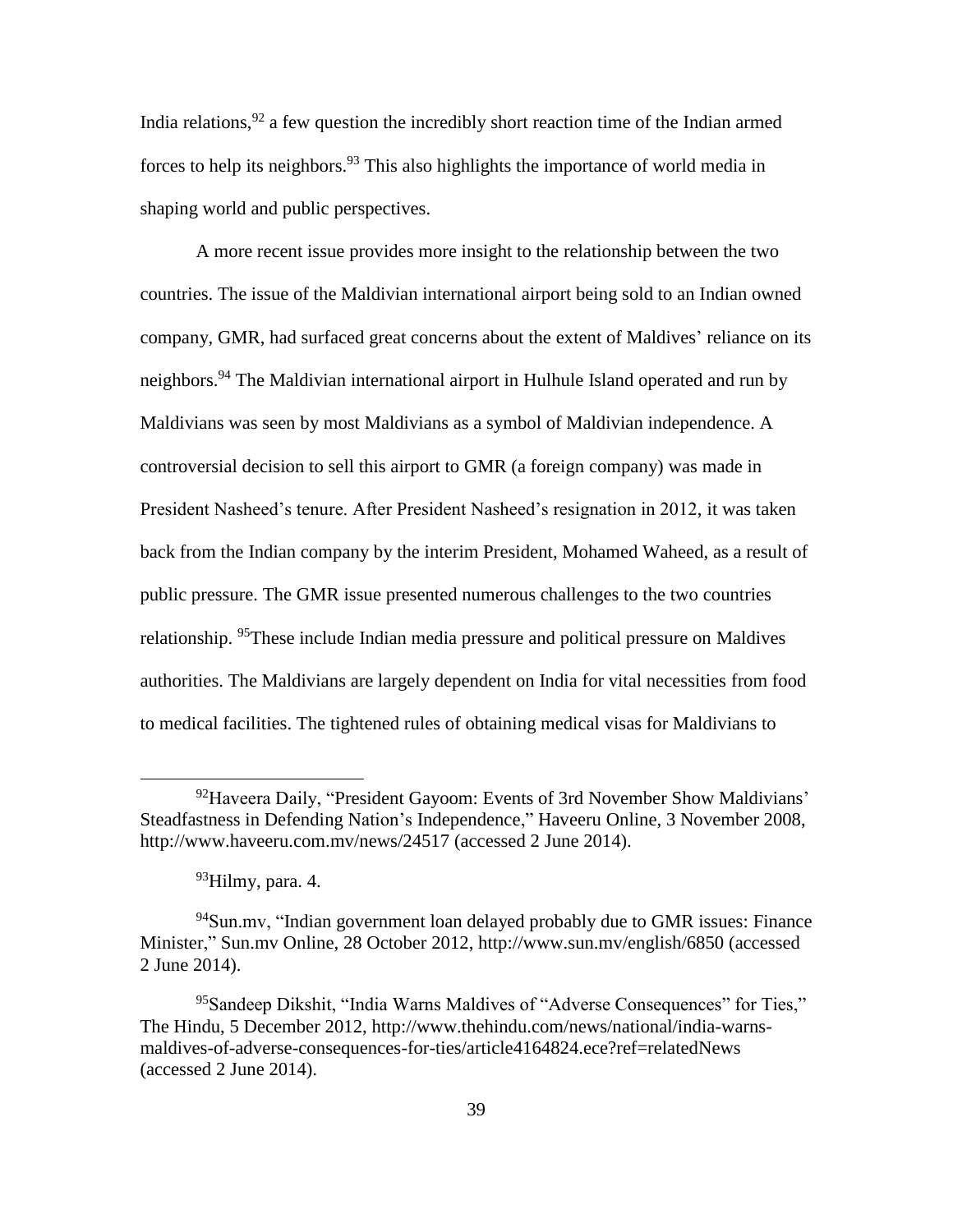travel to India during the GMR issue, created much disappointment in the Maldivian public, and made Maldivians significantly cautious of the Indo Maldives relationship.<sup>96</sup> The alleged involvement of corruption in the GMR airport deal, and the decision to sell it initially, also brings to light a trend identified by Jared Diamonds. The immediate political interests and benefits outweighing the greater interest of the people, may be one of the reasons why the international airport was sold to GMR. Maldivia seeking foreign assistance in order to achieve political objectives remains an existing trend and a frequent challenge to Maldivian security to this day.

Since security policies should address potential future threats, not past ones, it is important to look into the domain of time and future scenarios. The future trends in the political and diplomatic arena that may affect the Maldives' security environment are described in the following quotes from *Global Trends 2030*:

Expectations gap is emerging because of the inability of governments to meet the aspirations of citizens for a better life. This gap may become a source of revolt and despair. This era of convergence and greater relative peace may be followed by one of exacerbated nationalism if the expectations gap is not narrowed by national and global initiatives to deal with the pressing issues of fundamental rights and participation in the political process, poverty and inequality, climate change and scarcity, particularly water scarcity, and to institute mechanisms to ensure greater transparency.<sup>97</sup>

Border tensions, particularly in Asia, could trigger serious inter-state conflict if measures are not taken to address underlying causes. Looking ahead to 2030, the border tensions between China and India over water resources have the greatest potential to disrupt international peace.<sup>98</sup>

 $98$ Ibid., 10.

<sup>96</sup>Ahmed Hamdhoom, "Maldives Rules Out Leasing Airport to Foreign Company," Haveeru Online, 4 December 2013, http://www.haveeru.com.mv/news/ 52695(accessed 2 June 2014).

<sup>97</sup>ESPAS, *Global Trends 2030*, 14.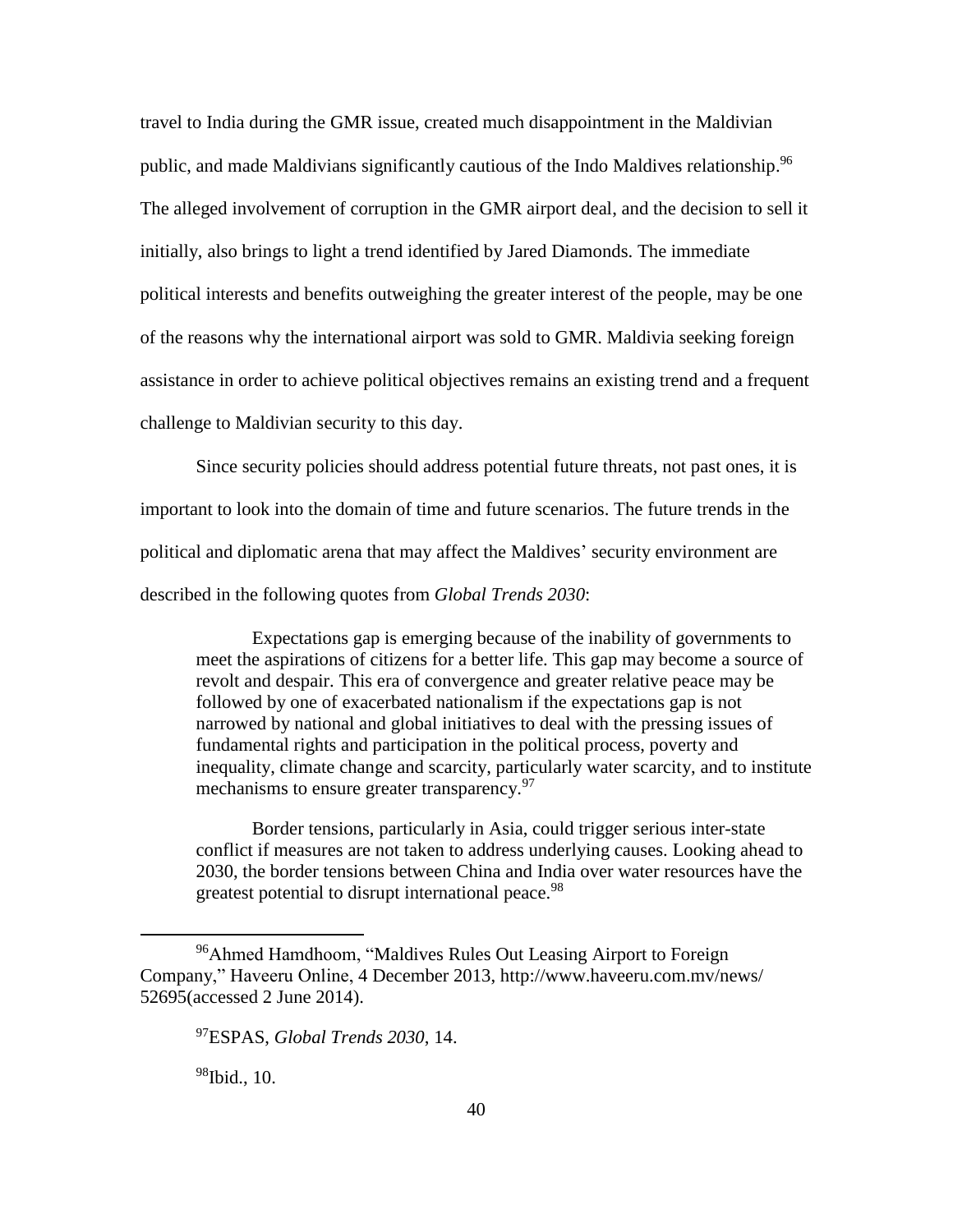## Economic

In the economic domain, the trade relations Maldives had with its neighbors and other external entities during the past reflect valuable lessons learned. Bell describes the Maldivian inability to produce and cultivate agricultural food resources and its dependence on maritime products, namely fish supplemented with imported rice, as the primary source of their daily diet. This remains a true statement and the Maldivians still depend on imports for almost all of their daily food.<sup>99</sup> The Indian merchants referred to as Borah, were for the first time permitted to settle in Male' and establish small storage houses in the late seventeenth century. They dominated and hijacked the fragile Maldivian economy. At the time, the foreign traders were the only easy excess for the locals for trade, and since the Maldives were without the existence of any trade laws and supervision or control, the traders were able to dominate Maldivian economy.<sup>100</sup> On many occasions, the mismanagement of the treasury and economy led to the bankruptcy of the small nation. "From one cause to another, the Maldives Government treasury as year succeeded year, had become empty more than once."<sup>101</sup> The recent case of the Maldivian international airport being sold to a company from India, and the accused corruption in this case also resembles a similar issue.<sup>102</sup> This signifies the connection between economy and security, and the impact of international relations and bilateral

 $101$  Ibid.

<sup>99</sup>Ministry of Planning, *Statistical Yearbook of Maldives 2013,* Republic of Maldives, http://planning.gov.mv/yearbook2013/yearbook.html (accessed 2 June 2014).

 $100$ Bell, 44.

<sup>102</sup>Sun.mv, "Agreement Leasing Airport to GMR was Signed Against the Law: AG," 20 June 2013, http://www.sun.mv/english/13610 (accessed 2 June 2014).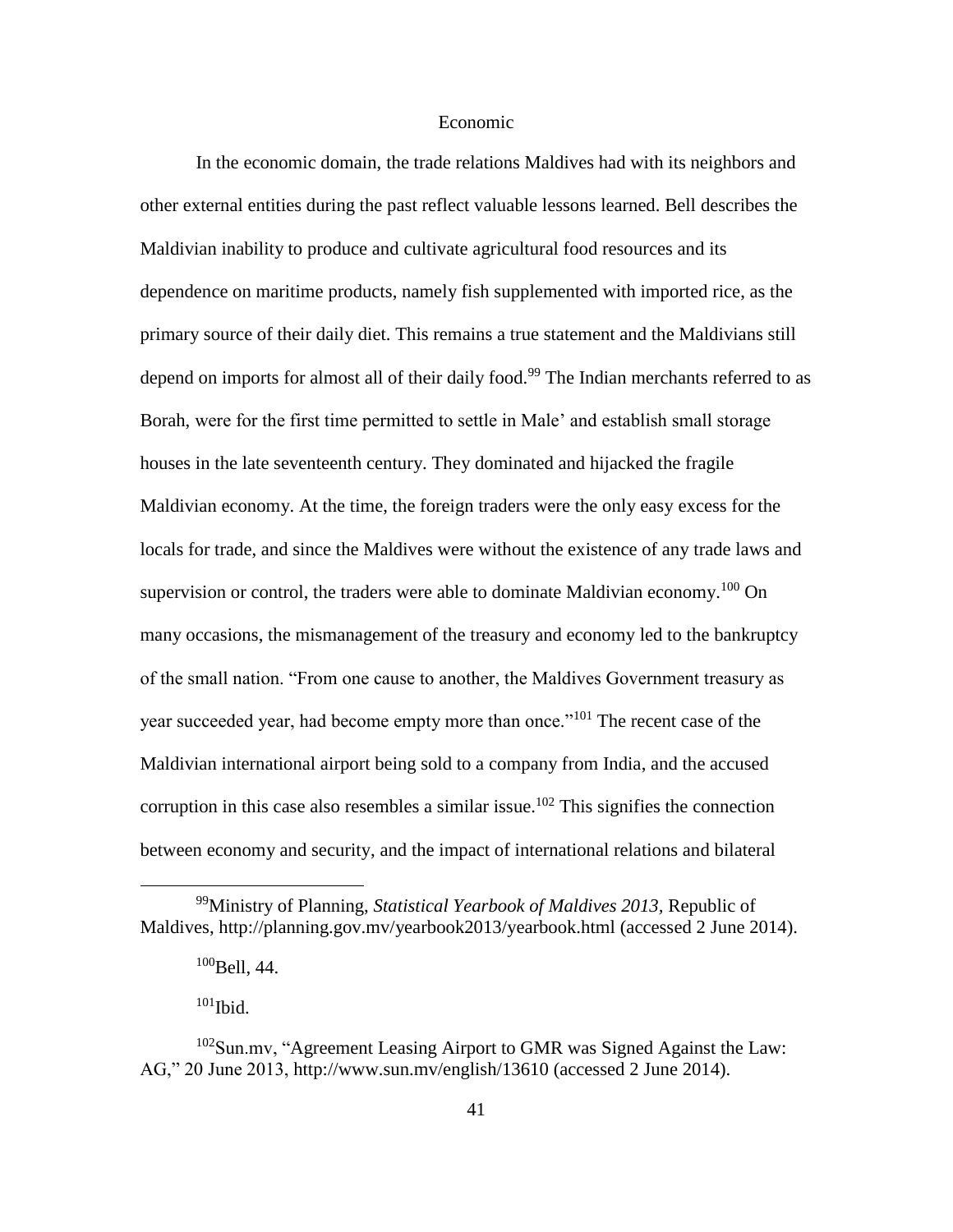trade agreements to Maldivian independence and security. Some of the other significant incidents mentioned by Bell and captured by a few Maldivian scholars include the great famine, Bodu Thadhu, which is said to have reduced Maldivians to eating grass, and the challenges of weather and frequent tropical storms that devastated the low-lying islands.<sup>103</sup> The significant challenges Maldives has faced in the past can be summarized as its fragile economy fully dependent on export, and near bankruptcy of its financial system due to mismanagement, corruption, and bad governance. The Maldivians were also very dependent on their neighbors for economic matters.

Currently, the Maldives economy is based on two major industries, namely the tourism industry and the fisheries industry. Since tourism was first introduced to Maldives in 1972, <sup>104</sup> the rapidly growing industry has flourished to become the main economic resource of the country contributing to a lion's share of 27 percent of Gross Domestic Product.<sup>105</sup> The tourism industry, along with economic benefits, brought in unintended effects such as the introduction of drugs to the Maldivian community, <sup>106</sup> and the secular attitudes and ideas of the western lifestyle unfamiliar to the traditional Sunni Muslim society.<sup>107</sup>

 $103$ Bell, 43.

 $\overline{a}$ 

<sup>104</sup>Maldives Tourism Promotion Board, *Tourism in Maldives- a Brief History of Tourism* (Male' Maldives: Ministry of Tourism, 2002).

<sup>105</sup>Ministry of Tourism, Arts and Culture, *Tourism Year Book 2013* (Male', Maldives: Republic of Maldives, 20 October 2013).

<sup>106</sup>Maldives Institute for Psychological Services, Training and Research, *Rapid Situation Assessment of Gangs in Male,* 11.

 $107$ Roberts, 2.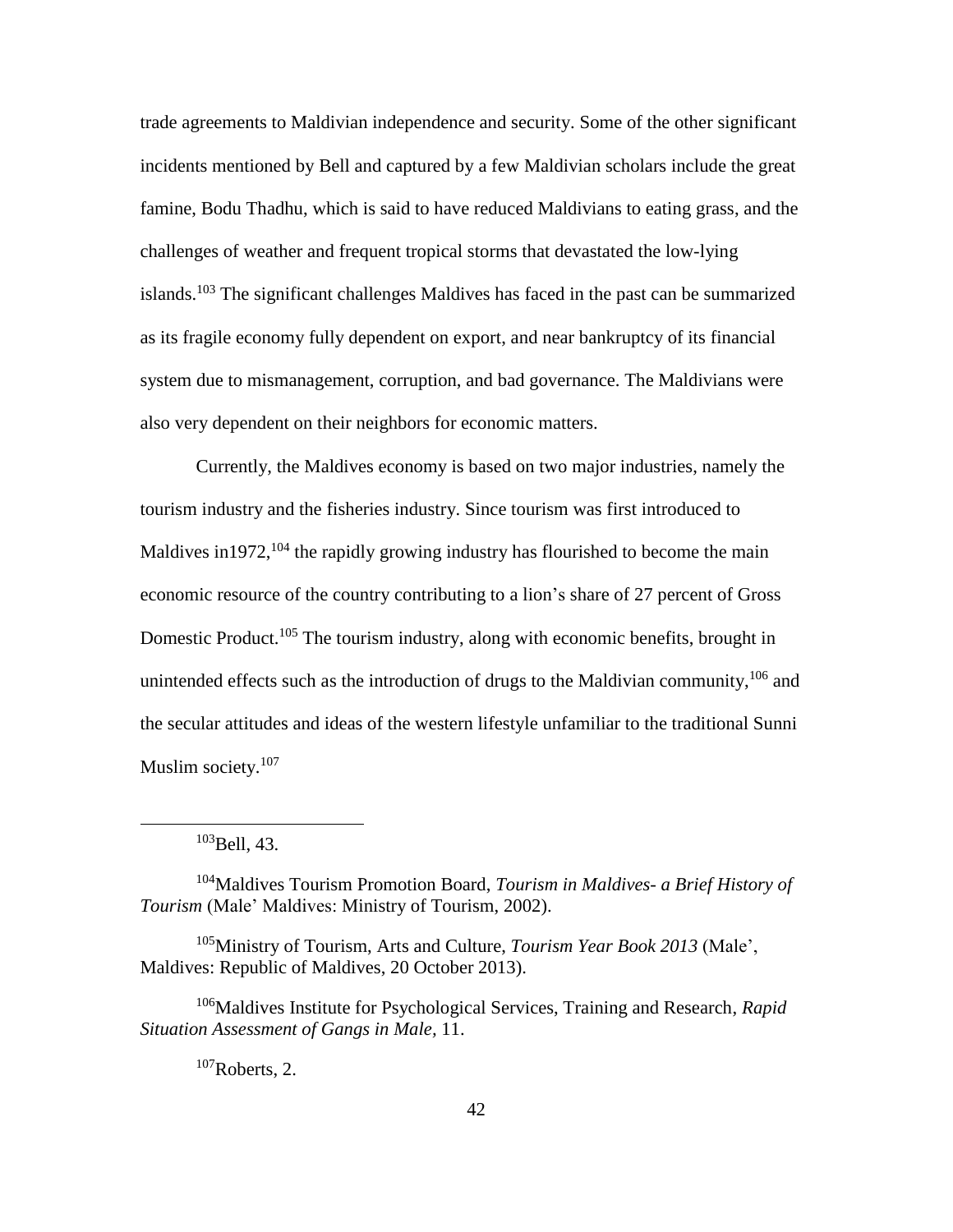While the potential industry had the prospective of flourishing the fragile and weak economy of the nation, it also contributed to negative social problems. The social problems are not directly related to the introduction of the tourism industry. Globalization has provided the means for rapid exchange of ideas among distant nations<sup>108</sup> that may have significantly contributed to the social problems. The tourism industry also has the potential solution for most of the social problems. The number of jobs it provides to Maldivians will be significant to lower youth unemployment which is one of the root causes of social problems.

While tourism is the main contributor to the economy, developing the tourism industry as the only economic resource will limit economic diversification. A possible collapse of the tourism industry may eventually lead to a catastrophic failure and collapse of the Maldivian economy. This signifies the importance of protecting the tourism industry to Maldives' national security, and highlights the importance of development of other industries such as the fishing industry, and other small industries providing economic diversification to mitigate the risk of total economic collapse.

Maldives currently depends exclusively on foreign imports for its stock of food.<sup>109</sup> The greater demands on the world's natural food resources and its projected depletion in the future<sup>110</sup> will impact the Maldives in a devastating fashion. Without a regional approach, the competition between countries for the limited food resources within the region will increase tension between the countries in the region and lead to major

 $\overline{a}$ 

<sup>109</sup>Ministry of Planning. *Statistical Yearbook of Maldives 2013*. <sup>110</sup>ESPAS, *Global Trends 2030*, 79.

<sup>&</sup>lt;sup>108</sup>Nye, 205-207.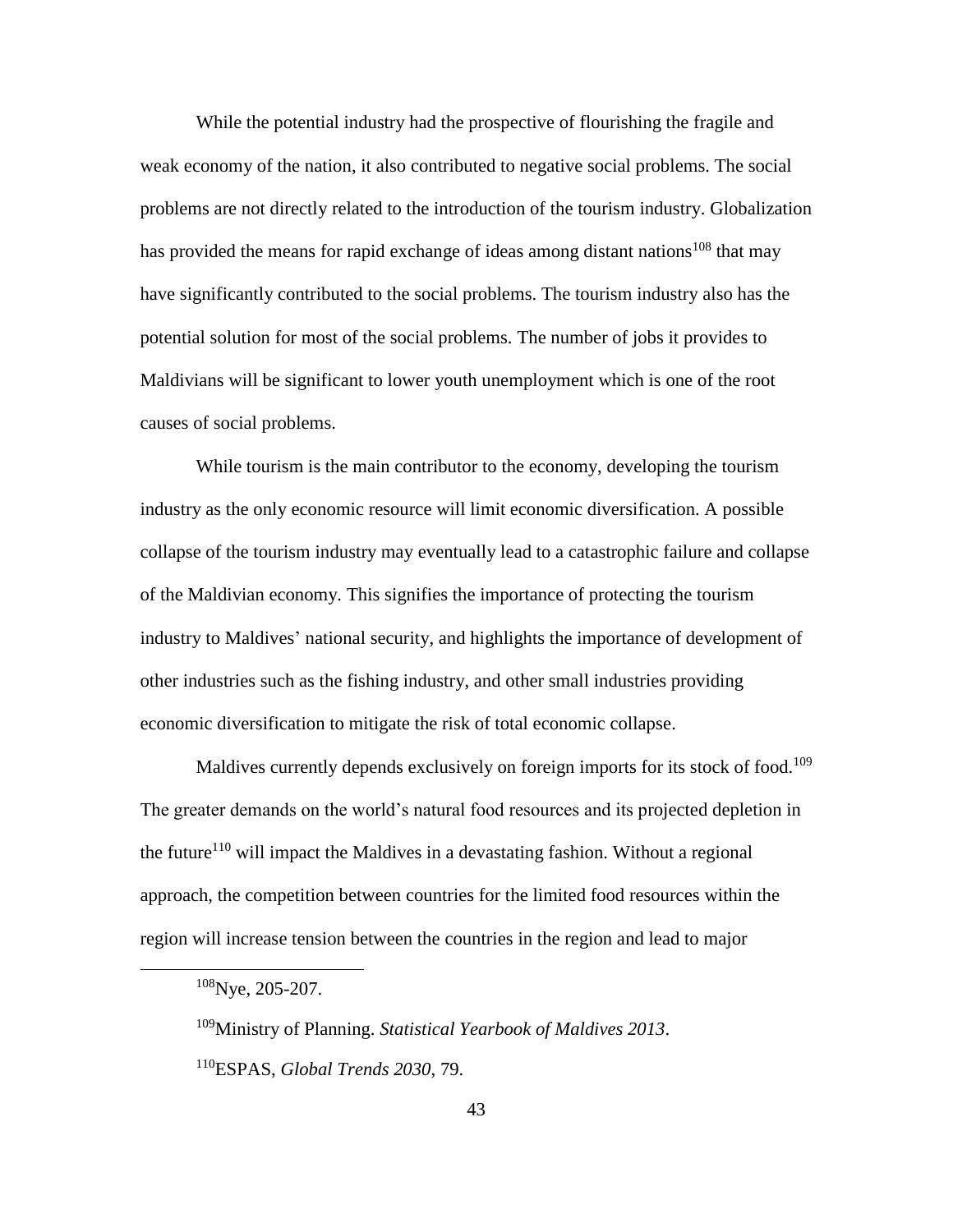conflicts. The Maldives and its neighbors should come up with programs to accelerate their production of food resources in order to balance the demand and supply curve, eliminating the fear of starvation and major conflicts.

The possible trends that emerge today and should be carried to the future that should be addressed in developing a national security, are summarized in the following quote from *Global Trends 2030*: "Economic growth is very likely to remain a major objective of emerging economies in their efforts to combat poverty and social injustice - China is projected to be the largest economic power with a 19 percent share of world gross domestic product (GDP), and India will continue to rise."<sup>111</sup>

#### Military

In analyzing the military domain, given the nature of Maldivian armed forces and its responsibilities, both conventional and asymmetric challenges are analyzed in the military domain**.** The primary responsibility of the military is defined as "to defend and protect the republic, its territorial integrity, its exclusive economic zone, and the people."<sup>112</sup>

In the early nineteenth century, the Maldives drew undue attention from the colonial powers due to its strategic location. It was the perfect pit stop located in the middle of Indian Ocean where commercial ships stopped temporarily to shorten their long journey while they travel from South Asia to Middle East and Africa.<sup>113</sup> According

 $\overline{a}$ 

<sup>113</sup>Bell, 17.

 $111$ Ibid., 14.

<sup>112</sup>Ministry of Legal Reform, Information and Arts, *Functional Translation of Maldives Constitution 2008,* 99, art. 243.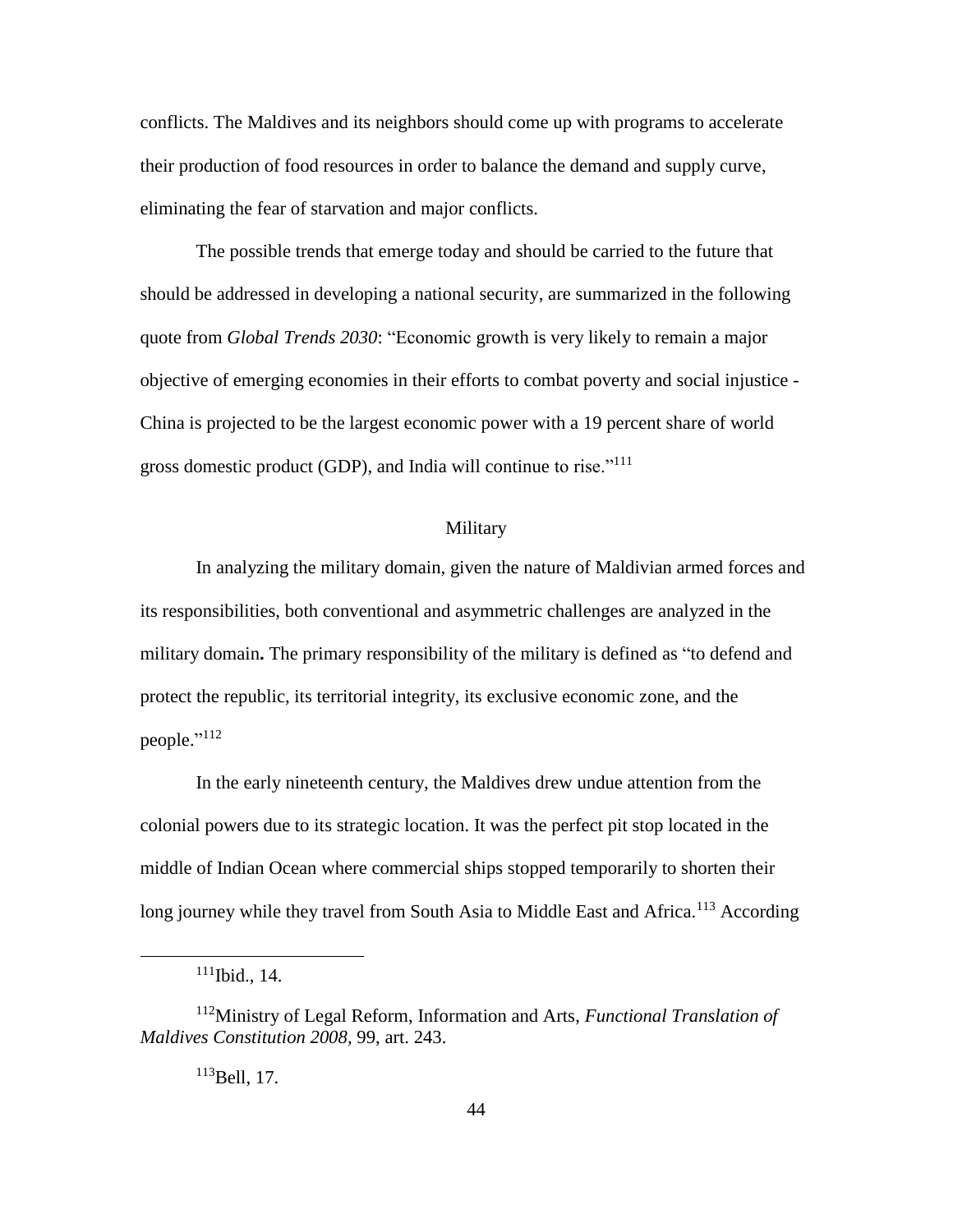to Bell, Maldives had remained relatively unknown due to its isolation from the rest of the world and its relative insignificance to world powers until the nineteenth century. The Maldives came to the attention of colonial powers in the nineteenth century due to its strategic location in Indian Ocean. A major portion of the world's commerce passed through Maldivian waters. Ever since, there have been numerous attempts from various colonial powers, such as the Portuguese and the Dutch, to invade the Maldives. In a few instances, they have succeeded. The Portuguese ruled Maldives for 17 years. On numerous occasions, Maldivians were able to successfully defeat these fleets of superior powers with its limited resources. Occasionally, the Maldivians resorted to the help of its friendly neighbors, to Muslim nations, and rulers of other countries, highlighting the importance of strong diplomatic relations in Maldivian security. Given that the colonial era is long gone, and the fact that most conventional conflicts of the past were fought over economic resources, or at least to some extent related to economic benefits, the threat to Maldives from a conventional force in the present day context is unlikely. Maldives does not have any natural resources which may attract a foreign hostile nation. The advantage Maldivian has as friendly nation, without any disputes over land and territory with another state, will be of insignificance when the actors are no longer states.

An incident in Maldives' history which significantly challenged the military forces is worth review; the attempted coup in 1988 to overthrow president Gayoom. About 80 mercenaries belonging to a terrorist organization by the name of Peoples Liberation Organization of Tamil Eelam operating in Sri Lanka were hired by two Maldivian businessmen, Luthufee and Sagaru Nasir. The unsuccessful attempt took the life of 19 Maldivians before the terrorists tried to flee with hostages on the hijacked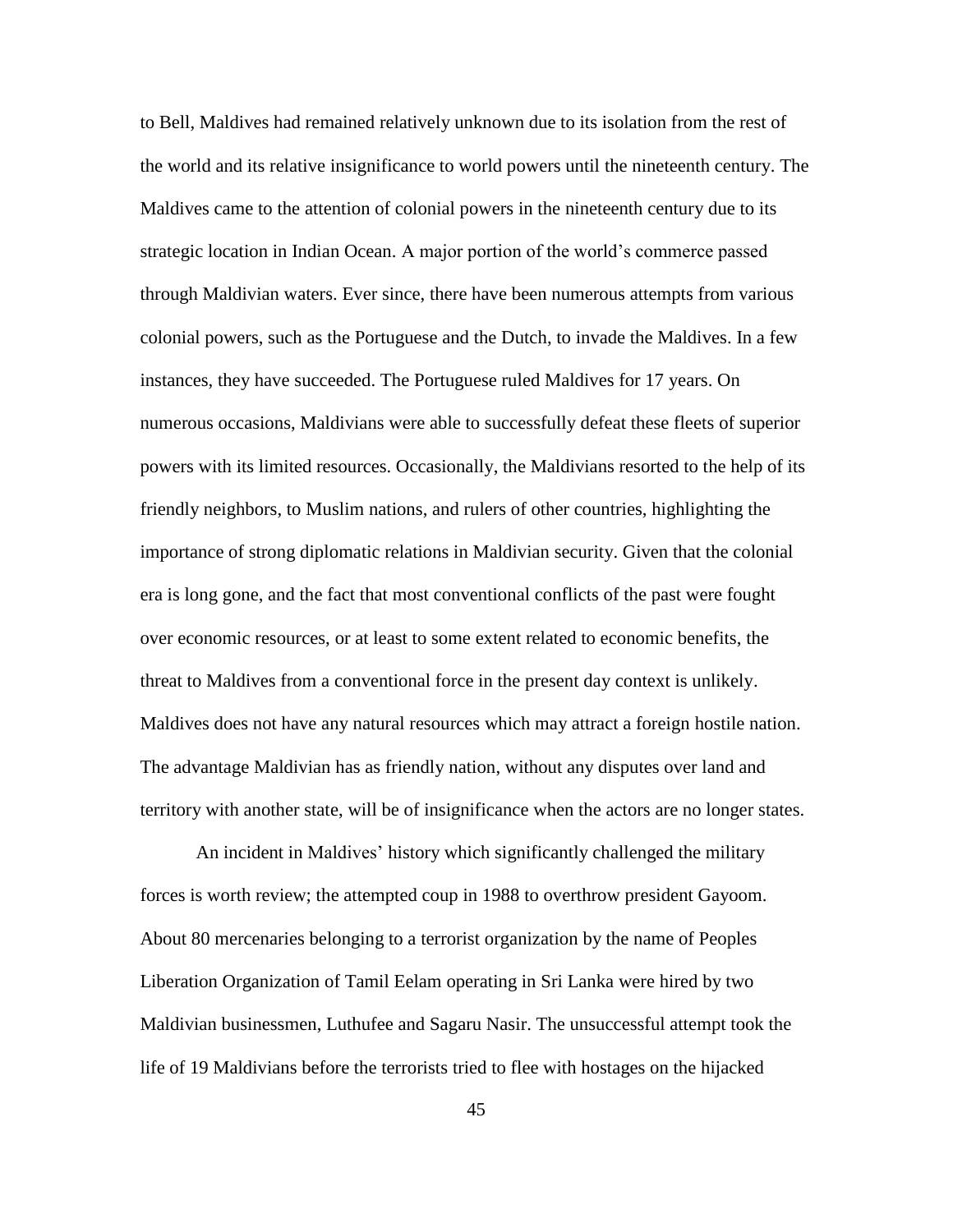commercial ship, *Progress Lilly*. Most of the terrorists were captured with the assistance of the Indian military and prosecuted in Maldives for acts of terrorism.<sup>114</sup> The involvement of a foreign terrorist element, and the political aim of the attempted coup still remains a likely scenario, with the ongoing political turmoil, and the presence multiple criminal and terrorist organizations within the region who would not hesitate to exploit the advantage to take part in another attack similar to that of 1988. This can be the single most devastating threat or challenge to Maldivian security.

Looking into future terrorism, cross border criminal activities, cybercrimes, and piracy will be shared challenges of the world in the future, <sup>115</sup> and Maldives is not immune to any of these asymmetric threats. Terrorism is particularly an area of a great concern to the Maldives, and undue attention of the security apparatus should be given to the nonstate actors or the asymmetric threats of the modern world. While the chances of state-onstate conflict is highly unlikely, it cannot be ruled out due to the projected scarcity of resources. The following paragraphs will be dedicated to a deeper analysis of the possible challenges to Maldivian security due to terrorism and extremism.

The U.S. Department of Defense defines terrorism as, "The calculated use of unlawful violence or threat of unlawful violence to inculcate fear; intended to coerce or to intimidate governments or societies in the pursuit of goals that are generally political,

<sup>&</sup>lt;sup>114</sup>Maldives Today, "November 3rd Coup Attempt of Maldives," http://www.maldivestoday.com/2010/11/03/november-3rd-coup-attempt-of-maldives/ (accessed 2 June 2014); Raajje News Blog, "Maldives: 24 Years after Nov 3 Massacre: Are the Terrorists Back Masquerading as a Political Party?" Part 1, Raaje News, 20 October 2012, http://raajjenews.blogspot.com/2012/10/maldives-24-years-after-nov-3 massacre.html (accessed 2 June 2014).

<sup>115</sup>ESPAS, *Global Trends 2030*, 17.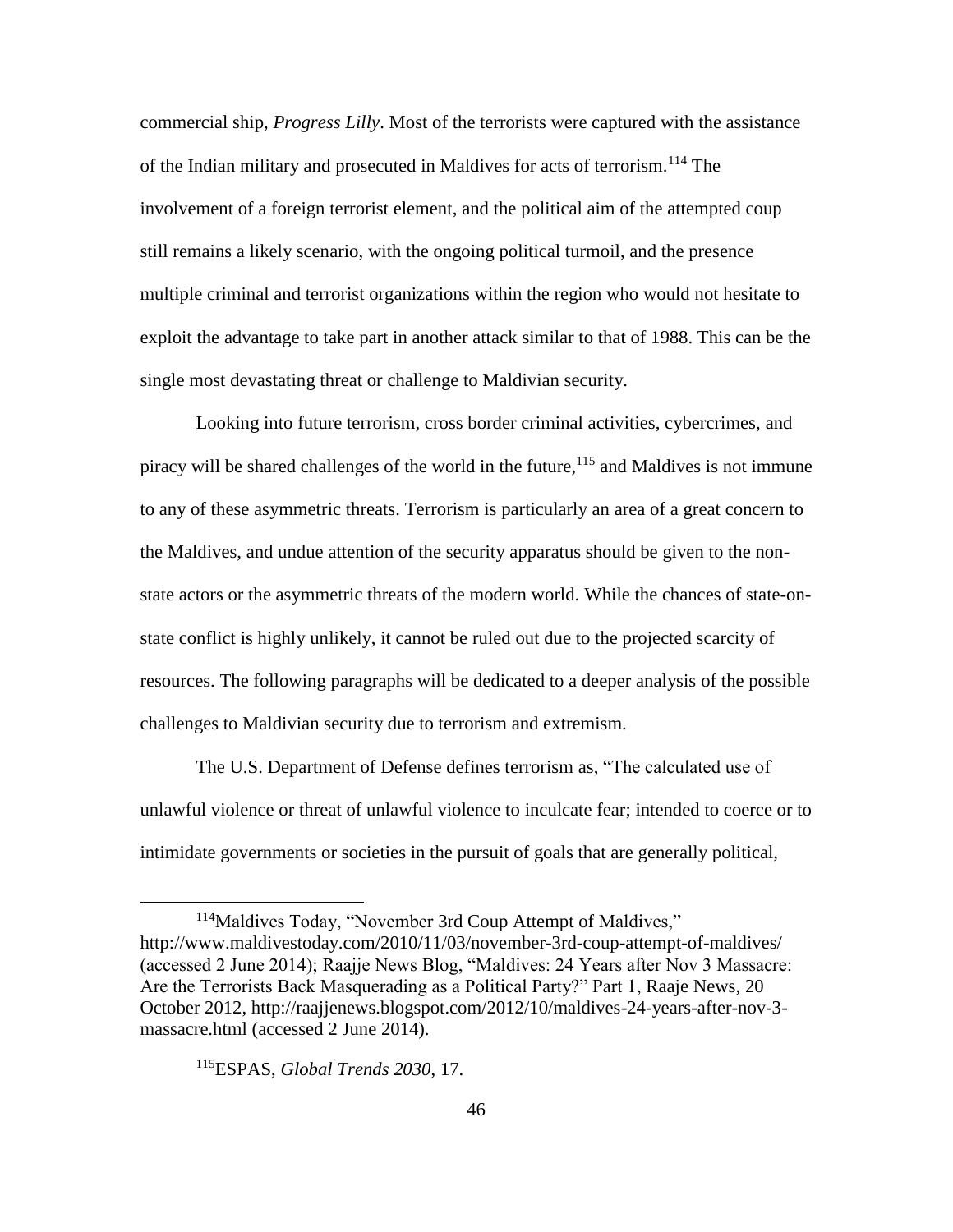religious, or ideological."<sup>116</sup> The author's analysis in light of this definition focuses on terrorism related to the religious ideology or religious extremism in Maldives.

As the definition describes, terrorism has many faces and different objectives. Ideological extremists can be said to become terrorists when they resort to the tactics of violence and terrorism to achieve their goals. This analysis focuses on religious motivated extremism or terrorism in Maldives. Since terrorists also depend on the public to create a base of support, their ideology should be thoroughly understood to counter radicalization. If all belonging to a particular faction of Islam are classified to be terrorists, then the terrorists have already won their Information Operations campaign. Extremist or Islamist terrorism is a growing concern to all nations, including the Islamic nations.<sup>117</sup> Terrorist groups such as al-Qaida have conducted various atrocities and acts of evil against both Muslims and non-Muslims all around the world, not limiting their actions to their borders. It should also be understood that both Muslims and non-Muslims are fighting against global terrorism.<sup>118</sup> However, Islamist terrorists portray western countries to be enemies of Islam. This should be given tremendous attention while receiving help from foreign nations in countering terrorism. While the world faces the growing issue of terrorism, countries have taken a more effective proactive role against

<sup>116</sup>Joint Chiefs of Staff, Joint Publication 1-02, *Department of Defense Dictionary of Military and Associated Terms* (Washington, DC: Government Printing Office, 8 November 2010, as amended through 15 March 2014), 360; Joint Chiefs of Staff, Joint Publication 3-07.2, *Antiterrorism* (Washington, DC: Government Printing Office, 24 November 2010), 23.

<sup>&</sup>lt;sup>117</sup>Fawaz A.Gerges, "End of the Road: Al Qaeda's Fall," Boston Review, 1 September 2011, http://bostonreview.net/fawaz-a-gerges-al-qaeda-end-of-the-road (accessed 2 June 2014).

 $118$ Ibid.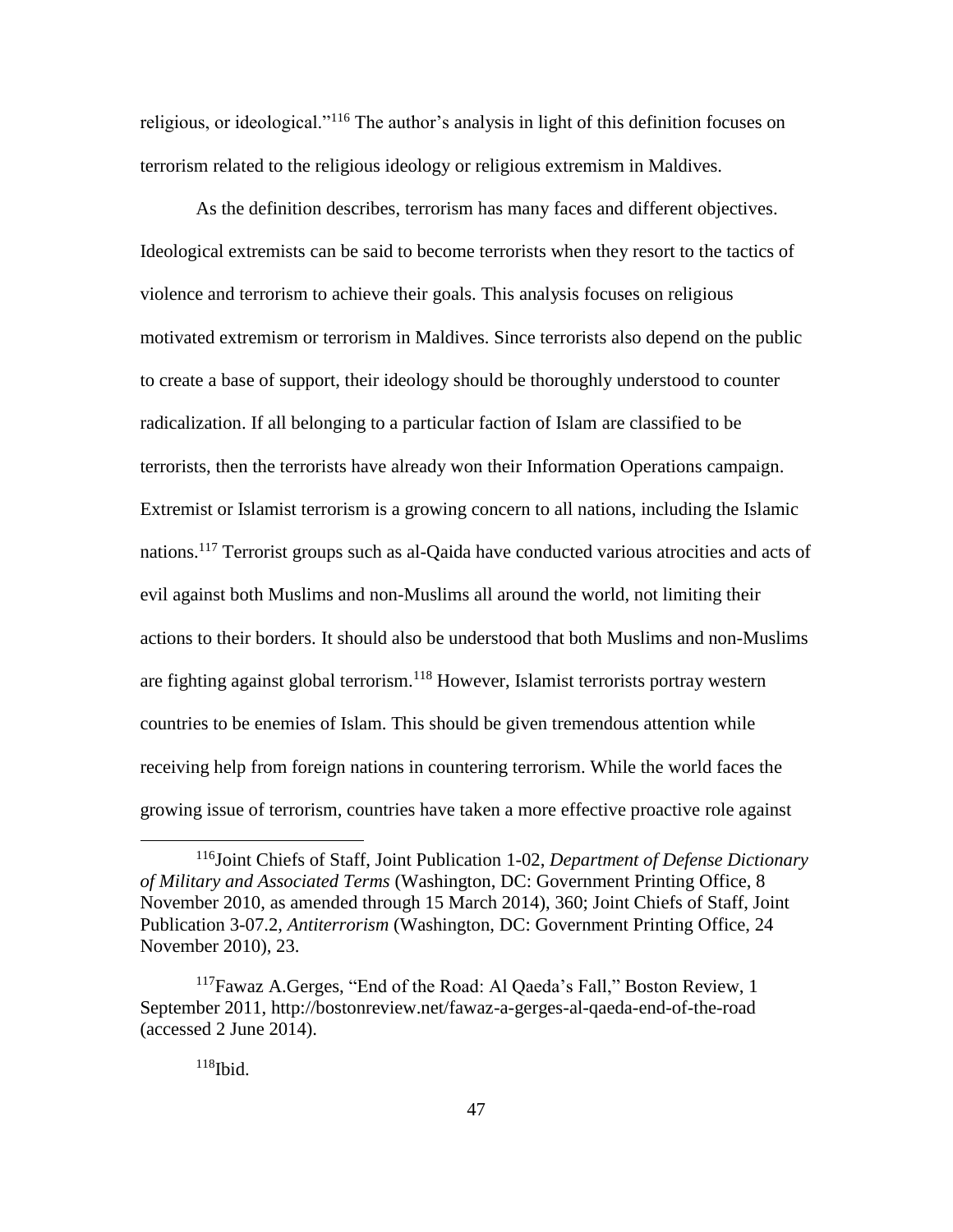terrorism by employing preventive measures such as anti-radicalization and deradicalization programs. The educational programs to teach the Islamic societies the true peaceful religion of Islam and the true meaning of "jihad–to strive for" is a jihad itself.<sup>119</sup>

The nature and extent of radical extremism in the Sunni Muslim country of Maldives is often misunderstood. The main reason being the lobbying of such events to the benefit of both domestic and international political goals. While the true extent of extremism in Maldives is unknown to most countries in the world, the recent release of a U.S. diplomatic cable by Wikileaks has refocused attention on the islands' relationship with Islamic extremists.<sup>120</sup> While "Trouble in Paradise–Islamist Radicalism in the Maldives" report in *Jane's Intelligence Review* in 2011 captures some significant facts, it also uses media reports that may prevent developing an accurate picture regarding the true extent of extremism in Maldives. The ideology of Islamic extremism has arrived on the shore of the small nation in the same way as more secular western ideology. Some of the students who travelled abroad mainly for higher education, had adopted the secular ideology of the western countries which are far from the traditional religious beliefs of the Sunni Muslim country.<sup>121</sup> While this contributes to the development of secular ideology, the few who went to Pakistani schools adopted a more radical Islamist ideology. The recent 2007 Sultan Park bombing (a small homemade Improvised Explosive Device), which caused minor injuries to 12 tourists, is the country's worst

<sup>119</sup>Brian Hendwark, "What does Jihad Really means to Muslims?" National Geographic News, 24 October 2003, http://news.nationalgeographic.com/news/ 2003/10/1023\_031023\_jihad.html (accessed 2 June 2014).

 $120$ Roberts, 1.

 $121$  Ibid., 2.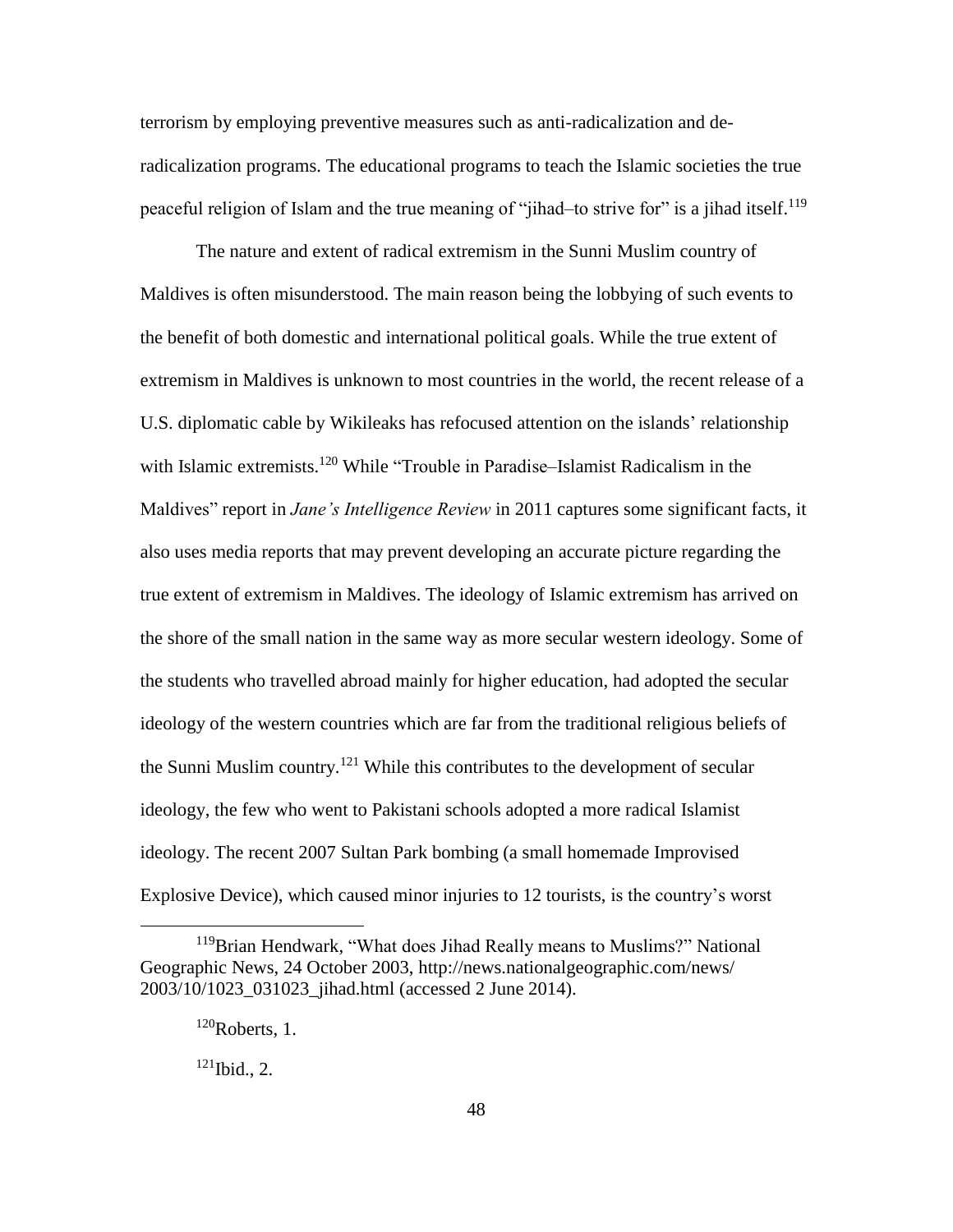extremist attack.<sup>122</sup> The suspects of the bombing were caught almost immediately and prosecuted for terrorism. To some extent, this incident was also used by the political factions to put international pressure on the Maldivian government.

The existing problems of the tension between extremist ideology and western ideology, when fuelled by political lobbying, creates the true problems the Maldivians are currently facing. Hidden agendas, unprofessionalism, and low ethical standards of politicians and government institutions, in contrast to achieving the national interests are major areas of concern.

Maldivians' extremist connection to Pakistani and other training camps linked to al-Qaida and Taliban had been confirmed by various reports. One such case is the case of Ali Jaleel. Ali Jaleel is a Maldivian who had been confirmed to have participated in the suicide attack on Pakistani military's directorate of inter-service intelligence in Lahore.<sup>123</sup> According to reports, nine Maldivians were also captured in South Waziristan-tribal area of Afghanistan, a well-known area for Taliban and al-Qaida camps.<sup>124</sup> The reports confirm the connection between Maldivian extremists and terrorist organizations. While the focus of these few extremists is said to be to join "jihad" in foreign countries,  $^{125}$  this remains as a grave area of concern to Maldivian security.

 $124$ Ibid.

 $\overline{a}$ 

 $125$  Ibid., 5.

 $122$  Ibid., 1-2.

 $123$  Ibid., 3.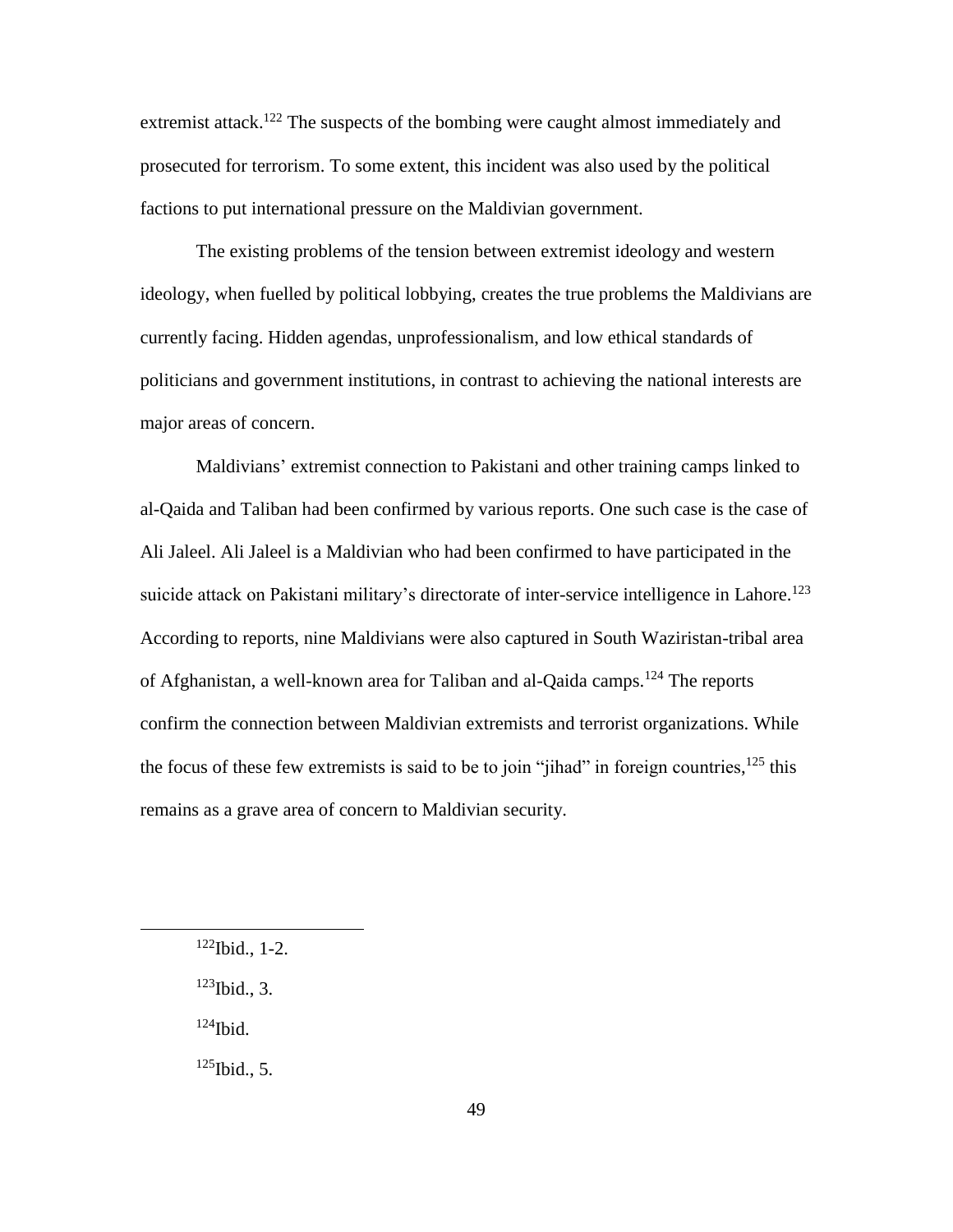The capability of the Maldives security forces to counter a major terrorist attack is described as limited.<sup>126</sup> The Maldivian defense force, with its limited resources, has been tested in the 1988 terrorist attack, and in the horrific aftermath of the tsunami of 2002. While these two incidents showed the commitment of the military and law enforcement agencies in protecting Maldivian people, they also raised questions on the agencies' capabilities and capacities. These include the lack of proper infrastructure and resources required to react and respond to such calamities. The lack of adequate resources and basic systems and mechanisms such as communication and transportation systems hindered both the operational reach and the operational response in both incidents. The Maldivian defense force significantly lacked the necessary air and maritime assets and resources to reach to the isolated islands populous. These valuable lessons should force the government to rethink the organizational structures and limitations to positively mitigate these vulnerabilities.

The perception of a weak military can be considered as a great challenge to Maldivian sovereignty. The Maldives possess no direct threats from its neighbors or from any other country for that matter. However, the myriad of challenges from the unconventional domain or asymmetric threats haunts the Maldives. The Maldivian military, if perceived weak and incapable of defending against these unconventional threats, will in turn invite more threats, and this is an area to be considered in developing a national security strategy.

<sup>126</sup>Maldives National Defence Force, *Republic of Maldives Counterterrorism Assessment 20-29 September 2008* (Male', Maldives: Republic of Maldives, 2008).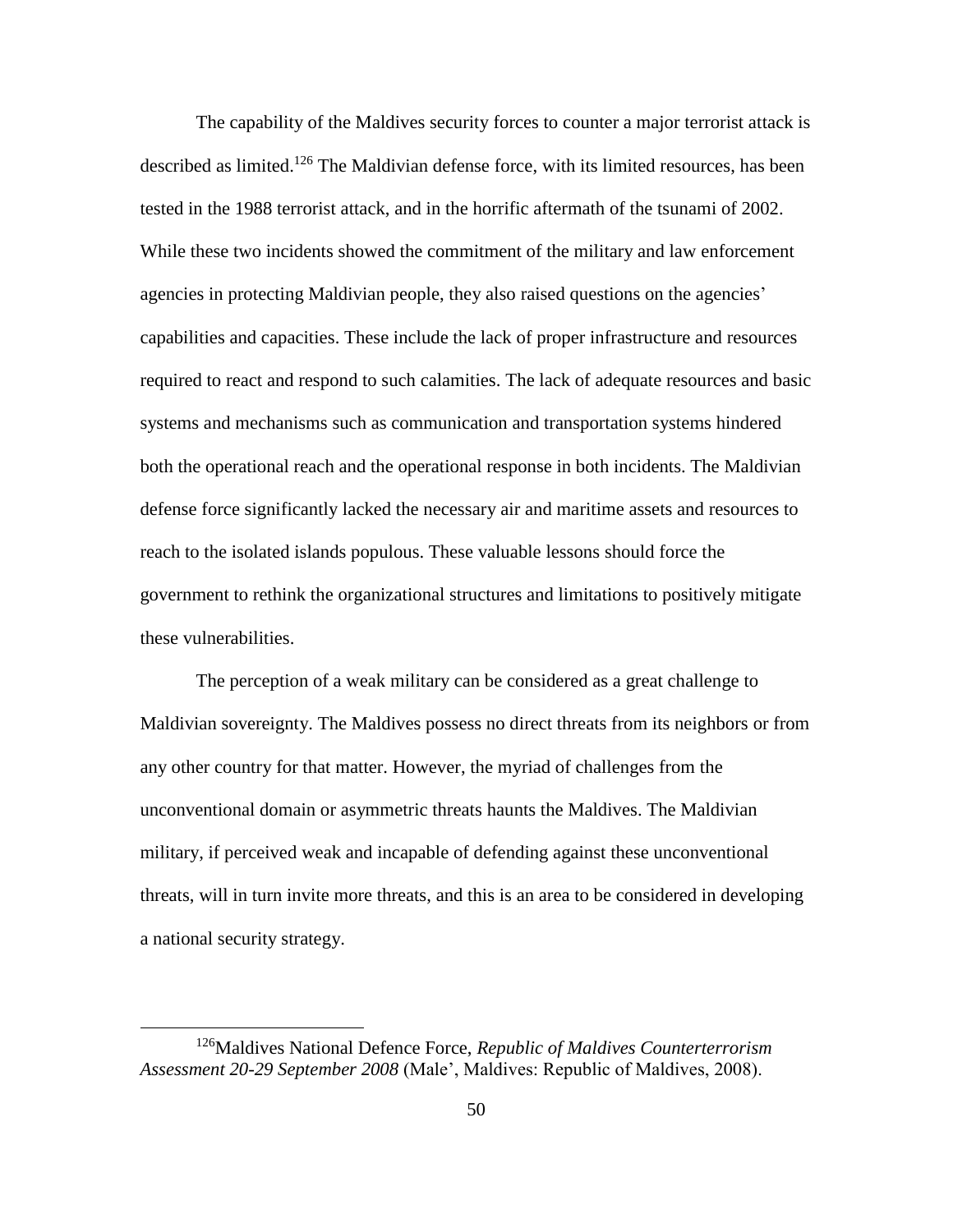## Social

In the social domain, growing democratic aspirations will tend to be perceived as compatible with Maldivian culture as a moderate friendly nation, while the refusal of the right to cultural and religious freedom may promote radicalization and the rise of nationalism.<sup>127</sup> This will be an inevitable issue in the future. Maldives being a Muslim nation dedicated to protecting its culture and religion will face significant challenges in its approach towards a better democracy. International pressure in areas such as human rights and religious freedom will sometimes be controversial to the tenets of Maldivian constitution based on sharia law. The theories of cultural relativism and democracy strongly advocate the freedoms of societies, thus the Maldivian decision as a nation to remain a Muslim nation will not be challenged significantly unless it happens from within the society or arises from within the nation. Differences in religious ideology and beliefs may lead to some tension if not properly addressed. Maldivians will have to carefully balance cultural and religious aspirations and democratic values. Democratic values are based on the right for people to vote and participate in the nation's decisions. This in turn provides the right for people of the nation to choose their religion.

Inequality and corruption are also possible challenges in the social domain that may lead to public unrest and instability. The convergence of concerns and increased vocalization of demands will exceed the government's capacity to deliver public goods and basic needs, increasing the potential to deteriorate any existing issues of inequality and corruption.<sup>128</sup> Good governance is the key to societal harmony and this will not be

<sup>127</sup>ESPAS, *Global Trends 2030*, 13.

 $128$ Ibid., 12, 13.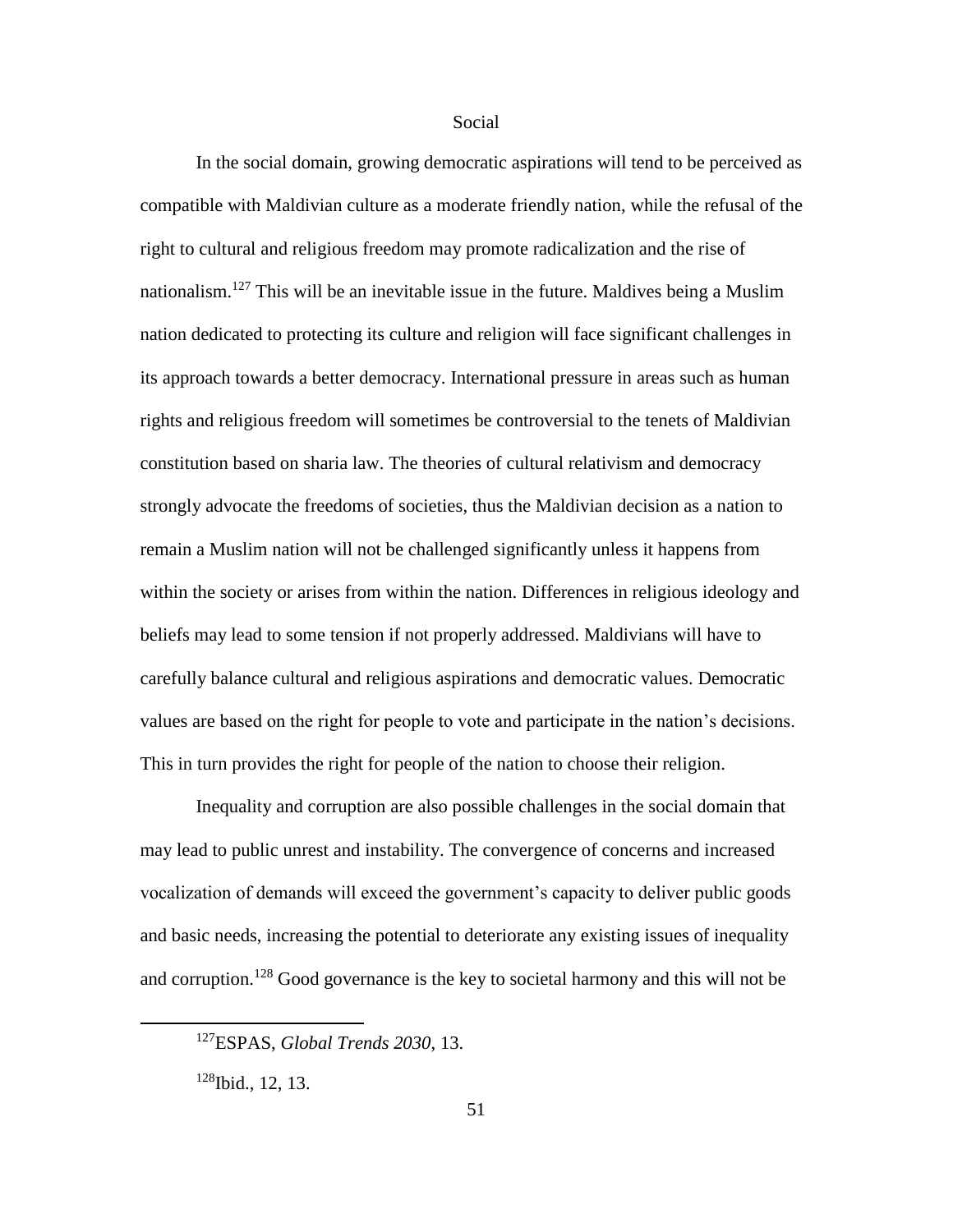enough in the future. Struggling nations should make every effort to think proactively and make plans and strategies surpassing the immediate goals and looking into the future challenges.

One of the growing concerns in the social arena is the increase in gang violence and the relative increase in number of lives lost due to such atrocities. From 2008 to 2012,<sup>129</sup> this has exceeded the total loss of life in the 3 November 1988 armed attack (19 lives lost), and also has the potential to increase to a total more than that of lives lost in natural calamity of the 2000 tsunami (82 total lives lost and 26 missing).<sup>130</sup> Thus, it is not surprising that governmental agencies, the public, and a number of gangs express genuine concern over the escalation of gang violence<sup>131</sup> that can be considered a matter of national security.

While a number of factors contribute to the formation of gangs, the factors that lead to the criminal affiliation of gangs is to be given the true attention it deserves. According to a recent study *Rapid Situation Assessment of Gangs in Male',* the most striking factor is the affiliation of politicians to gangs and their use of gangs to achieve political motives. The money offered to commit such atrocities exceeds the total money a

<sup>&</sup>lt;sup>129</sup>Maldives Police Official Website, "Annual Police Report 2008," http://www.police.gov.mv/ (accessed 2 June 2014); Maldives Police Official Website, "Annual Police Report 2009," http://www.police.gov.mv/ (accessed 2 June 2014); Maldives Police Official Website, "Annual Police Report 2010," http://www.police.gov. mv/ (accessed 2 June 2014).

<sup>&</sup>lt;sup>130</sup>Ministry of Planning and National Development and the Office of the United Nations Resident Coordinator, *The Maldives Two Years after the Tsunami,* http://www.unicef.org/maldives/Two\_Years\_After\_the\_Tsunami\_Report%281%29.pdf (accessed 2 June 2014), 2.

<sup>131</sup>Maldives Institute for Psychological Services, Training and Research, *Rapid Situation Assessment of Gangs in Male',* 10.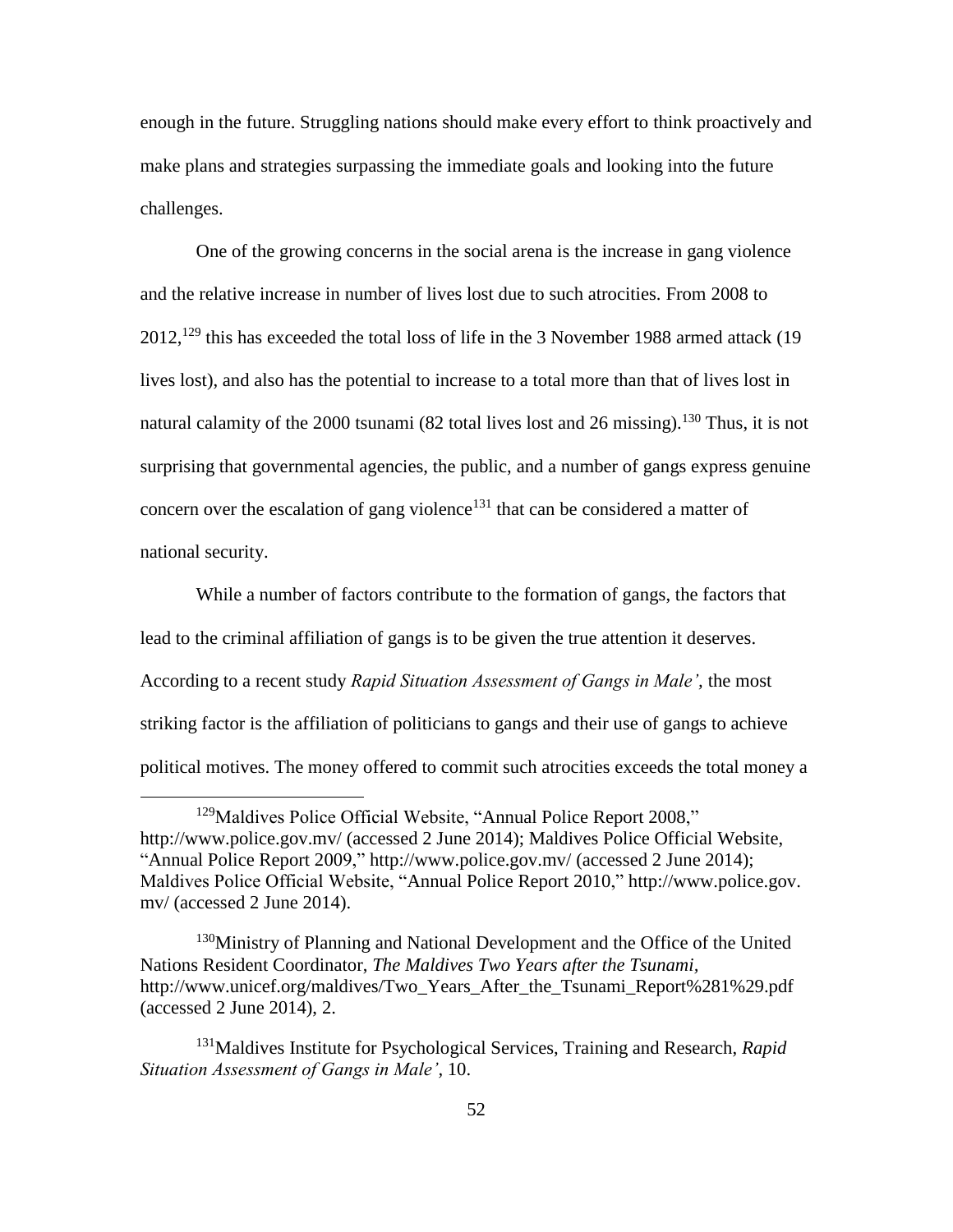young citizen can earn during his entire youth,<sup>132</sup> thus making this a more easy and quick way to achieve financial superiority and fame. According to the report, such actions vary from vandalism, rioting, and black mailing, to brutal violence. The brutal stabbing and murder of Member of Parliament Dr. Afrasheem Ali by a gang member is one of many such incidents.

While the varied factors such as youth unemployment, domestic violence, flaws in legal system and prison system, contribute to the increase in gang and gang related violence,<sup>133</sup> the corrective measures and programs to be implemented include solutions requiring more money or a more stable and prosperous economy, in addition to promoting true democratic values and religious values.

While the gang violence had so far been constrained to the rivalry of gangs and their members over material goods, drugs, personal satisfaction, and self-fulfillment, the introduction of political and business motivated gang violence and murders have taken gang violence to the next level. The judicial system prevented murderers convicted of multiple murders from being removed from society until recently. The recent introduction of capital punishment and the death penalty to such offenders may provide a deterrence factor for such acts of violence.<sup>134</sup> Nevertheless, gang violence remains a major concern of the public, and the security forces' main objective includes the protection of

 $132$  Ibid., 14.

 $133$  Ibid., 9.

<sup>&</sup>lt;sup>134</sup>Mariyath Mohamed, "Home Minister Umar Naseer Orders Preparations for Death Penalty," Minivan News, 23 January 201, http://minivannews.com/politics/homeminister-umar-naseer-orders-preparations-for-death-penalty-75842 (accessed 2 June 2014).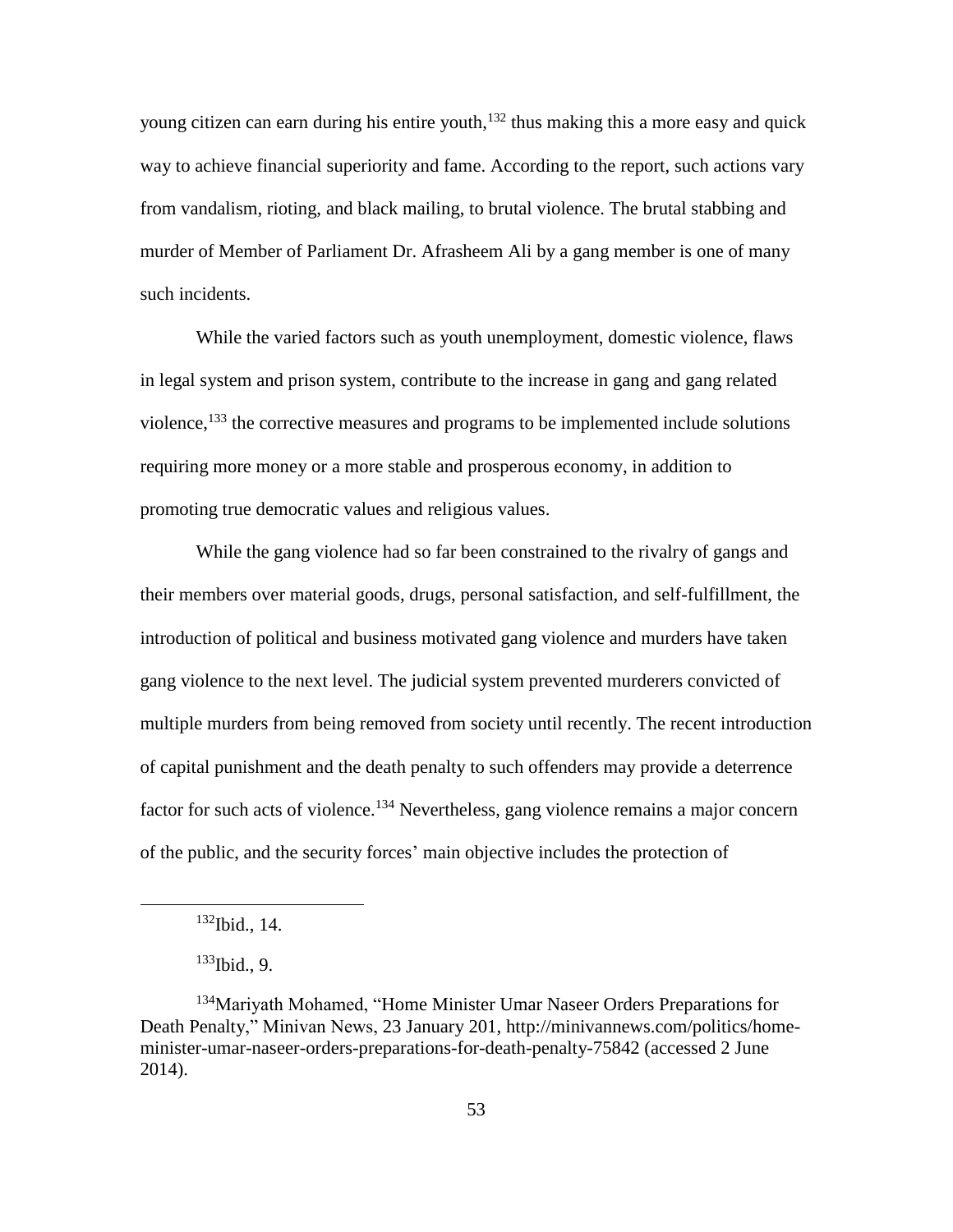citizens.<sup>135</sup> Given the magnitude of the current issue, this should be considered as a challenge to national security.

Since the prime contributor to Maldivian economy is tourism and tourism related industries, <sup>136</sup> it has a greater potential of creating attractive job opportunities for the Maldivian youth. The focus will now be on the influence and impact of gang violence on tourism. The *Rapid Situation Assessment of Gangs in Male'* study shows that there is no connection between religious motive and gang violence. This eliminates a direct threat to tourists and the tourism industry in reference to gang violence. However, it may be premature to disregard the possibility. In the present context, the acts of violence are carried out mostly for financial reasons, <sup>137</sup> so one should not exclude the rivalry of businessmen and the attractive financial prize of conducting such atrocities on a resort island. Furthermore, regardless of the financial benefit, gangs will gain publicity and stardom if they commit such an act. In turn, this will put them on the top of the gang hierarchy.<sup>138</sup> If given the chance to flourish, these trends will have a negative impact on tourism indirectly impacting the Maldivian security.

The trends and challenges identified are perceived to continue:

<sup>135</sup>Ministry of Legal Reform, Information and Arts, *Functional Translation of Maldives Constitution 2008,* 99, art. 243.

<sup>136</sup>Department of National Planning, *Economic Survey Report 2007-2008*, Republic of Maldives, http://planning.gov.mv/publications/reports/Economic\_survey\_ report\_2007.pdf (accessed 2 June 2014).

<sup>137</sup>Maldives Institute for Psychological Services, Training and Research, *Rapid Situation Assessment of Gangs in Male',* 9.

 $138$ Ibid.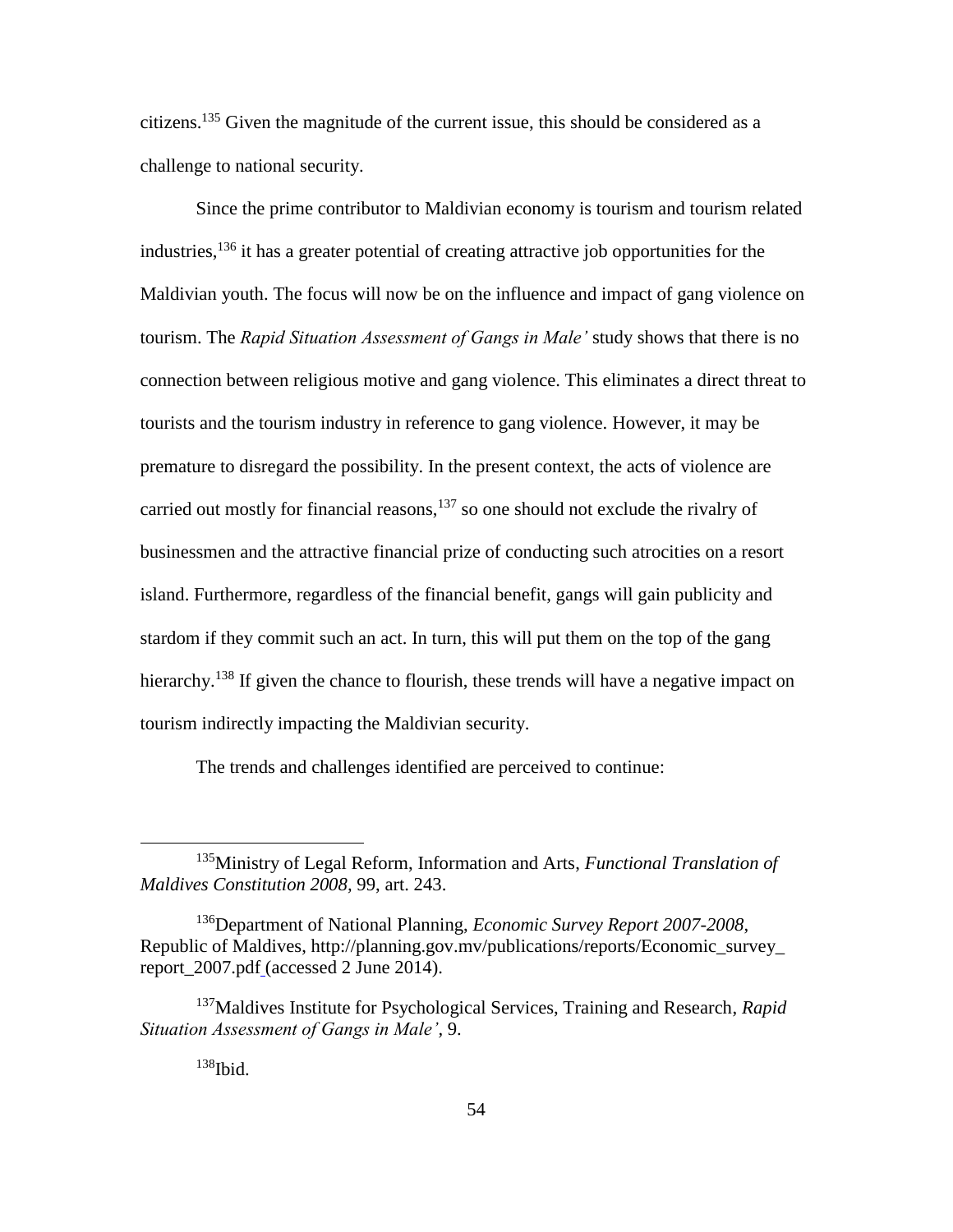Wars fuelled by nationalism and extremist identity politics, and the associated dangers of mass murder and genocide, will be the core security challenge of the coming decades. Criminal networks and populist nationalist movements will tend to make states more vulnerable. Terrorism will remain a concern, but low-intensity conflicts such as urban violence will also require increased attention from governments. Human security–protecting citizens in particular from mass violence–is likely to become the major driver of international security policies. However, it is likely that states will concentrate their security and even defense policies increasingly on domestic security. The tendency to 'securitise' social and human issues may divide societies and lead to crisis and violence.<sup>139</sup>

#### Information

In the age of information, contemporary globalization goes farther, faster, cheaper and deeper.<sup>140</sup> State and non-state actors and individual entities have a greater and unlimited access to information thus making the information domain one of the most important domains. Even though there is no direct challenge to Maldivian security within the information domain, the use of information by both state and non-state actors in security related issues, and the impact of information on security is unquestionable. Some of the challenges within the information domain that affect security of the Maldives indirectly have been discussed. These include; the negative narratives of Maldives that is being portrayed by external media, and its impact on Maldives security in the diplomatic domain; and Maldives being portrayed as a safe haven for extremism and a weak nation, and the impact of these narratives to Maldivian security in the military and economic domain. The use of information in the political and social domains to influence both internal and external audiences is common practice of both state and non state actors. The information domain can therefore be referred to as the most influential domain given its

<sup>139</sup>Nye, 207.

 $140$ Friedman, 7-8.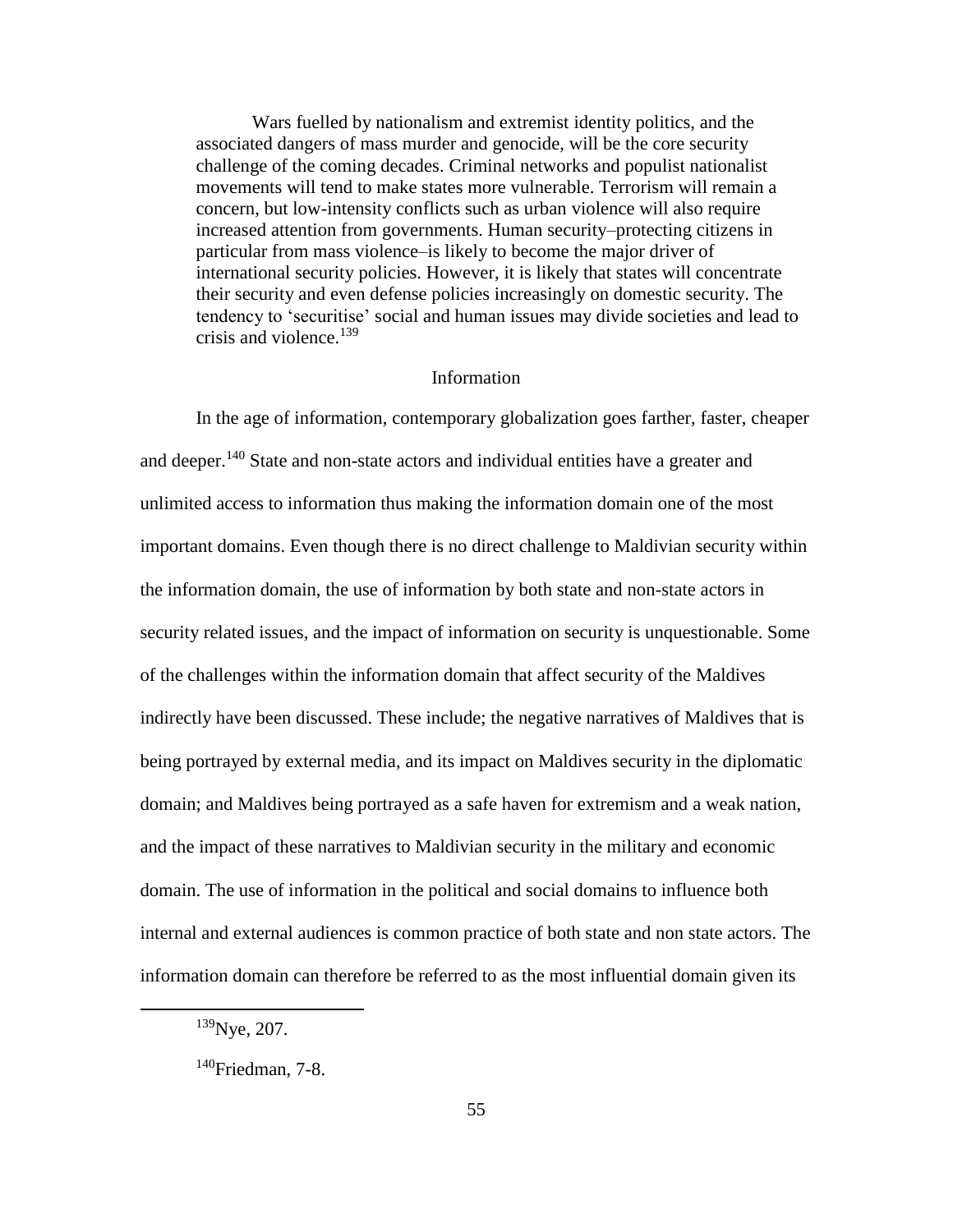significant interaction and impact on all other domains. The following paragraph focuses specifically on this important domain to capture and confirm some challenges that may have been missed in the analysis of previous domains.

The empowerment of individuals and the awareness and the immediate access to information facilitated by technology<sup>141</sup> means that the society and the people will and would have a greater say on matters impacting their society. The exclusion of their ideas, their grievances, and concerns will lead to a more drastic and devastating set of problems resulting in public unrest and total chaos. These negative effects can be mitigated by incorporation and integration of the public into the decision making cycle of the nation. In turn, this would transform the whole of government approach to a whole of nation approach. The greatest factor influencing public opinion is the media. Through media, public perception can be shaped and influenced. Media also provides the means for public expressions. While Maldivian media had played a greater role in Maldivian internal politics, its present role in shaping the views of international audiences is insignificant. This will result in global audiences depending on the available, external media sources to quench their thirst for information. Unfortunately, international media will also have its biases and agendas.

The Indian media had played a major role in covering news themes such as extremism and terrorist connections to Maldives, <sup>142</sup> ands sometimes portrayed Maldives as weak and dependent on India.<sup>143</sup> The Indian media had been significantly involved and

<sup>141</sup>ESPAS, *Global Trends 2030*.

<sup>142</sup>Swami.

<sup>143</sup>Dikshit.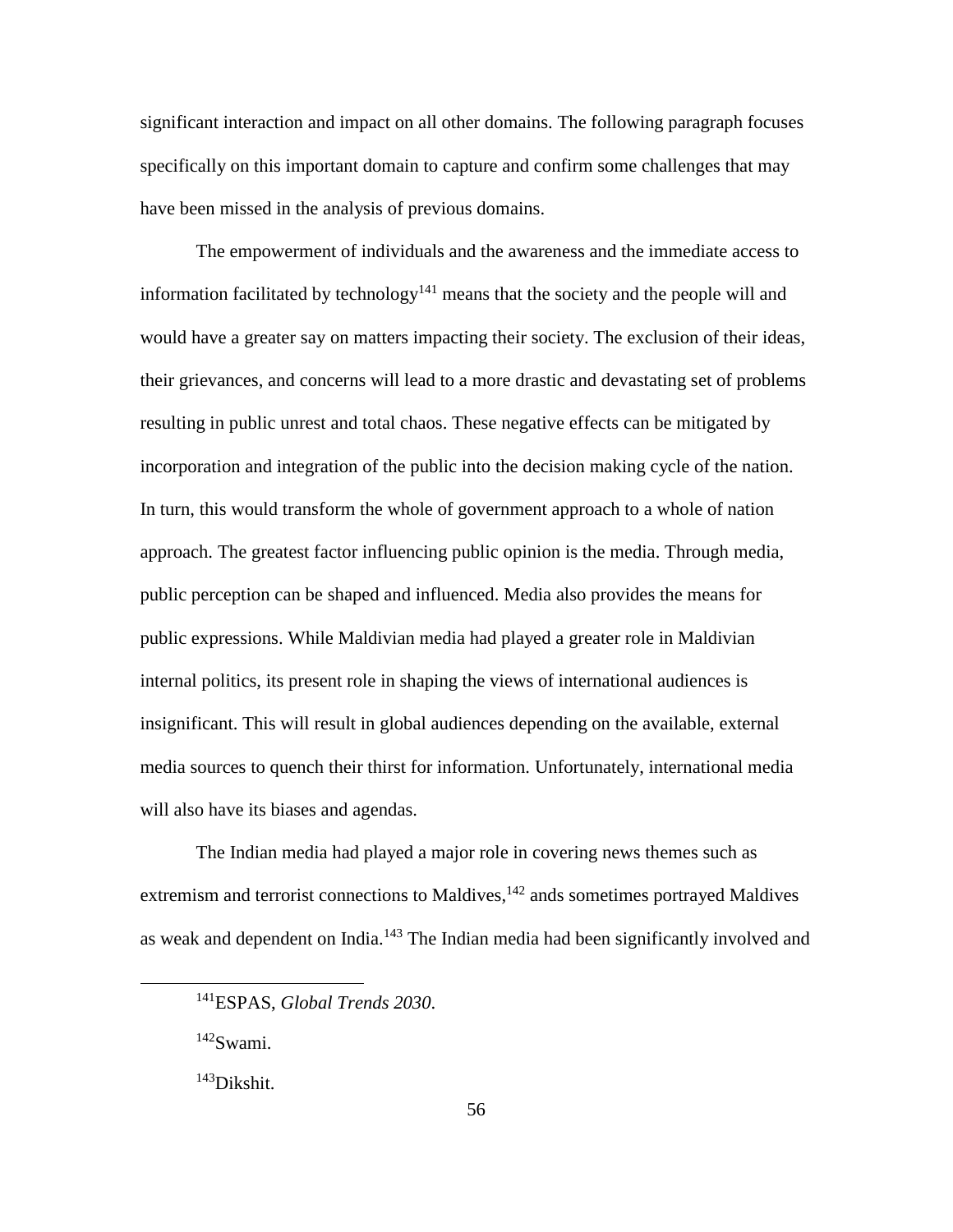played a key role in covering Maldivian internal issues in relation to Indian interests in the region. The Indian media has since become a source of information and statistics on issues related to Maldives. In the absence of significant local media resources focused on international audiences, Indian media had dominated the scene. The world's dependence on Indian media may also be due to the relative insignificance of Maldives compared to India. ( Jane's intelligence report on extremism in Maldives refers to Indian media on several occasions).<sup>144</sup> The recent Indian media speculation of Chinese involvement in encouraging the Maldivian government to cancel the GMR agreement<sup>145</sup> shed light on the competing Chinese and Indian interests in the region, and the role of the media in influencing international and domestic views. In summary, Maldives should play a proactive role in protecting the Maldivian narrative while being transparent and providing honest and different viewpoints that may limit the influence of external sources to Maldivian security.

Finally, possible future trends in the domain of information will be discussed. "The traditional media will be forced to adapt to 'citizen journalism' that makes use of social networks, blogs, and websites. Participatory forms of journalism are already part of a broader push by citizens to participate in public life. New participatory mechanisms will likely be introduced by democratic and authoritarian regimes alike in response to pressure 'from below'."<sup>146</sup>

 $144$ Roberts, 4.

<sup>145</sup>R. K. Radhakrishnan, "Maldives Denies China Role in GMR Row," The Hindu, 10 December 2012, http://www.thehindu.com/news/international/maldivesdenies-china-role-in-gmr-row/article4181805.ece (accessed 2 June 2014).

<sup>146</sup>ESPAS, *Global Trends 2030*, 7.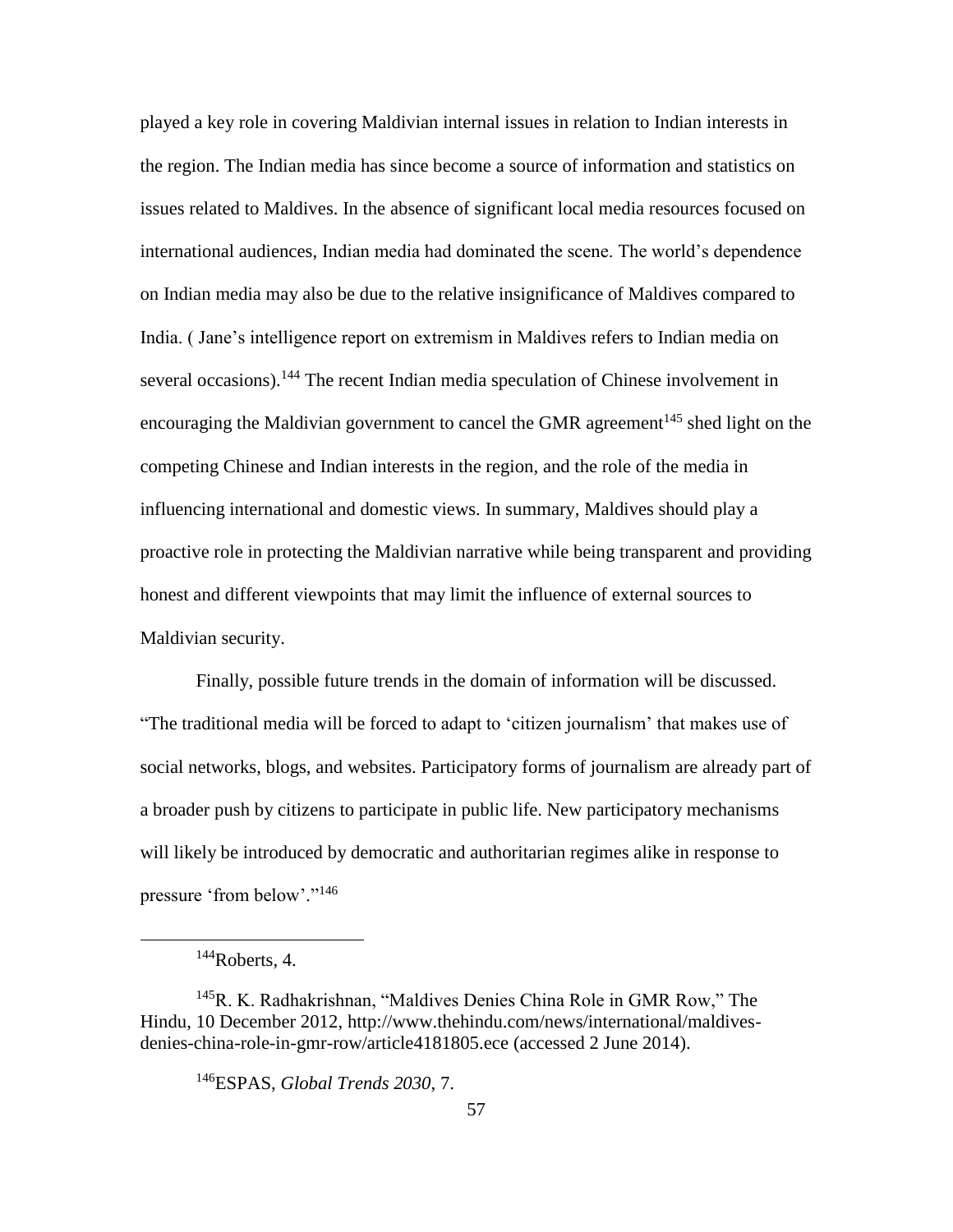## Physical Environment

The existing challenges to Maldives within is physical domain can be said to be the most discussed and the most apparent. From President Gayoom's initiative in the Small State Conference on Sea Level Rise 1989,<sup>147</sup> and his appeal in the United Nation's Global Humanitarian Forum 2008,<sup>148</sup> to President Nasheed's address at the Bureau for Environment  $(B4E 2010)$ ,  $^{149}$  top government officials of Maldives have expressed Maldives' concern over the matter.

The already existing impacts of climate change is perceived to be worse in the future,<sup>150</sup> and if not acted on accordingly, with a global approach to reduce the negative impacts, the unavoidable disappearance of a nation from the face of the world is almost unavoidable. The changes in temperatures and the predicted sea level rise will have a direct impact on the Maldives. Furthermore, these changes would also contribute to the depletion of food resources and put greater stress on the public. Since the Maldives islands are just a meter above sea level, the phenomenon of sea level rise poses the greatest danger to its existence. The danger is of being submerged given the gradual rise in sea level. The impact of climate change will definitely have a strong adverse effect on

<sup>150</sup>ESPAS, *Global Trends 2030,* 79.

<sup>&</sup>lt;sup>147</sup>Island Vulnerability, "Small States Conference on Sea Level Rise, 14-18 November 1989, Male', the Maldives," http://www.islandvulnerability.org/slr1989.html (accessed 2 June 2014).

<sup>&</sup>lt;sup>148</sup>Pierre Conille, "Clip 10 - 2008 Forum Former President of the Maldives Speaking," YouTube, 27 May 2009, http://www.youtube.com/watch?v=cxFgivd7HSg (accessed 2 June 2014).

<sup>&</sup>lt;sup>149</sup>"B4E 2010 - Mohamad Nasheed, President, Republic of Maldives," You Tube, 7 May 2010, http://www.youtube.com/watch?v=uPytsV9gXO0 (accessed 2 June 2014).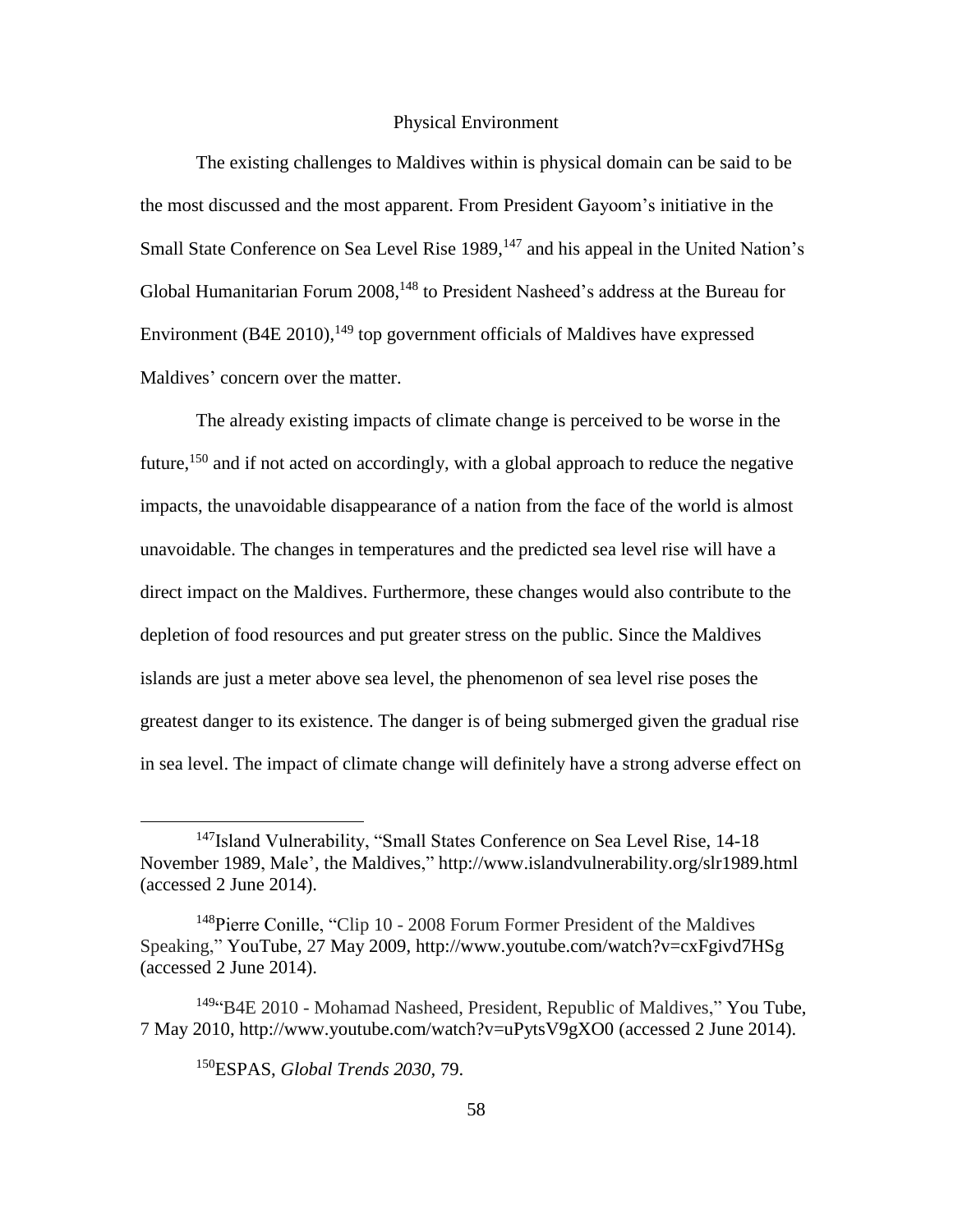the Maldives' fragile environment and especially negative consequences on the tourism industry. The possibility of soil erosion could lead to the disappearance of the beautiful beaches of the Maldives. The temperature of the globe rising to intolerable highs effects all flora and fauna and impacts human beings. Even though these concerns cannot be ignored, there is little that the Maldivians alone can do to reverse climate change. The Maldives had always played an active role in being an advocate of small states over the concerns of sea level rise. The solution to such a global phenomenon lays in the hands of the people of the globe. Thus, the best the Maldivians can do is to voice their concerns gaining global attention, and accumulate the economic wealth of providing the Maldivian people with alternatives such as reclamation of land, perhaps purchasing land in a foreign country, and establishing essential services in the unfortunate event of such a calamity. One of the other areas of concerns includes the probability of widespread diseases in the future.<sup>151</sup> The poor health sector and medical facilities and the ever-growing dependence on neighboring countries for medical necessities are a huge vulnerability, and a challenge to Maldives social security. The major outbreak of a disease will place a greater stress on the medical sector and the possibility of it affecting scarce food resources will increase competition over the limited resources in the region. These may be potential hot spots for escalations of tension between countries in the region. These critical vulnerabilities should be given adequate attention and should be mitigated in order to achieve a comprehensive security.

The geography and location of Maldives, or in other words, the physical environment of Maldives, presents another significant challenge; securing international

<sup>151</sup>ESPAS, *Global Trends 2030.*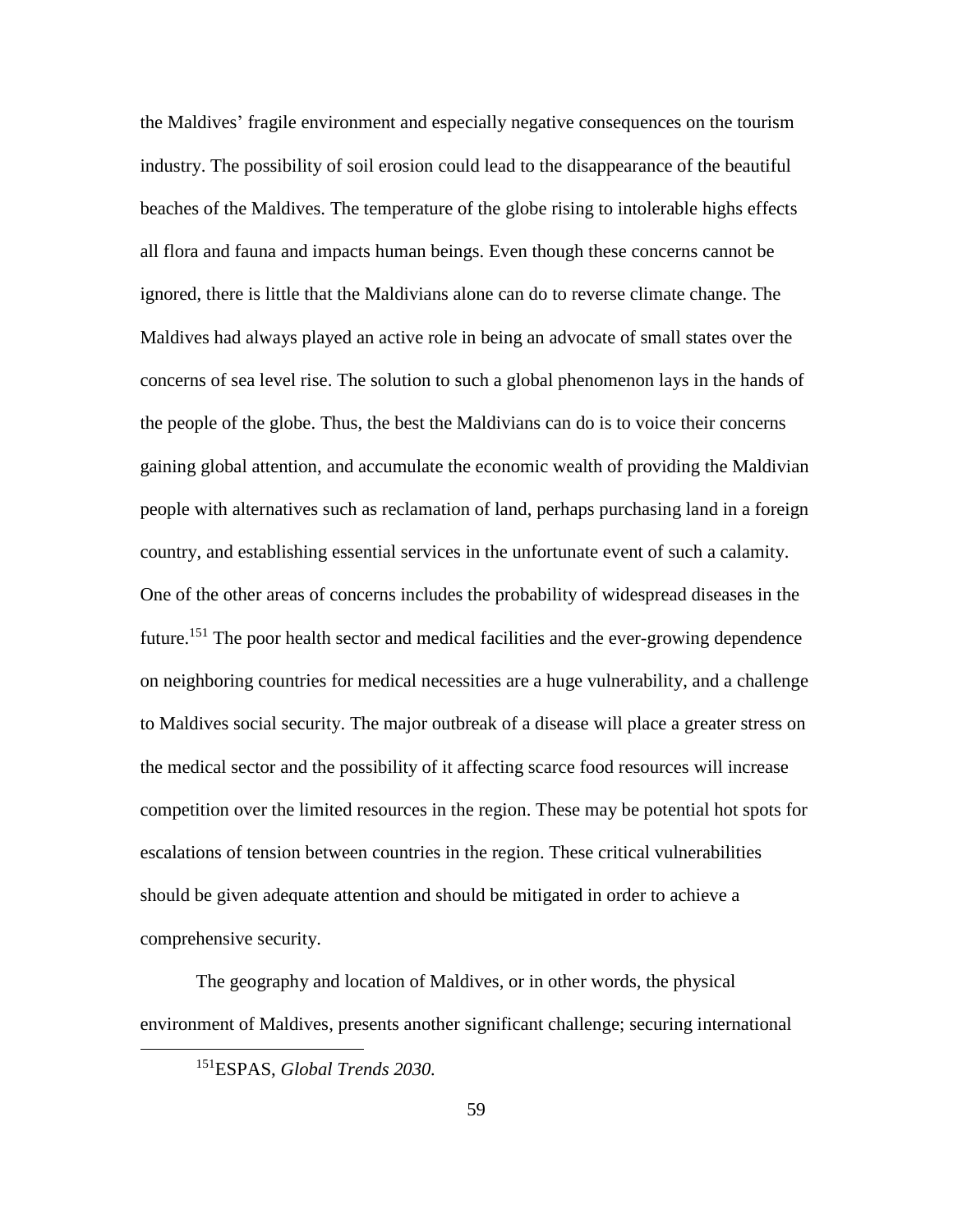commerce traveling through Maldives' waters and protection of Maldives' exclusive economic zone. In relation to this, the issue of Somalian piracy was brought to Maldives' attention after the increase in Somalian pirates drifting to Maldivian shores in 2009, 152 2010, and  $2011$ .<sup>153</sup> These suspected pirates were incapable of piracy, but in need of humanitarian assistance. Even though none of these small skiffs had any weapons on board and their crew were in a state of distress, the police investigations concluded that they were suspected pirates from Somalia who might have been separated from their mother vessels, possibly due to the rough seas and frequent storms in the region. With the increase in number of such cases, Maldivian authorities were concerned over the possibility of an act of piracy happening within or near its territorial waters. The pirating of the Bolivian flagged cargo vessel<sup>154</sup> seven nautical miles within Maldivian Exclusive Economic Zone in 2012, was the first and only reported case of Somalian piracy inside the Exclusive Economic Zone. Even though the Maldivian authorities have considered a piracy possibly happening in Maldivian waters, the statistical data of the attacks, attempted attacks, the modus operandi, and the intent of the pirates analyzed in the International Maritime Bureau reports tells a different story. According to the International Maritime Bureau piracy and armed robbery reports, most successful attacks

<sup>152</sup>Haveera Daily, "Coastguard Rescues Somalian Fishing Vessel," Haveeru Online, 3 December 2009, http://www.haveeru.com.mv/news/28206 (accessed 2 June 2014).

<sup>153</sup>Hussain Fiyaz Moosa, "President Discusses Somalis Deportation," Haveeru Online, 28 June 2012, http://www.haveeru.com.mv/news/43011(accessed 2 June 2014).

<sup>&</sup>lt;sup>154</sup>Haveera Daily, "Bolivian Ship Hijacked in Maldivian Waters is Freed," Haveeru Online, 4 April 2012, http://www.haveeru.com.mv/news/41247 (accessed 2 June 2014).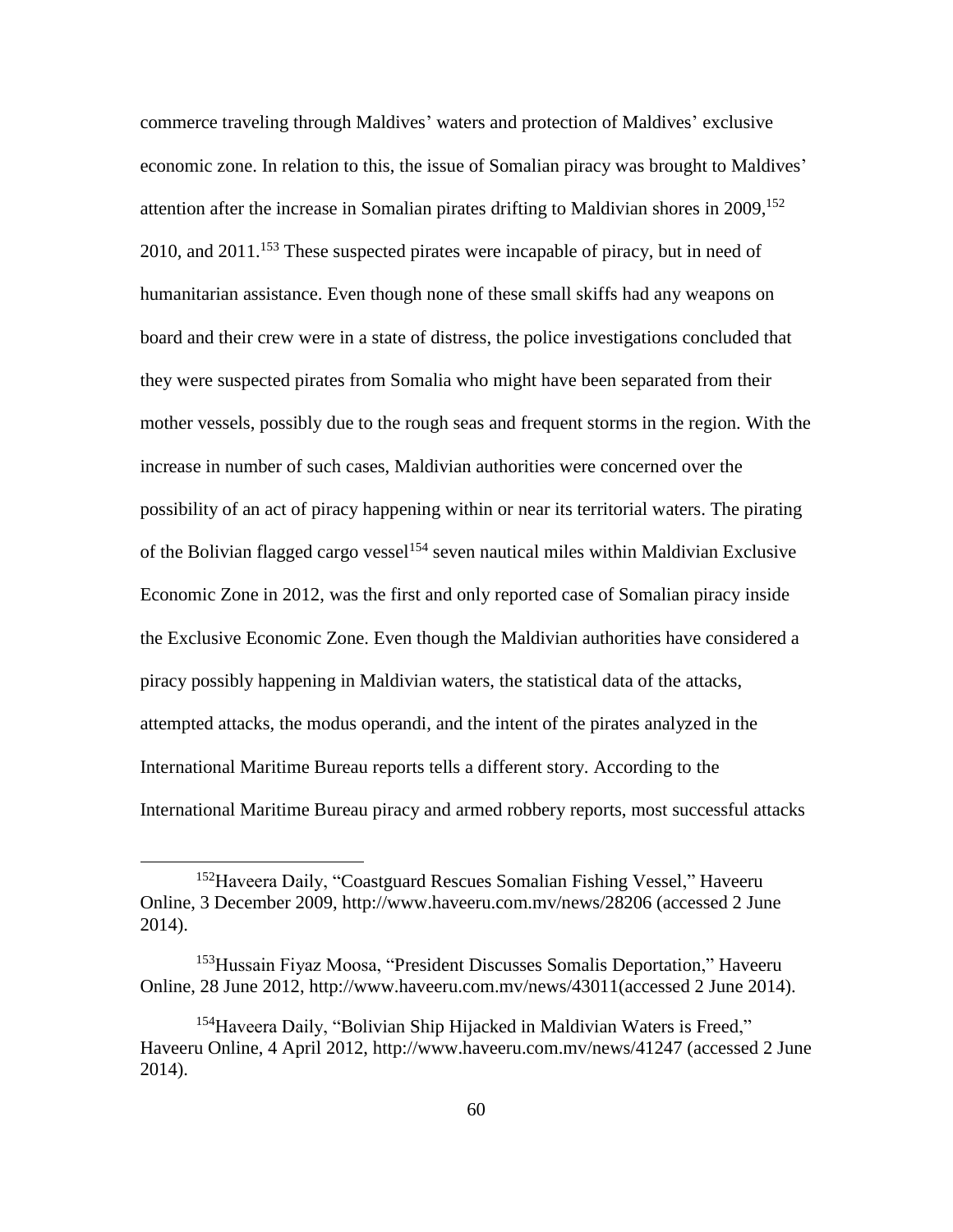carried out by pirates were on merchants and cargo ships while at anchorage.<sup>155</sup> The very few recorded incidents of successful pirate boarding's on a steaming vessel were mostly on the slow moving tug boats towing burgs.<sup>156</sup> These specific findings may suggest that the probability of a merchant ship steaming through Maldivian waters being hijacked or pirated is much less than what was initially perceived. Cargo ships and international merchant vessels do not anchor or stop at Maldivian waters; they steam through the international channels. The report also suggests that the pirated ships were targeted by pirates operating near the anchorage in case of Somalia, Indonesia, and Bangladesh.<sup>157</sup> The main reason for the pirates' success can be the limited distance pirates had to travel to find such an opportunity in these regions. Even though a pirate incident is unlikely to happen, a decrease in maritime patrol and naval vessels in a particular zone, and an increase in vessels monitoring a different area, may spread the piracy towards lesserprotected targets of opportunity.<sup>158</sup> It can be concluded that an act of piracy happening in Maldivian waters given the present scenario is unlikely.

The following quote from *Global Trends 2030* confirms the trends and challenges identified in this domain is perceived to continue to the next decade. "Climate change will have serious consequences and affect living standards and public safety by exacerbating water and food scarcity. Environmental degradation will continue to

 $156$ Ibid.

<sup>155</sup>Commercial Crime Services, *Piracy and Armed Robbery against Ships, Report for the period 1 January to 31st December 2012*, International Chamber of Commerce, http://icc-ccs.org/piracy-reporting-centre/request-piracy-report (accessed 2 June 2014).

<sup>157</sup>Commercial Crime Services, *Piracy and Armed Robbery against Ships*. <sup>158</sup>Ibid.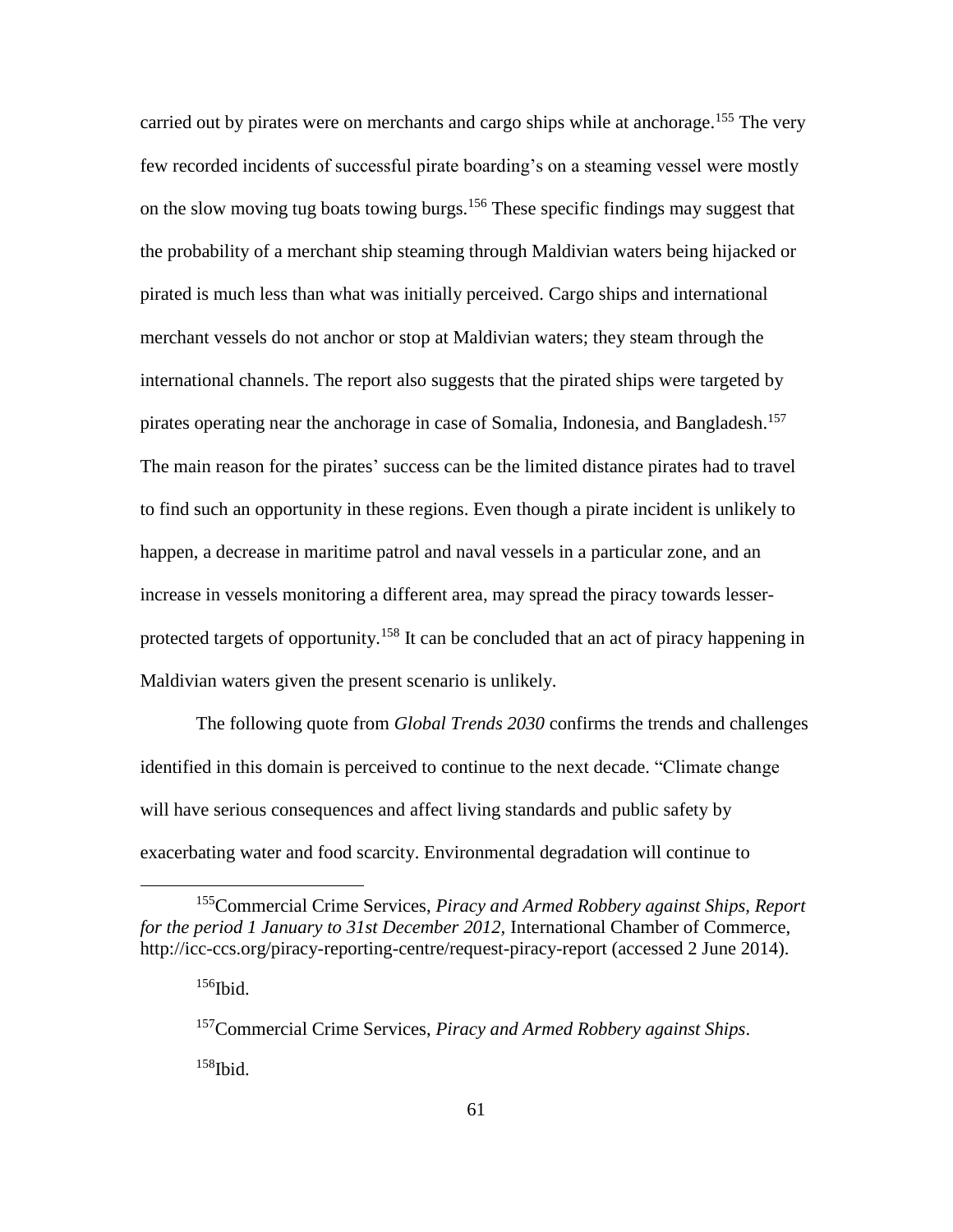provoke humanitarian disasters, including desertification and floods of increasing magnitude. The severest impact will be felt in China, South Asia, and the Sahel,"<sup>159</sup> The key challenges to Maldives' security identified in this analysis are summarized in table 1.

| <b>KEY CHALLENGES</b> |                                       |                                                                                                                                                                                                                                                                                                                   |
|-----------------------|---------------------------------------|-------------------------------------------------------------------------------------------------------------------------------------------------------------------------------------------------------------------------------------------------------------------------------------------------------------------|
| No;                   | <b>DOMAIN</b>                         | <b>CHALLENGES IDENTIFIED</b>                                                                                                                                                                                                                                                                                      |
|                       | <b>POLITICAL</b>                      | <b>External influences</b><br>Over dependence to a single country<br>Corruption<br>Involvement in organized crime<br>Lobbying of incidents to garner external support                                                                                                                                             |
|                       | <b>MILITARY</b>                       | Extremist attack (religious motivated)<br>Terrorist attack (politically motivated)<br>Exploitation of maritime resources<br>Over dependence                                                                                                                                                                       |
|                       | <b>ECONOMIC</b>                       | Economic diversity<br>Attack on tourism industry<br>Over dependence on a single nation<br>Foreign competition in tourism                                                                                                                                                                                          |
|                       | <b>SOCIAL</b>                         | Gang violence<br>Unemployment<br>Organized crime                                                                                                                                                                                                                                                                  |
|                       | <b>INFORMATION</b>                    | Portrayal of Maldives as a weak nation<br>Portrayal of Maldives as fundamental and a safe haven<br>for extremist<br>Portrayal of Maldives unsafe instable and risky for<br>foreign investments<br>Portrayal of Maldives as being dependent<br>Portrayal of a weak military<br>Portrayal of a weak law enforcement |
|                       | <b>PHYSICAL</b><br><b>ENVIRONMENT</b> | Climate change and sea level rise<br>Climate change and maritime resources<br>Climate change and competition for scares global food<br>resources<br><b>Potential Piracy</b><br>Environmental degradation and effect to tourism                                                                                    |

Table 1. Key Challenges in the Evaluated Domains

*Source:* Created by author.

 $\overline{a}$ 

<sup>159</sup>ESPAS, *Global Trends 2030*, 79-85.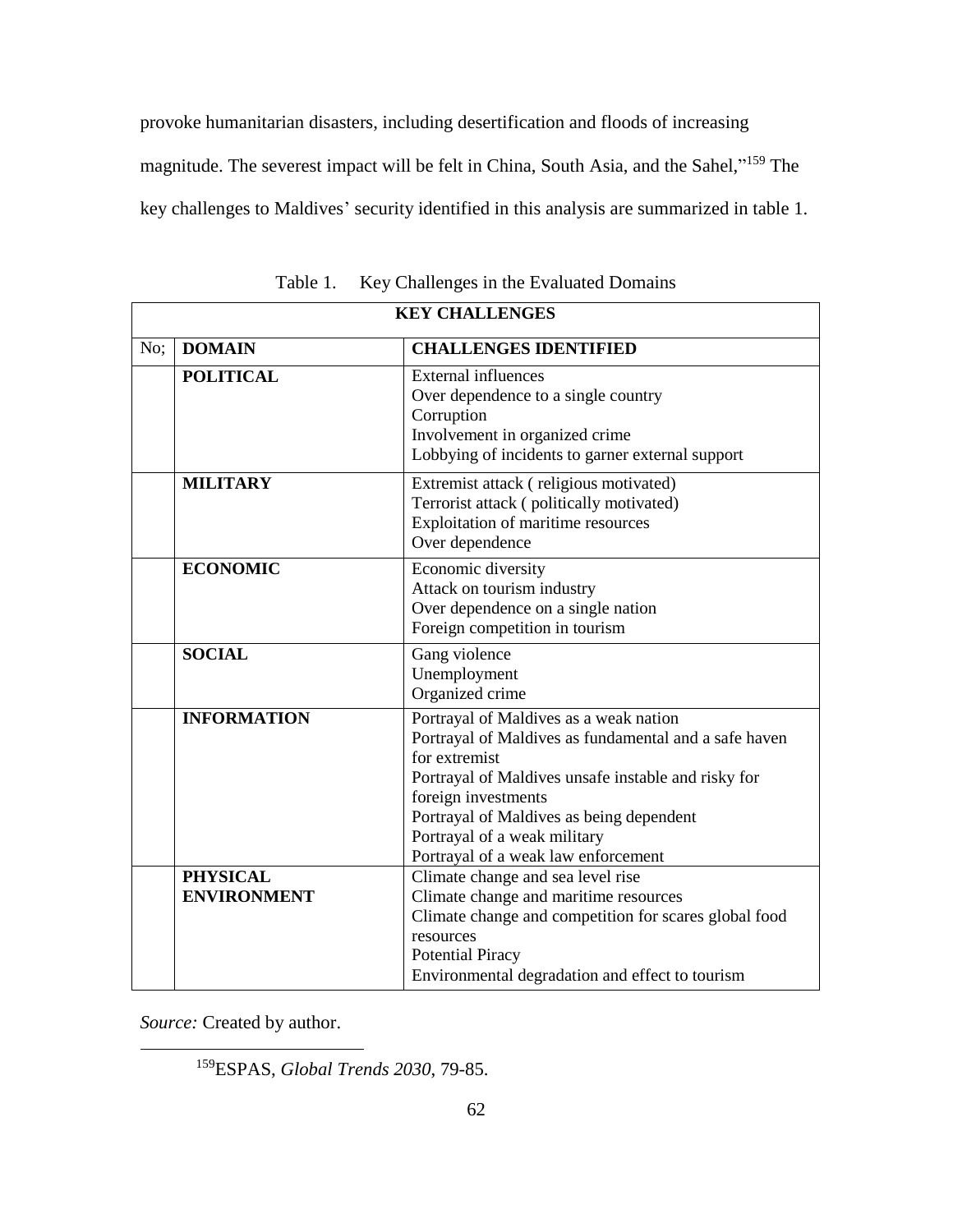#### Major Challenges to Maldivian Security

The following paragraphs focus on describing the connections between challenges identified in this limited research and prioritize the major challenges according to severity and probability. It is important to understand that the significant threats identified are also related given the interconnectivity between the domains.

Although there are a myriad of problems preventing Maldivians from achieving their future goals none is as apparent as the Maldives' weak and fragile economy. Tourism is the key industry and is the most vital resource providing Maldivians the means for a sustainable economy. The protection of the Maldives' tourism industry directly relates to the protection of its fragile economy. It is vital for Maldivian security to focus on the challenges to the Maldives' tourism industry. The Maldivian tourism industry is based on customers predominantly from non-Muslim countries and from the higher socio economic class of the world's societies. This means that the threat to the Maldivian tourism industry is more probable given the opportunity that it provides for the radical extremist and terrorist organizations. An attack, regardless of the scale, or even an attempted unsuccessful attack, would have a catastrophic effect on Maldives' image. This may eventually lead to the collapse of the Maldivian tourism industry resulting in potential economic collapse. Clearly, the threat of an extremist terrorist attack on the tourism industry is the most probable and most severe threat to Maldivian security.

While an act of terrorism directed towards the tourism industry may pose the single most catastrophic challenge to the Maldivian security, the significant challenges in securing the tourism industry and the fishing industry lay predominantly in the maritime domain. Protection of these maritime-based vital resources of the nation is vital. On this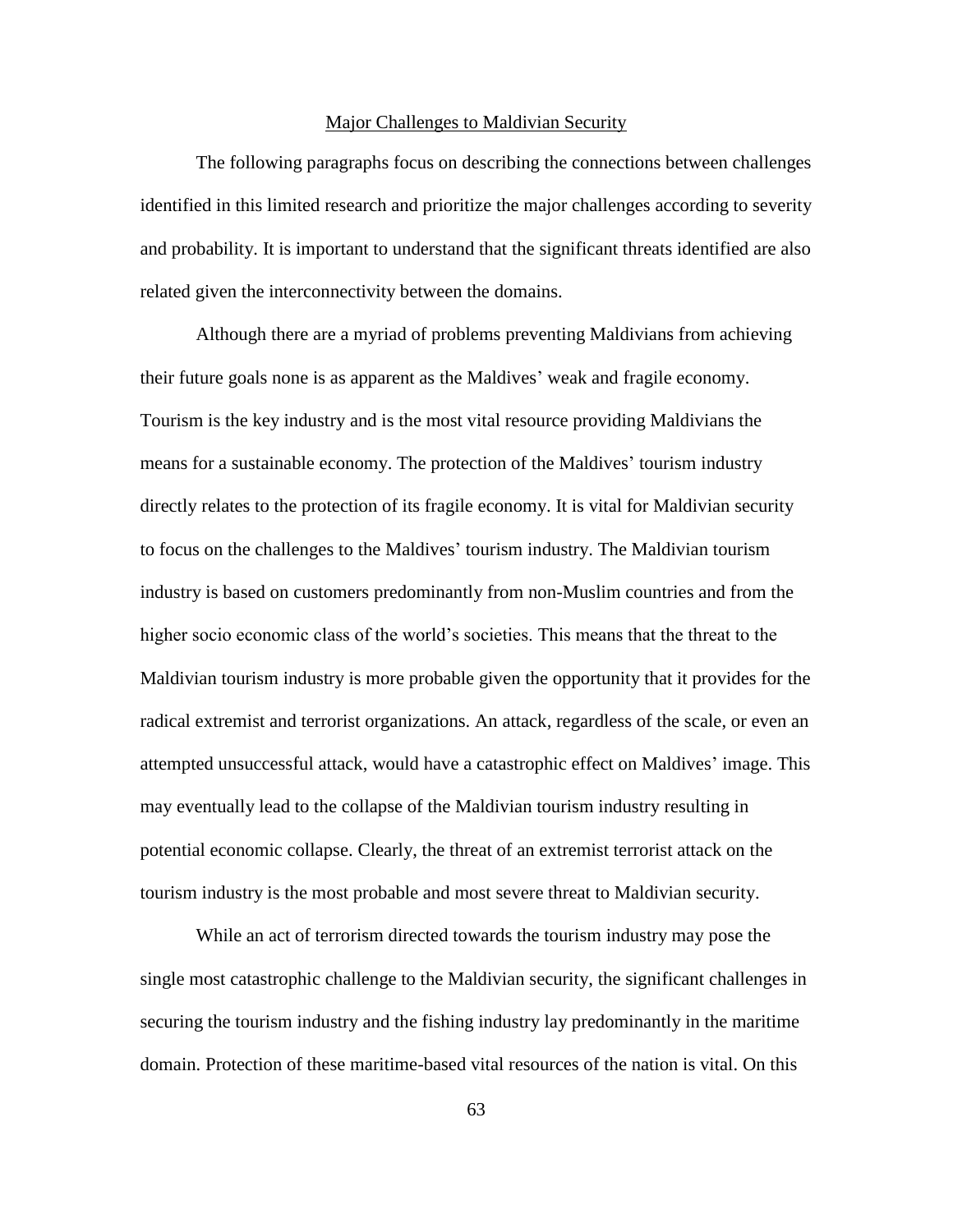note, the dependency of the Maldives on her neighbors in securing their maritime domain is a matter of concern. The Maldives seeking assistance to secure its Exclusive Economic Zone with assistance from the neighboring countries' military should be an area of concern if Maldives wishes to limit foreign control and limit their influence.

In the diplomatic domain, Maldives' ability to make independent decisions, such as remaining a Muslim country, will be challenged if it remains overly dependent on a single nation for most of its needs. The Maldivian economy, military and diplomatic relationship, if based on a hedging towards a single country, may involve a catastrophic risk of collapse due to a change in the relationship with a single country. The present non-alignment may prove vital for the Maldivian security.

In the political arena, the recent trends towards a better democracy has provided the politicians and the public an opportunity for freedom of expression. The rule of law and national interests often seem to be compromised to achieve temporary political and individual benefits. Corruption and involvement of politicians in organized crimes presents a great danger to the Maldivian security and the Maldivian progress towards a better democracy. A great concern to Maldivian sovereignty and integrity is the foreign influence and funding by state and non-state actors in Maldivian internal politics. Undoubtedly, if strict measures are not taken to prosecute such offenders and bring them to the court of law, or leverage international institutiona to prevent it, the Maldiviana will face severe outside influence and pressure threatening Maldives' independence, sovereignty, and integrity.

Within the social domain, challenges such as gang violence, corruption, and organized crime have a greater probability of, and if not controlled, will lead to greater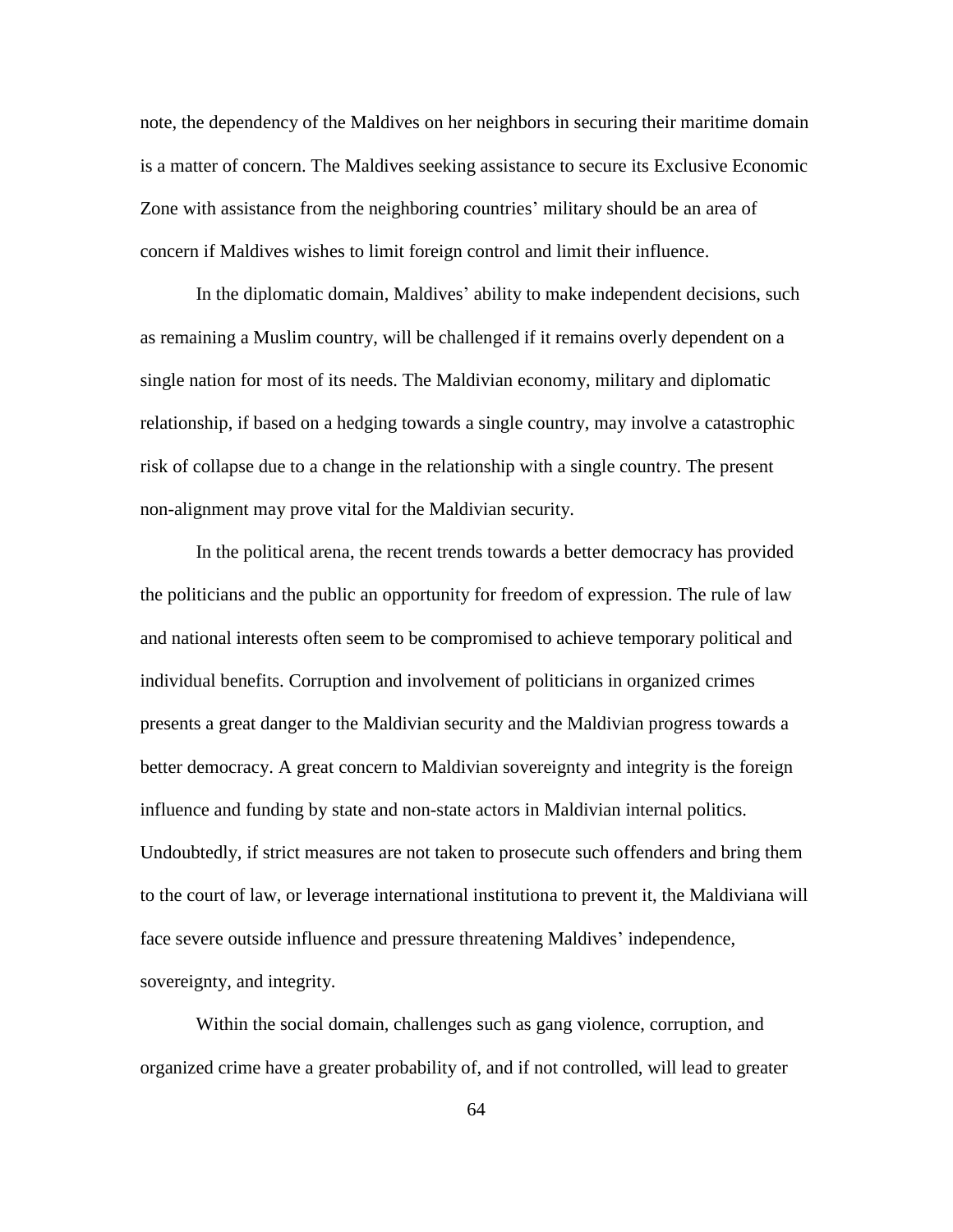severity. If not countered, suppressed and controlled, such criminal activities and the political involvement in such activities has the potential to escalate. The escalation of these activities coupled with a weak legal system will be devastating. These challenges pose a significant threat to the Maldivian people, the tourist who visits the peaceful nation, and foreign investors, and thus can be categorized as a significant challenge to the security of Maldives. The solution for most societal and environmental challenges is a strong economy to develop the country's infrastructure. A stronger economy may provide more job opportunities and higher income providing a solution for unemployment that is referred to as the root cause of most social problems.

In the information domain, it is important to Maldives to take a proactive role in painting the true transparent picture of Maldives to international audiences. This is of strategic importance because the perception of Maldives as incapable, having fundamental aims, having a weak government and economy, will result in greater challenges to Maldivian security. Also in the information domain, Maldives should be transparent in its aim and interests to both the public and international community, and should incorporate society in making informed critical security decisions. The Maldivian public's contribution to its security should be valued, with greater encouragement of public criticism and contribution in identifying the security challenges.

The perception of a weak military is a challenge to Maldivian sovereignty. If the Maldivian military is perceived as weak and incapable of defending itself against unconventional threats, this will be detrimental to Maldives' security. Therefore, in light of the limited analysis, the Maldives' military needs to be perceived as a credible force capable of deterring asymmetric threats. Perception of a weak law enforcement sector,

65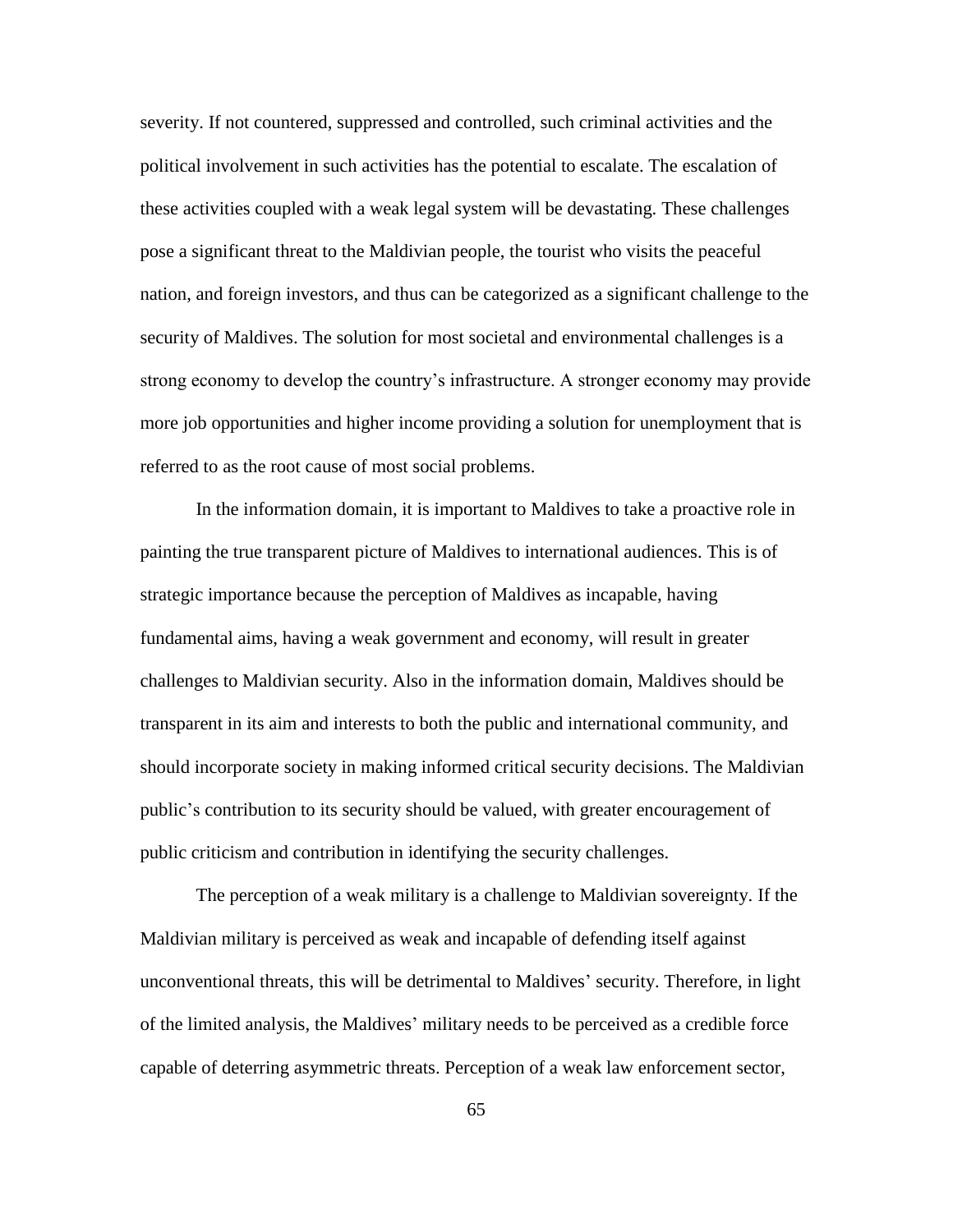weak law enforcement, and legal system challenged by the religious ambiguity and contrasting views on some of the religious issues, has a greater impact on Maldives' territorial and religious integrity and prosperity.

To protect the vital tourism industry, the challenges to the tourism industry within the military, informational, political, economic, law enforcement, and environmental domain need to be addressed. The model of Diplomatic, Information, Economic, Social, Information, Infrastructure, and Time may not be sufficient to address the challenges to the tourism industry and the challenges to the overall security of Maldives. The majority of the challenges to Maldives' security significantly lay within Maldives and more often than not, are connected to its social, economic, and political domain. It can also be said that the information domain has the ability to aggravate these challenges. A comprehensive approach to Maldivian security may perhaps be incomplete without addressing the challenges in the law enforcement domain. Table 2 below presents a summary of the major challenges to Maldives' security and their prioritization in relation to severity and probability.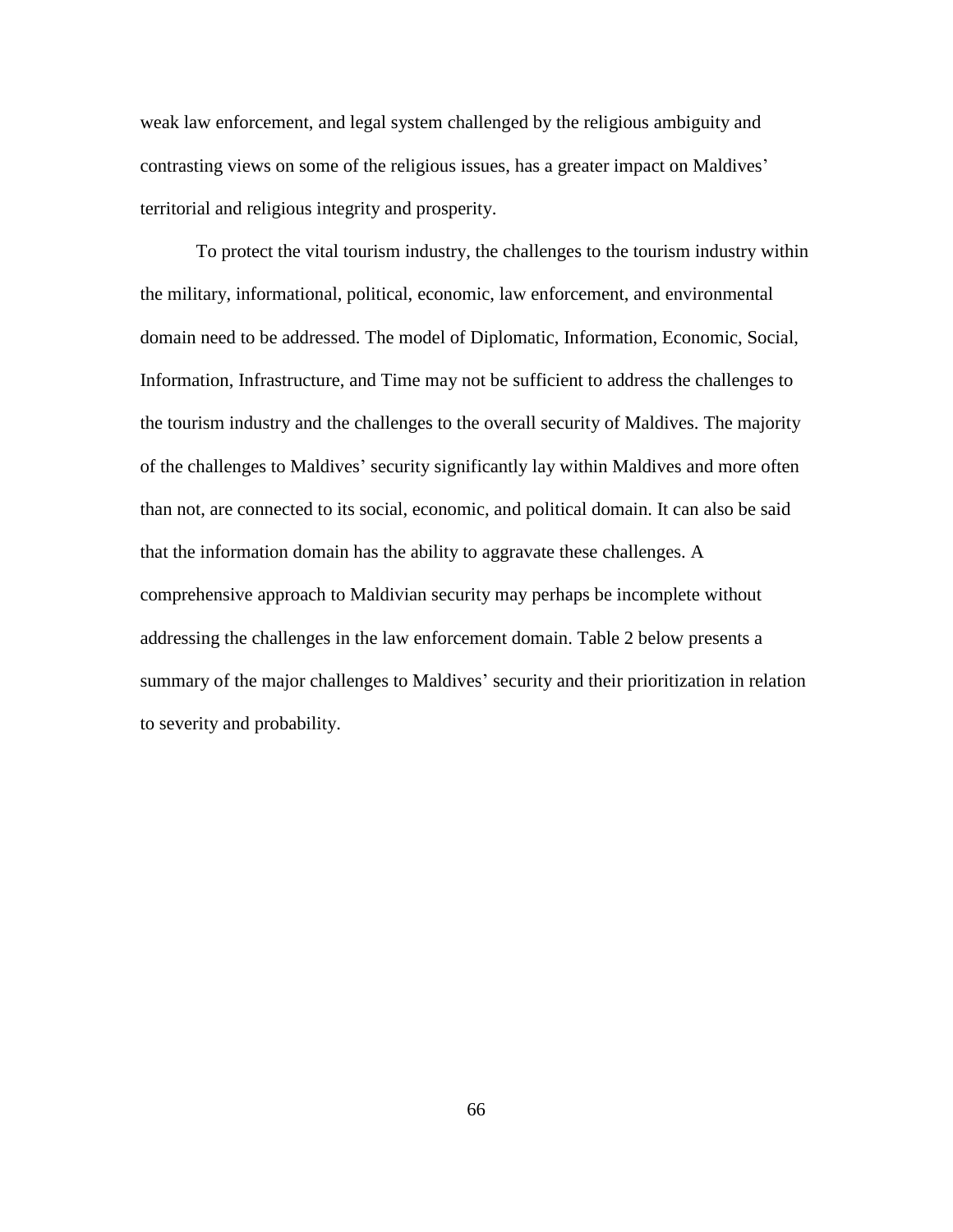| <b>MAJOR CHALLENGES IDENTIFIED IN THIS ANALYSIS</b> |                                                                             |                                          |                                                                  |  |  |  |
|-----------------------------------------------------|-----------------------------------------------------------------------------|------------------------------------------|------------------------------------------------------------------|--|--|--|
| <b>PRIORITY</b>                                     | <b>CHALLENGE</b>                                                            | <b>PROBABILITY</b> /<br><b>SEVERITY</b>  | <b>RELEVENT DOMAINS</b>                                          |  |  |  |
|                                                     | Threat of terrorism or<br>extremism to tourism<br>industry                  | Extremely High/<br><b>Extremely High</b> | Economic, military, social<br>and information                    |  |  |  |
| $\overline{2}$                                      | External influence and<br>over dependence                                   | Extremely High/High                      | Diplomatic & political,<br>economic, military and<br>information |  |  |  |
| 3                                                   | Political affiliation in<br>organized crimes                                | Extremely High/High                      | Political, social,<br>information and law<br>enforcement         |  |  |  |
| $\overline{4}$                                      | Perception of Maldives<br>as a weak nation and a<br>supporter of extremism. | High/High                                | Information, political,<br>economic, military and<br>social      |  |  |  |

| Table 2. |  | Major Challenges to the Security of Maldives |
|----------|--|----------------------------------------------|
|          |  |                                              |

٦

*Source:* Created by author.

## A Close Look into Current NSP Documents

# Defense White Paper, 2012

The first Defense White Paper was published under the theme of *Reshaping the* 

*Defense Sector for a Secure Maldives* in 2012.The purpose of this White Paper was to

evaluate the defense sector of the Maldives aimed towards restructuring and redefining its

functions and responsibilities in conjunction with the democratic reform process. The

paper provides little information of the process followed and the basis of the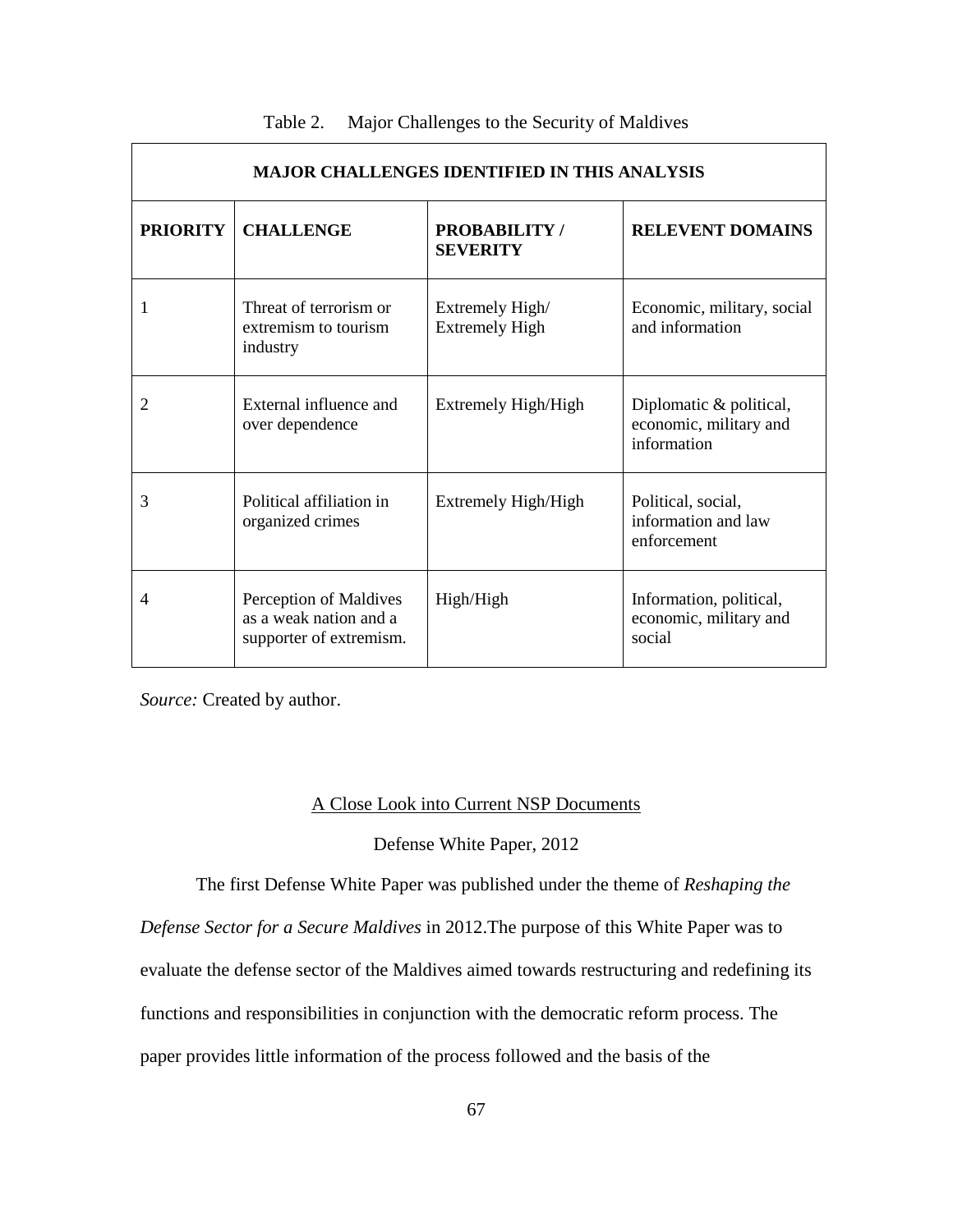restructuring. The paper describes the Networked Defense Concept as a concept where the ministry of defense and national security, in collaboration with the public sector, the private sector, all the citizens of the Maldives, and the international partners strive to provide a comprehensive security environment.<sup>160</sup> This is something similar to a whole of nation approach extended to regional cooperation. Even if such a concept is the most effective approach for a country with limited resources to address its security concerns, the question whether the National Defense Concept was followed to identify the solutions for the country's security concerns or more was the National Defense Concept followed to identify the key concerns to the Maldivian national security is a question that may be worth looking into. According to the Ddefense Ministry the paper was developed by a group of well-educated, committed, and pioneering leaders within the Defense Ministry and the Maldives National Defense Force.<sup>161</sup> While these people deserve credit for their dedicated efforts, the exclusion of other government entities and expertise in the process may have prevented a more comprehensive approach.

The White Paper further describes that the defense sector should be shaped as a national institution that supports democracy, good governance, human rights, and political neutrality. The White Paper also states that the ministry of defense and national security shall be determined to ensure peace and stability of the country by promoting

<sup>160</sup>Ministry of Defence and National Security, Defence White Paper 2012, *Reshaping the Defence Sector for a Secure Maldives,* Republic of Maldives. http://www.defence.gov.mv/english/index.php/publications (accessed 2 June 2014), 7.

 $161$  Ibid., 5.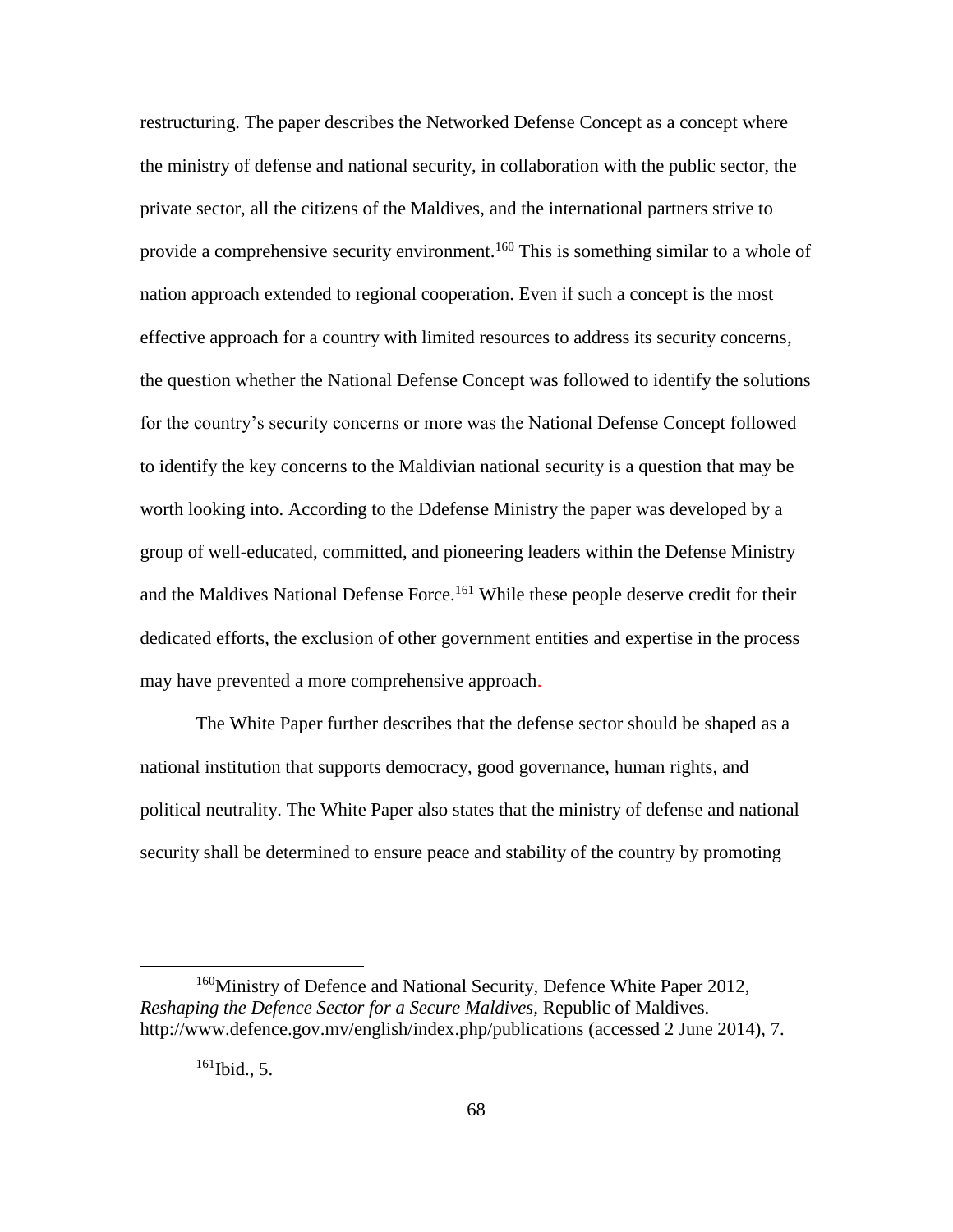national unity and harmony.<sup>162</sup> These are similar to the national interests that were identified in chapter 3 of this limited research.

### NSP, 2012

The first Maldives NSP was published in late 2012. It is the overarching document that provides guidance to all other policies and strategies associated with national security issues. The policy focuses on five elements of national security: (1) national defense; (2) human and societal security; (3) economic and resource security; (4) political stability; and (5) environmental security. The focus of the policy closely follows the PMESI PT framework comprehensively addressing the spectrum of challenges in these domains. However, all of these challenges and threats may not pose equal significance to the national security. In other words, identification of strategic priorities so that the scarce resources can be allocated and prioritized in an effective manner as stated in the NSP is not evident.<sup>163</sup> Such a prioritization and focus seems to be very important given the wide spectrum of challenges identified in the NSP. The NSP categorizes the current threats to the Maldivian national security to three main categories; the environmental threats, internal threats and external threats. These categories were also not prioritized accordingly.

The environmental category of the NSP includes climate change, environmental degradation, and sea level rise as major security concerns of the Maldives. <sup>164</sup> Perhaps the

 $162$  Ibid., 8.

<sup>163</sup>Ministry of Defence and National Security, *Maldives National Security Policy 2012* (Male', Maldives: Republic of Maldives, 2012), 5.

 $164$  Ibid., 12.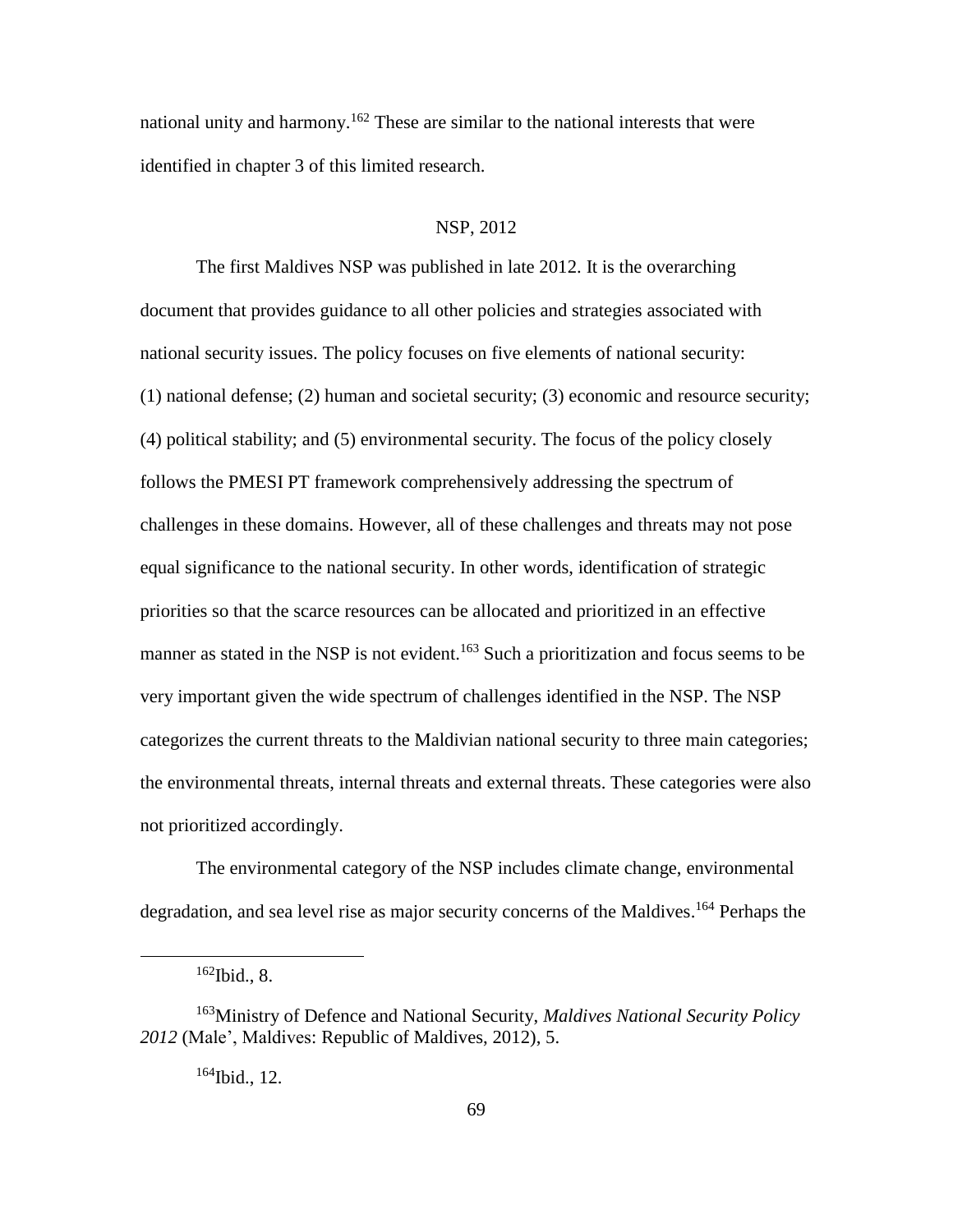three related phenomenon mentioned here are the result of climate change due to the human impact on environment. The identification of climate change and its impact on Maldives as major security challenges is in line with the analysis in this thesis. Furthermore, NSP identifies the possibility of a toxic spill or oil spill in the Maldivian waters because of sea traffic within the sea lines of communications as a great environmental security concern. While such an incident is possible, the probability of such a large-scale accident happening to the extent where it will be detrimental to the Maldivian security can be questioned. The Maldivian efforts to address such a large-scale oil spill will require an economic resources and capabilities that may not be within the Maldivian capabilities. The United Nations Convention on Law of the Sea provides guidelines for the prevention, investigation, and resolution of such incidents.<sup>165</sup>

In the category of internal threats, the policy identifies numerous and varied challenges. They include the full spectrum of crimes, cultural diversification, corruption, unemployment, health issues, energy security, diversification of faith and other challenges to law enforcement. While these all pose challenges to the Maldivian security it is not clear how NSP priorities these challenges.

As for the external threat category, the NSP identifies maritime threats such as piracy and illegal fishing, as well as terrorism, foreign influence, and organized and financial crimes. The NSP excludes the probability of a conventional threat from a neighboring or foreign country. It addresses the more probable asymmetric threats to the security of Maldives similar to the unconventional challenges identified in this limited

<sup>165</sup>United Nations, *United Nations Convention on Law Of the Seas,* http://www.un.org/Depts/los/convention\_agreements/texts/unclos/unclos\_e.pdf (accessed 2 June 2014), ch. 5, ch. 6.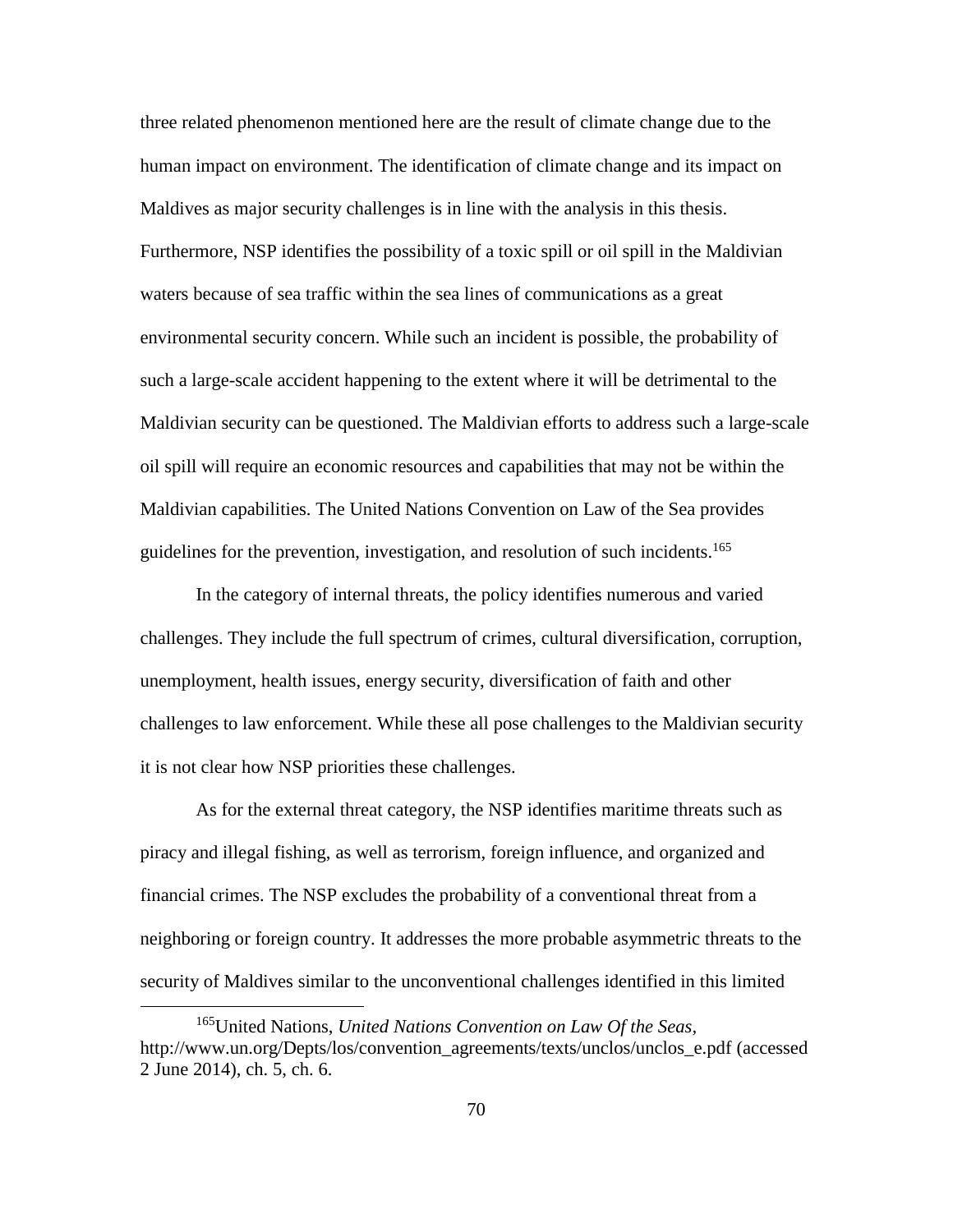research. The prioritization of threats according to probability and severity is also not apparent in this category. Table 3 summarizes whether the current NSP addresses major challenges identified in this research.

| DOES THE CURRENT NSP ADRESS THE MAJOR CHALLENGES IDENTIFIED?                     |                                                                |                                                               |                                                                                              |  |  |  |  |
|----------------------------------------------------------------------------------|----------------------------------------------------------------|---------------------------------------------------------------|----------------------------------------------------------------------------------------------|--|--|--|--|
| <b>MAJOR</b><br><b>CHALLENGES</b><br><b>IDENTIFED IN THIS</b><br><b>ANALYSIS</b> | <b>DOES NSP</b><br><b>IDENTIFY</b><br>THE<br><b>CHALLENGE?</b> | <b>DOES NSP</b><br><b>PRIORITIZE THE</b><br><b>CHALLENGE?</b> | <b>DOES NSP ALLOCATE</b><br><b>RESOURCES OR</b><br><b>ASSIGNS</b><br><b>RESPONSIBILITES?</b> |  |  |  |  |
| Threat of terrorism or<br>extremism to tourism<br>industry                       | <b>YES</b>                                                     | N <sub>O</sub>                                                | N <sub>O</sub>                                                                               |  |  |  |  |
| External influence and<br>over dependence                                        | <b>YES</b>                                                     | N <sub>O</sub>                                                | N <sub>O</sub>                                                                               |  |  |  |  |
| Political affiliation in<br>organized crimes                                     | <b>YES</b>                                                     | N <sub>O</sub>                                                | N <sub>O</sub>                                                                               |  |  |  |  |
| Perception of Maldives<br>as weak and a safe<br>haven to extremist.              | N <sub>O</sub>                                                 | N <sub>O</sub>                                                | N <sub>O</sub>                                                                               |  |  |  |  |
| (government, military<br>capability and law<br>enforcement capability)           |                                                                |                                                               |                                                                                              |  |  |  |  |

Table 3. How Does NSP Address the Challenges Identified?

*Source:* Created by author.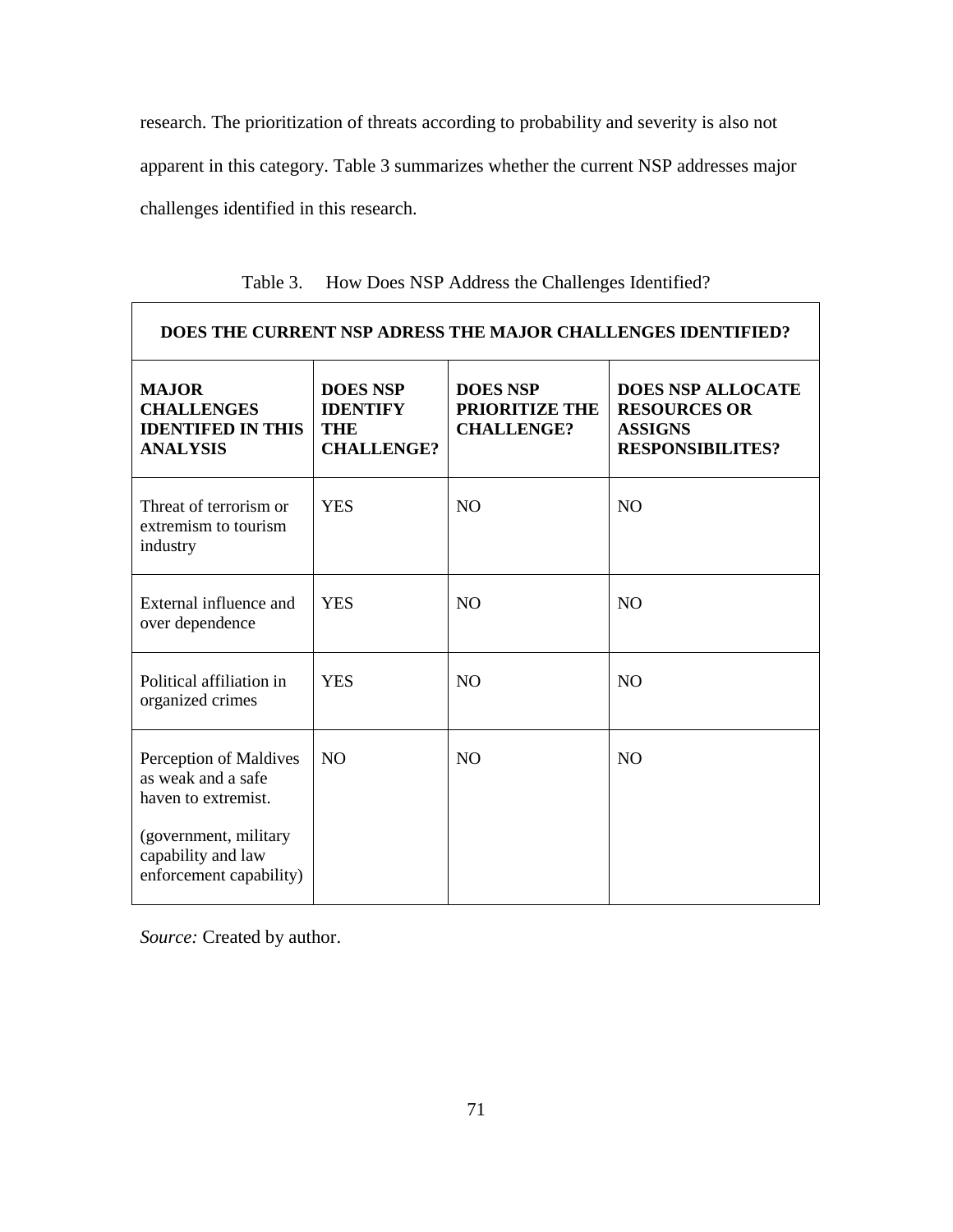## CHAPTER 5

### CONCLUSIONS AND RECOMMENDATIONS

The Maldives Defense White Paper identifies the national security challenges as: the threat of terrorism, piracy, trafficking of drugs, weapons and human smuggling along with the resource exploitation of the region by non-state actors and loosely affiliated perpetrators as areas of grave concern to Maldivian security.<sup>166</sup> The use of networked defense concept for analyzing the threats and challenges to Maldivian security in the process of formulating the defense policy is not evident. In other words. the incorporation and use of all relevant governmental and non-governmental agencies and civil sector expertize in analyzing the security threats is not evident. The challenges to the Maldivian security by asymmetric threats were broadly discussed and addressed but it does not prioritize the comprehensive spectrum of threats identified. As for the security of the maritime domain, given the lack of resources, the concept of human intelligence was elaborated within a networked concept but the role of other agencies and entities in maritime security was not clear.

The White Paper is based on present concerns and political challenges to the Maldives due to democratizations. Its focus on identifying challenges to the Maldivian security outside of the military domain is not apparent. With the understanding that the NSP is not a standalone document, it does address a myriad of possible challenges and threats to Maldivian security comprehensively. The document has not prioritized the threats or provided the intended focus to the national security apparatus accordingly. In

<sup>166</sup>Ministry of Defence and National Security, *Defence White Paper 2012*, 9.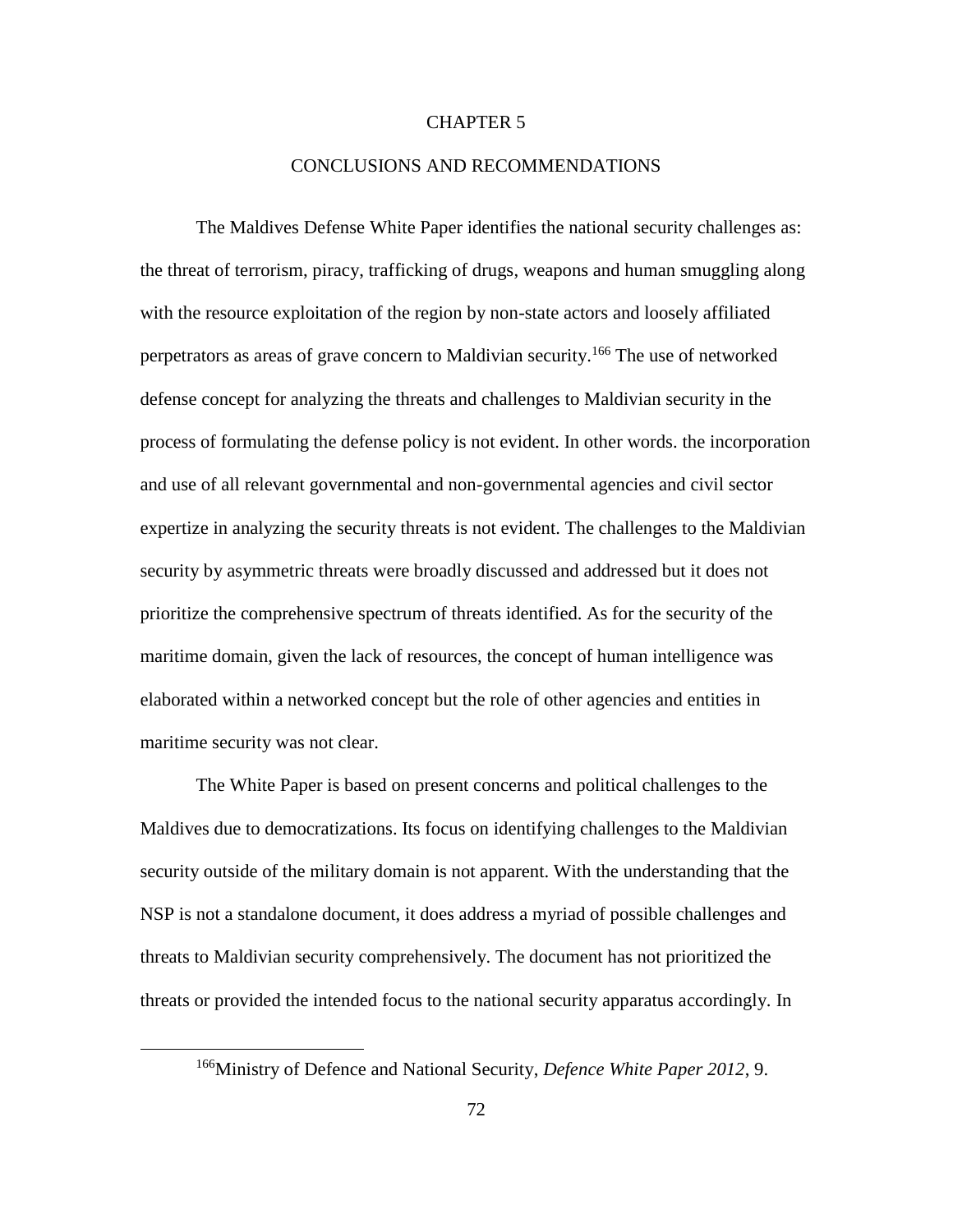the absence of other supporting documents, it also does not identify key governmental entities (means or resources) responsible for the execution of the numerous policies (ways). Without looking into the details of the process followed to formulate such documents the publication of the Defense White Paper focused on defense sector reform before the NSP suggested a possible disconnect in the overall policy formulation process.

It is recommended that the government of Maldives embrace the whole of nation approach in developing NSP, and involve all instruments of national power and all governmental and non-governmental entities in the process of identifying and prioritizing the threats to Maldivian security. Such a task would need the guidance of the nation's top leadership, and all entities should be committed to the cause of the national interests and set aside departmental priorities.

As for the analysis, it is recommended that refining and prioritizing the challenges to the nation's security will be vital to focus the scarce resources of the nation. The major challenges identified in this limited analysis lean towards an approach focused on protecting the scarce resources of the country, especially tourism.

In the diplomatic domain, the Maldivian NSP should focus its efforts on the prevention of external influences and maintain the nation's nonaligned status while diversifying its relationship with the rest of the world in order to limit influence or coercive power of a single nation over it. In the political domain the political leadership should priorities the nation's interest before their political interests and strive for a better democracy while preserving the religion of Islam.

The Maldivian economy should be focused on developing the tourism industry that will in turn boost the Maldivian economy and provide solutions for unemployment.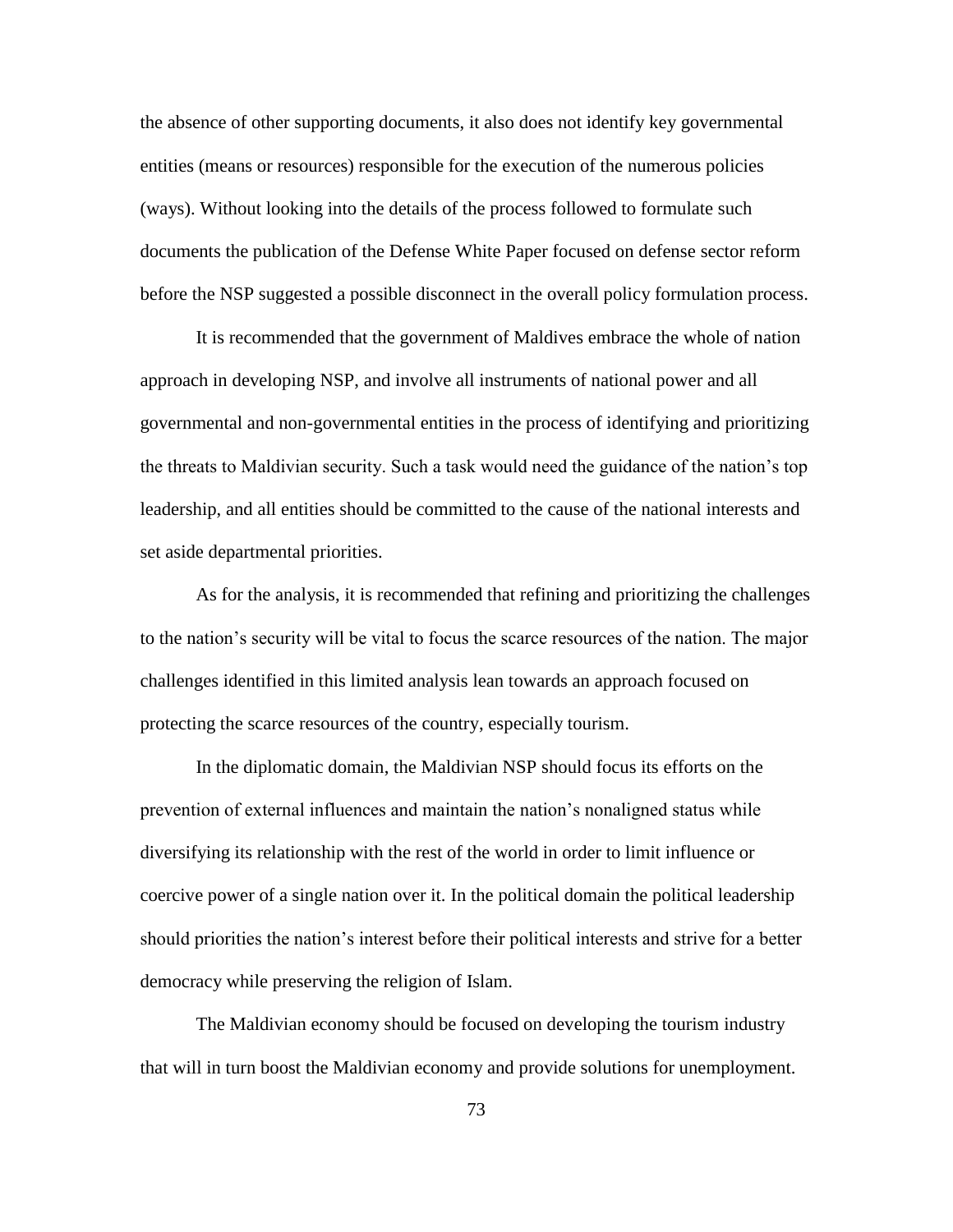In doing so, the fisheries and other potential industries should be developed accordingly for diversification for a stable and secure economy.

The nation's military should perhaps be a maritime-based force capable of defending the country's key resources, mainly the tourism industry from a potential terrorist attack. The nation's military force should be a small but credible, well trained and well-equipped force capable of defending potential unconventional threats to its security. The security forces including the military should be capable of rendering humanitarian assistance and disaster relief in case of environmental and other potential crises.

The law enforcement sector should concentrate their efforts on preventing organized crimes such as gang violence, drug trafficking, and bring all offenders to the court of law to establish the rule of law. The law enforcement agencies should be supported by a firm, fair, transparent and effective judicial system.

In the information domain, Maldives should project its image as a peaceful, friendly, Muslim, democratic, and nonaligned nation which will uphold its cultural, religious, and national values, and protect its sovereignty, integrity, and independence against foreign and domestic challenges.

These recommendations are based on a limited research effort of one individual who tried to incorporate a whole of nation approach in identifying national security challenges. This shows the potential shortfalls of this analysis. The threats associated should be further analyzed and studied through an actual whole of nation approach for a more comprehensive understanding of the Maldivian national security challenges.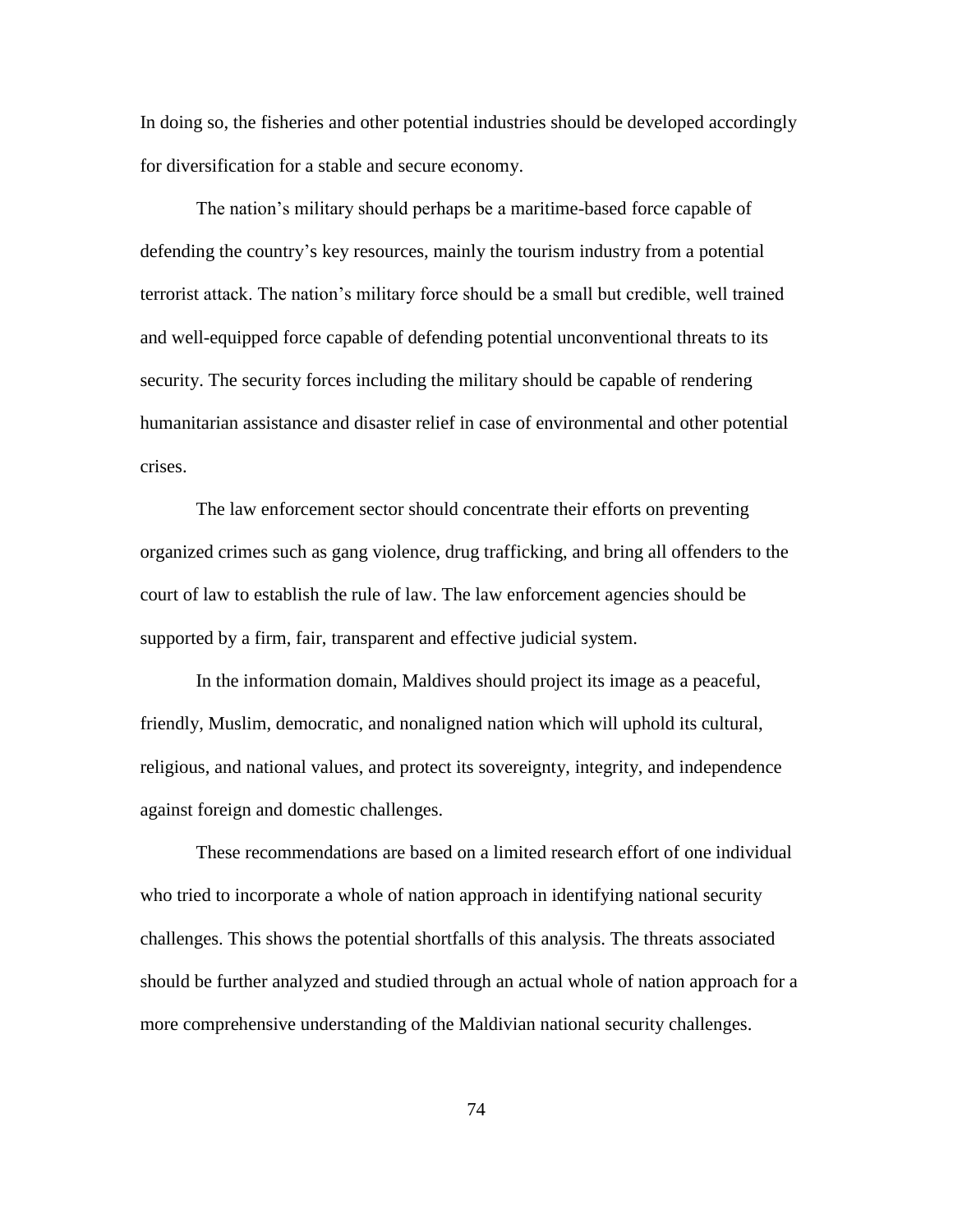## Areas for Further Study

Numerous informative documents published concerning the security policies of small states that resemble the Maldives will be an area of great value for further research. The analysis and comparison of these documents to those of the Maldives was excluded in this research in order to economize time. All domains addressed in this limited research should be further analyzed by subject matter experts using a whole of nation approach for a more comprehensive and detailed study. Another key area for further analysis is the analysis of the process Maldives adopted in formulating the NSP documents. Identifying flaws, gaps, and challenges in the process will allow a much more effective process for NSP formulation.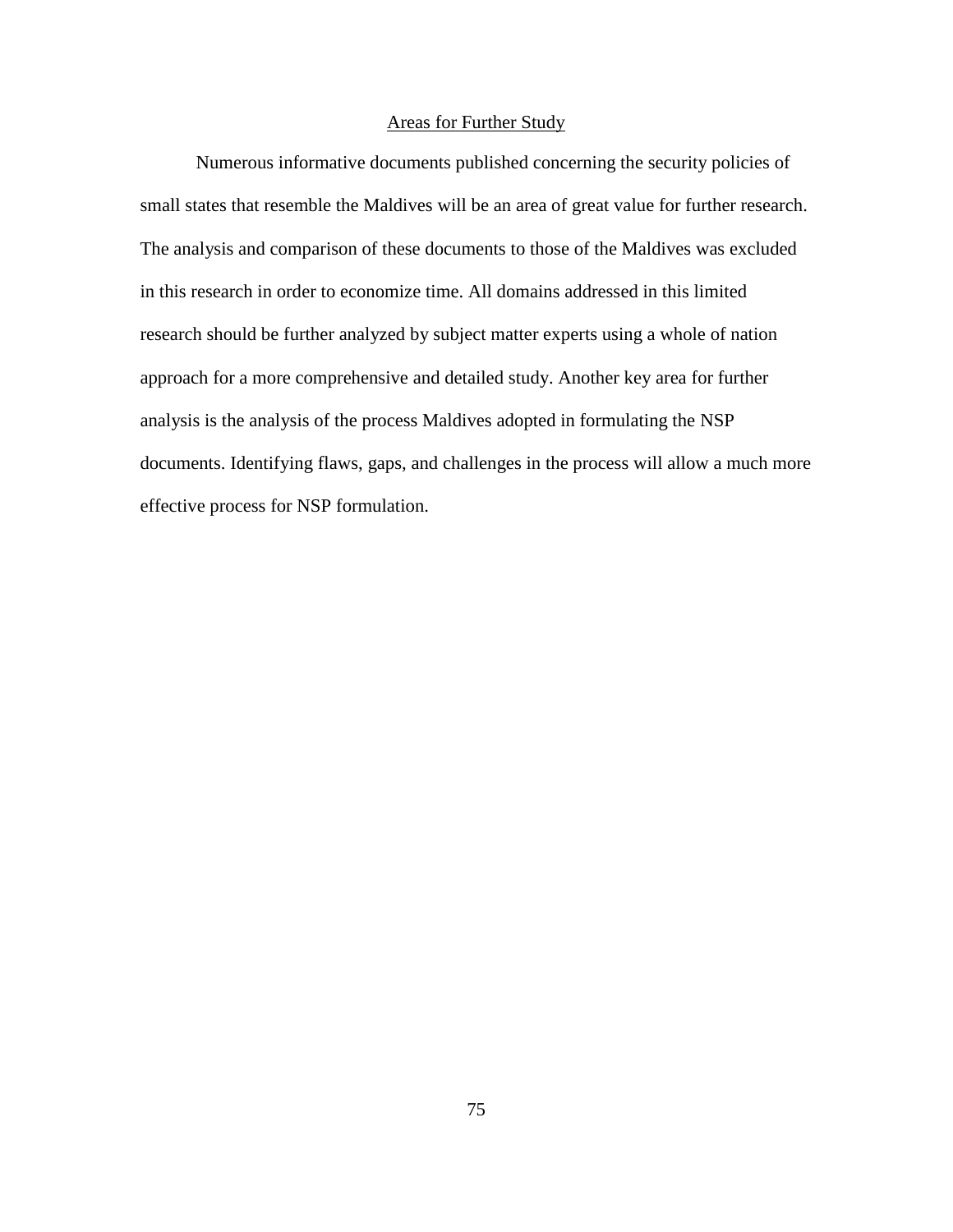### BIBLIOGRAPHY

#### Books

- Bartholomees, J. Boone Jr., ed. *U.S. Army War College Guide to National Security Policy and Strategy.* 2nd ed. Carlisle, PA: Department of National Security and Strategy, U.S Army War College, June 2006.
- Bell, H.C.P. *The Maldive Islands; Monograph on the History, Archaeology and Epigraphy.* Male', Maldives: Novelty Printers Publishers Pvt. Ltd., 1985.
- Diamonds, Jared. *Collapse, How Societies Choose to Fail or Succeed.* New York: Penguin Group, 2005.
- Eisenhower, Dwight D. Quoted in Alan G. Stolberg. *How Nation-States Craft National Security Strategy Documents*. Carlisle, PA: Strategic Studies Institute, U.S. Army War College, October 2012.
- Friedman, Thomas. *The Lexus and the Olive Tree; Understanding Globalization.* New York: Farrar, Straus and Giroux, 1999.
- Nye, Joseph S. Jr. "Globalization and Interdependence." *Understanding International Conflicts, An Introduction to Theory and History.* 6th ed. Longman Classics in Political Science. London: Longman Publishing Group, 2006.
- Stolberg, Alan G. *How Nation-States Craft National Security Strategy Documents*. Carlisle, PA: Strategic Studies Institute, U.S. Army War College, October 2012.

#### Journals/Periodicals

Snowden, David F., and Mary E. Boone. "A Leader's Framework for Decision Making." *Harvard Business Review* (November 2007): 71.

#### Government Documents

Headquarters, Department of the Army. Army Doctrine Reference Publication 5-0, *The Operations Process*. Washington, DC: Government Printing Office, May 2012.

\_\_\_\_\_\_. Field Manual 5-0, *The Operations Process*. Washington, DC: Government Printing Office, March 2010.

Joint Chiefs of Staff. Joint Publication 1-02, *Department of Defense Dictionary of Military and Associated Terms.* Washington, DC: Government Printing Office, 8 November 2010, As Amended Through 15 March 2014.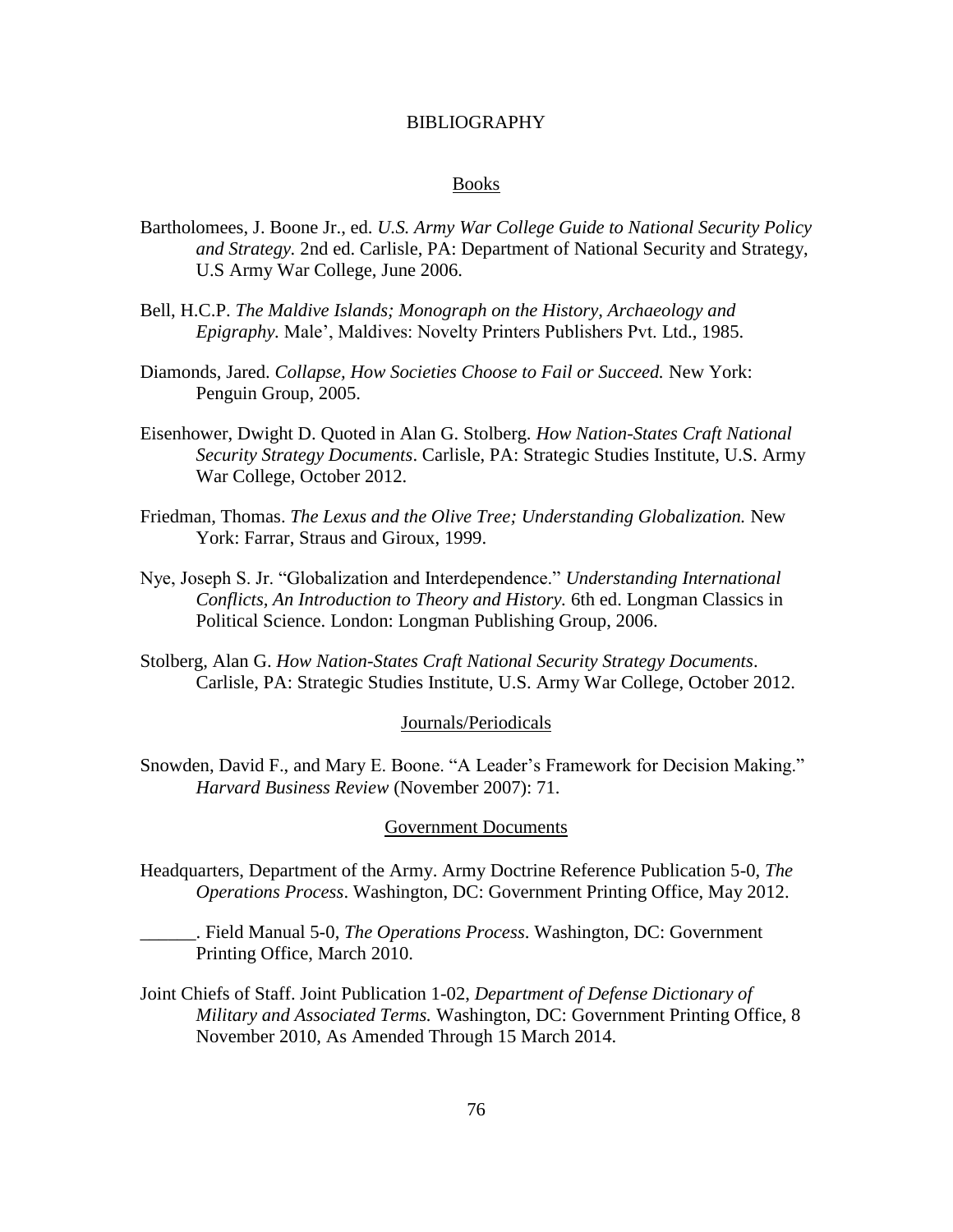\_\_\_\_\_\_. Joint Publication 3-07.2, *Antiterrorism.* Washington, DC: Government Printing Office, 24 November 2010.

- Maldives National Defence Force. *Republic of Maldives Counterterrorism Assessment 20-29 September 2008.* Male', Maldives: Republic of Maldives, 2008.
- Maldives Tourism Promotion Board. *Tourism in Maldives- a Brief History of Tourism*. Male' Maldives: Ministry of Tourism, 2002.
- Ministry of Defence and National Security. *Maldives National Security Policy 2012.* Male', Maldives: Republic of Maldives, 2012.

\_\_\_\_\_\_. *Maldives Strategic Defence Directive 2008.* Male', Maldives: Republic of Maldives, 2008.

- Ministry of Legal Reform, Information and Arts. *Functional Translation of Maldives Constitution 2008*. Translated by Dheena Hussein. Male', Maldives: Republic of Maldives, 2008.
- Ministry of Tourism, Arts and Culture. *Tourism Year Book 2013.* Male', Maldives: Republic of Maldives, 20 October 2013.

## Online Sources

- "3rd Nov 1988 Attack on Maldives Attackers Being Brought to Male' [Unseen]." You Tube. 20 November 2012. http://www.youtube.com/watch?v=YK8ysQQkHKI (accessed 2 June 2014).
- "B4E 2010 Mohamad Nasheed, President, Republic of Maldives." You Tube. 7 May 2010. http://www.youtube.com/watch?v=uPytsV9gXO0 (accessed 2 June 2014).
- Ahmed, Farah. "State Presents Evidence against MP's Murder suspect." Haveeru Online. 10 February 2014. http://www.haveeru.com.mv/dr\_afrasheem/53619 (accessed 2 June 2014).
- Azeez, Azuhaar Abdul. "Govt Failed to Block Terrorism Financing, Says MDP." Haveeru Online. 13 May 2014. http://www.haveeru.com.mv/news/54804 (accessed 2 June 2014.).
- Commercial Crime Services. *Piracy and Armed Robbery against Ships, Report for the period 1 January to 31st December 2012.* International Chamber of Commerce. http://icc-ccs.org/piracy-reporting-centre/request-piracy-report (accessed 2 June 2014).
- Conille, Pierre. "Clip 10 2008 Forum Former President of the Maldives Speaking." YouTube. 27 May 2009. http://www.youtube.com/watch?v=cxFgivd7HSg (accessed 2 June 2014).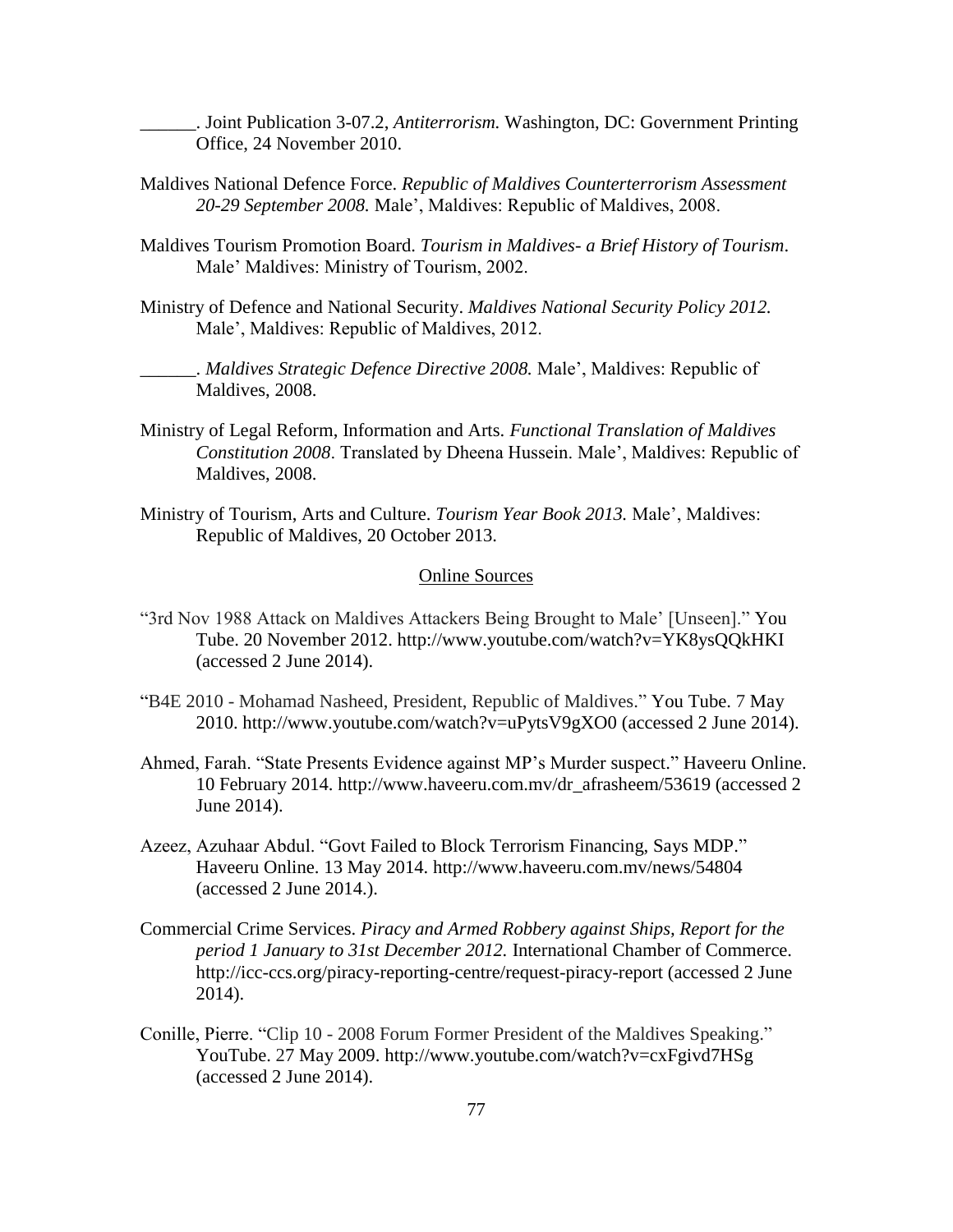- Department of National Planning. *Economic Survey Report 2007-2008*. Republic of Maldives. http://planning.gov.mv/publications/reports/Economic\_survey\_ report\_2007.pdf (accessed 2 June 2014).
- \_\_\_\_\_\_. *ICPD Beyond 2014 Maldives Operational Review 2012, Progress, Challenges and Way Forward.* Republic of Maldives. http://www.planning.gov.mv/ publications/2013/ICPD%20Beyond%202014%20-%20Maldives%20Operational %20Review%202012-13.05.2013.pdf (accessed 2 June 2014).
- Department of National Planning, Ministry of Finance and Treasury. *Household Income and Expenditure Survey - Findings 2009-2010.* Republic of Maldives. 22 May 2012. http://planning.gov.mv/hies/HIES2012/FINAL%20HIES%20report %20for%20website.pdf (accessed 2 June 2014).
- Dikshit, Sandeep. "India Warns Maldives of "Adverse Consequences" for Ties." The Hindu. 5 December 2012. http://www.thehindu.com/news/national/india-warnsmaldives-of-adverse-consequences-for-ties/article4164824.ece?ref =relatedNews (accessed 2 June 2014).
- European Strategy and Policy Analysis System. *Citizens in an Interconnected and Polycentric World, Global Trends 2030*. Paris, France: Institute for Security Studies European Union, 2011. http://www.iss.europa.eu/uploads/media/ESPAS\_ report\_01.pdf (accessed 8 June 2014)
- Freedom Watch Maldives. "Mohamed Nasheed Speaks Exclusively to Al Jazeera via AlJazeera." 8 February 2012. http://www.youtube.com/watch?v=7gbG-M7GogE&list=PL6FECFD3D85FA8CE6 (accessed 2 June 2014).
- Gerges, Fawaz A. "End of the Road: Al Qaeda's Fall." Boston Review.1 September 2011. http://bostonreview.net/fawaz-a-gerges-al-qaeda-end-of-the-road (accessed 2 June 2014).
- Gianiotis, Spiro A. "Holiday Costs Barometer 2012." Scribd. http://www.scribd.com/ doc/78397720/Holiday-Costs-Barometer-2012 (accessed 2 June 2014).
- Hamdhoom, Ahmed. "Maldives and Sri Lanka to Sign Four Agreements." Haveeru Online. 21 January 2014. http://www.haveeru.com.mv/news/53356 (accessed 2 June 2014).

\_\_\_\_\_\_. "Maldives Rules Out Leasing Airport to Foreign Company." Haveeru Online. 4 December 2013. http://www.haveeru.com.mv/news/52695 (accessed 2 June 2014).

Haveera Daily. "Bolivian Ship Hijacked in Maldivian Waters is Freed." Haveeru Online. 4 April 2012. http://www.haveeru.com.mv/news/41247 (accessed 2 June 2014).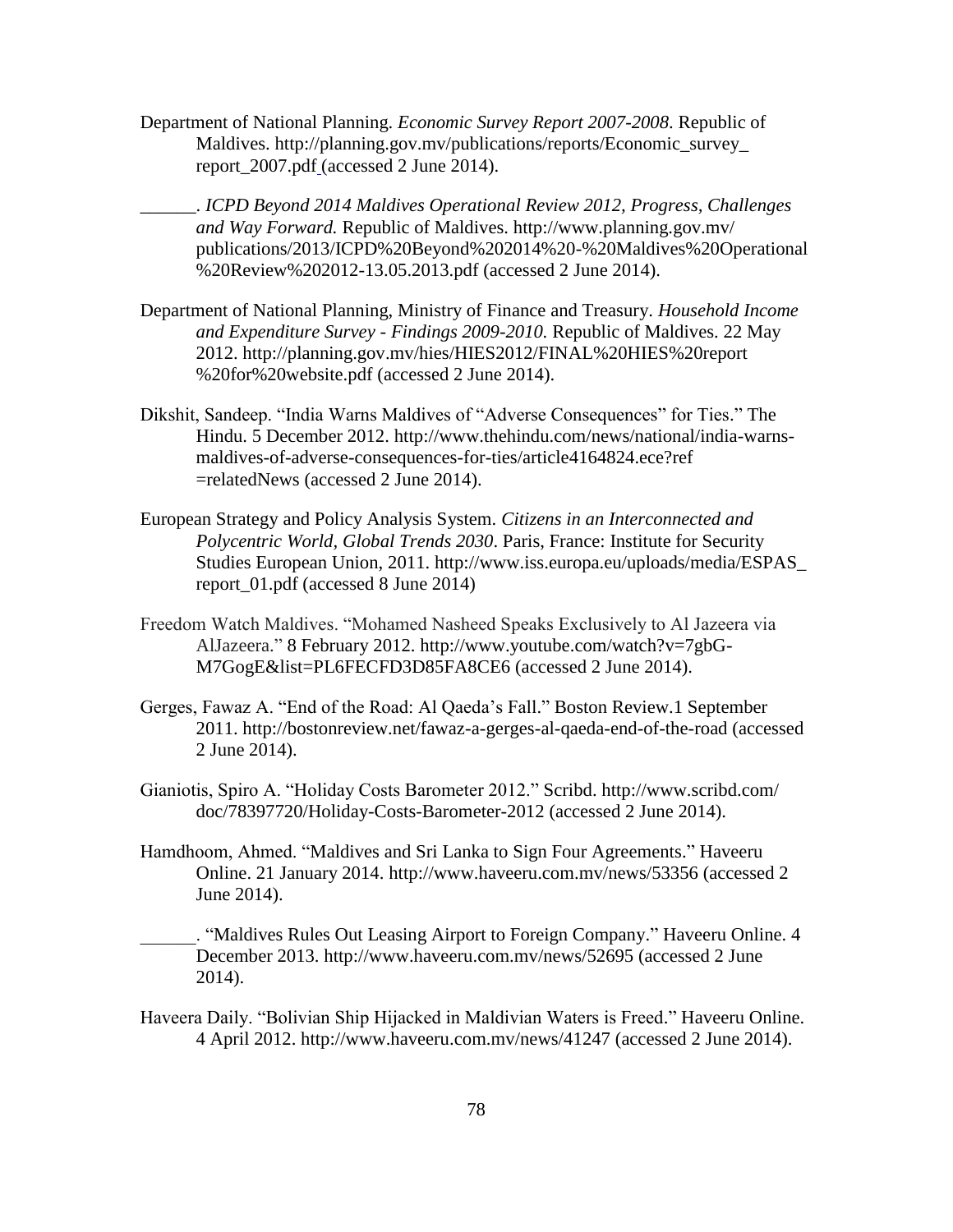\_\_\_\_\_\_. "Coastguard Rescues Somalian Fishing Vessel." Haveeru Online. 3 December 2009. http://www.haveeru.com.mv/news/28206 (accessed 2 June 2014).

\_\_\_\_\_\_. "Jumhoory Party Manifesto is for the People." Haveeru Online. 3 August 2013. http://www.haveeru.com.mv/news/50358 (accessed 2 June 2014).

\_\_\_\_\_\_. "President Gayoom: Events of 3rd November Show Maldivians' Steadfastness in Defending Nation's Independence." Haveeru Online. 3 November 2008. http://www.haveeru.com.mv/news/24517 (accessed 2 June 2014).

Haveera Videos. "Inside the Chamber: Majilis Unrest." YouTube. 4 March 2012. http://www.youtube.com/watch?v=lemLr0eyoAo (accessed 2 June 2014).

\_\_\_\_\_\_. "Police Reveal Suspects in Afrasheem Murder." You Tube. 4 December 2012. http://www.youtube.com/watch?v=PNKPNsMZgFc (accessed 2 June 2014).

- Hendwark, Brian. "What does Jihad Really means to Muslims?" National Geographic News. 24 October 2003. http://news.nationalgeographic.com/news/ 2003/10/1023\_031023\_jihad.html (accessed 2 June 2014).
- Hilmy, Hassan. "Maldives- A Vivid Diamond for China and India." Haveeru Online. 10 May 2012. http://www.haveeru.com.mv/opinion/41932 (accessed 2 June 2014).
- IHS Jane's 360. Jane's Sentinel Assessment- South Asia, "Executive Summary, Maldives, Recent Developments and Key Challenges, Risk Pointers." HIS. 10 October 2013. https://globalsso.ihs.com/KeystoneSTS/SSOLogin/Login.aspx? altertheme=janes&theme=ENERGY&ReturnUrl=https%3a%2f%2fglobalsso.ihs. com%2fKeystoneSTS%2fSaml2%2fDefault.aspx%3faltertheme%3djanes (accessed 2 June 2014).
- Island Vulnerability. "Small States Conference on Sea Level Rise, 14-18 November 1989, Male', the Maldives." http://www.islandvulnerability.org/slr1989.html (accessed 2 June 2014).
- "Know Your Own Strength." *The Economist.* 30 March 2013. http://www.economist. com/news/briefing/21574458-india-poised-become-one-four-largest-militarypowers-world-end (accessed 2 June 2014).
- "Majlis Opening Ceremony 1/3/2012 Maldivian Flag Broken." YouTube. 29 February 2012. http://www.youtube.com/watch?v=fJoT6etv6ZQ (accessed 2 June 2014).
- Maldives Institute for Psychological Services, Training and Research. *Rapid Situation Assessment of Gangs in Male'.* Sri Lanka: The Asia Foundation, August 2012. http://asiafoundation.org/publications/pdf/1150 (accessed 2 June 2014).
- Maldives Police Official Website. "Annual Police Report 2008." http://www.police. gov.mv/ (accessed 2 June 2014).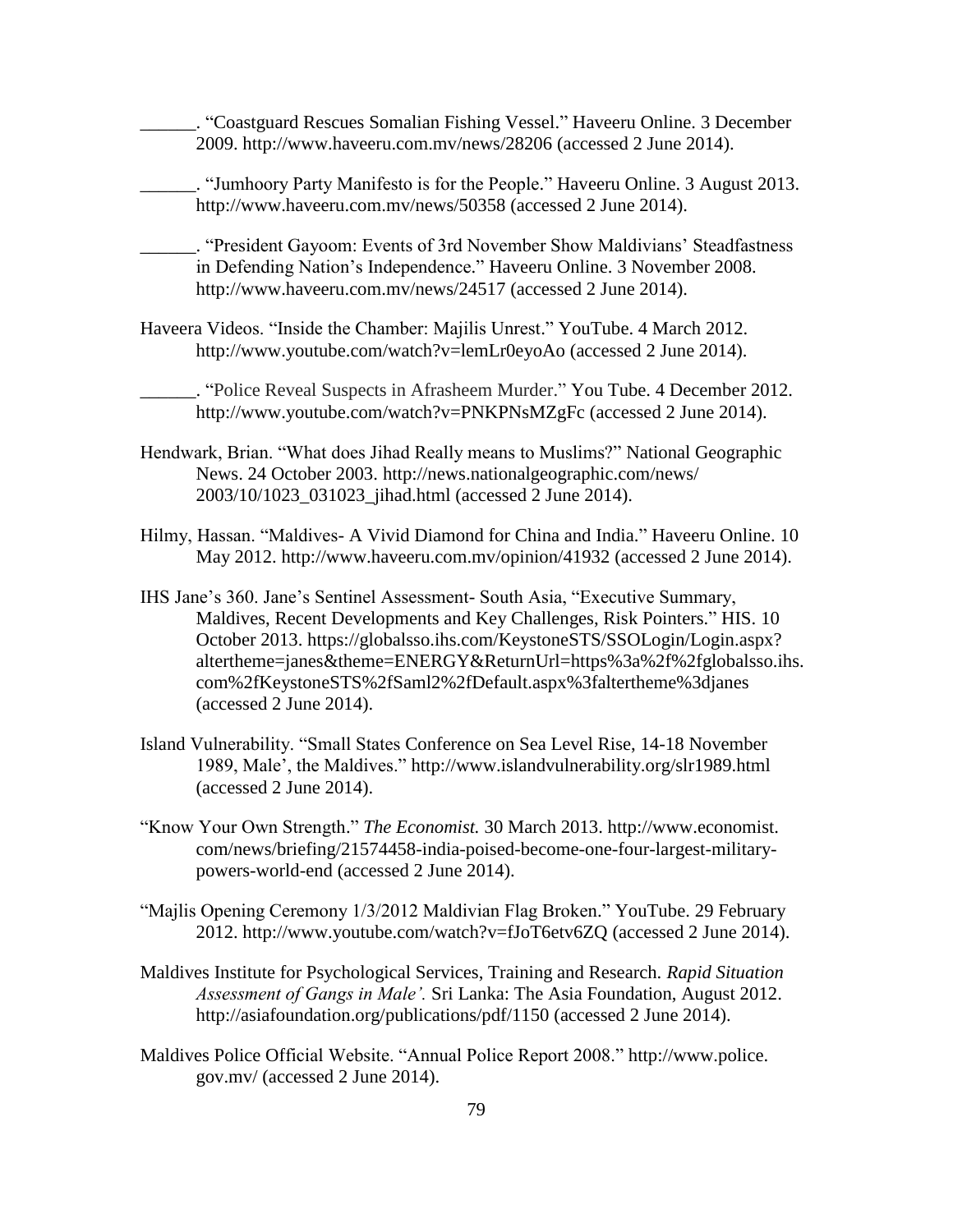\_\_\_\_\_\_. "Annual Police Report 2009." http://www.police.gov.mv/ (accessed 2 June 2014).

- \_\_\_\_\_\_. "Annual Police Report 2010." http://www.police.gov.mv/ (accessed 2 June 2014).
- \_\_\_\_\_\_. "Annual Police Report 2011." http://www.police.gov.mv/ (accessed 2 June 2014).

\_\_\_\_\_\_. "Annual Police Report 2012." http://www.police.gov.mv/ (accessed 2 June 2014).

\_\_\_\_\_\_. *Strategic Plan 2014-2018*. http://www.police.gov.mv/uploads/downloads/ publications-11/de190f3b8051244dd4198001ca86bb0c.pdf (accessed 8 June 2014).

- Maldives Today. "November 3rd Coup Attempt of Maldives." http://www.maldives today.com/2010/11/03/november-3rd-coup-attempt-of-maldives/ (accessed 2 June 2014).
- MaldivesCoup. "BBC HardTalk, March 15th, 2012 (Part 1)." You Tube. 26 March 2012. http://www.youtube.com/watch?v=Xrv2u1vHVtw (accessed 2 June 2014).

\_\_\_\_\_\_. "Maldives Coup - BBC HardTalk, March 15th, 2012 (Part 3)." You Tube. 26 March 2012. http://www.youtube.com/watch?v=sE6VHURLI-U (accessed 2 June 2014).

- Maldivian Democratic Party. Manifesto "Anne Dhivehiraaje." http://raeesnasheed2013. com/manifesto/ (accessed 2 June 2014).
- Ministry of Defence and National Security. Defence White Paper 2012, *Reshaping the Defence Sector for a Secure Maldives*. Republic of Maldives. http://www.defence. gov.mv/english/index.php/publications (accessed 2 June 2014).
- \_\_\_\_\_\_. "Our Structure." Republic of Maldives. http://www.defence.gov.mv/english/ index.php/about-mod/our-structure (accessed 2 June 2014.)
- Ministry of Foreign Affairs Maldives. *Foreign Policy of the Maldives 2013, Building Resilience Making Maldivians Proud.* Republic of Maldives. http://www.foreign. gov.mv/new/tpl/show/content/foreignpolicy/ (accessed 2 June 2014).
- Ministry of Planning and Development. *Strategic Economic Plan of Maldives*. Republic of Maldives. http://planning.gov.mv/yearbook2013/yearbook.html (accessed 2 June 2014).
- Ministry of Planning and National Development and the Office of the United Nations Resident Coordinator. *The Maldives Two Years after the Tsunami.*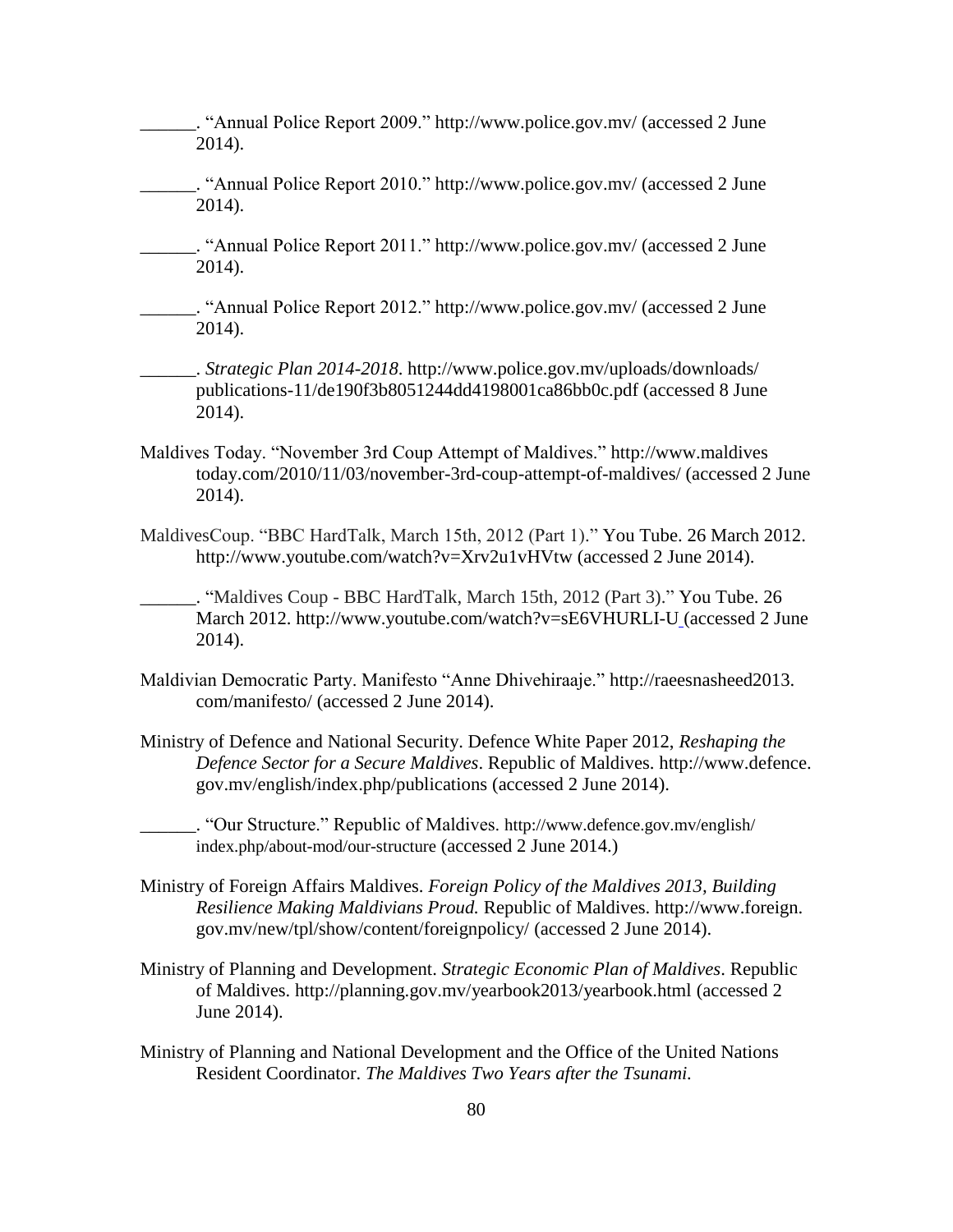http://www.unicef.org/maldives/Two Years After the Tsunami Report%281%2 9.pdf (accessed 2 June 2014).

- Ministry of Planning. *Statistical Yearbook of Maldives 2013*. Republic of Maldives. http://planning.gov.mv/yearbook2013/yearbook.html (accessed 2 June 2014).
- Mohamed, Mariyath. "Home Minister Umar Naseer Orders Preparations for Death Penalty." Minivan News. 23 January 2014. http://minivannews.com/politics/ home-minister-umar-naseer-orders-preparations-for-death-penalty-75842 (accessed 2 June 2014).
- Mohamed, Naseema. "Rebellion of the Southern Atolls British Government gives Afeef asylum in Seychelles." National Committee for Linguistic and Historical Research, Male'. http://www.qaumiyyath.gov.mv/docs/whitepapers/history/ southern%20rebellion.pdf (accessed 2 June 2014).
- Moosa, Hussain Fiyaz. "President Discusses Somalis Deportation." Haveeru Online. 28 June 2012. http://www.haveeru.com.mv/news/43011(accessed 2 June 2014).
- Niyaz, Ali. Mazlan and Murad Law Associates. Unidad de Investigaciones Sobre Seguridad y Cooperacion International Discussion Paper. "Terrorism and Extremism; A Threat to Maldives Tourism Industry." ReadPeriodicals.1 October 2010. http://www.readperiodicals.com/201010/2232069431.html (accessed 2 June 2014).
- "Opposition Press Briefing." You Tube. 10 February 2012. http://www.youtube.com/ watch?v=WObK-yOYMdI (accessed 2 June 2014).
- "Political Dissent Quashed in Maldives." Channel 4 News. 10 November 2006. http://www.channel4.com/player/v2/player.jsp?showId=3066 (accessed 2 June 2014).
- Politics.com. "RaajjeTV Broadcasts Live, a Live Recording of BBC HardTalk." YouTube. 14 February 2012. http://www.youtube.com/watch?v=87uOCFi9D7Q (accessed 2 June 2014).
- Progressive Party of Maldives. Manifesto 2013 "Gulhigen." http://raeesnasheed2013. com/manifesto/ (accessed 2 June 2014).
- Raajje News Blog. "Maldives: 24 Years after Nov 3 Massacre: Are the Terrorists Back Masquerading as a Political Party?" Part 1. Raaje News. 20 October 2012. http://raajjenews.blogspot.com/2012/10/maldives-24-years-after-nov-3 massacre.html (accessed 2 June 2014).
- Radhakrishnan, R. K. "Maldives Denies China Role in GMR Row." The Hindu. 10 December 2012. http://www.thehindu.com/news/international/maldives-denieschina-role-in-gmr-row/article4181805.ece (accessed 2 June 2014).